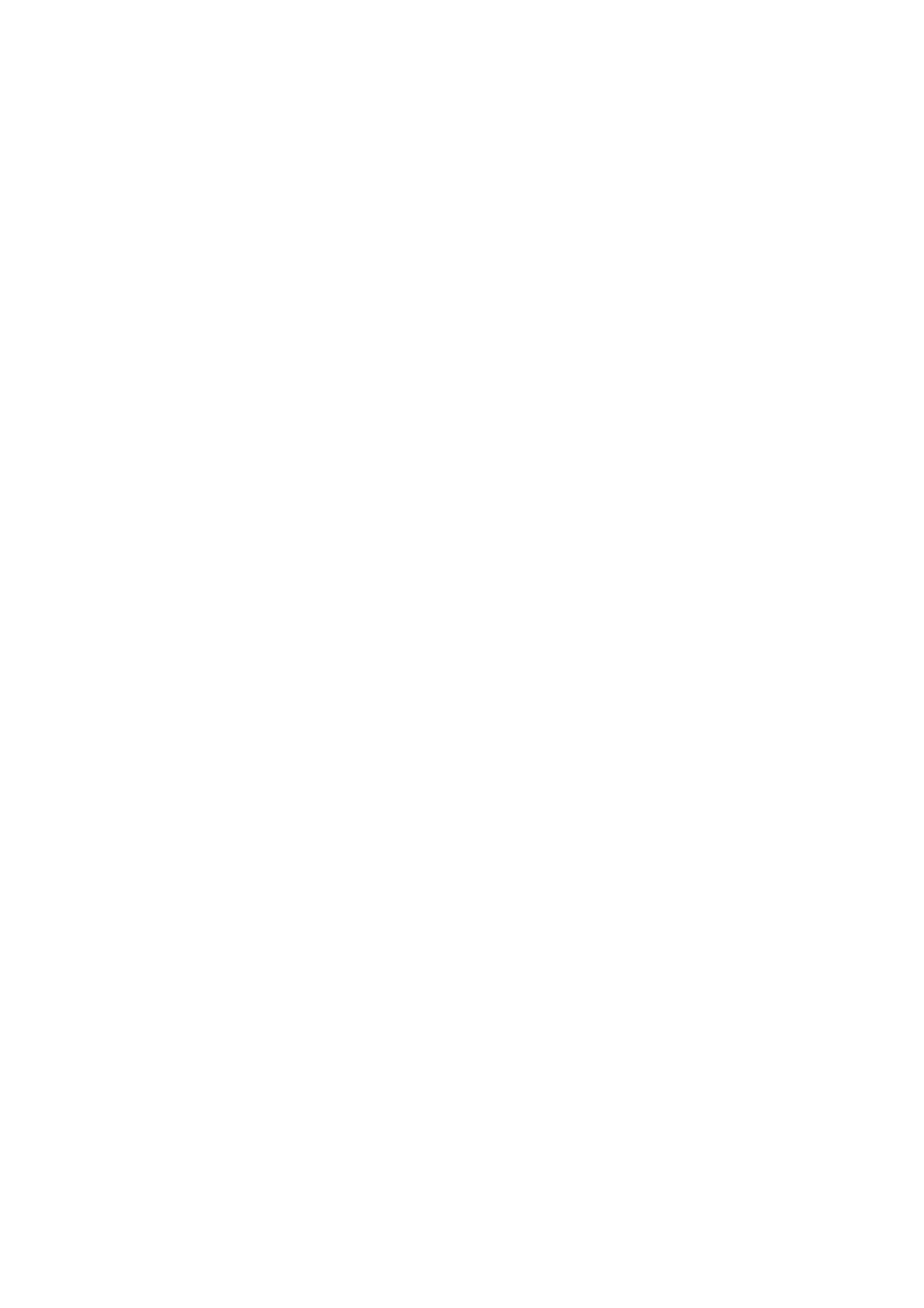### **Preface**

This Local Biodiversity Action Plan for Rhondda Cynon Taff has three parts.

**Part One** is the main document. It provides an introduction to biodiversity and describes the actions under four headings: raising awareness, identifying and recording wildlife, protecting sites and managing land for wildlife. Boxes in the text provide additional information on particular topics.

**Part Two** contains the Habitat and Species Action Plans. There are 26 Habitat Action Plans and 57 Species Action Plans, each giving details of current status and threats and the proposed actions for the habitats and species of particular importance in Rhondda Cynon Taff.

**Part Three** contains the Appendices. These include background information for reference purposes.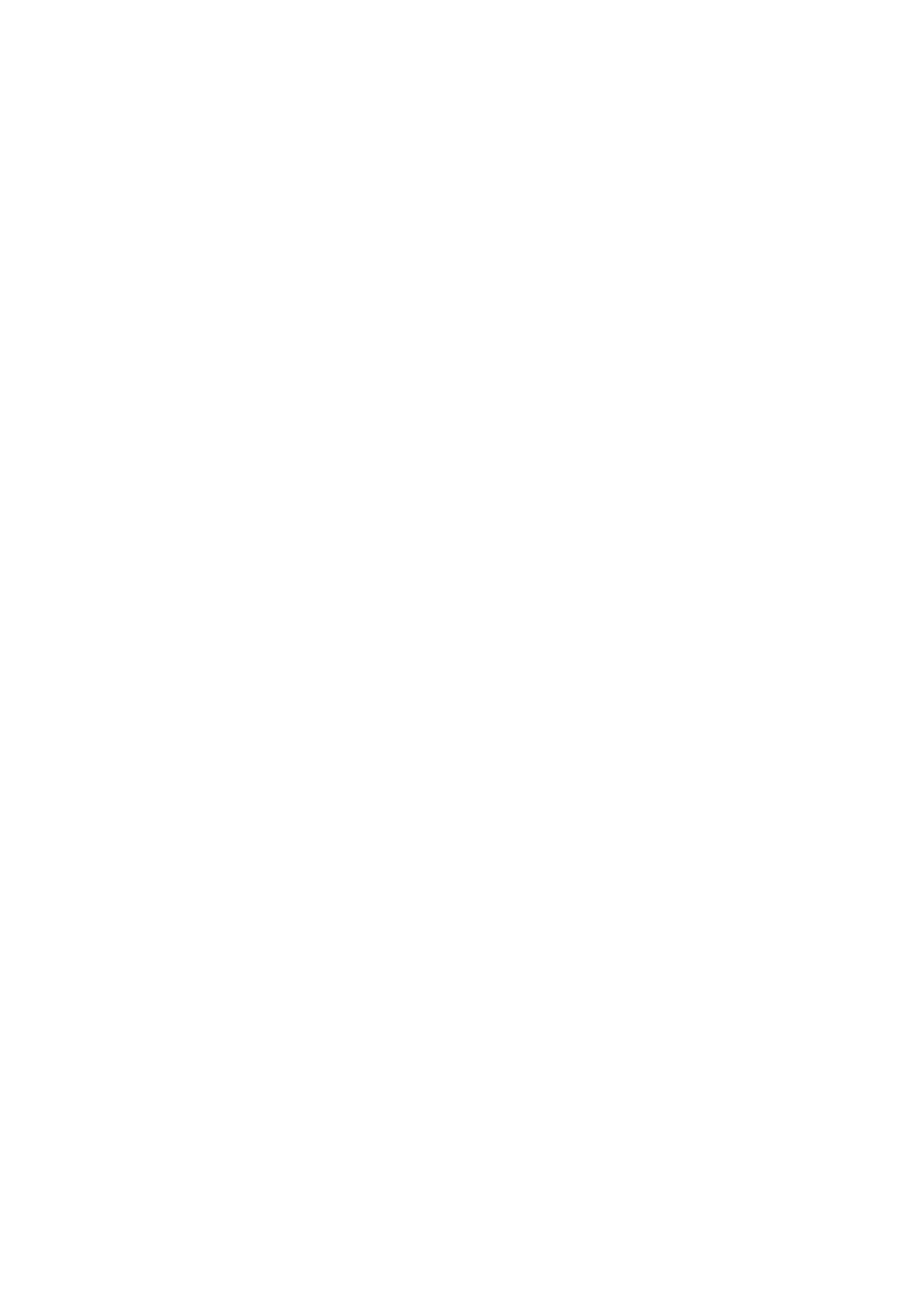# **Action for Nature**

**Part Two: Habitat and Species Action Plans**

### **Contents**

| <b>Habitat Action Plans</b>                           |  |
|-------------------------------------------------------|--|
|                                                       |  |
|                                                       |  |
|                                                       |  |
|                                                       |  |
|                                                       |  |
|                                                       |  |
|                                                       |  |
|                                                       |  |
|                                                       |  |
|                                                       |  |
|                                                       |  |
|                                                       |  |
| Heathland (upland and lowland)32                      |  |
|                                                       |  |
|                                                       |  |
| Purple moor grass and rush pasture (Rhos pasture). 37 |  |
|                                                       |  |
|                                                       |  |
|                                                       |  |
|                                                       |  |
|                                                       |  |
|                                                       |  |
|                                                       |  |
|                                                       |  |
|                                                       |  |
|                                                       |  |

### **Species Action Plans**

| Monk's-hood59       |
|---------------------|
| Cornish moneywort60 |
|                     |
|                     |
|                     |
|                     |
|                     |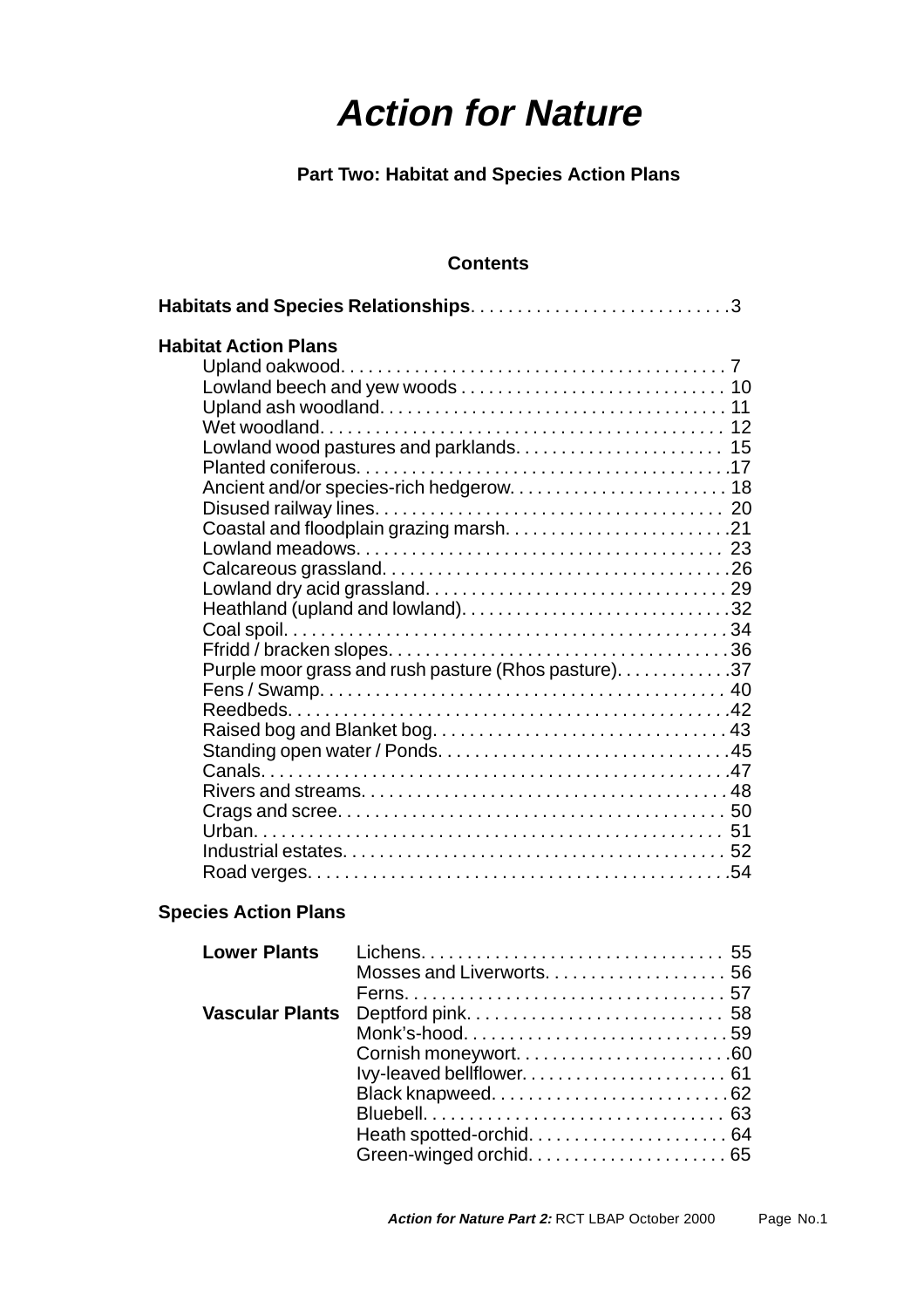### **Species Action Plans continued**

| <b>Worms</b>   | Medicinal leech 66                 |    |
|----------------|------------------------------------|----|
| <b>Insects</b> |                                    |    |
|                | Silver-studded blue 68             |    |
|                | Small pearl-bordered fritillary 69 |    |
|                |                                    |    |
|                |                                    |    |
|                |                                    |    |
|                |                                    |    |
|                | Narrow-bordered bee hawk-moth 78   |    |
|                |                                    |    |
|                |                                    |    |
|                | Brown-banded carder bee81          |    |
| <b>Fish</b>    |                                    |    |
|                | Salmon and Brown trout83           |    |
|                |                                    |    |
|                | Great crested newt85               |    |
|                |                                    |    |
| <b>Birds</b>   |                                    |    |
|                |                                    |    |
|                |                                    |    |
|                | Grey partridge91                   |    |
|                |                                    |    |
|                |                                    |    |
|                |                                    |    |
|                |                                    |    |
|                |                                    |    |
|                |                                    |    |
|                |                                    |    |
|                |                                    |    |
|                |                                    |    |
|                |                                    |    |
|                |                                    |    |
|                |                                    |    |
|                |                                    |    |
|                |                                    |    |
|                |                                    |    |
|                |                                    |    |
|                | Reed bunting112                    |    |
| Mammals        |                                    |    |
|                |                                    |    |
|                | Brown hare                         | 16 |
|                |                                    |    |
|                |                                    |    |
|                |                                    |    |
|                |                                    |    |
|                |                                    |    |
|                |                                    |    |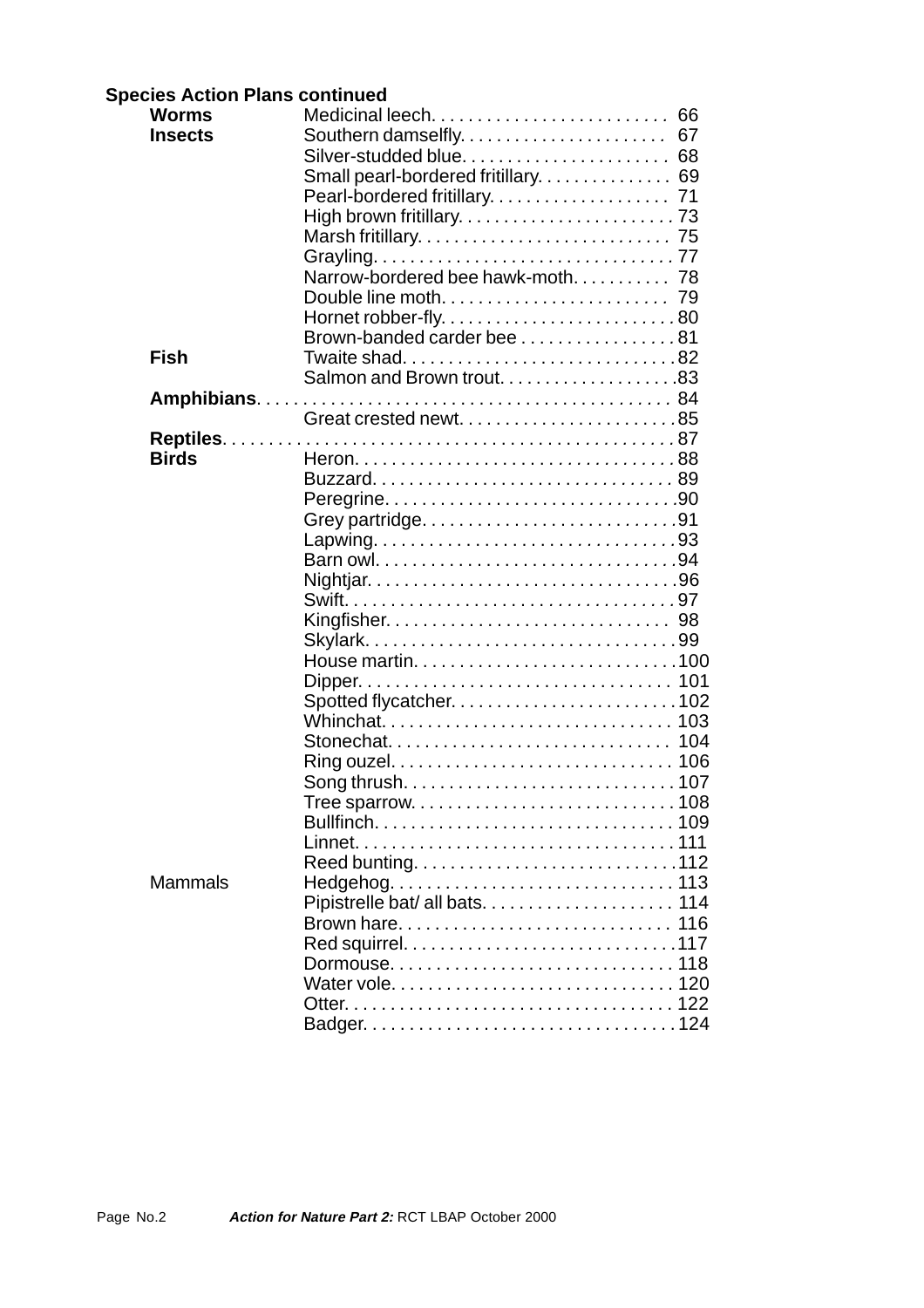| <b>Priority</b><br><b>Habitat</b>                                                                                                          | Local<br><b>Habitat</b>     | <b>Priority Species</b>                                                                                                                           | <b>Locally Important</b><br><b>Species</b>                                                                 |
|--------------------------------------------------------------------------------------------------------------------------------------------|-----------------------------|---------------------------------------------------------------------------------------------------------------------------------------------------|------------------------------------------------------------------------------------------------------------|
| broadleaved mixed and yew woodland                                                                                                         |                             |                                                                                                                                                   |                                                                                                            |
|                                                                                                                                            |                             | pearl-bordered fritillary<br>high brown fritillary<br>bullfinch<br>song thrush<br>spotted flycatcher<br>dormouse<br>pipestrelle/all bats          | bluebell<br>ferns<br>mosses/liverworts<br>lichens<br>small pearl-bordered fritillary<br>buzzard<br>badger  |
| upland oak<br>woodland<br>lowland beech<br>and yew<br>upland mixed<br>ash woods<br>wet woodland<br>lowland wood<br>pasture and<br>parkland |                             |                                                                                                                                                   |                                                                                                            |
| coniferous woodland                                                                                                                        |                             |                                                                                                                                                   |                                                                                                            |
|                                                                                                                                            |                             | red squirrel<br>nightjar                                                                                                                          | heron                                                                                                      |
| boundary and linear features                                                                                                               |                             |                                                                                                                                                   |                                                                                                            |
| ancient species-<br><b>rich</b><br>hedgerows                                                                                               |                             | grey partridge<br>song thrush<br>bullfinch<br>tree sparrow<br>linnet<br>pipestrelle/all bats<br>dormouse                                          | bluebell                                                                                                   |
|                                                                                                                                            | disused<br>railway<br>lines | spotted flycatcher<br>bullfinch<br>linnet                                                                                                         | black knapweed<br>reptiles<br>amphibians<br>buzzard<br>hedgehog<br>badger                                  |
| arable and horticultural                                                                                                                   |                             |                                                                                                                                                   |                                                                                                            |
|                                                                                                                                            |                             | grey partridge<br>brown hare                                                                                                                      |                                                                                                            |
| improved grassland                                                                                                                         |                             |                                                                                                                                                   |                                                                                                            |
| coastal and<br>floodplain<br>marsh                                                                                                         |                             | skylark<br>water vole<br>otter                                                                                                                    | lapwing<br>amphibians<br>heron                                                                             |
| neutral grassland                                                                                                                          |                             |                                                                                                                                                   |                                                                                                            |
| lowland<br>meadows /<br>upland hay<br>meadows                                                                                              |                             | skylark<br>double line moth<br>hornet robberfly<br>brown-banded carder bee<br>grey partridge<br>song thrush<br>pipestrelle/all bats<br>brown hare | black knapweed<br>green-winged orchid<br>reptiles<br>barn owl<br>whinchat<br>lapwing<br>badger<br>hedgehog |

# **Biodiversity Action Plan Habitats and Species Relationships**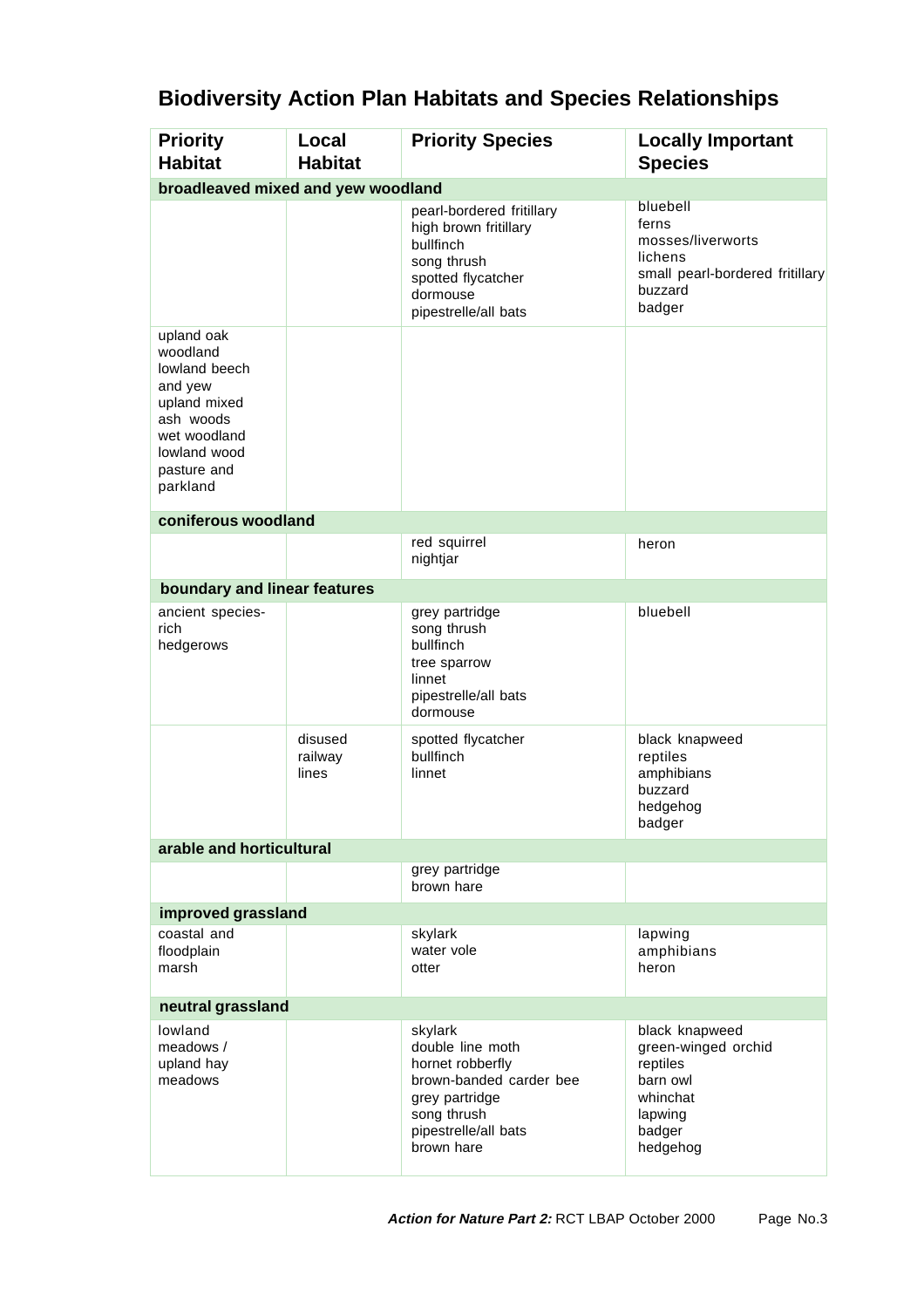| <b>Priority</b><br><b>Habitat</b>             | Local<br><b>Habitat</b>       | <b>Priority Species</b>                                                                                                         | <b>Locally Important</b><br><b>Species</b>                                                                         |
|-----------------------------------------------|-------------------------------|---------------------------------------------------------------------------------------------------------------------------------|--------------------------------------------------------------------------------------------------------------------|
| calcareous grassland                          |                               |                                                                                                                                 |                                                                                                                    |
| lowland and<br>upland calcareous<br>grassland |                               | Deptford pink<br>narrow-bordered bee hawk-moth<br>hornet robberfly<br>brown-banded carder bee<br>skylark                        | green-winged orchid<br>reptiles<br>badger                                                                          |
| acid grassland                                |                               |                                                                                                                                 |                                                                                                                    |
| lowland dry acid<br>grassland                 |                               | Deptford pink<br>high brown fritillary<br>hornet robberfly<br>skylark                                                           | heath-spotted orchid<br>ivy-leaved bellflower<br>reptiles<br>badger                                                |
| dwarf shrub heath                             |                               |                                                                                                                                 |                                                                                                                    |
| lowland<br>heathland /<br>upland<br>heathland |                               | narrow-bordered bee hawk-moth<br>hornet robberfly<br>nightjar<br>linnet                                                         | Cornish moneywort<br>ivy-leaved bellflower<br>grayling<br>silver-studded blue<br>reptiles<br>stonechat<br>whinchat |
|                                               | coal spoil                    | narrow-bordered bee hawk-<br>moth<br>hornet robberfly<br>nightjar<br>linnet                                                     | Cornish moneywort<br>ivy-leaved bellflower<br>grayling<br>reptiles<br>stonechat<br>whinchat                        |
| bracken                                       |                               |                                                                                                                                 |                                                                                                                    |
|                                               | ffridd /<br>bracken<br>slopes | narrow-bordered bee hawk-moth<br>hornet robberfly<br>nightjar<br>linnet                                                         | Cornish moneywort<br>ivy-leaved bellflower<br>grayling<br>reptiles<br>stonechat<br>whinchat                        |
| fen, marsh and swamp                          |                               |                                                                                                                                 |                                                                                                                    |
| purple moor<br>grass and rush<br>pastures     |                               | double line moth<br>narrow-bordered bee hawk-moth<br>marsh fritillary<br>reed bunting<br>otter<br>great crested newt<br>lapwing | heath spotted-orchid<br>small pearl-bordered fritillary<br>amphibians<br>barn owl<br>heron<br>lapwing              |
| fens                                          |                               | narrow-bordered bee hawk-moth<br>marsh fritillary<br>reed bunting<br>southern damselfy                                          | small pearl-bordered fritillary<br>amphibians<br>reptiles                                                          |
| reedbeds                                      |                               | otter<br>water vole                                                                                                             | amphibians                                                                                                         |
| bogs                                          |                               |                                                                                                                                 |                                                                                                                    |
| lowland raised<br>bog / blanket bog           |                               | lapwing<br>reed bunting                                                                                                         | heath spotted-orchid                                                                                               |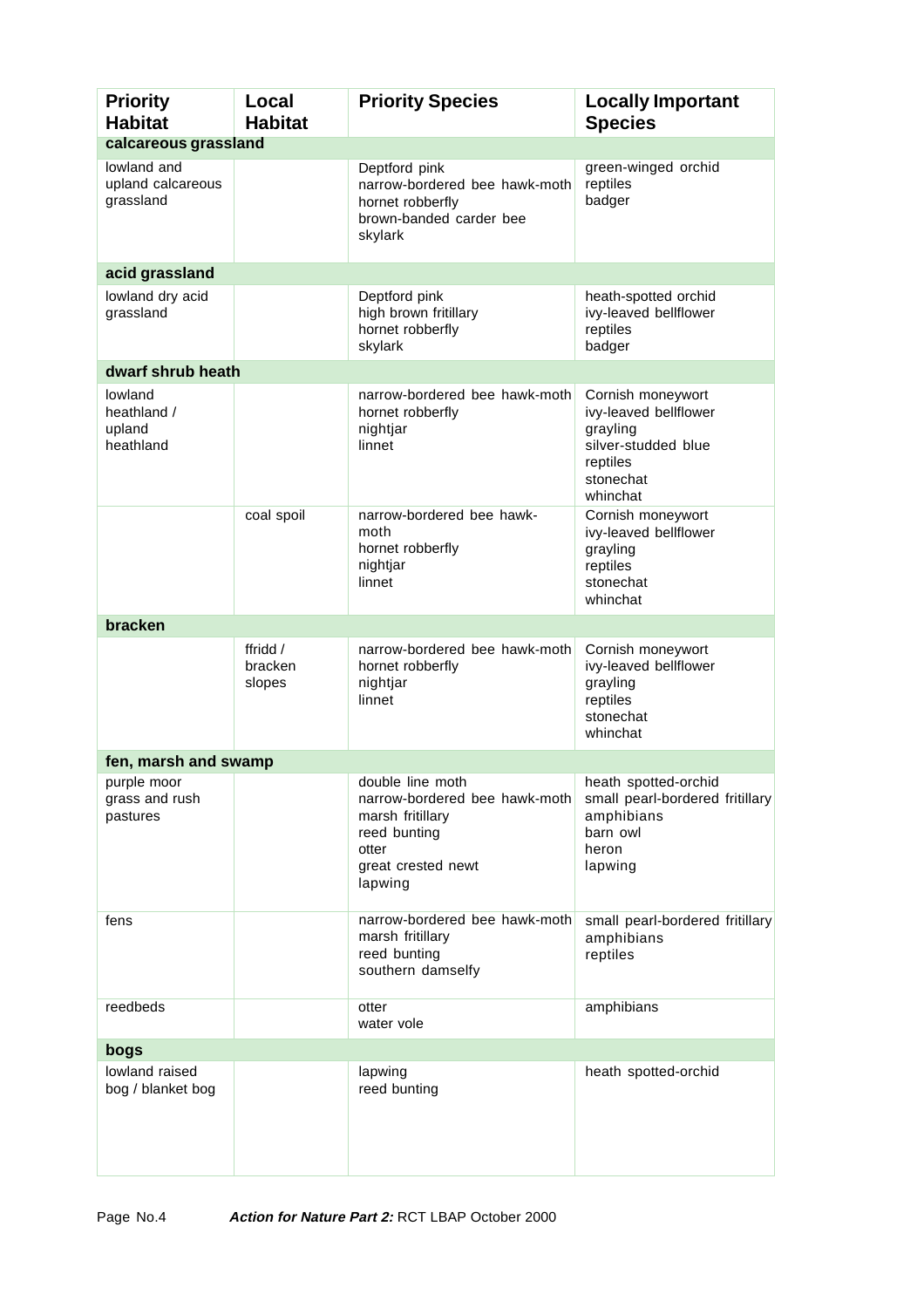| <b>Priority</b><br><b>Habitat</b> | Local<br><b>Habitat</b> | <b>Priority Species</b>                                                                                               | <b>Locally Important</b><br><b>Species</b>                                                               |  |
|-----------------------------------|-------------------------|-----------------------------------------------------------------------------------------------------------------------|----------------------------------------------------------------------------------------------------------|--|
| standing open water and canals    |                         |                                                                                                                       |                                                                                                          |  |
|                                   | ponds                   | medicinal leech<br>water vole<br>otter                                                                                | amphibians<br>heron<br>kingfisher                                                                        |  |
|                                   | canals                  | water vole<br>otter                                                                                                   |                                                                                                          |  |
| rivers and streams                |                         |                                                                                                                       |                                                                                                          |  |
|                                   | rivers and<br>streams   | water vole<br>otter<br>twaite shad                                                                                    | monk's-hood<br>salmon / brown trout<br>heron<br>kingfisher<br>dipper                                     |  |
| inland rock                       |                         |                                                                                                                       |                                                                                                          |  |
|                                   | crags and<br>scree      |                                                                                                                       | ferns<br>lichens<br>mosses and liverworts<br>ring ouzel<br>peregrine                                     |  |
| built up areas and gardens        |                         |                                                                                                                       |                                                                                                          |  |
|                                   | urban                   | pipestrelle/all bats<br>spotted flycatcher<br>bullfinch                                                               | swift<br>house martin<br>hedgehog<br>amphibians<br>reptiles<br>song thrush<br>black knapweed<br>bluebell |  |
|                                   | industrial<br>estates   | lapwing<br>pipestrelle/all bats                                                                                       | swift<br>house martin<br>amphibians<br>reptiles                                                          |  |
|                                   | road verges             |                                                                                                                       |                                                                                                          |  |
| mosaic of habitats                |                         |                                                                                                                       |                                                                                                          |  |
|                                   |                         | otter<br>brown hare<br>bats<br>song thrush<br>tree sparrow<br>reed bunting<br>linnet<br>skylark<br>great crested newt |                                                                                                          |  |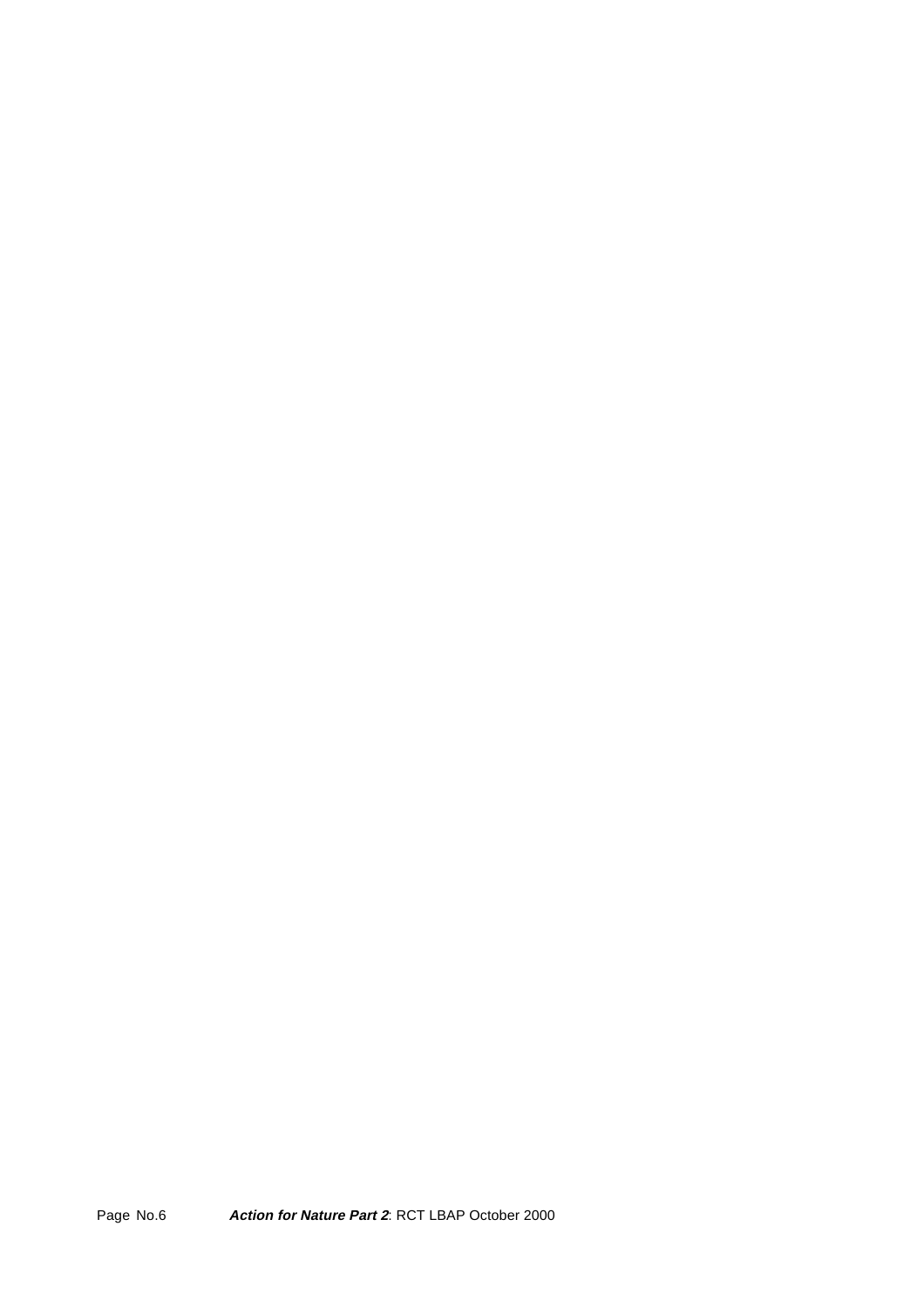### **Upland oakwood**

#### **Current Status**

Upland oakwoods consist predominantly of sessile oak and birch, together with an understorey of small trees and shrubs. A characteristic Welsh habitat, upland oak woodland often supports outstanding assemblages of ferns, mosses, lichens and liverworts and is home to distinctive bird communities which include redstart, pied flycatcher and wood warbler. Although once predominant on the uplands and valleysides, only a small number of upland oakwoods still survive in the County Borough and these are restricted to streams, very steep valley slopes and cwms.

While the days of wholesale woodland clearance are gone, uncontrolled sheep grazing is denuding and gradually killing much of the remaining upland woodland resource. The restoration of positive management, exclusion of livestock and the recognition of the biodiversity and financial significance of upland oakwoods by landowners are three key actions.

There is no accurate figure for the extent of upland oak woodland in the Glamorgan (Vice County 41) region. However it is estimated that total ancient woodland area in VC41 (including upland oakwoods) covers 6736 hectares. The resource in RCT is not quantified but important upland oak woodlands are known. These include: Coed Craig-yr-Hesg, Cynon Valley Woods, Dyffryn Noedd Nedd a Mellte, a Moel Penderyn SSSI, Graig Pont Rhondda SSSI (Glyncornel Grounds and Woodlands LNR), Nant Gelliwion Woodland SSSI, Nant Y Bwllfa, Taff Valley woodlands, Blaenllechau/Darran Park Woods and Bronwydd Park.

#### **Threats**

1. Over-grazing (leading to a lack of natural regeneration) .

- 2. Invasion by non-native species (e.g. rhododendron, cherry laurel and sycamore).
- 3. Lack of appropriate woodland management.
- 4. Loss of genetic integrity through restocking with trees of non-native provenance.
- 5. Atmospheric pollution and global warming.
- 6. Economic development pressures.

7. Past practice of under-planting ancient woodland sites or replacing native trees with conifers to form commercial plantations.

#### **Current Action**

1. The Countryside Council for Wales has designated a number of upland oakwood SSSI.

2. The Forestry Commission has a presumption against clearance of native woodland for conifer planting or for agricultural use and provides guidance on woodland management and the expansion and creation of new native woodland.

3. Grants are available through the Forestry Commission Woodland Grant Scheme to encourage woodland owners to manage ancient woodlands sympathetically.

4. Local authorities issue Tree Preservation Orders.

5. Coed Cymru, funded by CCW, the Local Authorities and European Regional Development Fund (ERDF) promotes sustainable management of woods and the marketing of produce.

6. Tir Gofal grant aid to farmers.

7. All ancient upland oak woodlands are pSINC.

8. The Council owns and manages Glyncornel Local Nature Reserve, an upland oakwood.

9. Forest Enterprise have surveyed possible upland oak woodlands on its estates.

10. Forest Enterprise has a CCW-approved habitat action plan for upland oak woodland.

11. Forest Enterprise is currently reviewing all replanted ancient woodland sites with the aim of converting to native woodland.

12. Coed Cymru has identified all RCT-owned woodland sites.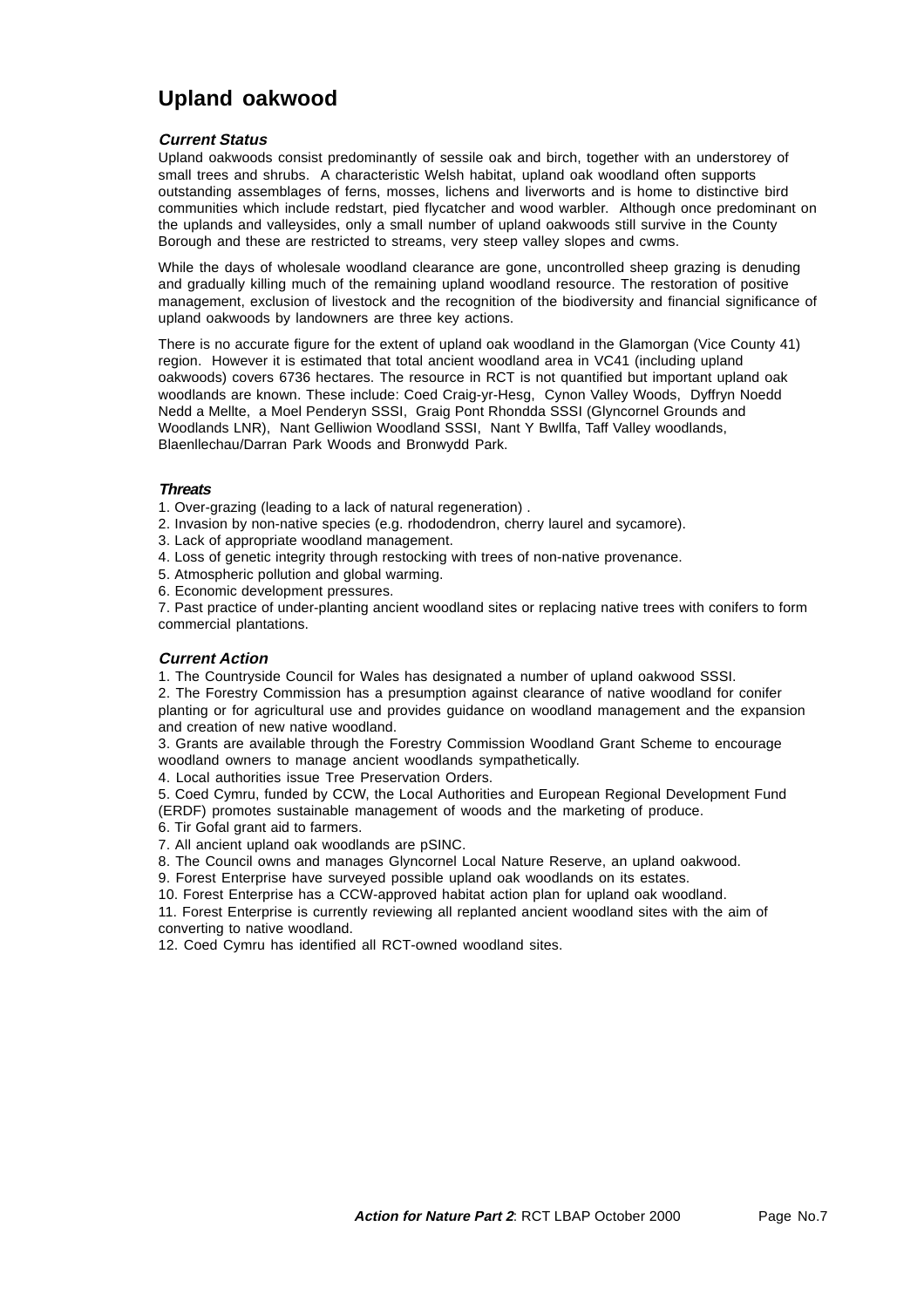| <b>Actions</b>                                                                                                                                                                                                                                | <b>Timescale</b> |
|-----------------------------------------------------------------------------------------------------------------------------------------------------------------------------------------------------------------------------------------------|------------------|
| 1: Using every available means, attempt to protect the existing resource of upland<br>oakwoods in RCT.<br><b>Organisations</b><br>Coed Cymru                                                                                                  | 2000-2004        |
| Countryside Council for Wales<br><b>Forest Enterprise</b><br><b>Forestry Commission</b><br>Rhondda Cynon Taff CBC<br><b>Lead Partner</b>                                                                                                      |                  |
| 2: Coed Cymru has identified RCT ownership of woodlands. RCT will enter at least<br>one new woodland site (which may be upland oak woodland) annually into a<br>Woodland Grant Scheme.                                                        | on-going         |
| <b>Organisations</b><br>Coed Cymru<br>Rhondda Cynon Taff CBC<br><b>Lead Partner</b>                                                                                                                                                           |                  |
| 3: Seek to designate all upland oak woodlands as SINC, through the UDP process,<br>and identify landowners.                                                                                                                                   | 2001-2004        |
| <b>Organisations</b><br>Rhondda Cynon Taff CBC<br><b>Lead Partner</b>                                                                                                                                                                         |                  |
| 4: As opportunities arise, visit, survey and identify significant and vulnerable upland<br>oakwoods and target grant aid money at these.                                                                                                      | on-going         |
| <b>Organisations</b><br>Coed Cymru<br><b>Lead Partner</b><br>Rhondda Cynon Taff CBC                                                                                                                                                           |                  |
| 5: Continue to promote the use of natural regeneration to establish and restore oak<br>woodland to ensure genetic integrity is maintained. Encourage a continuous cover<br>silvicultural system to create a diverse range of age and species. | on-going         |
| <b>Organisations</b><br>Coed Cymru<br><b>Lead Partner</b><br><b>Forest Enterprise</b><br><b>Forestry Commission</b><br>Rhondda Cynon Taff CBC                                                                                                 |                  |
| 6: Where opportunities arise, identify potential for new oak woodland using local<br>provenance material, on land of low existing biodiversity value, preferably linking areas<br>of existing ancient woodland.                               | on-going         |
| <b>Organisations</b><br>Coed Cymru<br><b>Lead Partner</b><br><b>Forest Enterprise</b><br><b>Forestry Commission</b><br>Rhondda Cynon Taff CBC                                                                                                 |                  |
| 7: Seek to develop UDP policies which protect upland oakwoods. The UDP offers the<br>opportunity to adopt UK and European best practice and develop innovative policies.                                                                      | 2001-2004        |
| <b>Organisations</b><br>Rhondda Cynon Taff CBC<br><b>Lead Partner</b>                                                                                                                                                                         |                  |
| 8: Where such conversion will yield a significant ecological benefit, continue to re-<br>convert conifer plantations on ancient woodland sites to native woodland.                                                                            | on-going         |
| <b>Organisations</b><br><b>Forest Enterprise</b><br><b>Lead Partner</b>                                                                                                                                                                       |                  |
| 9: Promote management advice for woodland owners through Coed Cymru and the<br>Woodland Grant Scheme.                                                                                                                                         | on-going         |
| <b>Organisations</b><br>Coed Cymru<br><b>Lead Partner</b>                                                                                                                                                                                     |                  |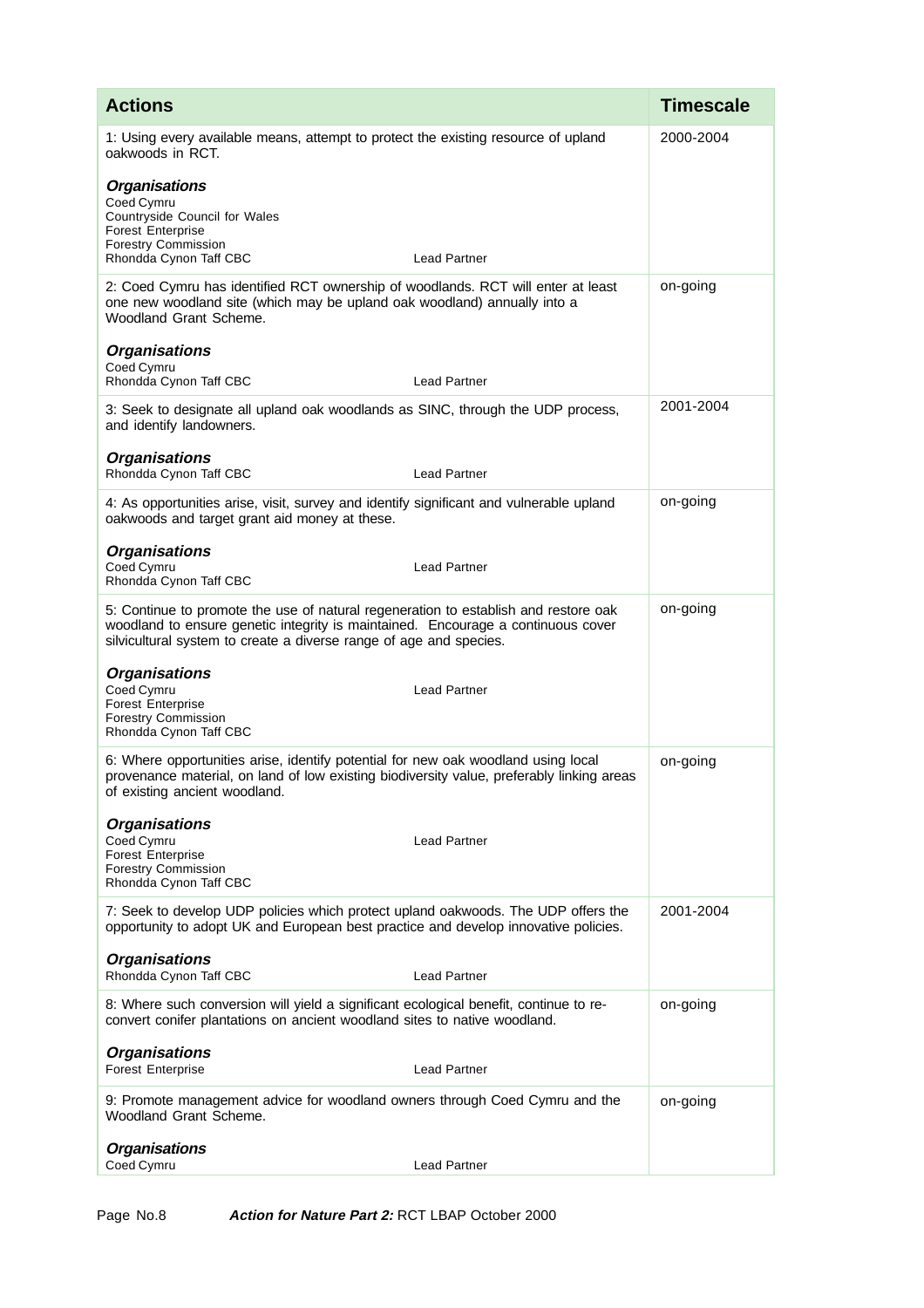| <b>Actions</b>                                                                                                                                                                                                                                          | <b>Timescale</b> |
|---------------------------------------------------------------------------------------------------------------------------------------------------------------------------------------------------------------------------------------------------------|------------------|
| 10: Support the development of markets for sustainable woodland products through<br>Coed Cymru.                                                                                                                                                         | on-going         |
| <b>Organisations</b><br>Coed Cymru<br><b>Lead Partner</b><br><b>Forest Enterprise</b><br><b>Forestry Commission</b><br>Rhondda Cynon Taff CBC                                                                                                           |                  |
| 11: Produce a register of native woodland sites in RCT and identify suitable upland<br>oak woodlands for seed collection.                                                                                                                               | on-going         |
| <b>Organisations</b><br>Coed Cymru<br><b>Lead Partner</b><br>Rhondda Cynon Taff CBC                                                                                                                                                                     |                  |
| 12: Promote training and raise public awareness in native woodland management<br>through seminars and workshops.                                                                                                                                        | 2001-2004        |
| <b>Organisations</b><br>Coed Cymru<br><b>Lead Partner</b><br>Rhondda Cynon Taff CBC                                                                                                                                                                     |                  |
| 13: Support the Glamorgan Biodiversity Advisory Group's Regional Action Plan for<br>Upland oakwood.                                                                                                                                                     | on-going         |
| <b>Organisations</b><br>Coed Cymru<br>Countryside Council for Wales<br><b>Forest Enterprise</b><br><b>Forestry Commission</b><br><b>Lead Partner</b><br>Glamorgan Biodiversity Advisory Group<br>Glamorgan Wildlife Trust<br>Rhondda Cynon Taff CBC     |                  |
| 14: Investigate, through a partnership approach, the opportunities for developing a tree<br>nursery in Glamorgan capable of growing sufficient quantities of Glamorgan<br>provenance trees.                                                             | 2001             |
| <b>Organisations</b><br>Countryside Council for Wales<br><b>Forest Enterprise</b><br>Glamorgan Biodiversity Advisory Group<br><b>Lead Partner</b><br>Glamorgan Wildlife Trust<br>Groundwork Trust<br>Rhondda Cynon Taff CBC<br>Welsh Development Agency |                  |
| 15: Identify the current 'baseline' area of upland oakwood in positive conservation<br>management in RCT.                                                                                                                                               | 2001             |
| <b>Organisations</b><br>Coed Cymru<br>Countryside Council for Wales<br><b>Forest Enterprise</b><br><b>Forestry Commission</b><br>Rhondda Cynon Taff CBC<br><b>Lead Partner</b>                                                                          |                  |
| 16: Through the Council's Countryside Service, continue to undertake practical<br>woodland management within Council-owned and managed woodlands.                                                                                                       | on-going         |
| <b>Organisations</b><br>Rhondda Cynon Taff CBC<br><b>Lead Partner</b>                                                                                                                                                                                   |                  |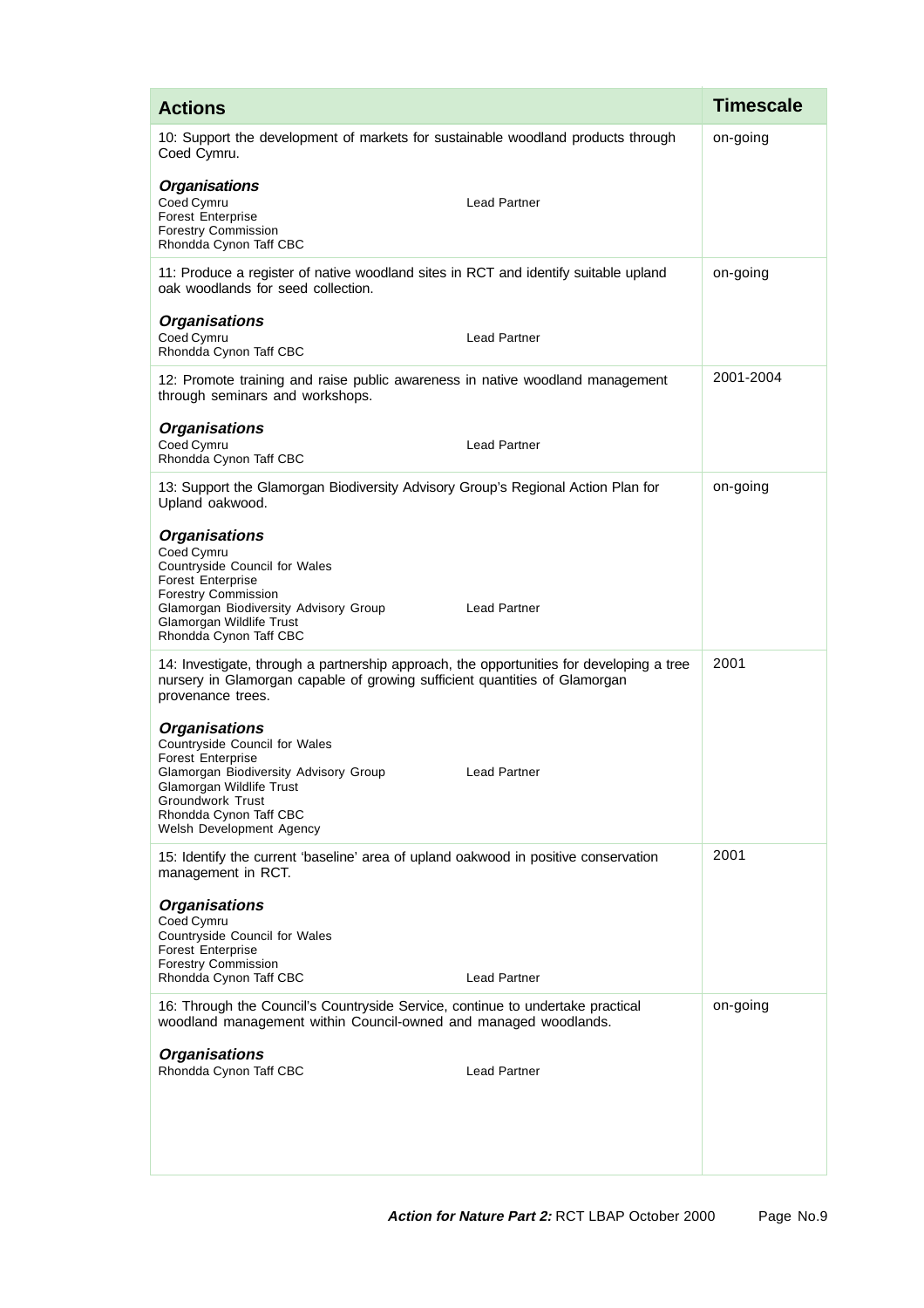### **Lowland beech and yew woods**

#### **Current Status**

Native beech woodland is at the western edge of its global range in Mid and South Glamorgan. The Clydach Gorge (Monmouthshire), Coed Deri-Newydd (Caerphilly) and Radyr (Cardiff) are often quoted as the western- most native Beech woodlands in the United Kingdom. However a small number of beech woodlands occur in the Cynon Valley (only a few miles from Coed Deri-Newydd) on ancient woodland sites. Although small, the woodlands have the appearance of being native, with no evidence of being planted. In addition, prehistoric evidence of beech exists for Mid Glamorgan.

#### **Threats**

1. One of the suspected native beech woodlands, Cefn Pennar, was threatened by a proposed land reclamation scheme. However a re-designed and re-modelled scheme is now being developed by RCT Land Reclamation Officers which will hopefully respect and conserve the ancient woodland site.

#### **Current Action**

1. All sites are ancient woodland and pSINC.

2. Lowland beech and yew woods may be included in Woodland Grant Schemes and Tir Gofal.

| <b>Actions</b>                                                                                                                                                                    | <b>Timescale</b> |
|-----------------------------------------------------------------------------------------------------------------------------------------------------------------------------------|------------------|
| 1: Support the Glamorgan Biodiversity Advisory Group's Regional Action Plan for<br>Lowland beech and yew woodland.                                                                | on-going         |
| <b>Organisations</b><br>Countryside Council for Wales<br>Glamorgan Biodiversity Advisory Group<br><b>Lead Partner</b><br>Rhondda Cynon Taff CBC                                   |                  |
| 2: Seek to designate all ancient beech woodland sites as SINC, through the UDP<br>process, and identify land ownership.                                                           | 2001-2004        |
| <b>Organisations</b><br>Rhondda Cynon Taff CBC<br><b>Lead Partner</b>                                                                                                             |                  |
| 3: Where appropriate, enter native beech woodlands into Woodland Grant Schemes.                                                                                                   | on-going         |
| <b>Organisations</b><br>Coed Cymru<br><b>Lead Partner</b><br><b>Forestry Commission</b>                                                                                           |                  |
| 4: Coed Cymru has identified RCT ownership of woodlands. RCT will enter at least<br>one new woodland site (which may be beech woodland) annually into a woodland<br>grant scheme. | on-going         |
| <b>Organisations</b><br>Coed Cymru<br>Rhondda Cynon Taff CBC<br><b>Lead Partner</b>                                                                                               |                  |
| 5: Promote management advice for woodland owners through Coed Cymru and the<br>Woodland Grant Scheme.                                                                             | on-going         |
| <b>Organisations</b><br>Coed Cymru<br><b>Lead Partner</b>                                                                                                                         |                  |
| 6: As opportunities arise, visit and survey potential native beech woodlands and<br>target grant aid money at these.                                                              | on-going         |
| <b>Organisations</b><br>Coed Cymru<br><b>Lead Partner</b><br>Rhondda Cynon Taff CBC                                                                                               |                  |
|                                                                                                                                                                                   |                  |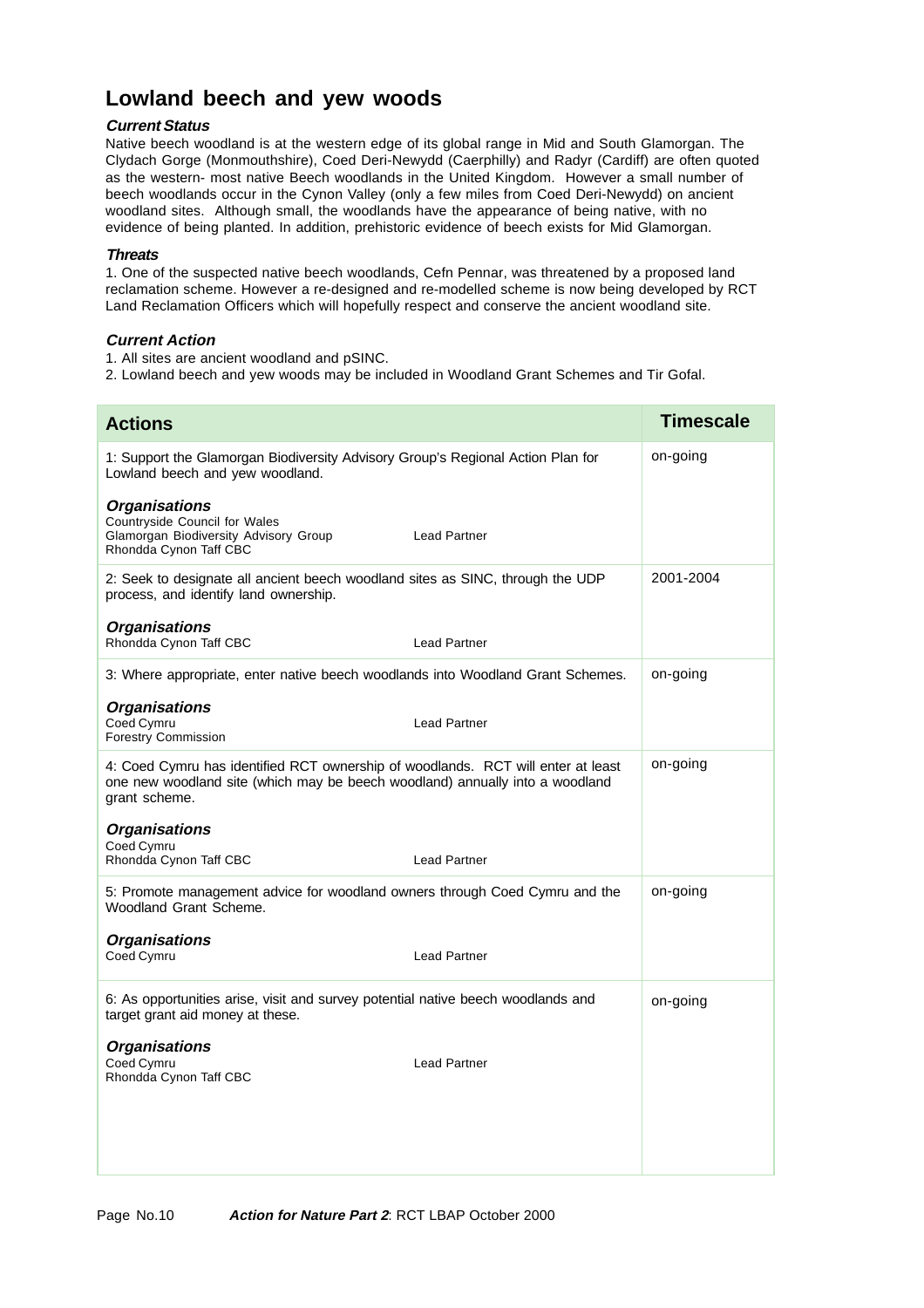### **Upland ash woodland**

#### **Current Status**

Upland ashwoods are restricted to areas of upland limestone and associated free-draining base-rich soils. Although ash predominates, these are mixed woodlands and oak, birch, elm, small-leaved lime and hazel may be locally abundant. Upland ash woodland is a nationally scarce resource, due to a combination of the comparative rarity of upland limestone and the pressures of generations of intensive sheep grazing. In south Wales the boundary between this habitat and lowland mixed deciduous woodland is not clear. Upland mixed ashwoods are, however, very important habitats and represent one of the richest habitats for wildlife in the uplands.

Most of these woods were treated as coppice in the past. Others have been wood pasture but most now have a high forest structure. Their extent in Glamorgan is currently unknown and there has been no assessment of their status in RCT.

#### **Threats**

1. Overgrazing leading to change in woodland structure.

- 2. Invasion by sycamore and other non-native species.
- 3. Dutch elm disease, leaving canopy gaps and opening the wood to wind-blow.
- 4. Quarrying.
- 5. Replacement of native trees with planted conifers or inappropriate broadleaf species.

6. Agricultural practices may lead to greater ecological isolation and nutrient enrichment, leading to soil changes.

- 7. Cessation of traditional management practices may lead to a reduction in structural diversity.
- 8. Climate change.

#### **Current Action**

1. The Forestry Commission has a presumption against clearance of native woodland for conifer planting or for agricultural use and provides guidance on woodland management and the expansion and creation of new woodland.

- 2. RCT Local Plans contain policies designed to protect important semi-natural woodlands.
- 3. All ancient woodland sites are identified as pSINC.
- 4. Upland ash woods may be included in Woodland Grant Schemes and Tir Gofal.

| <b>Actions</b>                                                                                                                                                                 | <b>Timescale</b> |
|--------------------------------------------------------------------------------------------------------------------------------------------------------------------------------|------------------|
| 1: Investigate the extent of upland ash woodland in RCT. As and when opportunities<br>arise, survey and assess upland woodlands against the National Action Plan.              | 2000-2004        |
| <b>Organisations</b><br>Coed Cymru<br>Countryside Council for Wales<br><b>Lead Partner</b><br><b>Forest Enterprise</b><br><b>Forestry Commission</b><br>Rhondda Cynon Taff CBC |                  |
| 2: If upland ash woodlands are found in RCT, adopt actions 2-6 of the Lowland<br>beech and yew woodland LBAP for upland ash woodlands.                                         | on-going         |
| <b>Organisations</b><br>Coed Cymru<br>Countryside Council for Wales<br><b>Forest Enterprise</b><br><b>Forestry Commission</b><br>Rhondda Cynon Taff CBC<br><b>Lead Partner</b> |                  |
| 3: Promote training and raise public awareness of native upland ash woodland<br>management through seminars, workshops etc.                                                    | 2000-2004        |
| <b>Organisations</b><br>Coed Cymru<br><b>Lead Partner</b><br><b>Forestry Commission</b><br>Glamorgan Biodiversity Advisory Group                                               |                  |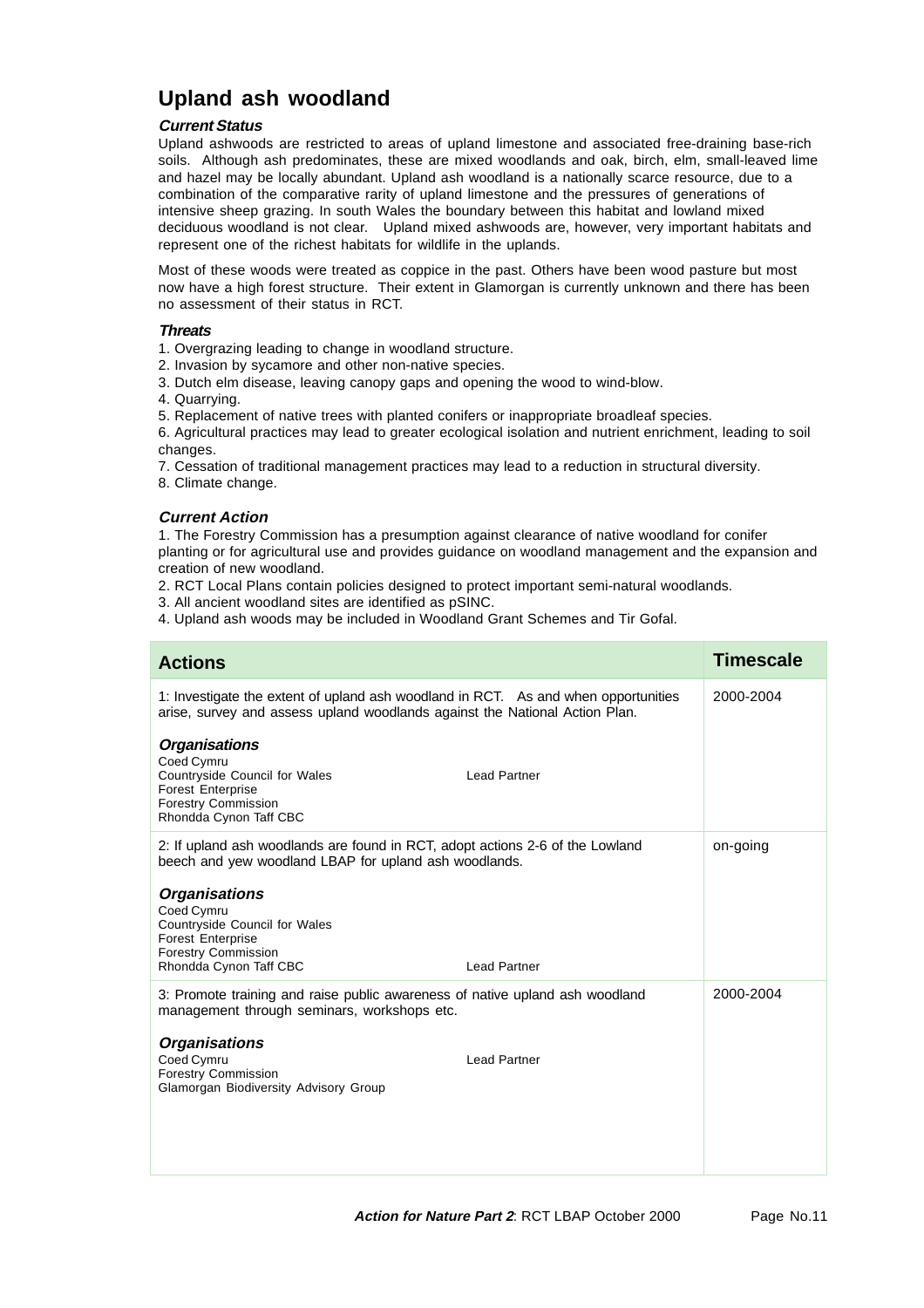| <b>Actions</b>                                                                               |                     | Timescale |
|----------------------------------------------------------------------------------------------|---------------------|-----------|
| 4: Promote and implement an agreed management plan for upland mixed ash<br>woods.            |                     | 2000-2004 |
| <b>Organisations</b><br>Coed Cymru<br><b>Forest Enterprise</b><br><b>Forestry Commission</b> | Lead Partner        |           |
| 5: Seek to designate all upland ash woodlands as SINC.                                       |                     | 2000-2004 |
| <b>Organisations</b><br>Rhondda Cynon Taff CBC                                               | <b>Lead Partner</b> |           |

### **Wet woodland**

#### **Current Status**

Wet woodland occurs on poorly drained or seasonally wet soils, usually with alder, birch and willow as the predominant tree species, but sometimes including ash, oak, pine and beech on the drier riparian areas. It is found on floodplains, as successional habitat on fens, mires and bogs, along streams and hillside flushes, and in peaty hollows. These woodlands occur on a range of soils including nutrient-rich mineral and acid soils and also nutrient-poor organic types.

Many alder woods are ancient and have a long history of coppice management which has determined their structure. Other wet woodland may have developed through natural succession on open wetlands (sometimes following the cessation of active management) and structurally are little influenced by direct forestry treatments.

Wet woodland combines elements of many other ecosystems and as such is important for many taxa. The high humidity favours bryophyte growth. The number of invertebrates associated with alder, birch and willow is large and wet woodlands can provide cover and breeding sites for otter.

There is a network of small wet woodlands in RCT. They form an invaluable biodiversity resource in the County Borough.

#### **Threats**

1. Clearance and conversion to other land-uses.

2. Cessation of management in formerly coppiced sites may encourage succession to drier woodland types.

3. Lowering of the water table through drainage or water abstraction, resulting in a change to drier woodland types.

4. Inappropriate levels of grazing and poaching of the soil by sheep and cattle leading to a change in the woodland structure, ground flora and difficulties for regeneration.

5. Flood prevention measures and river control.

6. Constraints on the spread of woodland by agriculture, industrial or residential development.

7. Poor water quality arising from eutrophication, industrial effluent or rubbish dumping.

8. Invasion by non-native species which alter vegetation composition and lower conservation value (e.g. Indian balsam).

9. The increasing threat from the disease Phytophthora that affects alder.

10. Climate change, potentially resulting in changes in the vegetation communities.

#### **Current Action**

1. National forestry policy includes a presumption against clearance of broadleaf woodland and seeks to maintain the special interest of ancient semi-natural woodland.

2. Some wet woods in RCT are subject to Tree Preservation Orders.

3. The Forestry Commission Guide to the management of wet woods was published in 1994. FC guidelines on Forestry and Water are also relevant.

4. Council Local Plans contain policies designed to protect important semi-natural woodlands.

5. A large number of the County Borough's wet woods are identified as pSINC.

6. Wet woods may be included in Woodland Grant Schemes and Tir Gofal.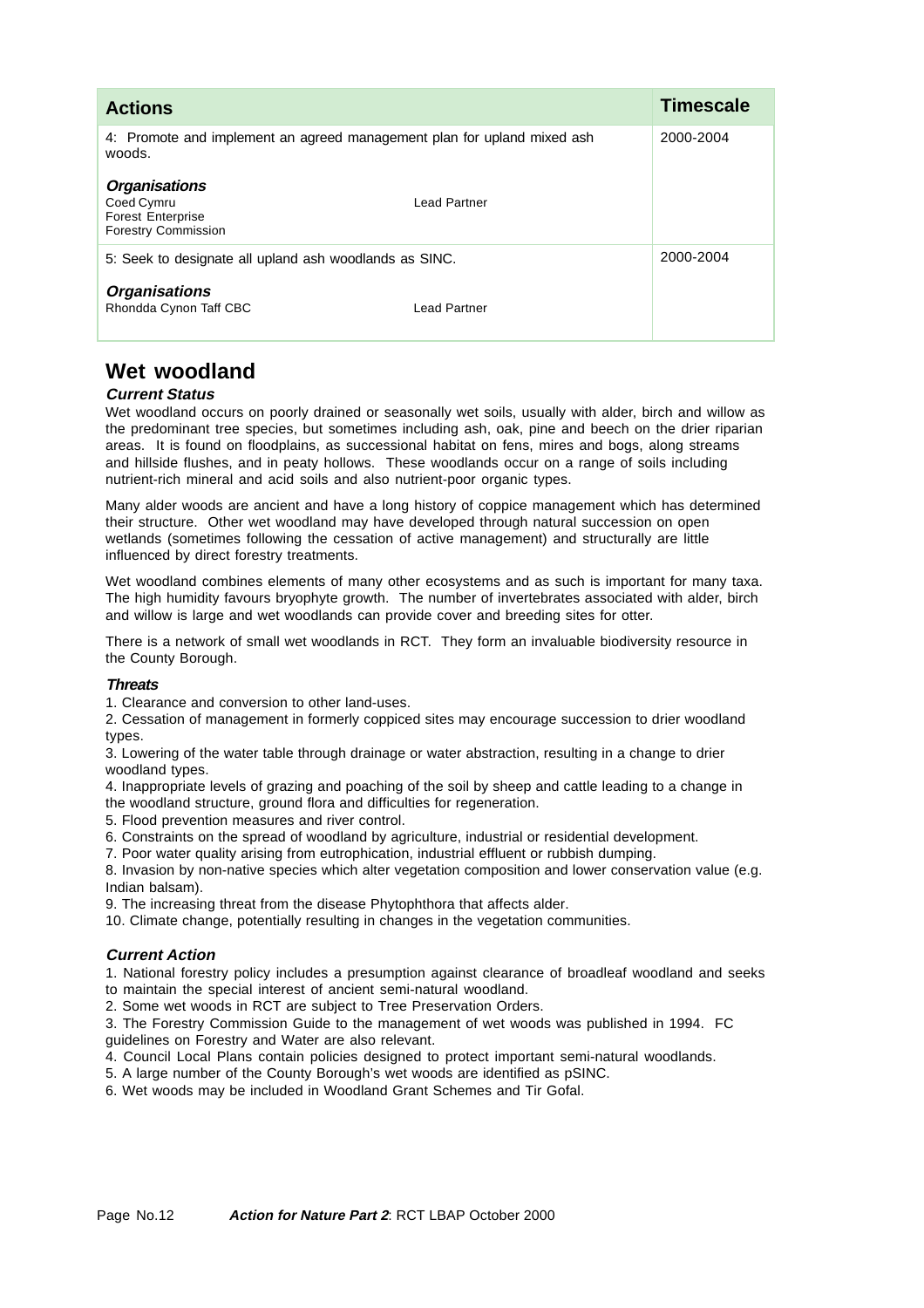| <b>Actions</b>                                                                                                                                                                                                                   | <b>Timescale</b> |
|----------------------------------------------------------------------------------------------------------------------------------------------------------------------------------------------------------------------------------|------------------|
| 1: Where opportunities arise, undertake site visits, surveys and assessments to<br>identify and record wet woodland sites within RCT.                                                                                            | on-going         |
| <b>Organisations</b><br>Coed Cymru<br>Countryside Council for Wales<br><b>Lead Partner</b><br><b>Forest Enterprise</b><br>Rhondda Cynon Taff CBC                                                                                 |                  |
| 2: Through every available means, attempt to protect the remaining resource of wet<br>woodland from loss.                                                                                                                        | on-going         |
| <b>Organisations</b><br>Coed Cymru<br>Countryside Council for Wales<br>Dwr Cymru Welsh Water<br><b>Forest Enterprise</b><br>Rhondda Cynon Taff CBC<br><b>Lead Partner</b>                                                        |                  |
| 3: Where opportunities arise, encourage the creation of new wet woods on poorly<br>drained farmland using local provenance planting stock, or natural regeneration, and<br>avoiding other habitats of nature conservation value. | on-going         |
| <b>Organisations</b><br>Coed Cymru<br><b>Lead Partner</b><br><b>Environment Agency</b><br><b>Forest Enterprise</b><br>National Assembly for Wales Agriculture Department<br>Rhondda Cynon Taff CBC                               |                  |
| 4: Seek to defend the remaining floodplain resource through the planning process<br>and develop appropriate policy in the new Unitary Development Plan.                                                                          | on-going         |
| <b>Organisations</b><br>Rhondda Cynon Taff CBC<br><b>Lead Partner</b>                                                                                                                                                            |                  |
| 5: Where opportunities arise, identify significant vulnerable wet woods and target<br>grant money at these woodlands.                                                                                                            | on-going         |
| <b>Organisations</b><br>Coed Cymru<br><b>Lead Partner</b><br>Rhondda Cynon Taff CBC                                                                                                                                              |                  |
| 6: After survey and evaluation, identify areas of conifer plantations suitable for<br>reversion to wet woodland.                                                                                                                 | on-going         |
| <b>Organisations</b><br><b>Forest Enterprise</b><br><b>Lead Partner</b>                                                                                                                                                          |                  |
| 7: Promote management advice for woodland owners through Coed Cymru and the<br>Woodland Grant Scheme.                                                                                                                            | on-going         |
| <b>Organisations</b><br>Coed Cymru<br><b>Lead Partner</b><br>Rhondda Cynon Taff CBC                                                                                                                                              |                  |
| 8: Support the development of markets for sustainable woodland products.                                                                                                                                                         | on-going         |
| <b>Organisations</b><br>Coed Cymru<br><b>Lead Partner</b><br><b>Forest Enterprise</b><br><b>Forestry Commission</b><br>Rhondda Cynon Taff CBC                                                                                    |                  |
|                                                                                                                                                                                                                                  |                  |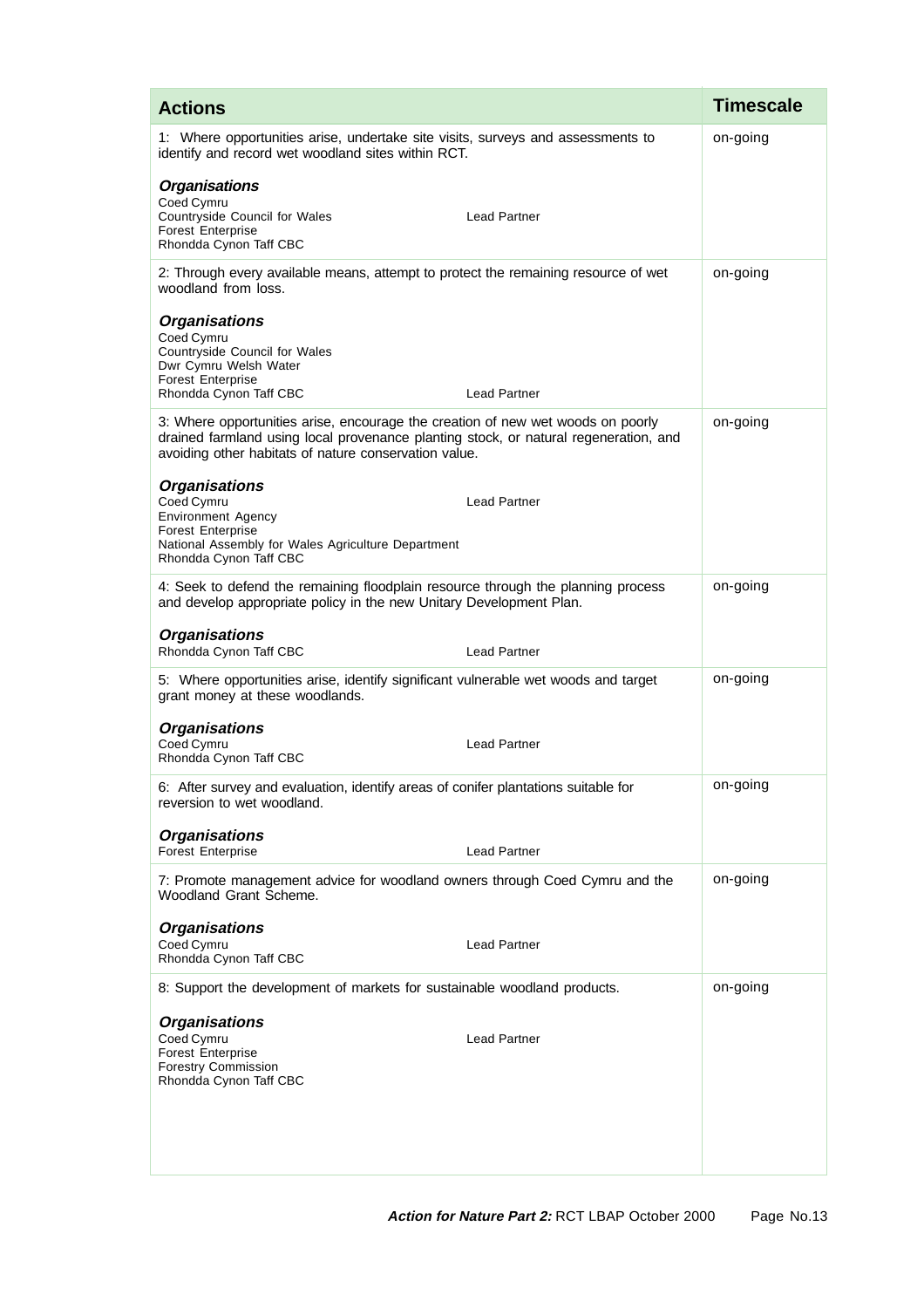| <b>Actions</b>                                                                                                                                                                                                                                                    | <b>Timescale</b> |
|-------------------------------------------------------------------------------------------------------------------------------------------------------------------------------------------------------------------------------------------------------------------|------------------|
| 9: Continue to identify suitable wet woodland for seed collection.                                                                                                                                                                                                | on-going         |
| <b>Organisations</b><br>Coed Cymru<br><b>Lead Partner</b><br>Rhondda Cynon Taff CBC                                                                                                                                                                               |                  |
| 10: Continue to promote training and raise public awareness in native woodland<br>management through seminars, workshops etc.                                                                                                                                     | on-going         |
| <b>Organisations</b><br>Coed Cymru<br><b>Lead Partner</b><br>Rhondda Cynon Taff CBC                                                                                                                                                                               |                  |
| 11: Continue to promote the use of natural regeneration to establish and restore wet<br>woodland to ensure genetic integrity is maintained. Encourage a continuous cover<br>silvicultural system to create a diverse range of age and species.                    | on-going         |
| <b>Organisations</b><br>Coed Cymru<br><b>Lead Partner</b><br><b>Forest Enterprise</b><br><b>Forestry Commission</b><br>Rhondda Cynon Taff CBC                                                                                                                     |                  |
| 12: Support the Glamorgan Biodiversity Advisory Group's Regional Action Plan for Wet<br>woodland.                                                                                                                                                                 | on-going         |
| <b>Organisations</b><br>Countryside Council for Wales<br><b>Forest Enterprise</b><br><b>Forestry Commission</b><br><b>Lead Partner</b><br>Glamorgan Biodiversity Advisory Group<br>Glamorgan Wildlife Trust<br>Rhondda Cynon Taff CBC                             |                  |
| 13: Investigate, through a partnership approach, the opportunities for developing a tree<br>nursery in Glamorgan capable of growing sufficient quantities of Glamorgan<br>provenance trees.                                                                       | 2001             |
| <b>Organisations</b><br>Countryside Council for Wales<br><b>Forest Enterprise</b><br><b>Forestry Commission</b><br>Glamorgan Biodiversity Advisory Group<br><b>Lead Partner</b><br>Glamorgan Wildlife Trust<br>Rhondda Cynon Taff CBC<br>Welsh Development Agency |                  |
| 14: Identify the current 'baseline' area of wet woodland in positive conservation<br>management in RCT.                                                                                                                                                           | 2001             |
| <b>Organisations</b><br>Countryside Council for Wales<br><b>Forest Enterprise</b><br><b>Forestry Commission</b><br>Glamorgan Wildlife Trust<br>National Assembly for Wales Agriculture Department<br><b>Lead Partner</b><br>Rhondda Cynon Taff CBC                |                  |
| 15: Continue to bring wet woodland within Council ownership into conservation<br>management.                                                                                                                                                                      | on-going         |
| <b>Organisations</b><br>Coed Cymru<br>Rhondda Cynon Taff CBC<br><b>Lead Partner</b>                                                                                                                                                                               |                  |
|                                                                                                                                                                                                                                                                   |                  |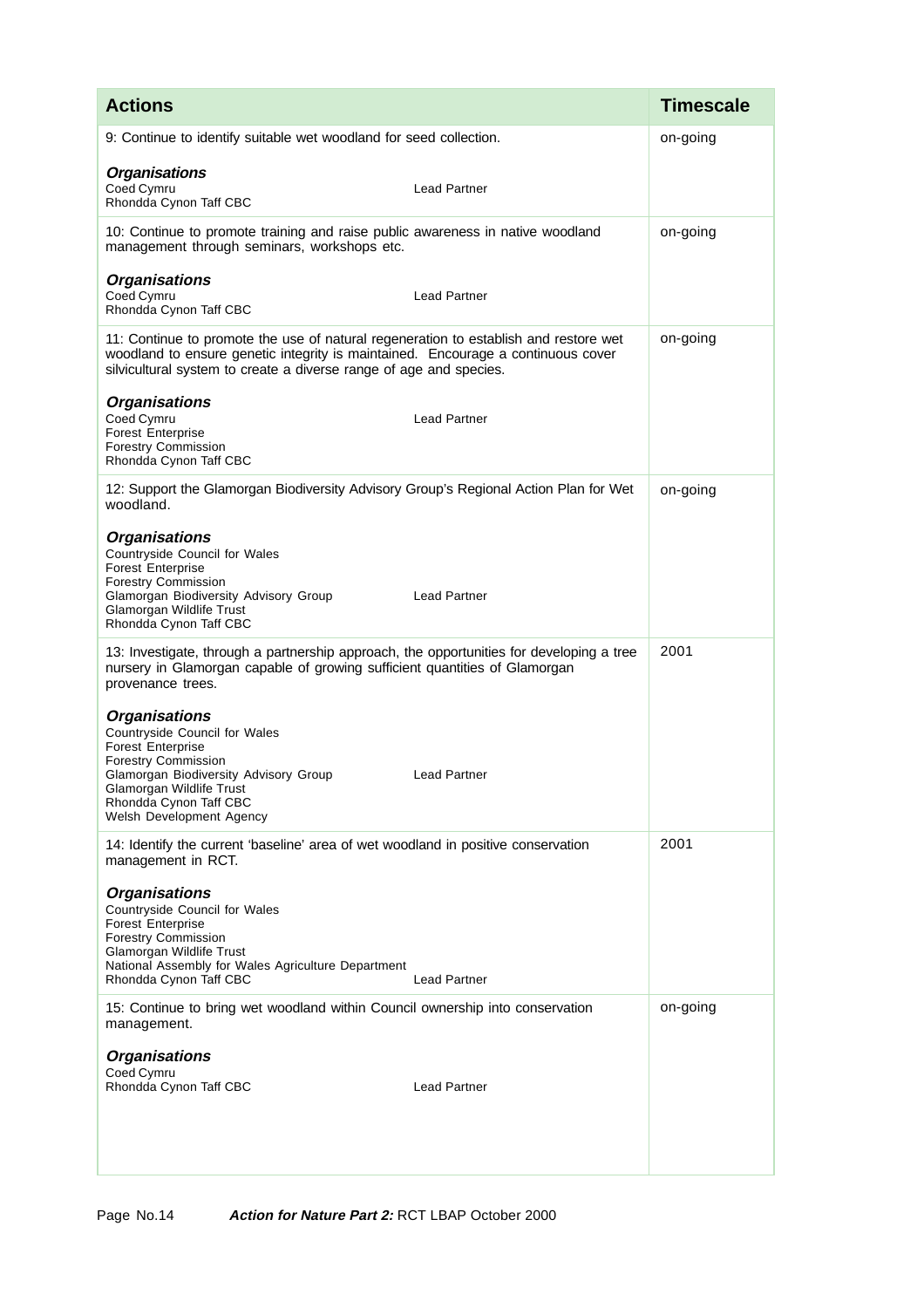### **Lowland wood pastures and parklands**

#### **Current Status**

Wood pasture involves the grazing of livestock within a woodland setting. It was a traditional, ancient method of woodland management. Parklands are the classic landscape features of large houses and estates. Typical lowland wood pasture and parkland habitat consists of large trees, often with pollards, growing in various densities in a matrix of grazed grassland, heathland or woodland ground flora. Included in this definition are neglected wood pastures with veteran trees, and parkland or wood pasture that has been converted to other uses, but where surviving veteran trees are of nature conservation importance. Wood pastures and parklands have specialist lichen, moss flora and invertebrate and bird fauna.

Pollarding was the typical and traditional method of woodland management, often resulting in veteran trees. Parkland dates from the early eleventh century. No wood pasture is known in RCT. However, there are a small number of parklands associated with large country houses. These include Llanharan House and Miskin Manor, Bronwydd Park, Mountain Ash School and Aberdare Park. All support veteran parkland trees. It is also possible that a small part of the former deer park at Senghenydd lies within RCT.

#### **Threats**

1. Loss through change of use, including agricultural improvement and woodland planting.

2. Fragmentation of existing habitats reducing future viability.

3. Lack of tree regeneration due to over-grazing or lack of management .

4. Neglect, lack of appropriate management expertise, insufficient resources and loss of traditional management skills.

5. Inappropriate grazing levels; under-grazing leading to loss of habitat structure through scrub and bracken invasion, and over-grazing leading to bark browsing, soil compaction and loss of ground flora diversity.

#### **Current Action**

1. Certain species associated with or wholly dependant upon this habitat are fully protected under the Wildlife and Countryside Act 1981.

2. The Forestry Commission has a presumption against clearance of native wood for conversion to other land uses and in particular seeks to maintain the special interest of ancient semi-natural woodland.

3. Local Authorities can assist the conservation of this habitat by issuing Tree Preservation Orders, making nature conservation designations, managing land within their ownership and implementing appropriate development plan policies and landscape designations.

4. Woodland management and marketing advice is available through Coed Cymru.

- 5. Tir Gofal grant aid to farmers.
- 6. CCW Parkland surveys were undertaken in the mid 1990's.

7. Sites may be identified through other initiatives, including the Welsh Historic Gardens Trust and LANDMAP.

| <b>Actions</b>                                                                                                                   |                     | Timescale |
|----------------------------------------------------------------------------------------------------------------------------------|---------------------|-----------|
| 1: Review CCW Parkland Survey information to identify parkland sites in RCT.                                                     |                     | 2002      |
| <b>Organisations</b><br>Countryside Council for Wales<br>Rhondda Cynon Taff CBC<br>Welsh Historic Gardens Trust                  | <b>Lead Partner</b> |           |
| 2: Seek to designate important wood pasture and parkland sites as SINC, through the<br>UDP process, and identify landownership.  |                     | 2001-2004 |
| <b>Organisations</b><br>Rhondda Cynon Taff CBC                                                                                   | <b>Lead Partner</b> |           |
| 3: As and when opportunities arise, encourage landowners to appropriately manage<br>important lowland wood pasture and parkland. |                     | on-going  |
| <b>Organisations</b><br>Coed Cymru<br><b>Countryside Council for Wales</b><br>Rhondda Cynon Taff CBC                             | Lead Partner        |           |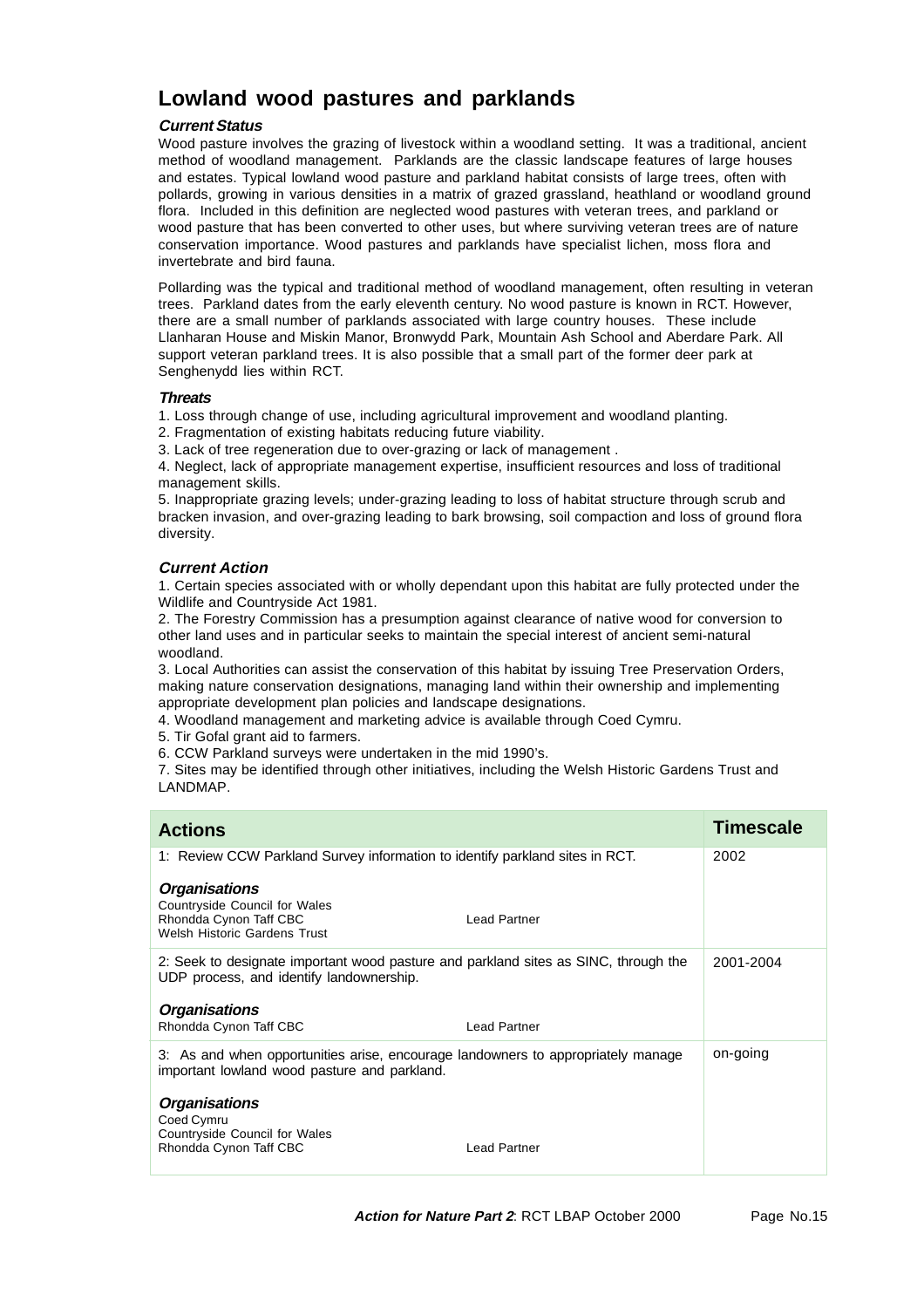| <b>Actions</b>                                                                                                                                                              | <b>Timescale</b> |
|-----------------------------------------------------------------------------------------------------------------------------------------------------------------------------|------------------|
| 4: Where opportunities arise, encourage schemes to increase the area of wood<br>pasture and parkland, avoiding other habitats of nature conservation value.                 | on-going         |
| <b>Organisations</b><br>Coed Cymru<br>Countryside Council for Wales                                                                                                         |                  |
| Rhondda Cynon Taff CBC<br>Lead Partner                                                                                                                                      |                  |
| 5: Support the Glamorgan Biodiversity Advisory Group's Regional Action Plan for<br>Lowland wood pastures and parklands.                                                     | on-going         |
| <b>Organisations</b><br>Countryside Council for Wales<br>Glamorgan Biodiversity Advisory Group<br><b>Lead Partner</b><br>Glamorgan Wildlife Trust<br>Rhondda Cynon Taff CBC |                  |
| 6: Identify the current 'baseline' area of lowland wood pasture and parklands in<br>positive conservation management in RCT.                                                | 2001             |
| <b>Organisations</b><br>Countryside Council for Wales<br>Rhondda Cynon Taff CBC<br>Lead Partner                                                                             |                  |
|                                                                                                                                                                             |                  |
|                                                                                                                                                                             |                  |
|                                                                                                                                                                             |                  |
|                                                                                                                                                                             |                  |
|                                                                                                                                                                             |                  |
|                                                                                                                                                                             |                  |
|                                                                                                                                                                             |                  |
|                                                                                                                                                                             |                  |
|                                                                                                                                                                             |                  |
|                                                                                                                                                                             |                  |
|                                                                                                                                                                             |                  |
|                                                                                                                                                                             |                  |
|                                                                                                                                                                             |                  |
|                                                                                                                                                                             |                  |
|                                                                                                                                                                             |                  |
|                                                                                                                                                                             |                  |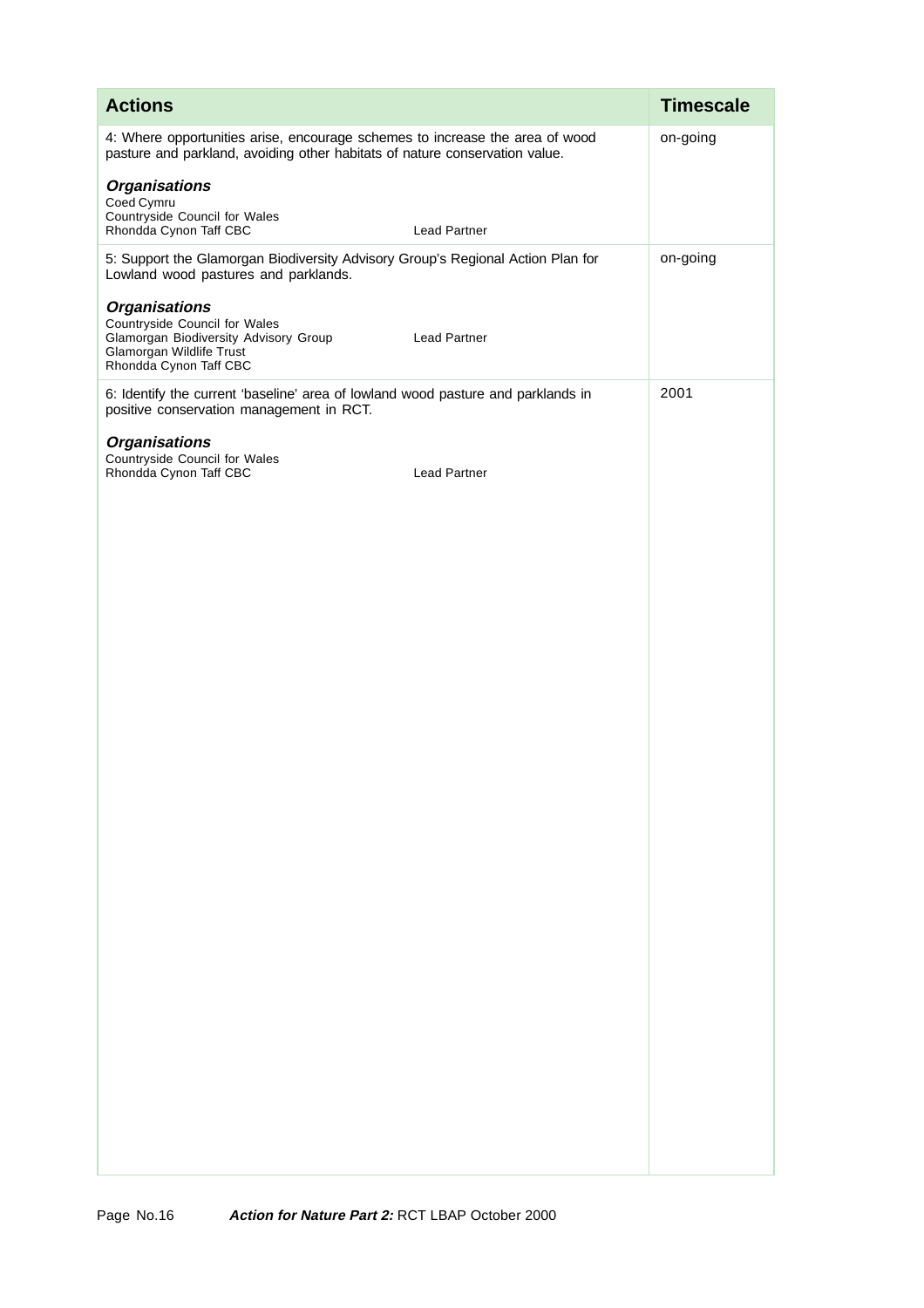## **Planted coniferous**

#### **Current Status**

A significant proportion of the area of RCT, especially in the Rhondda and Cynon valleys, is commercially planted as conifer plantation. While it is undoubtedly true that this wholesale change in vegetation has been at the expense of great tracts of the 'original' upland moorland, bog and heathland resource, little is known about the biodiversity value of the County Borough's conifer plantations. Certain areas, such as the Llanwonno Forest, support important bird populations, including nightjar and goshawk. Old records for red squirrel exist for the Llanwonno Forest area and an extant population exists in forestry in Merthyr Tydfyl CBC. Pine marten have been recently recorded in the Brecon Beacons and merlin have been found nesting in conifer plantations on the edge of upland moorland. The recent discovery of two large heronries in conifer plantations in the Rhondda valley and the discovery of dormouse in a Taff Ely plantation (in a native woodland strip) only emphasises our lack of knowledge regarding the biodiversity value of coniferous plantations.

Forest Enterprise are currently reviewing their planting programmes for the whole of south Wales. This offers an important opportunity to improve the biodiversity value of this major land-use.

#### **Threats**

1. The existing biodiversity status of conifer plantations in RCT is not known. The acquired interest of the plantations and the value of remnant areas of moorland, heath and bog has not been properly surveyed or assessed.

#### **Current Action**

1. Forest Enterprise are part of the Glamorgan Biodiversity Advisory Group and the Local Biodiversity Action Plan process.

2. The planting programme for south Wales is currently under review by Forest Enterprise.

| <b>Actions</b>                                                                                                                                                          | <b>Timescale</b> |
|-------------------------------------------------------------------------------------------------------------------------------------------------------------------------|------------------|
| 1: Continue to promote best biodiversity practice in the Forest Enterprise review of<br>the planting programme of south Wales land holdings as per UK Forest Standards. | on-going         |
| <b>Organisations</b><br>Forest Enterprise<br><b>Lead Partner</b><br>Rhondda Cynon Taff CBC                                                                              |                  |
| 2: Where opportunities arise, encourage species and habitat surveys in Forest<br>Enterprise-owned and managed plantations.                                              | on-going         |
| <b>Organisations</b><br><b>Forest Enterprise</b><br>Glamorgan Wildlife Trust<br>Rhondda Cynon Taff CBC<br><b>Lead Partner</b>                                           |                  |
| 3: Continue to require habitat and species surveys for all planning applications<br>affecting conifer plantations.                                                      | on-going         |
| <b>Organisations</b><br>Rhondda Cynon Taff CBC<br><b>Lead Partner</b>                                                                                                   |                  |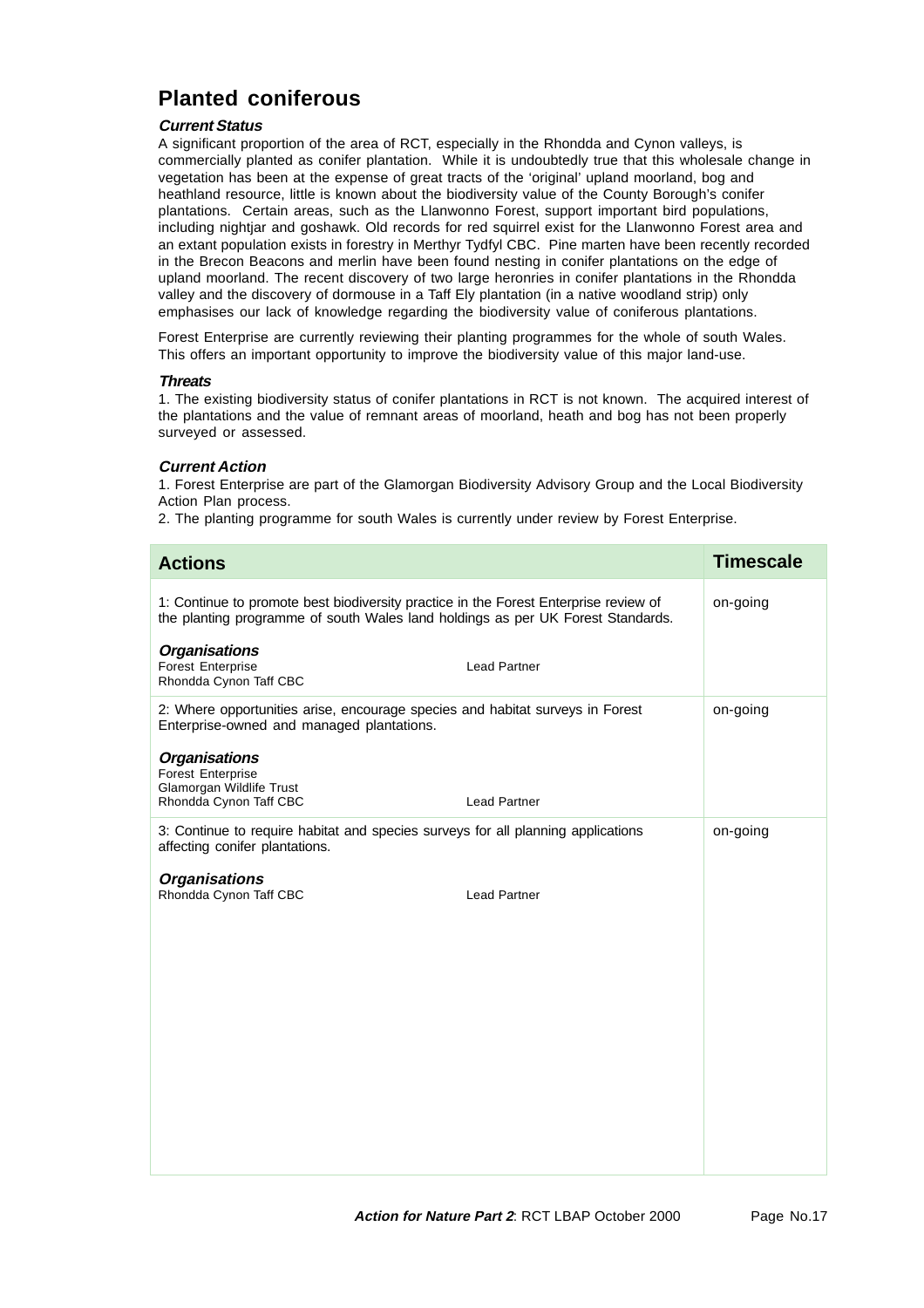### **Ancient and/or species-rich hedgerows**

#### **Current Status**

Ancient hedgerows have been defined as those which were in existence before the Enclosure Acts (primarily in the nineteenth century). Although indicative, age is not a direct measure of biodiversity. This Action Plan therefore also includes species-rich hedgerows of more recent origin.

In RCT, species-rich hedgerows are defined as those which contain (on average) 5 or more native woody species in a 30 metre length. Hedgerows with species-rich ground flora are also included. Boundaries which consist only of an earth bank, stone bank or wall are not covered in this Action Plan, but when associated with a boundary line of trees and shrubs these features are considered to form part of the hedgerow.

In 1993 it was estimated that about 49,000 km of hedgerow remained in Wales. There is no reliable assessment of the proportion of Welsh or RCT hedgerows which are ancient and/or species-rich. However much of RCT is an ancient landscape and the proportion of species-rich hedgerows is likely to be high. The day-to-day work of Council's Countryside and Environment Officers certainly indicates that a high proportion of the hedgerows affected by planning applications reach the minimum requirements of the Hedgerow Regulations. For example, a survey of some 200 hedgerow sections for the proposed Church Village By-pass (1998) identified at least 50% as meeting the minimum standards of the Hedgerow Regulations.

#### **Threats**

1. Management neglect.

2. Unsympathetic cutting practises e.g. cutting all hedges on a farm every year, cutting during the bird nesting season, cutting hedgerow trees, and cutting during or immediately after harvest.

3. Fertiliser and pesticide drift into hedge-bottoms.

4. Lowering of banks and removal for agricultural or development purposes (including road widening).

- 5. Erosion of banks and grazing of hedgerow bottoms through heavy stocking.
- 6. Loss of large areas of hedgerows as a result of planning permissions.
- 7. Loss of hedgerow trees through senescence or felling, without encouraging replacements.
- 8. Shortage of data on the extent and quality of the RCT resource.

9. Lack of consensus on the optimum hedgerow management regime.

10. Lack of knowledge of invertebrate requirements in hedgerow management.

#### **Current Action**

1. CCW previously operated a hedgerow renovation scheme, which has now been replaced by the Tir Gofal Scheme as a source of funding for the management and restoration of species-rich hedgerows. 2. Hedgerow management advice is available from a number of organisations including CCW and GWT.

3. Hedgerows Regulations have now brought hedgerow conservation under the planning system.

4. The RCT Planning Department request hedgerow surveys on all development sites.

5. The use of Tree Preservation Orders has protected a number of hedgerows.

6. All three Local Plans contain policies on hedgerow protection.

7. Merthyr and RCT Groundwork Trust have undertaken hedgerow management at Penywaun.

8. Merthyr and RCT Groundwork Trust are running a hedgerow management days for volunteers.

9. CCW are currently developing a standardised hedgerow survey method for use in LBAP surveys.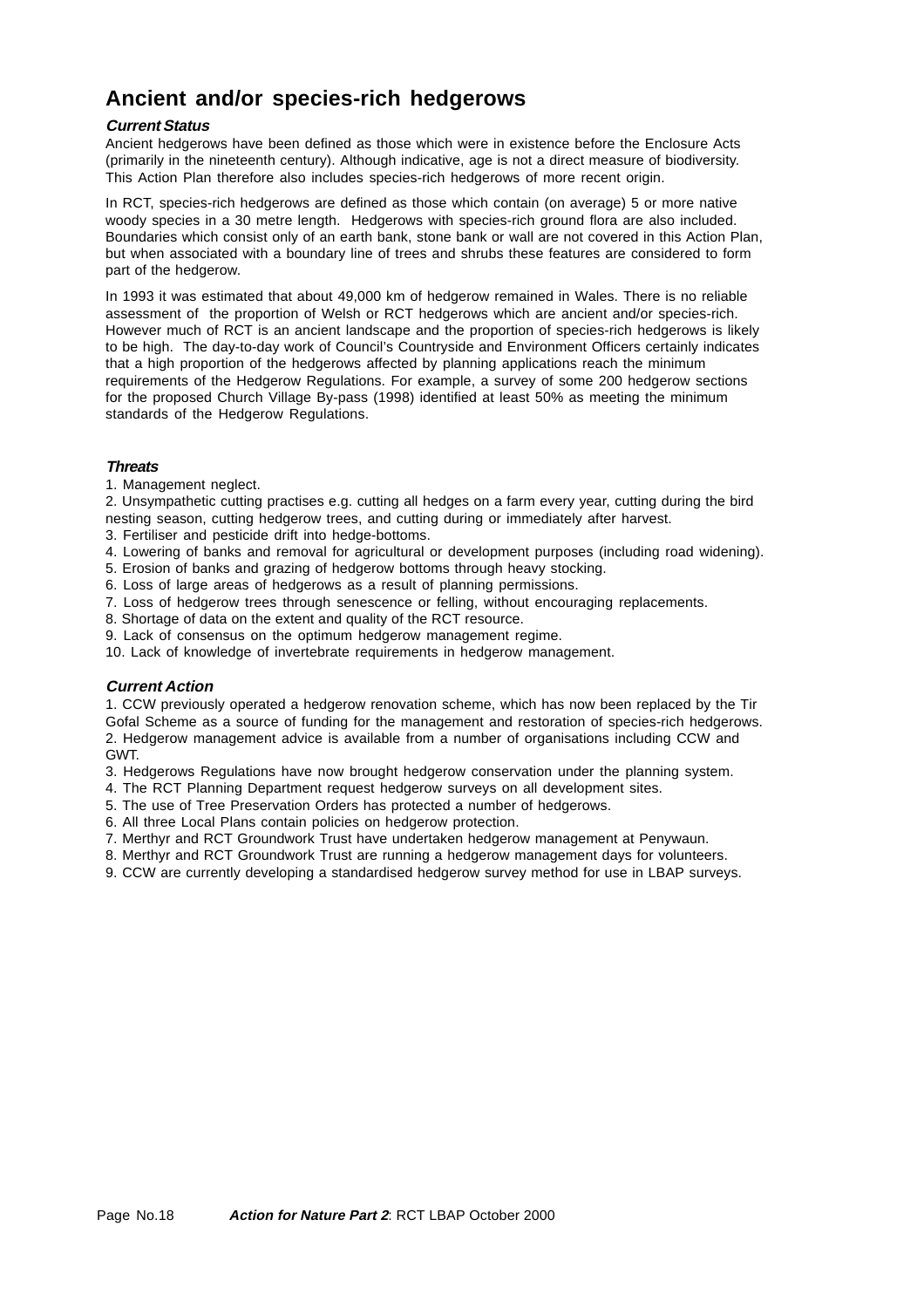| <b>Actions</b>                                                                                                                                                                                                                         | <b>Timescale</b> |
|----------------------------------------------------------------------------------------------------------------------------------------------------------------------------------------------------------------------------------------|------------------|
| 1: As and when opportunities arise, lobby for increased grant aid for hedgerow<br>management and conservation.                                                                                                                         | on-going         |
| <b>Organisations</b><br>Country Landowners Association<br>Countryside Council for Wales<br><b>Farmers Union of Wales</b><br>Glamorgan Wildlife Trust<br><b>National Farmers Union</b><br>Rhondda Cynon Taff CBC<br><b>Lead Partner</b> |                  |
| 2: Promote best practice policies in the UDP for the protection and management of<br>species-rich hedges in the planning process and seek to minimise the adverse<br>effects of planning proposals on hedges.                          | 2001-2004        |
| <b>Organisations</b><br>Rhondda Cynon Taff CBC<br><b>Lead Partner</b>                                                                                                                                                                  |                  |
| 3: Through the planning process and as proactive boundary enhancement projects,<br>encourage planting of new species-rich hedgerows using locally native species of UK<br>(preferably Welsh) origin or stock.                          | on-going         |
| <b>Organisations</b><br>Glamorgan Wildlife Trust<br>Groundwork Trust<br>Rhondda Cynon Taff CBC<br><b>Lead Partner</b>                                                                                                                  |                  |
| 4: As part of the on-going 'Working for Wildlife' programme, provide local<br>environmental groups (and interested individuals) with at least two hedgerow<br>management training days over the five year period of the plan.          | 2001-2005        |
| <b>Organisations</b><br>Glamorgan Wildlife Trust<br><b>Groundwork Trust</b><br>Keep Wales Tidy<br>Rhondda Cynon Taff CBC<br><b>Lead Partner</b>                                                                                        |                  |
| 5: Encourage local Community Councils, schools and environmental groups to survey<br>and monitor their local hedgerows. Use CCW's standardised hedgerow surveying<br>methodology.                                                      | on-going         |
| <b>Organisations</b><br>Glamorgan Wildlife Trust<br><b>Groundwork Trust</b><br>Keep Wales Tidy<br>Rhondda Cynon Taff CBC<br><b>Lead Partner</b>                                                                                        |                  |
| 6: Identify ancient and/or species-rich hedgerows in Council ownership.                                                                                                                                                                | 2002-2004        |
| <b>Organisations</b><br>Rhondda Cynon Taff CBC<br><b>Lead Partner</b>                                                                                                                                                                  |                  |
| 7: Identify a baseline figure for hedgerows currently in grant aid management in RCT<br>under the former Hedgerow Renovation Scheme and the length included within new<br>Tir Gofal.                                                   | 2001             |
| <b>Organisations</b><br>Countryside Council for Wales<br>National Assembly for Wales Agriculture Department<br>Rhondda Cynon Taff CBC<br><b>Lead Partner</b>                                                                           |                  |
| 8: For all developments requiring planning permission ensure that strategic<br>hedgerows which contribute to the landscape, biodiversity or Natura 2000 are<br>conserved and maintained as biodiversity corridors.                     | on-going         |
| <b>Organisations</b><br>Rhondda Cynon Taff CBC<br><b>Lead Partner</b>                                                                                                                                                                  |                  |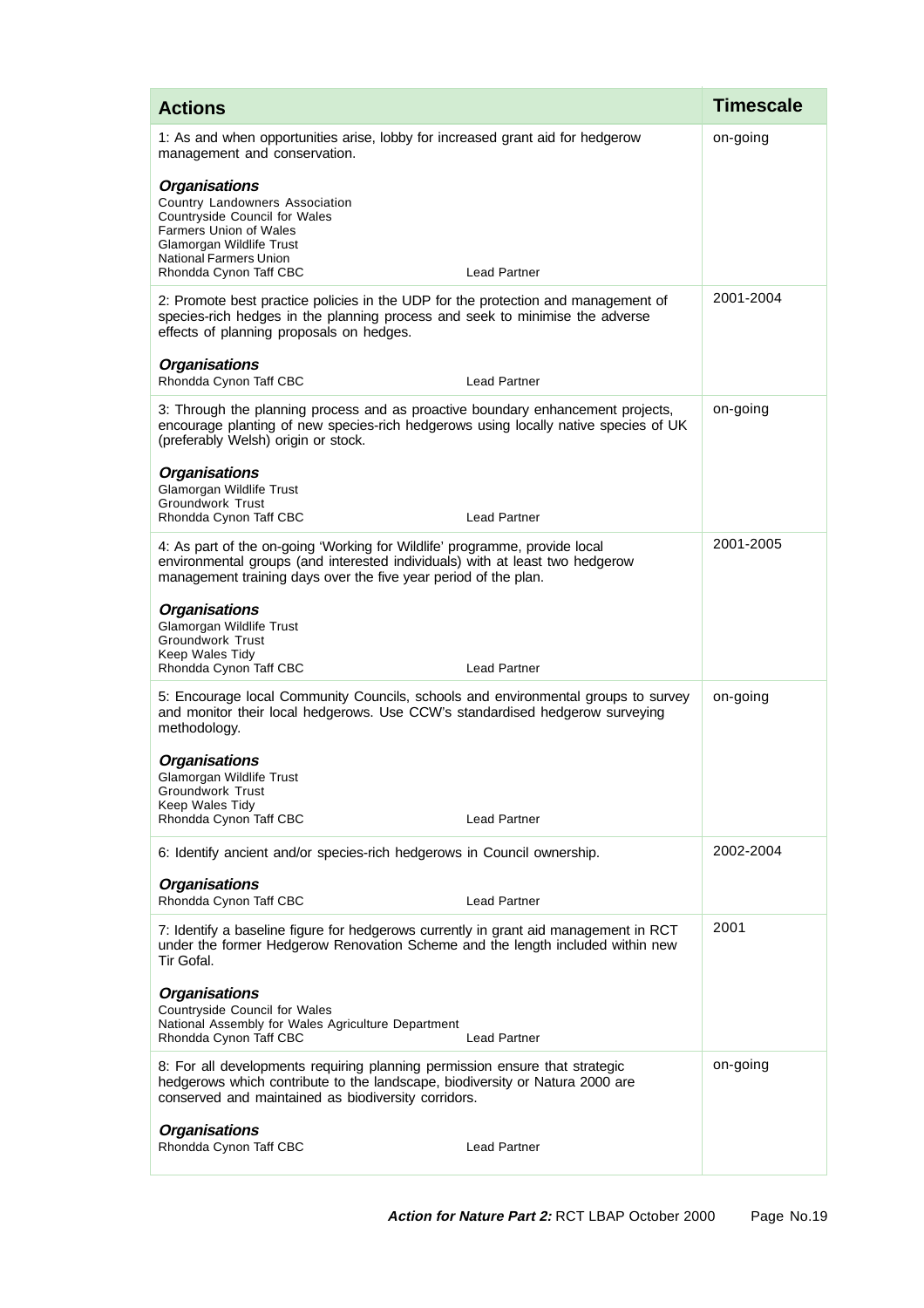| <b>Actions</b>                                                                                                                                                                          |              | <b>Timescale</b> |
|-----------------------------------------------------------------------------------------------------------------------------------------------------------------------------------------|--------------|------------------|
| 9: To establish a code of practice, instigate a pilot project for sympathetic management<br>of ancient and/or species-rich hedgerows in LA ownership and along LA managed<br>roadsides. |              | 2002             |
| <b>Organisations</b><br>Rhondda Cynon Taff CBC                                                                                                                                          | Lead Partner |                  |
| 10: Support the Glamorgan Biodiversity Advisory Group's Regional Action Plan for<br>Ancient and/or species-rich hedgerows.                                                              |              | on-going         |
| <b>Organisations</b><br><b>Countryside Council for Wales</b><br>Glamorgan Biodiversity Advisory Group<br>Glamorgan Wildlife Trust<br>Rhondda Cynon Taff CBC                             | Lead Partner |                  |

### **Disused railways**

#### **Current Status**

The valleys of Rhondda Cynon Taff support a complex network of old disused railway lines and some tramways. Once the primary means of exporting coal, these track-ways have gradually reverted to nature, now represent a locally significant network of biodiverse corridors. Much of the network is now open to the general public and includes cycle tracks and footpaths. This allows people to enjoy the woodland, heathland, species-rich grassland and wetlands which are a feature of many disused railways.

A number of Key Countryside Sites include disused railway lines. Management works by the Council's Countryside Service has been designed to enhance biodiversity features of these sites.(e.g. grass verge cutting and scrub coppicing). The line between Llwydcoed to Cwmbach is a proposed Local Nature Reserve. In addition, Groundwork Merthyr and RCT and the charity organisation Sustrans are both actively involved in converting disused railway lines into community routes. If sensitively undertaken, the development of community routes on disused railways offers a great opportunity to encourage wildlife in a setting to which local people have easy access.

#### **Threats**

1. There is always a potential tension between cycle track creation and disturbance of the habitats and species which have colonised disused railway lines.

2. Road development along the line of disused railways.

3. A number of planning applications have been made to the Council to landfill disused railway cuttings. Some of these have been refused on biodiversity grounds.

#### **Current Action**

1. The Council's Countryside Service currently manages a considerable length of disused railway lines within Key Countryside Sites.

2. The Llwydcoed to Cwmbach Key Countryside Site, which includes a disused railway line, is currently being considered as a potential Local Nature Reserve.

3. Sustrans owns a number of disused railways in RCT and is actively pursuing the adoption of more disused lines as cycle track.

4. The National Cycle Network includes sections of disused railway line in RCT.

5. Groundwork Merthyr and RCT are also actively involved in cycle track development and management (Taff Trail and Cynon Trail).

6. A number of sections of disused railway line have been identified as pSINC.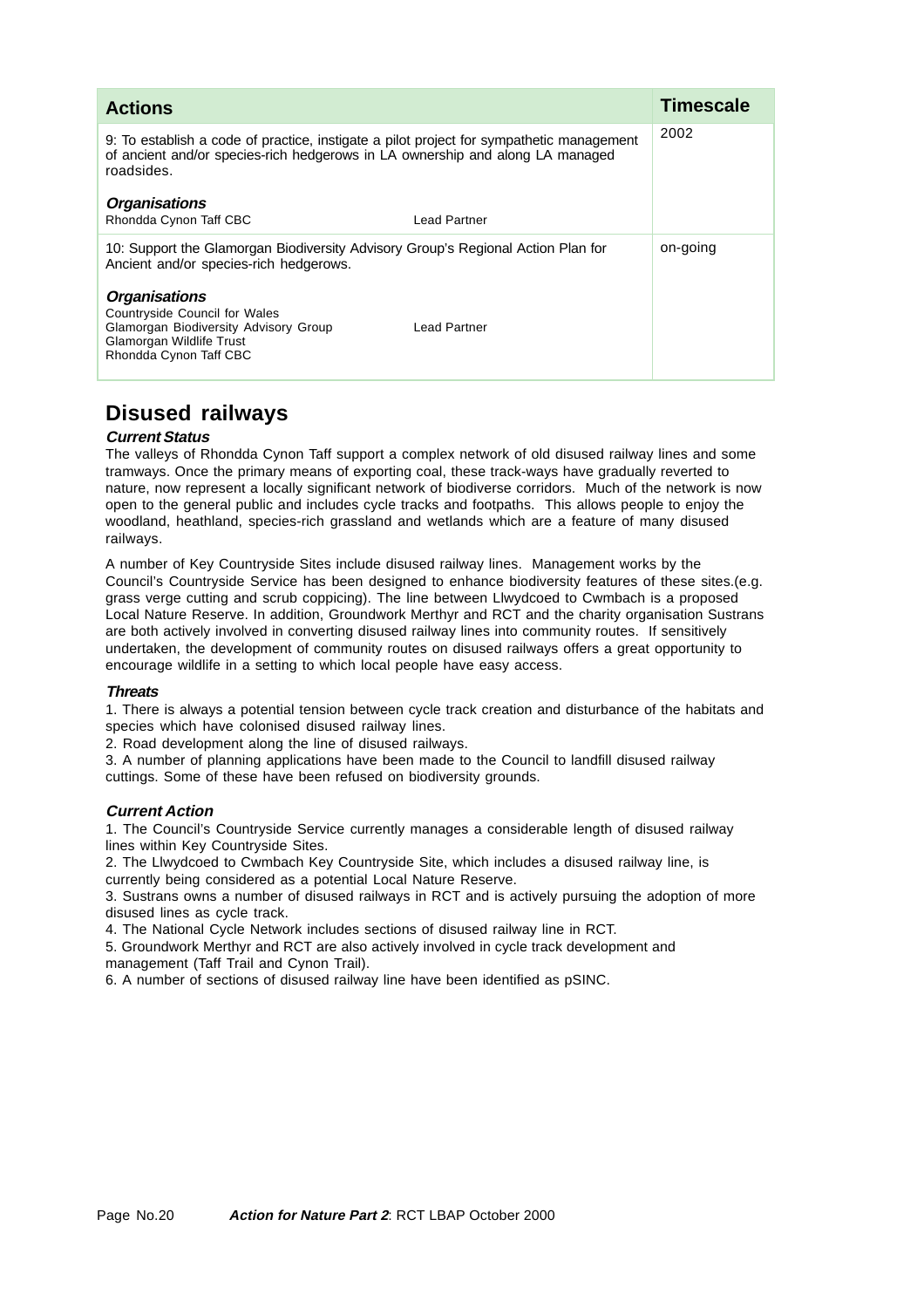| <b>Actions</b>                                                                                                                                 |                     | <b>Timescale</b> |
|------------------------------------------------------------------------------------------------------------------------------------------------|---------------------|------------------|
| 1: Through the Countryside Service, continue to provide biodiversity management and<br>enhancement of Council-owned disused railway lines.     |                     | on-going         |
| <b>Organisations</b><br>Rhondda Cynon Taff CBC                                                                                                 | <b>Lead Partner</b> |                  |
| 2: Seek to designate disused railway lines of biodiversity significance as SINC,<br>through the UDP process, and identify land ownership.      |                     | 2001-2004        |
| <b>Organisations</b><br>Rhondda Cynon Taff CBC                                                                                                 | <b>Lead Partner</b> |                  |
| 3: Where appropriate, continue to require survey and assessment work for all<br>planning applications which impact upon disused railway lines. |                     | on-going         |
| Organisations<br>Rhondda Cynon Taff CBC                                                                                                        | <b>Lead Partner</b> |                  |
| 4: Encourage Sustrans to include biodiversity in management plans for their disused<br>railway corridors.                                      |                     | on-going         |
| <b>Organisations</b><br>Rhondda Cynon Taff CBC<br>Sustrans                                                                                     | <b>Lead Partner</b> |                  |

### **Coastal and floodplain grazing marsh**

#### **Current Status**

As its title suggests, this Action Plan refers to the seasonally (primarily winter) flooded grasslands of coastal and river floodplains. There is obviously no coastal grassland in the County Borough, but there are still important relics of riverside floodplain. Periodically enriched with riverine silt, these grasslands were traditionally valued as lush summer grazing. Nationally very little species-rich floodplain grassland remains. Most has been agriculturally improved and in the valleys of south Wales much has been lost to employment, road and residential development.

Within south Wales unimproved floodplain sites are now very rare. In RCT only a tiny fragment of the original floodplain marsh is left and this is highly vulnerable to development pressure. However the County Borough still supports a network of species-rich and diverse sites. The best examples support intricate mosaics of dry and wet grassland, swamp and willow scrub and overgrown ditches. Particularly important floodplain marsh occurs on the River Ely catchment at Pant Marsh, Pontyclun and Llantwit Fardre Marsh and within the floodplain of the River Cynon between Penywaun and Mountain Ash.

#### **Threats**

1. Flood defence engineering.

2. Agricultural improvement and decline of traditional management.

3. Management neglect.

4. Industrialisation, road construction and urbanisation.

5. Changes in water level management, stemming from cessation of traditional farming practices.

6. Secondary threats; groundwater abstraction, land drainage, pollution, landfill and aggregate abstraction.

#### **Current Action**

1. Over 50% of the coastal and floodplain grazing marsh in Glamorgan is designated as SSSI; however no floodplain in RCT is notified as SSSI.

2. Pant Marsh, Pontyclun, Llantwit Fardre Marsh and the Upper and Mid Cynon Valley floodplains are pSINC.

3. The Cynon River Park (as identified in the Cynon Valley Local Plan) offers opportunities for the conservation and enhancement of the floodplain.

4. It is possible that farms with floodplain marsh may enter into Tir Gofal.

5. Welsh Water Dwr Cymru has commissioned a feasibility study into the enhancement of a small, but important area of floodplain on the River Taff at Cilfyndd Sewage Treatment Works.

6. CCW has commissioned a desk study review of the coastal and floodplain marsh resource in Wales.

7. The Penywaun Community Association owns a section of the Upper Cynon Floodplain pSINC and is reviewing options for positive management.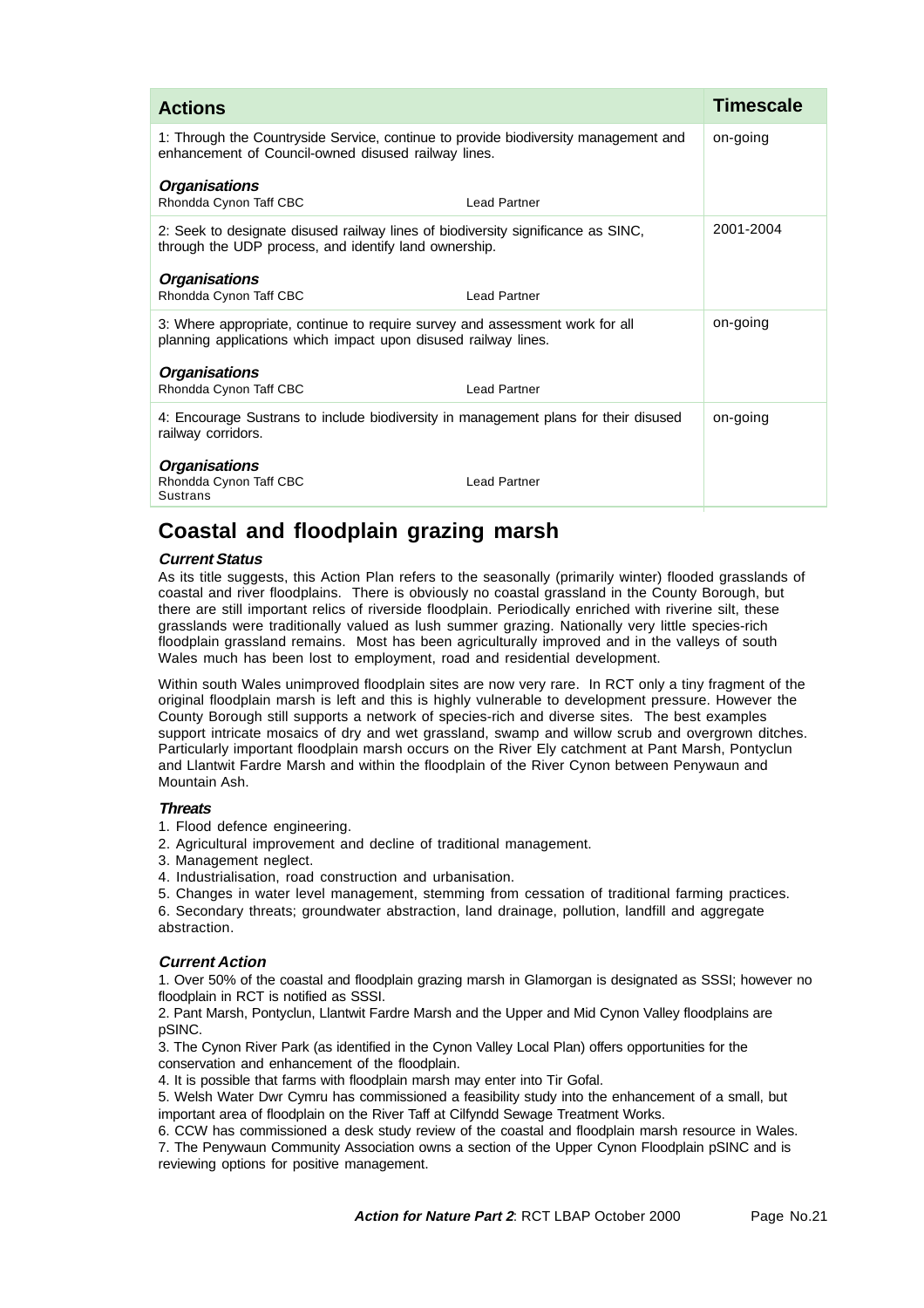| <b>Actions</b>                                                                                                                                                                        | <b>Timescale</b> |
|---------------------------------------------------------------------------------------------------------------------------------------------------------------------------------------|------------------|
| 1: Seek to designate all species-rich floodplain marshes as SINC, as part of the UDP<br>process, and identify land ownership.                                                         | 2001-2004        |
| <b>Organisations</b><br>Rhondda Cynon Taff CBC<br>Lead Partner                                                                                                                        |                  |
| 2: Seek to defend the remaining floodplain resource through the planning process<br>and develop appropriate policy in the new Unitary Development Plan.                               | on-going         |
| <b>Organisations</b><br>Rhondda Cynon Taff CBC<br><b>Lead Partner</b>                                                                                                                 |                  |
| 3: As and when opportunities arise, pursue positive management for floodplain pSINC<br>and SINC.                                                                                      | on-going         |
| <b>Organisations</b><br>Countryside Council for Wales<br>Dwr Cymru Welsh Water<br><b>Environment Agency</b><br>Rhondda Cynon Taff CBC<br><b>Lead Partner</b>                          |                  |
| 4: Where opportunities arise, pursue positive enhancement of improved floodplain<br>areas and buffer existing grazing marsh habitats by bringing adjacent land into grazing<br>marsh. | on-going         |
| <b>Organisations</b><br><b>Environment Agency</b><br>Rhondda Cynon Taff CBC<br>Lead Partner                                                                                           |                  |
| 5: Support the Glamorgan Biodiversity Advisory Group's Regional Action Plan for<br>Coastal and floodplain marsh.                                                                      | on-going         |
| <b>Organisations</b><br>Glamorgan Biodiversity Advisory Group<br><b>Lead Partner</b><br>Rhondda Cynon Taff CBC                                                                        |                  |
| 6: Identify the current 'baseline' area of floodplain marsh in positive conservation<br>management in RCT.                                                                            | 2001             |
| <b>Organisations</b><br>Countryside Council for Wales<br><b>Environment Agency</b><br>Glamorgan Wildlife Trust<br><b>Lead Partner</b><br>Rhondda Cynon Taff CBC                       |                  |
|                                                                                                                                                                                       |                  |
|                                                                                                                                                                                       |                  |
|                                                                                                                                                                                       |                  |
|                                                                                                                                                                                       |                  |
|                                                                                                                                                                                       |                  |
|                                                                                                                                                                                       |                  |
|                                                                                                                                                                                       |                  |
|                                                                                                                                                                                       |                  |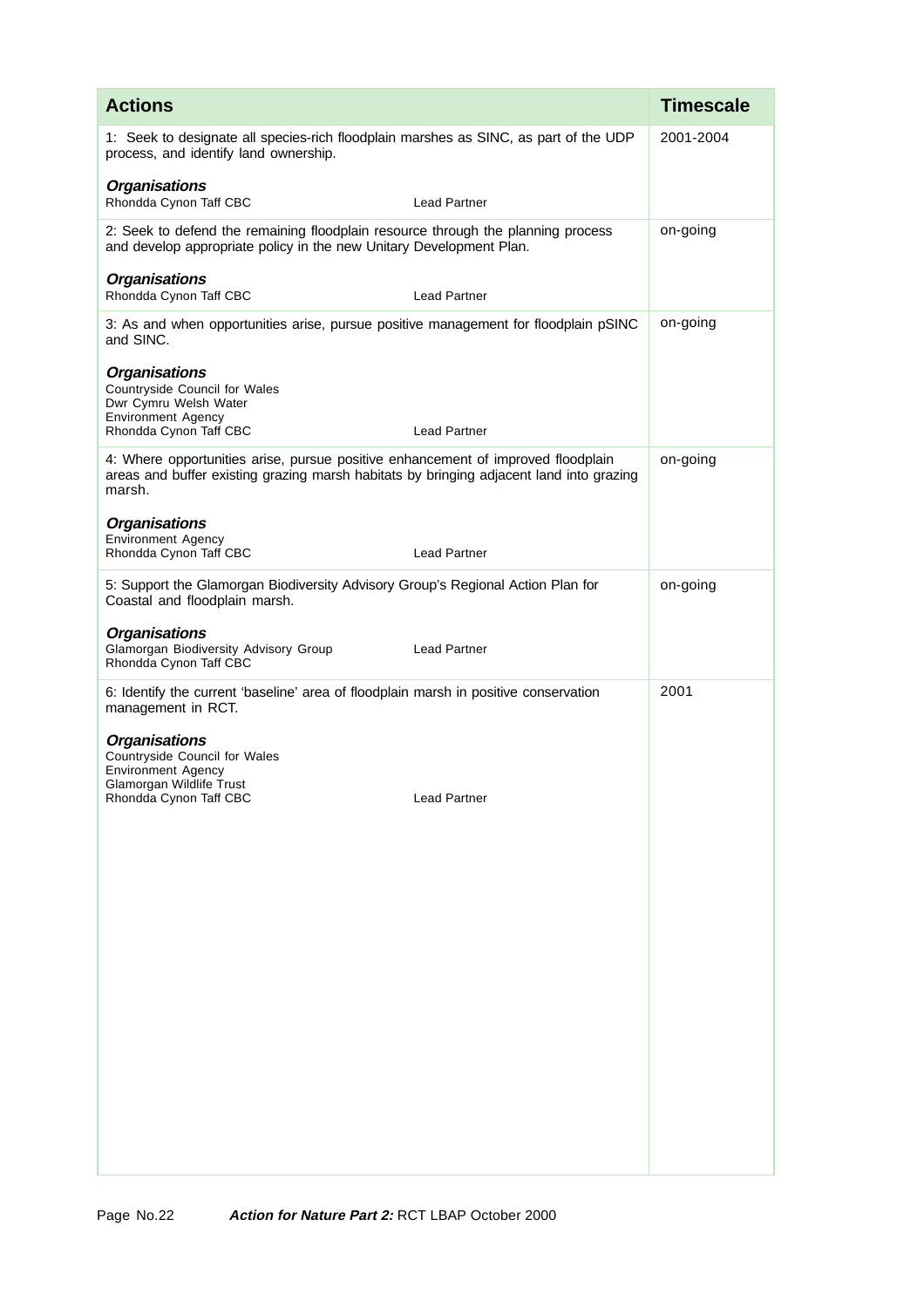### **Lowland meadows**

#### **Current Status**

The image of a traditionally managed hay meadow in mid June, awash with colour and alive with insects holds an important place in the national psyche. Once common, the agricultural mainstay of much of lowland Britain, species-rich neutral grasslands are now very rare.

In south Wales, the great majority of the species-rich neutral grassland is old pasture land, grazed by cattle, horses and sometimes sheep. There are also some remaining unimproved hay meadows. Lowland meadows are permanent grasslands, which for generations have been managed for livestock or hay production and have not received intensive fertiliser or herbicide application. The relatively low nutrient status of the soil and traditional management techniques allow a wide diversity of flowering plants and bryophtyes to co-exist. Low intensity, traditional management is key to the survival of these floristically diverse grasslands. The agricultural advances of the last fifty years in grassland management has directly led to the loss of virtually all of the resource. Today, those grasslands which have survived are a relic of pre-war British agriculture. Between 1930 and 1997 it is estimated that a 97% loss in semi-natural lowland grassland occurred in England and Wales. Today less than 2000 ha is thought to remain in Wales.

The National lowland meadow Action Plan refers primarily to one National Vegetation Classification community: black knapweed and crested dog's-tail mesotrophic grassland MG5. MG5 is now a very rare grassland community which in global terms is largely restricted to the British Isles. This LBAP also includes the closely related rye grass and crested dog's-tail mesotrophic grassland MG6. MG6 is generally considered to have been derived from MG5 through moderate levels of agricultural improvement. Although relatively widespread, the LBAP only includes the least improved forms of MG6, in which hay meadow herbs such as bird's-foot trefoil, black knapweed and hay rattle are at least locally frequent.

The CCW Phase I Habitat Survey in Mid and South Glamorgan made clear distinction between the relatively unmodified semi-improved neutral grassland (MG5 and most species-rich MG6) and other forms of semi-improved neutral grassland. 487 ha of relatively unmodified good quality semiimproved neutral grassland (which equates to MG5 and good MG6) was mapped by CCW Phase I. It is almost completely restricted to the lowlands and the more nutrient-rich, deeper neutral soils. In the south of the County Borough (the so-called Border-Vale) it occurs in approximately half of all tetrads. In the north of the County Borough it is restricted to valley bottoms, although regionally important areas occur in both the Cynon and Taff valleys. The habitat is extremely rare throughout the Rhondda.

It is clear that at something close to 500 ha, Glamorgan supports a nationally significant area of lowland meadow . This represents a quarter of the total figure for Wales and 3-5 % of the estimated UK area of species-rich neutral grassland. The conservation of this resource is clearly of national and international significance. RCT has a responsibility for this habitat resource in both a regional and national context.

#### **Threats**

1. Industrial and residential development (including a number of important sites which have long-term development allocations in Local Plans and stand to be lost over the next 5 years).

- 2. Agricultural improvement (draining, infilling and re-seeding) and change (from hay to silage production and spring/summer grazing).
- 3. Opencast coal mining.
- 4. Land reclamation schemes.
- 5. Landfill operations.
- 6. Road development.
- 7. Commercial forestry.
- 8. Grant-aided woodland planting.
- 9. Cessation of traditional cutting and grazing regimes (potential knock-on from BSE crisis). 10. Over-grazing.
- 11. The widely held conviction amongst land owners that unimproved pasture is unproductive and of little agricultural value (reinforced by the lack of a site-targeted grant-aid scheme in Wales). 12. Lack of awareness of the significance of hay meadows and old pasture, particularly within

planning authorities, farmers, statutory landowners, managers and government bodies.

13. Planning developments which affect species-rich grasslands are increasingly being supported by expensive 'habitat translocation' proposals which ultimately will be proved unsuccessful. The concept undermines the very principles on which nature conservation is based and is a very serious threat to biodiversity conservation throughout south Wales.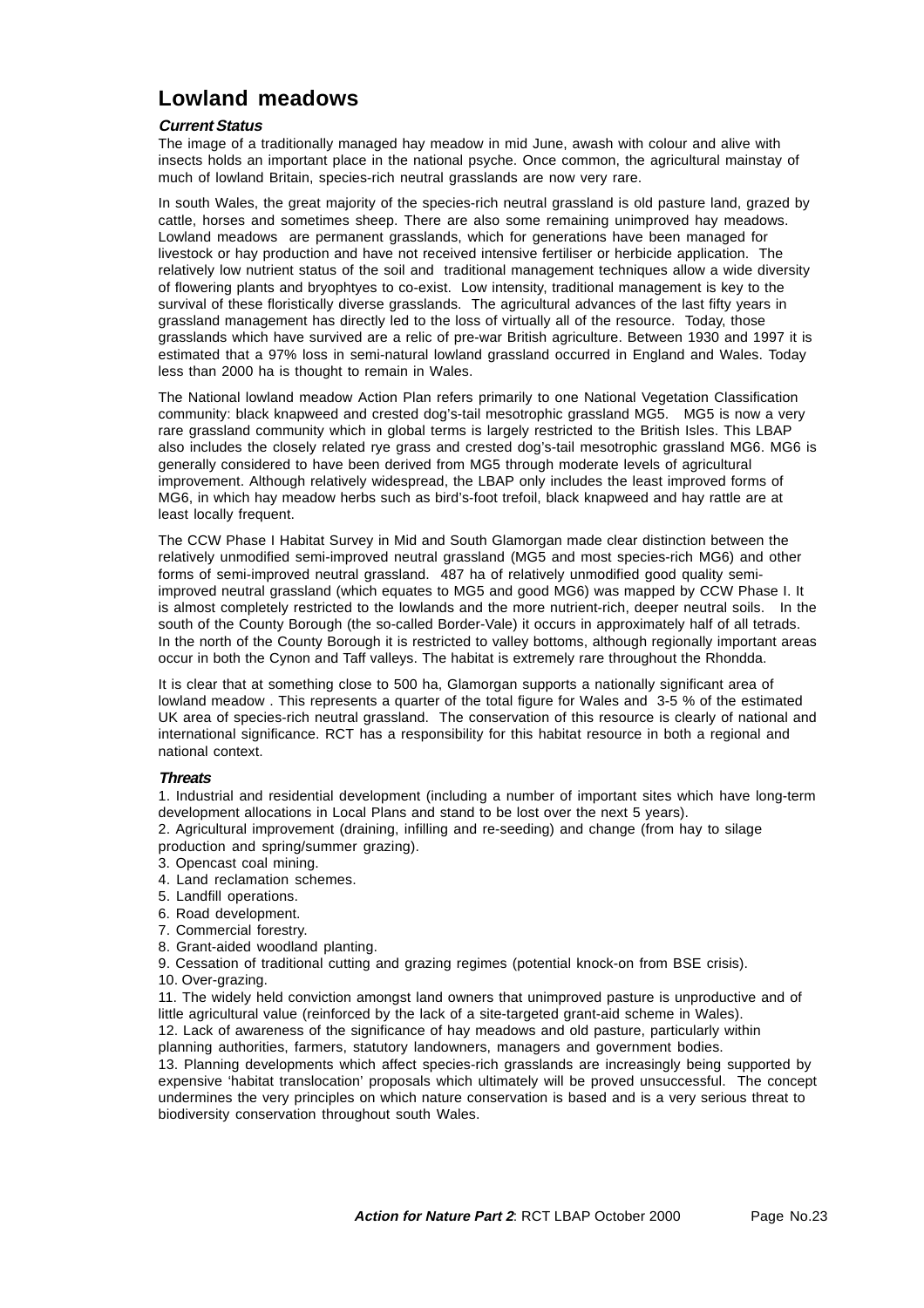#### **Current Action**

1. Bryncarnau Grassland SSSI supports important lowland hay meadow and old pasture.

2. The former Habitat Scheme administered by FRCA was targeted at species-rich grassland, which included hay meadows and old pastures.

3. Tir Gofal may include some species-rich dry grassland.

4. CCW have completed a Phase I habitat survey for Glamorgan and a detailed Phase II survey of many important species-rich grassland sites. As a result there is a very good understanding of the floristic identity of Glamorgan grasslands.

5. Species-rich old meadows and pastures are a SINC selection feature.

6. Rhondda Cynon Taff CBC have produced a draft Biodiversity Briefing Note called Old Meadows and Pastures designed to raise awareness of the habitat amongst decision makers, planners and the general public.

7. One road verge supporting hay meadow vegetation is sympathetically managed in RCT.

8. A number of Key Countryside Sites support species-rich grassland, which is being managed for biodiversity.

| <b>Actions</b>                                                                                                                                                                                                          | <b>Timescale</b> |
|-------------------------------------------------------------------------------------------------------------------------------------------------------------------------------------------------------------------------|------------------|
| 1: Continue to develop a network of managed hay meadows and old pastures across<br>the County Borough to encourage the maintenance of meta-populations and species<br>dispersal and movement.                           | on-going         |
| <b>Organisations</b><br>Rhondda Cynon Taff CBC<br><b>Lead Partner</b>                                                                                                                                                   |                  |
| 2: Through every available means, attempt to protect the remaining resource of<br>lowland meadow pasture from loss.                                                                                                     | on-going         |
| <b>Organisations</b><br>Countryside Council for Wales<br>Glamorgan Wildlife Trust<br><b>Lead Partner</b><br>Rhondda Cynon Taff CBC                                                                                      |                  |
| 3: Lobby for site specific grant aid.                                                                                                                                                                                   | on-going         |
| <b>Organisations</b><br>Glamorgan Wildlife Trust<br>Rhondda Cynon Taff CBC<br><b>Lead Partner</b>                                                                                                                       |                  |
| 4: Support the Glamorgan Biodiversity Advisory Group's Regional Action Plan for<br>Lowland meadow.                                                                                                                      | on-going         |
| <b>Organisations</b><br><b>Countryside Council for Wales</b><br>Glamorgan Biodiversity Advisory Group<br><b>Lead Partner</b><br>Glamorgan Wildlife Trust<br>Rhondda Cynon Taff CBC                                      |                  |
| 5: Continue to develop the RCT Countryside Service's capabilities to manage lowland<br>meadows in Council ownership.                                                                                                    | on-going         |
| <b>Organisations</b><br>Rhondda Cynon Taff CBC<br><b>Lead Partner</b>                                                                                                                                                   |                  |
| 6: Investigate the feasibility of a cattle grazing unit to be used to manage lowland<br>meadows. This may need to be on a sub-regional or even regional basis. Arrange an<br>initial meeting of potential key partners. | 2001             |
| <b>Organisations</b><br>Countryside Council for Wales<br>Glamorgan Biodiversity Advisory Group<br><b>Lead Partner</b><br>Rhondda Cynon Taff CBC                                                                         |                  |
|                                                                                                                                                                                                                         |                  |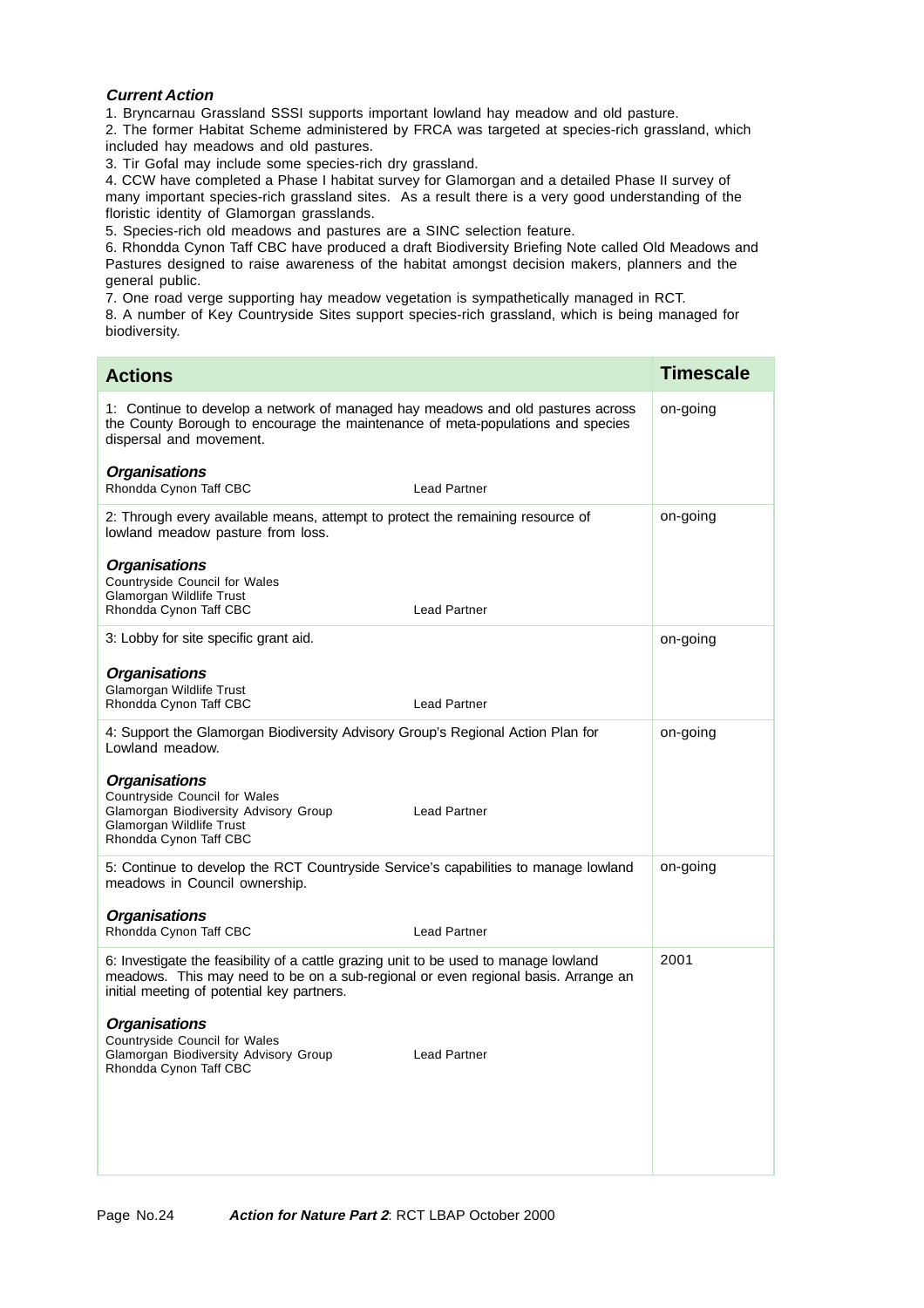| <b>Actions</b>                                                                                                                                                                                           | <b>Timescale</b> |
|----------------------------------------------------------------------------------------------------------------------------------------------------------------------------------------------------------|------------------|
| 7: Continue to raise awareness of the significance of lowland hay meadows and old<br>pastures at all levels; agricultural, business, government (local and central) and the<br>general public.           | on-going         |
| <b>Organisations</b><br>Countryside Council for Wales<br>Glamorgan Wildlife Trust<br><b>Lead Partner</b><br>Rhondda Cynon Taff CBC                                                                       |                  |
| 8: Investigate at a regional level if species-rich 'ragwort-free' hay, harvested from<br>pSINC can be used as traditional horse feed and marketed as such. Target pony<br>clubs, riding clubs and studs. | 2002             |
| <b>Organisations</b><br><b>British Horse Society</b><br>Glamorgan Biodiversity Advisory Group<br><b>Lead Partner</b><br>Glamorgan Wildlife Trust<br>Rhondda Cynon Taff CBC                               |                  |
| 9: Through the Old Meadows and Pastures Biodiversity Briefing Note, promote<br>compliance with good management practice on horse-grazed pastures.                                                        | 2002             |
| <b>Organisations</b><br><b>British Horse Society</b><br>Countryside Council for Wales<br><b>Lead Partner</b><br>Rhondda Cynon Taff CBC                                                                   |                  |
| 10: Identify the current 'baseline' area of lowland meadow in positive conservation<br>management in RCT.                                                                                                | 2001             |
| <b>Organisations</b><br>Countryside Council for Wales<br>National Assembly for Wales Agriculture Department<br><b>Lead Partner</b><br>Rhondda Cynon Taff CBC                                             |                  |
| 11. Seek to designate all important lowland meadows as SINC, through the UDP<br>process, and identify landowners.                                                                                        | 2001-2004        |
| <b>Organisations</b><br>Rhondda Cynon Taff CBC<br><b>Lead Partner</b>                                                                                                                                    |                  |
|                                                                                                                                                                                                          |                  |
|                                                                                                                                                                                                          |                  |
|                                                                                                                                                                                                          |                  |
|                                                                                                                                                                                                          |                  |
|                                                                                                                                                                                                          |                  |
|                                                                                                                                                                                                          |                  |
|                                                                                                                                                                                                          |                  |
|                                                                                                                                                                                                          |                  |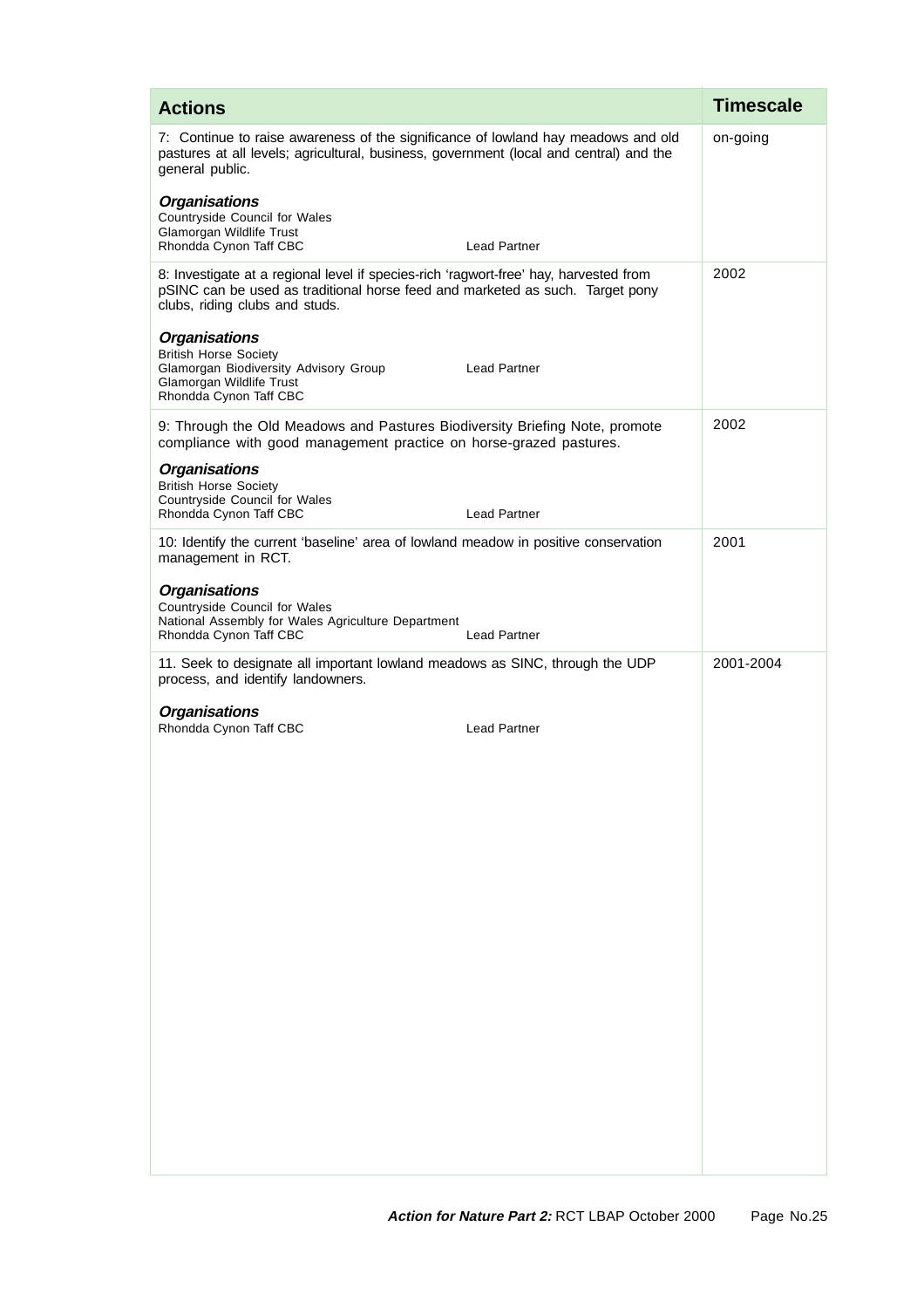## **Calcareous grassland**

#### **Current Status**

Calcareous grasslands are a floristically diverse and species-rich habitat. They are restricted in Glamorgan to the northern and coastal limestone. Where the limestone is exposed, or lies close to the surface, the flora is strongly influenced and supports characteristic calcareous species which are absent from the great majority of acidic soils.

In the part of RCT covered by this LBAP, no primary calcareous grassland has survived. However 'secondary' calcareous grassland occasionally develops (from the seed bank) where limestone is exposed by road cuttings or quarry operations. Although these calcareous grasslands rarely 'fit' a recognised vegetation community type, they are often species-rich, supporting species such as cowslip, salad burnet, kidney vetch and bee orchid. Calcareous grassland is particularly important for invertebrates. Key species include the small blue butterfly and glow-worm.

None of the secondary calcareous grassland resource is formally managed and many sites have scrub encroachment. On such sites, remnant areas of open lawn are maintained by rabbit grazing. The CCW Phase I Habitat Survey confirms the scarcity of calcareous grassland. In mid and south Glamorgan 55 ha of unimproved and 130 ha of semi-improved were recorded. In the area covered by this Action Plan, no primary calcareous grassland remains. However a number of important secondary sites occur and these are designated as pSINC.

The conservation of calcareous grassland is a biodiversity priority. The conservation strategy for this habitat type should be integrated with the objectives and targets of lowland hay meadow and old pasture, and lowland acid grassland BAPs.

#### **Threats**

- 1. Quarrying operations.
- 2. Residential development.
- 3. Agricultural Improvement.
- 4. Land reclamation schemes.
- 5. Landfill operations.
- 6. Road development.
- 7. Commercial forestry.
- 8. Cessation of traditional cutting and grazing regimes (potential knock-on from BSE crisis).
- 9. Over-grazing, in particular horse and sheep.

10. A conviction amongst some land owners that calcareous grassland is unproductive and of limited value or merit (reinforced by the lack of a site-targeted grant-aid scheme in Wales).

11. Lack of awareness of the significance of calcareous grasslands, particularly within planning authorities, and by farmers, statutory landowners, managers and government bodies.

12. Planning developments which affect species-rich grasslands are increasingly being supported by 'habitat translocation' proposals. This is a very serious problem for nature conservation throughout south Wales.

#### **Current Action**

1.Tir Gofal may include some calcareous grassland.

2. CCW have completed a Phase I Habitat Survey for Glamorgan and a detailed Phase II Survey of many important species-rich grassland sites. As a result there is a very good understanding of the floristic identity of Glamorgan's grassland.

3. Calcareous and secondary calcareous grassland are SINC selection criteria.

4. Rhondda Cynon Taff CBC have produced a draft Biodiversity Briefing Note called Hay Meadows and Old Pastures designed to raise awareness of the habitat amongst decision makers, planners and the general public.

5. The A4119 Key Countryside Site supports areas of secondary calcareous grassland.

6. Two working quarries (Hendy and Forest-wood) support areas of secondary calcareous grassland. As part of the long-term restoration strategies for these sites, the maintenance and encouragement of areas of calcareous grassland is a key biodiversity objective of the Local Authority.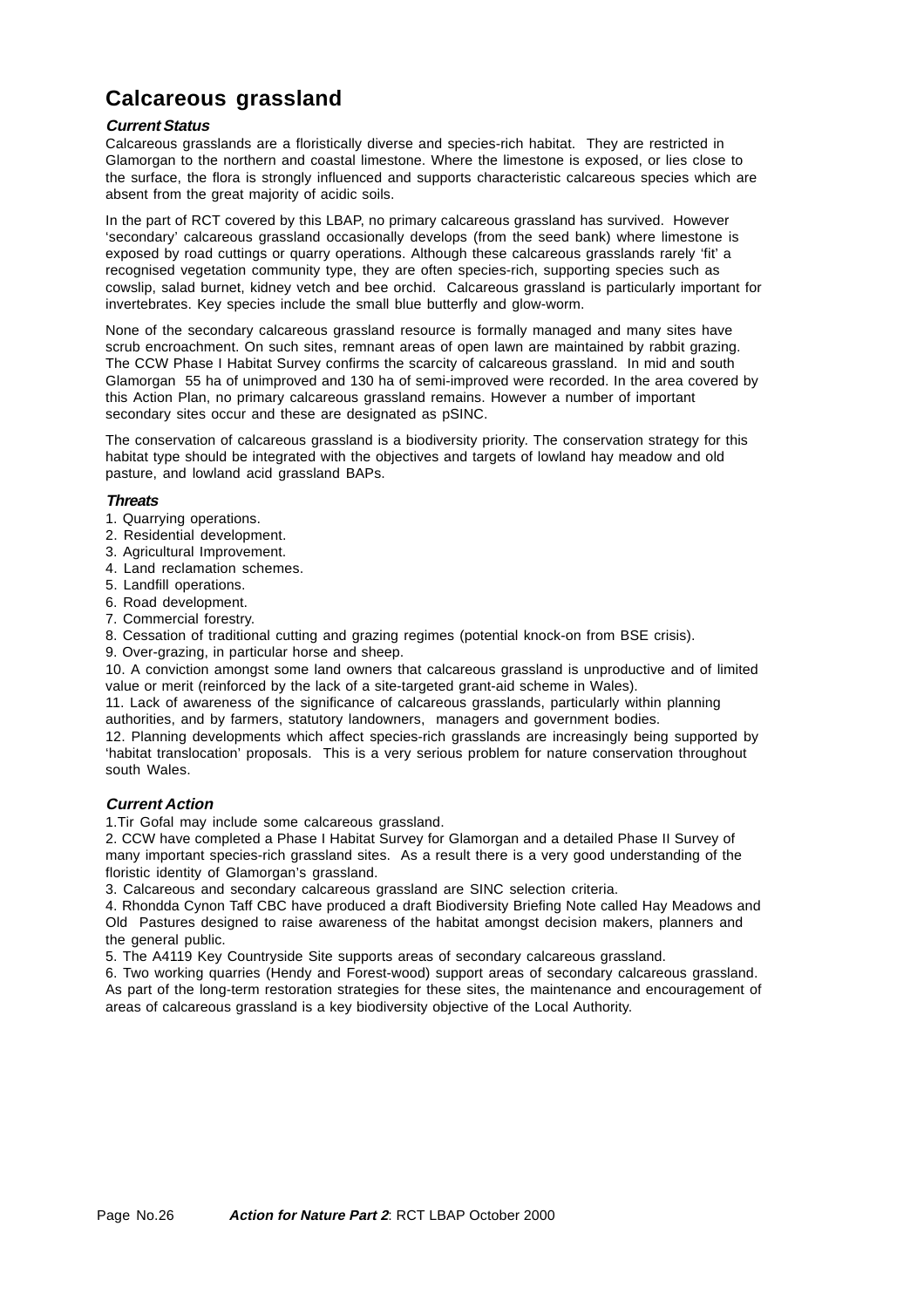| <b>Actions</b>                                                                                                                                                                                                          | <b>Timescale</b> |
|-------------------------------------------------------------------------------------------------------------------------------------------------------------------------------------------------------------------------|------------------|
| 1: Continue to develop a network of sustainable secondary calcareous grassland<br>across the County Borough to allow and encourage the maintenance of meta-<br>populations and species dispersal and movement.          | on-going         |
| <b>Organisations</b><br>Rhondda Cynon Taff CBC<br><b>Lead Partner</b>                                                                                                                                                   |                  |
| 2: Through every available means, attempt to protect the remaining resource of<br>secondary calcareous pasture from loss.                                                                                               | on-going         |
| <b>Organisations</b><br>Glamorgan Wildlife Trust<br>Rhondda Cynon Taff CBC<br><b>Lead Partner</b>                                                                                                                       |                  |
| 3: Lobby for site-specific grant-aid.                                                                                                                                                                                   | on-going         |
| <b>Organisations</b><br>Rhondda Cynon Taff CBC<br><b>Lead Partner</b>                                                                                                                                                   |                  |
| 4: Support the Glamorgan Biodiversity Advisory Group's Regional Action Plan for<br>Calcareous grassland.                                                                                                                | on-going         |
| <b>Organisations</b><br>Countryside Council for Wales<br>Glamorgan Biodiversity Advisory Group<br><b>Lead Partner</b><br>Glamorgan Wildlife Trust<br>Rhondda Cynon Taff CBC                                             |                  |
| 5: Investigate the feasibility of a cattle grazing unit to be used to manage lowland<br>meadows. This may need to be on a sub-regional or even regional basis. Arrange an<br>initial meeting of potential key partners. | 2002             |
| <b>Organisations</b><br>Countryside Council for Wales<br>Glamorgan Biodiversity Advisory Group<br><b>Lead Partner</b><br>Glamorgan Wildlife Trust<br>Rhondda Cynon Taff CBC                                             |                  |
| 6: Continue to develop the RCT Countryside Service's capabilities to manage<br>calcareous grassland in Council ownership.                                                                                               | on-going         |
| <b>Organisations</b><br>Rhondda Cvnon Taff CBC<br>Lead Partner                                                                                                                                                          |                  |
| 7: Continue to raise awareness of the significance of calcareous grassland at all<br>levels; agricultural, business, government (local and central) and the general public.                                             | on-going         |
| <b>Organisations</b><br>Countryside Council for Wales<br>Glamorgan Wildlife Trust<br>Rhondda Cynon Taff CBC<br><b>Lead Partner</b>                                                                                      |                  |
| 8: Identify the current 'baseline' area of secondary calcareous grassland in positive<br>conservation management in RCT.                                                                                                | 2001             |
| <b>Organisations</b><br>Countryside Council for Wales<br>National Assembly for Wales Agriculture Department<br><b>Lead Partner</b><br>Rhondda Cynon Taff CBC                                                            |                  |
| 9: Investigate, at a regional level, if species-rich 'ragwort-free' hay, harvested from<br>pSINC can be used as traditional horse feed and marketed as such. Target pony<br>clubs, studs and hunts.                     | 2002             |
| <b>Organisations</b><br><b>British Horse Society</b><br>Countryside Council for Wales<br>Glamorgan Biodiversity Advisory Group<br><b>Lead Partner</b><br>Rhondda Cynon Taff CBC                                         |                  |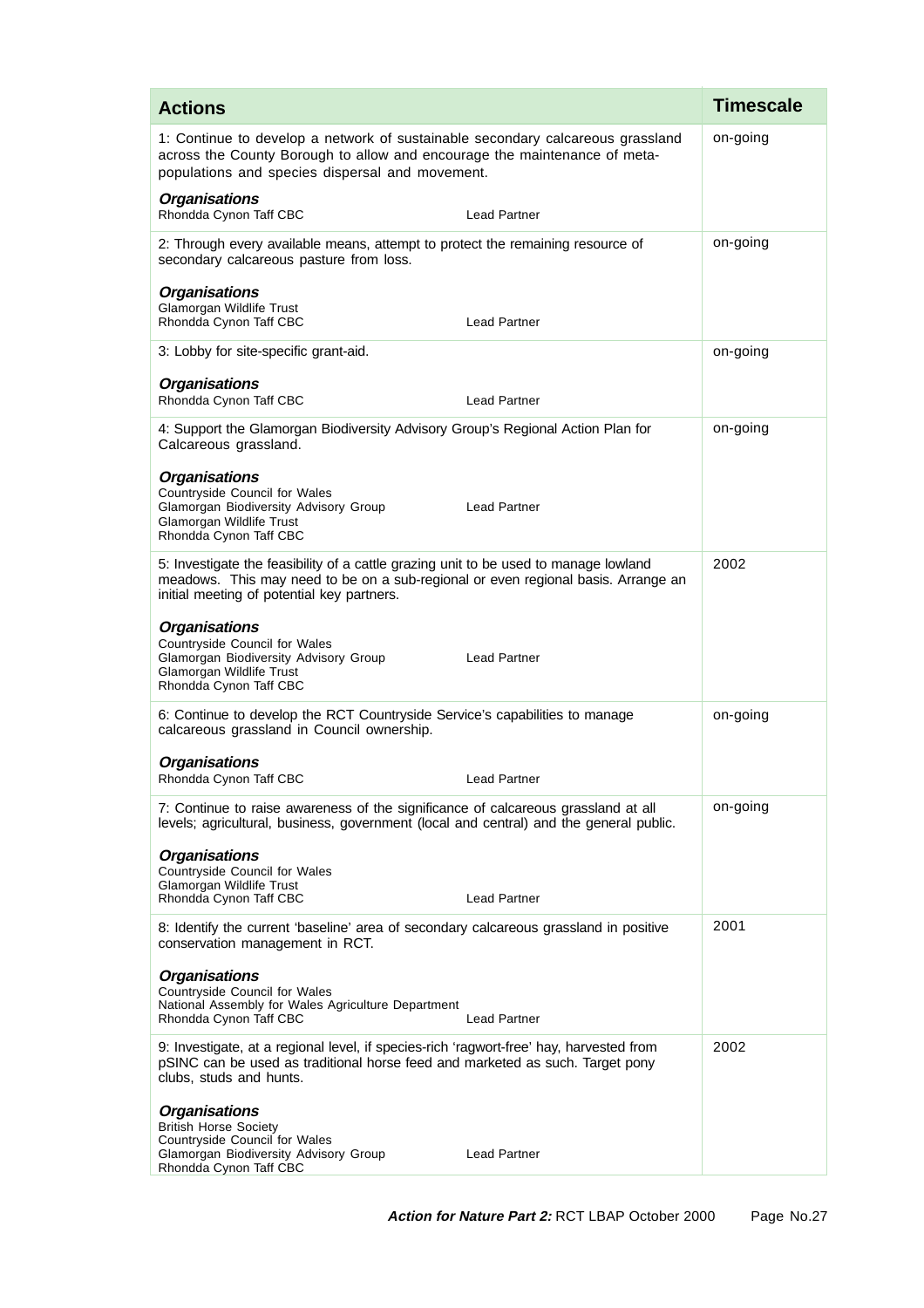| <b>Actions</b>                                                                                                                                                                                                                      | <b>Timescale</b> |
|-------------------------------------------------------------------------------------------------------------------------------------------------------------------------------------------------------------------------------------|------------------|
| 10: Through a Heritage Lottery Fund bid, or through other funding sources, develop an<br>agri-environmental grant scheme for SINC. Model on Coed Cymru, including<br>development of a sustainable market for biodiversity products. | 2001             |
| <b>Organisations</b><br>Glamorgan Biodiversity Advisory Group<br><b>Lead Partner</b><br>Glamorgan Wildlife Trust<br>Rhondda Cynon Taff CBC                                                                                          |                  |
| 11: Promote compliance with good management practice on horse-grazed pastures<br>(see English Nature and Horse Society Publication). Develop a Glamorgan initiative<br>with BHS and individual pony clubs and societies.            | 2002             |
| <b>Organisations</b><br><b>British Horse Society</b><br>Countryside Council for Wales<br><b>Lead Partner</b><br>Glamorgan Biodiversity Advisory Group<br>Glamorgan Wildlife Trust<br>Rhondda Cynon Taff CBC                         |                  |
| 12: Promote best practice methodology for quarries and road schemes to encourage<br>the development of species-rich grassland.                                                                                                      | 2001             |
| <b>Organisations</b><br>Countryside Council for Wales<br>Glamorgan Biodiversity Advisory Group<br><b>Glamorgan Wildlife Trust</b><br><b>Lead Partner</b><br>Rhondda Cynon Taff CBC                                                  |                  |
| 13: Pursue the conservation and enhancement of secondary calcareous grassland on<br>existing limestone quarries in RCT.                                                                                                             | 2000-2004        |
| <b>Organisations</b><br>Rhondda Cynon Taff CBC<br><b>Lead Partner</b>                                                                                                                                                               |                  |
| 14: Seek to designate all important calcareous grassland as SINC, through the UDP<br>process, and identify landowners.                                                                                                              | 2001-2004        |
| <b>Organisations</b><br>Rhondda Cynon Taff CBC<br><b>Lead Partner</b>                                                                                                                                                               |                  |
|                                                                                                                                                                                                                                     |                  |
|                                                                                                                                                                                                                                     |                  |
|                                                                                                                                                                                                                                     |                  |
|                                                                                                                                                                                                                                     |                  |
|                                                                                                                                                                                                                                     |                  |
|                                                                                                                                                                                                                                     |                  |
|                                                                                                                                                                                                                                     |                  |
|                                                                                                                                                                                                                                     |                  |
|                                                                                                                                                                                                                                     |                  |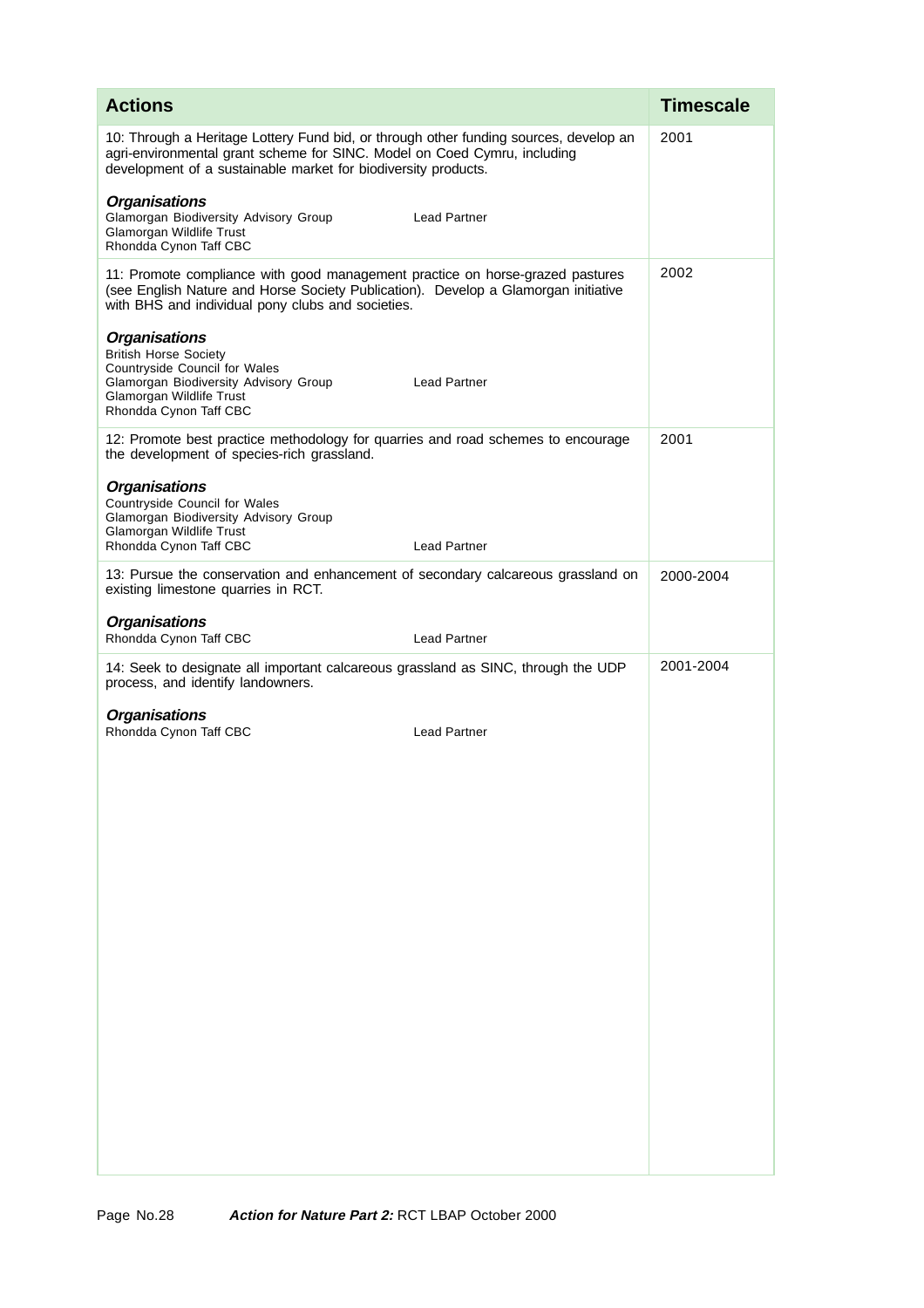### **Lowland dry acid grassland**

#### **Current Status**

Although upland acid grassland is one of the main habitat types of the un-enclosed mountains of the Glamorgan uplands, lowland acid grassland is a very much rarer and more restricted grassland type. Restricted to acid soils on enclosed, traditionally-managed valley sides, these acid soil versions of hay meadow and old pasture are every bit as precious and endangered as their species-rich neutral grassland counterparts. In National Vegetation Classification terms, the key lowland acid grassland community is sheep's fescue-common bent-heath bedstraw acid grassland U4. In its classic lowland form this is a species-rich, diverse grassland of very high biodiversity significance.

Lowland acid grasslands are permanent pastures which have been traditionally managed for generations, either for livestock or hay production. Their diversity is based upon low nutrient status and low intensity management. Less than 30,000 ha of lowland acid grassland remains in the UK. As with lowland meadow, the agricultural advances in grassland management, over the last fifty years, have led to the loss of the resource. This has been compounded in south Wales by the effects of both over-grazing by sheep and agricultural abandonment. CCW Phase I Habitat Survey of Glamorgan differentiated between unimproved lowland acid grassland and semi-improved acid grassland. Unimproved acid grassland equates to the target for this Action Plan, e.g. the lowland forms of U4. The survey recorded 700 ha of lowland unimproved acid grassland in Mid and South Glamorgan. Glamorgan as a whole supports approximately 1000 ha of lowland acid grassland, with a significant proportion of this in RCT.

The conservation strategy for this habitat type should be integrated with the objectives and targets of lowland meadow.

#### **Threats**

1. Residential development.

2. Agricultural improvement (draining, infilling and re-seeding) and change (from hay to silage production and spring/summer grazing).

- 3. Opencast coal mining.
- 4. Land reclamation schemes.
- 5. Landfill operations.
- 6. Road development.
- 7. Commercial forestry.
- 8. Grant-aided woodland planting.

9. Cessation of traditional cutting and grazing regimes (potential knock-on from BSE crisis).

10. Over-grazing.

11. The widely held conviction amongst land owners, that unimproved pasture is unproductive and of little agricultural value (reinforced by the lack of a site targeted grant-aid scheme in Wales).

12. Lack of awareness of the significance of lowland acid grassland, particularly within planning authorities, and by farmers, statutory landowners, managers and government bodies.

13. Planning developments which affect species-rich grasslands are increasingly being supported by 'habitat translocation' proposals. This is a very serious problem for nature conservation throughout south Wales.

#### **Current Action**

1. In RCT a number of SSSI support areas of acid grassland.

2. The former Habitat Scheme administered by FRCA was targeted at species-rich grassland.

3. Tir Gofal may include some areas of lowland acid grassland.

4. CCW has completed a Phase I Habitat Survey for Glamorgan and a detailed Phase II survey of many important species-rich grassland sites. As a result there is a very good understanding of the floristic identity of Glamorgan's grassland.

5. Sites supporting species-rich lowland acid grassland have been identified as pSINC.

6. Environmental policies in Structure Plan and Local Plans offer a degree of protection for acid grassland.

7. Rhondda Cynon Taff CBC have produced a draft Biodiversity Briefing Note called 'Hay Meadows and Old Pastures' designed to raise awareness of the habitat amongst decision makers, planners and the general public.

8. A number of Key Countryside Sites managed by the Council's Countryside Service support lowland acid grassland. Enclosures at Glyncornel LNR are hay-cut every summer.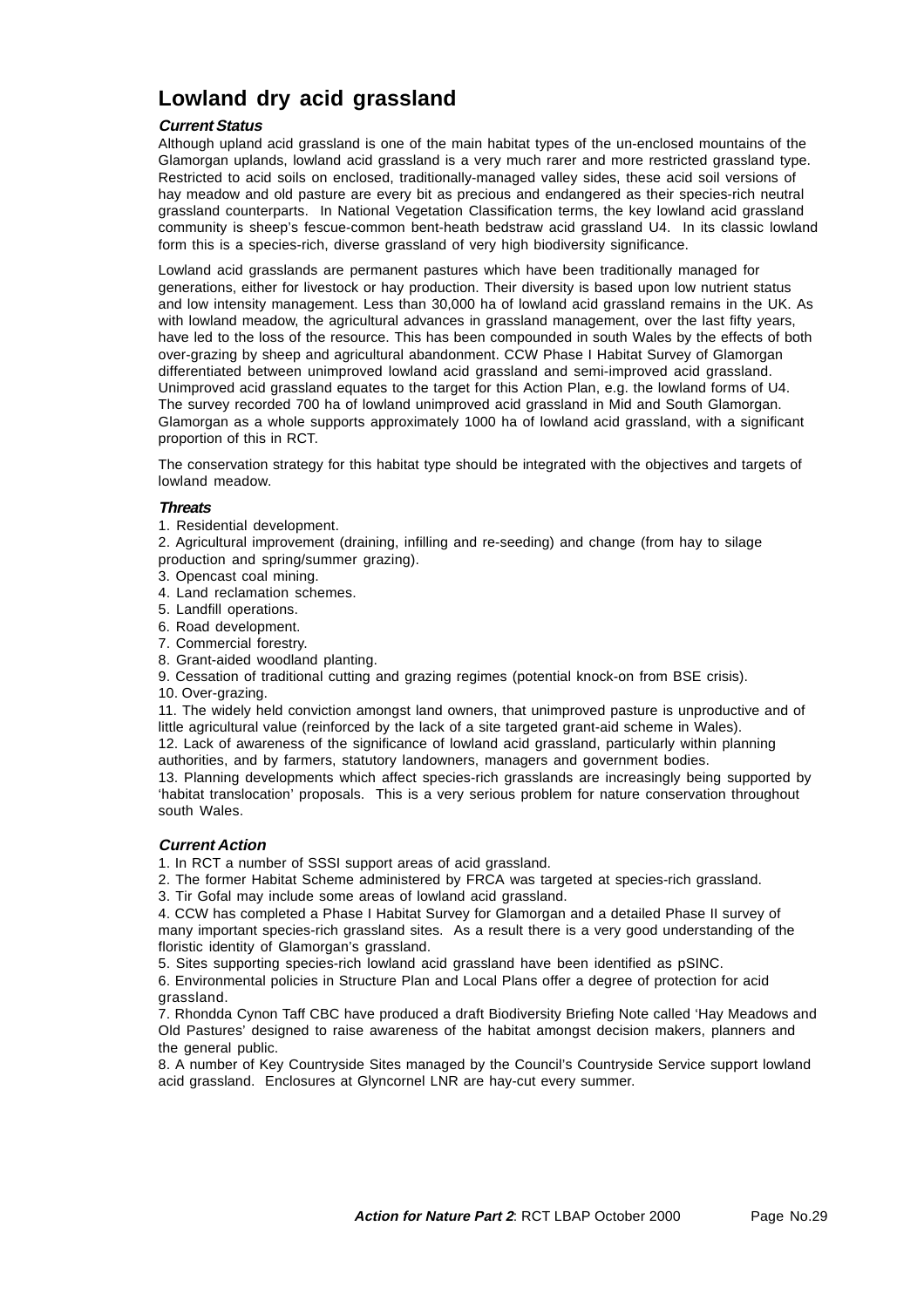| <b>Actions</b>                                                                                                                                                                                                                 | <b>Timescale</b> |
|--------------------------------------------------------------------------------------------------------------------------------------------------------------------------------------------------------------------------------|------------------|
| 1: Continue to develop a network of managed hay meadows and old pastures across<br>the County Borough to encourage the maintenance of meta-populations and species<br>dispersal and movement.                                  | on-going         |
| <b>Organisations</b><br>Rhondda Cynon Taff CBC<br><b>Lead Partner</b>                                                                                                                                                          |                  |
| 2: Through every available means, attempt to protect the remaining resource of<br>lowland dry acid grassland from loss.                                                                                                        | on-going         |
| <b>Organisations</b><br>Countryside Council for Wales<br>Glamorgan Wildlife Trust<br>Rhondda Cynon Taff CBC<br><b>Lead Partner</b>                                                                                             |                  |
| 3: Lobby for site-specific grant aid.                                                                                                                                                                                          | on-going         |
| <b>Organisations</b><br>Glamorgan Wildlife Trust<br>Rhondda Cynon Taff CBC<br><b>Lead Partner</b>                                                                                                                              |                  |
| 4: Support the Glamorgan Biodiversity Advisory Group's Regional Action Plan for<br>Lowland dry acid grassland.                                                                                                                 | on-going         |
| <b>Organisations</b><br>Countryside Council for Wales<br>Glamorgan Biodiversity Advisory Group<br><b>Lead Partner</b><br>Glamorgan Wildlife Trust<br>Rhondda Cynon Taff CBC                                                    |                  |
| 5: Continue to develop the RCT Countryside Service's capabilities to manage lowland<br>dry acid grassland in Council ownership.                                                                                                | on-going         |
| <b>Organisations</b><br>Rhondda Cynon Taff CBC<br>Lead Partner                                                                                                                                                                 |                  |
| 6: Investigate the feasibility of a cattle grazing unit to be used to manage lowland acid<br>grassland. This may need to be on a sub-regional or even regional basis. Arrange an<br>initial meeting of potential key partners. | 2001             |
| <b>Organisations</b><br>Countryside Council for Wales<br>Glamorgan Biodiversity Advisory Group<br><b>Lead Partner</b><br>Rhondda Cynon Taff CBC                                                                                |                  |
| 7: Continue to raise awareness of the significance of lowland acid grassland at all<br>levels; agricultural, business, government (local and central) and the general public.                                                  | on-going         |
| <b>Organisations</b><br>Countryside Council for Wales<br>Glamorgan Wildlife Trust<br>Rhondda Cynon Taff CBC<br><b>Lead Partner</b>                                                                                             |                  |
| 8: Investigate at a regional level if species-rich 'ragwort-free' hay, harvested from<br>pSINC can be used as traditional horse feed and marketed as such. Target pony<br>clubs, riding clubs and studs.                       | 2002             |
| <b>Organisations</b><br><b>British Horse Society</b><br>Countryside Council for Wales<br>Glamorgan Biodiversity Advisory Group<br><b>Lead Partner</b><br>Rhondda Cynon Taff CBC                                                |                  |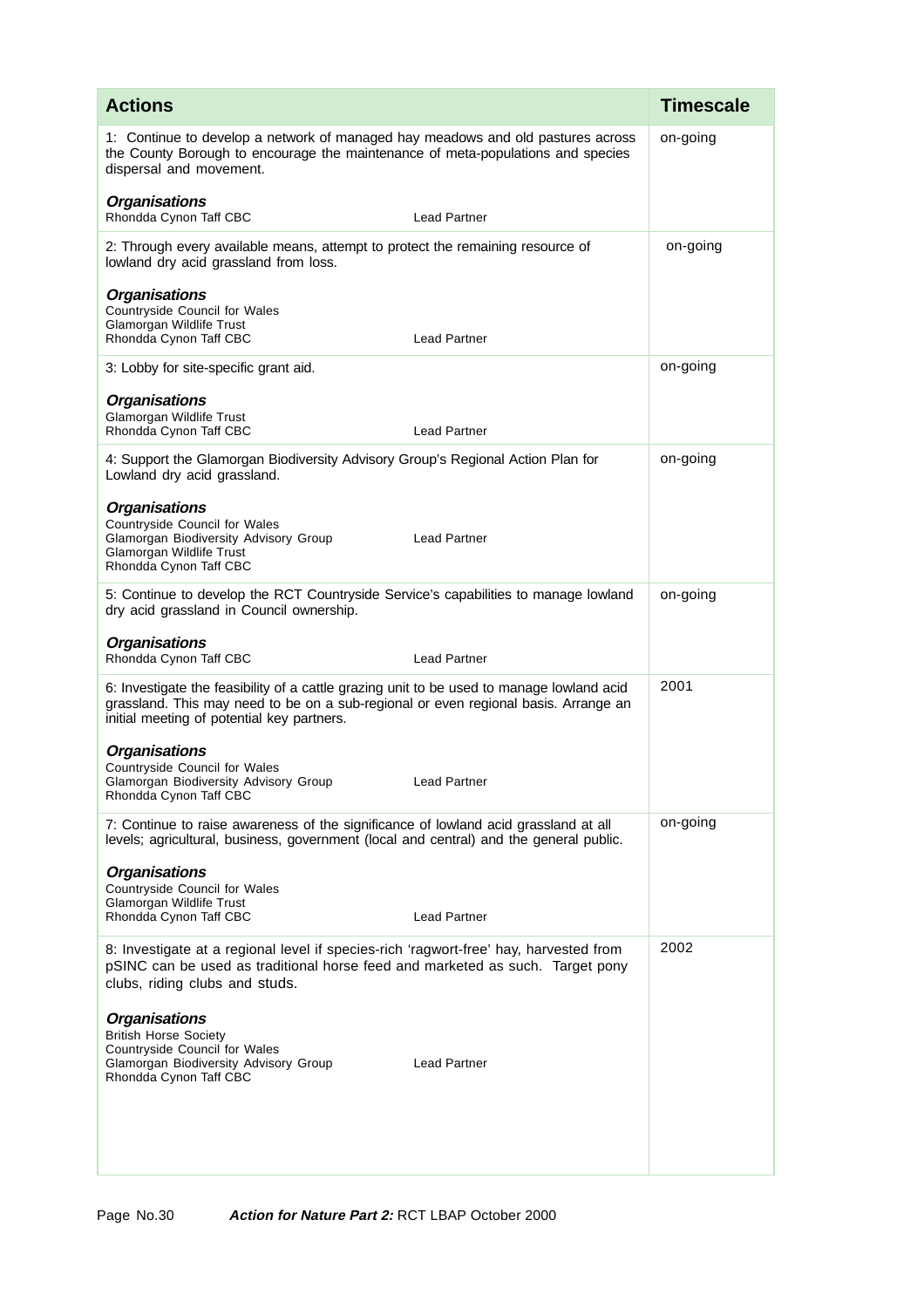| <b>Actions</b>                                                                                                                                   | <b>Timescale</b> |
|--------------------------------------------------------------------------------------------------------------------------------------------------|------------------|
| 9: Through the Old Meadows and Pastures Biodiversity Briefing Note, promote<br>compliance with good management practice on horse-grazed pasture. | 2002             |
| <b>Organisations</b><br><b>British Horse Society</b><br>Countryside Council for Wales<br>Rhondda Cynon Taff CBC<br><b>Lead Partner</b>           |                  |
| 10: Identify the current 'baseline' area of lowland dry acid grassland in positive<br>conservation management in RCT.                            | 2001             |
| <b>Organisations</b><br><b>Countryside Council for Wales</b><br>Rhondda Cynon Taff CBC<br><b>Lead Partner</b>                                    |                  |
| 11: Seek to designate all important lowland dry acid grassland as SINC, through the<br>UDP process, and identify landowners.                     | 2001-2004        |
| <b>Organisations</b><br>Rhondda Cynon Taff CBC<br><b>Lead Partner</b>                                                                            |                  |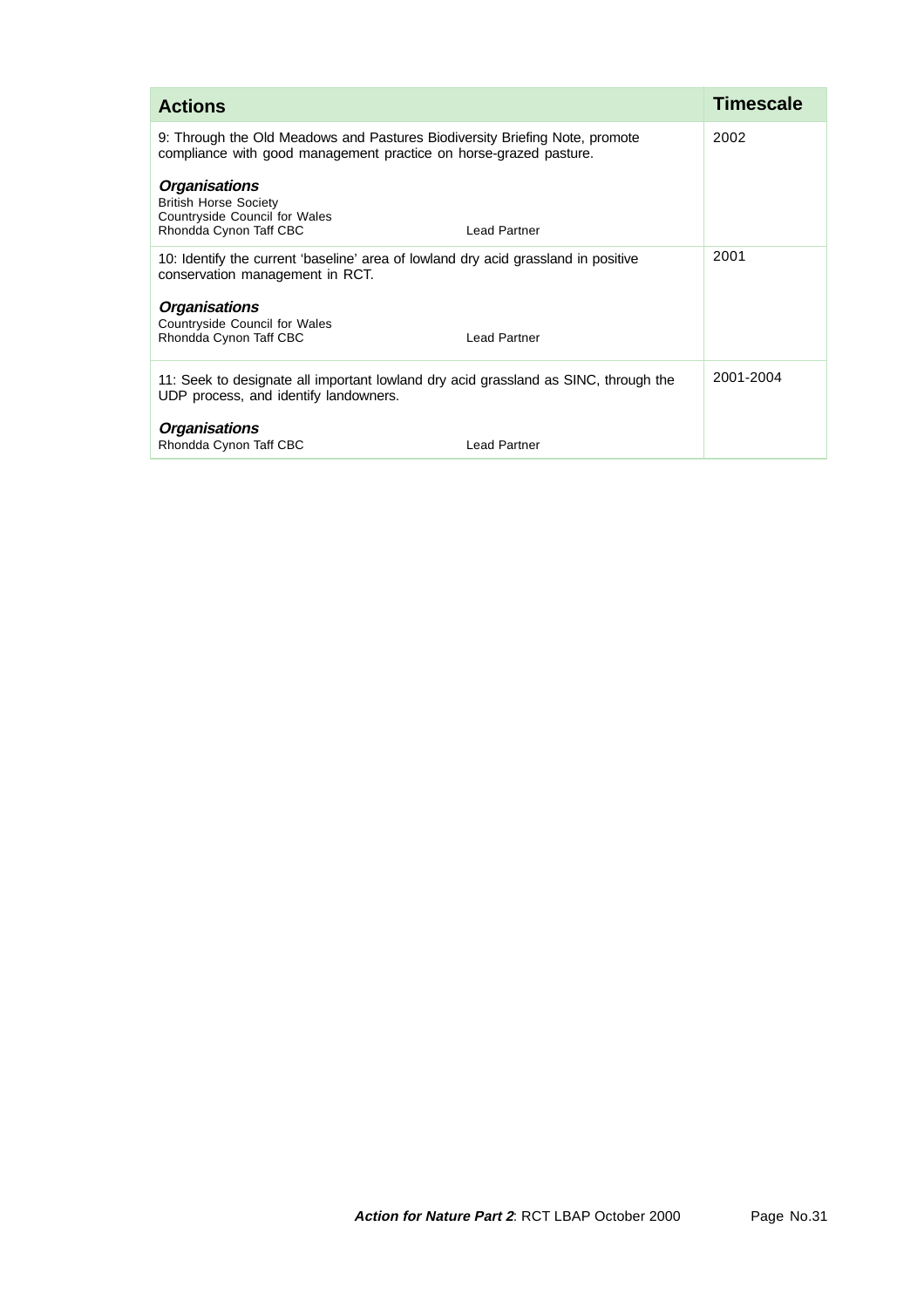### **Heathland (upland and lowland)**

#### **Current Status**

Heathland includes a variety of vegetation types in which low-growing ericaceous shrubs dominate. Dry heath occur on free-draining acid soils, characterised by heather, bell heath, bilberry and western gorse. On water-logged ground wet heath is typical, with cross-leaved heath, deer grass, sphagnum mosses, cotton-grasses and sundew. In many locations these heathland communities form complex habitat mosaics with purple-moor grass, acid and neutral grassland and bracken. Many rhos pastures (see purple moor-grass and rush pasture LBAP) support significant proportions of wet and dry heath. Heathland is also an important element of the ffridd (see LBAP) and re-vegetated coal-spoil sites (see LBAP).

Lowland heathland and upland heathland are afforded separate National Biodiversity Action Plans. The 300m contour is generally considered to be the boundary between the two habitat types. In general terms, upland heath is less diverse and encompasses large areas of un-enclosed mountainside. However, in Glamorgan the oceanic climate means that clear distinction between lowland and upland heath cannot be made, therefore heathland as a whole is covered by this Plan.

Heathland is a scarce and declining habitat in Europe. About one-fifth of the world's total area of lowland heathland occurs in Britain and Ireland. The total area of lowland heathland in the UK is approximately 58,000 ha, of which approximately 7,000 ha occurs in Wales. CCW Phase I Habitat Survey data has recorded over 1200 ha of lowland heathland vegetation in Mid and South Glamorgan. The great majority of this resource occurs in the Valleys and upland fringe of Mid Glamorgan. Rhondda Cynon Taff supports over 400 hectares of lowland heathland vegetation. A currently unknown area of habitat occurs above the enclosure wall. The significance of heathland in mid Glamorgan is not currently reflected in national heathlands strategies. In Wales only the coastal heathlands of West Glamorgan, Gwynedd, Anglesey and Pembrokeshire are nationally recognised. The recognition of the regional and national significance of the Mid Glamorgan heathlands (including the ffridd, rhos pasture and re-vegetated coal-spoil) is urgently needed to ensure that national biodiversity objectives do not exclude this important resource.

#### **Threats**

1. Lack of adequate survey information and strategic assessment of south Wales valleys resource.

- 2. Lack of management.
- 3. Agricultural improvement.

4. Inappropriate management, including uncontrolled burning (in early spring) and over-grazing by sheep.

- 5. Development, especially for roads, minerals, housing and associated infrastructure.
- 6. Recreational pressures e.g. golf course creation, motorbike scrambling and a lack of public awareness.

7. Fly-tipping, vandalism and burning are problems, particularly on some urban heathlands.

8. At a strategic level there is very little conservation effort directed toward the heathland resource in RCT or the wider south Wales valleys.

9. Inappropriate tree planting, forestry and amenity woodland creation.

#### **Current Action**

1. Heathland is a SINC selection feature and all known heathland sites are pSINC.

2. The RSPB have an on-going heathland regeneration programme operating in Wales. This is designed to restore heath and link up heathland blocks. The heathlands of the south Wales valleys however are not currently targeted.

3. As part of mitigation for extension of the tipping area at Tower Colliery, a small area of upland grassland will be fenced off and monitored. The intention is to restore an area of heath and monitor the progress of the restoration.

4. Small areas of heathland are included within a number of Key Countryside Sites managed by the Council's Countryside Service.

5. The restoration of the Bryn Pica landfill site in the Cynon Valley has been conditioned to include heathland creation.

6. The South Wales Police will take action against illegal off-road motorcycle scrambling and have a role in raising awareness and criminal damage from fires.

7. Heathland may be included in Tir Gofal.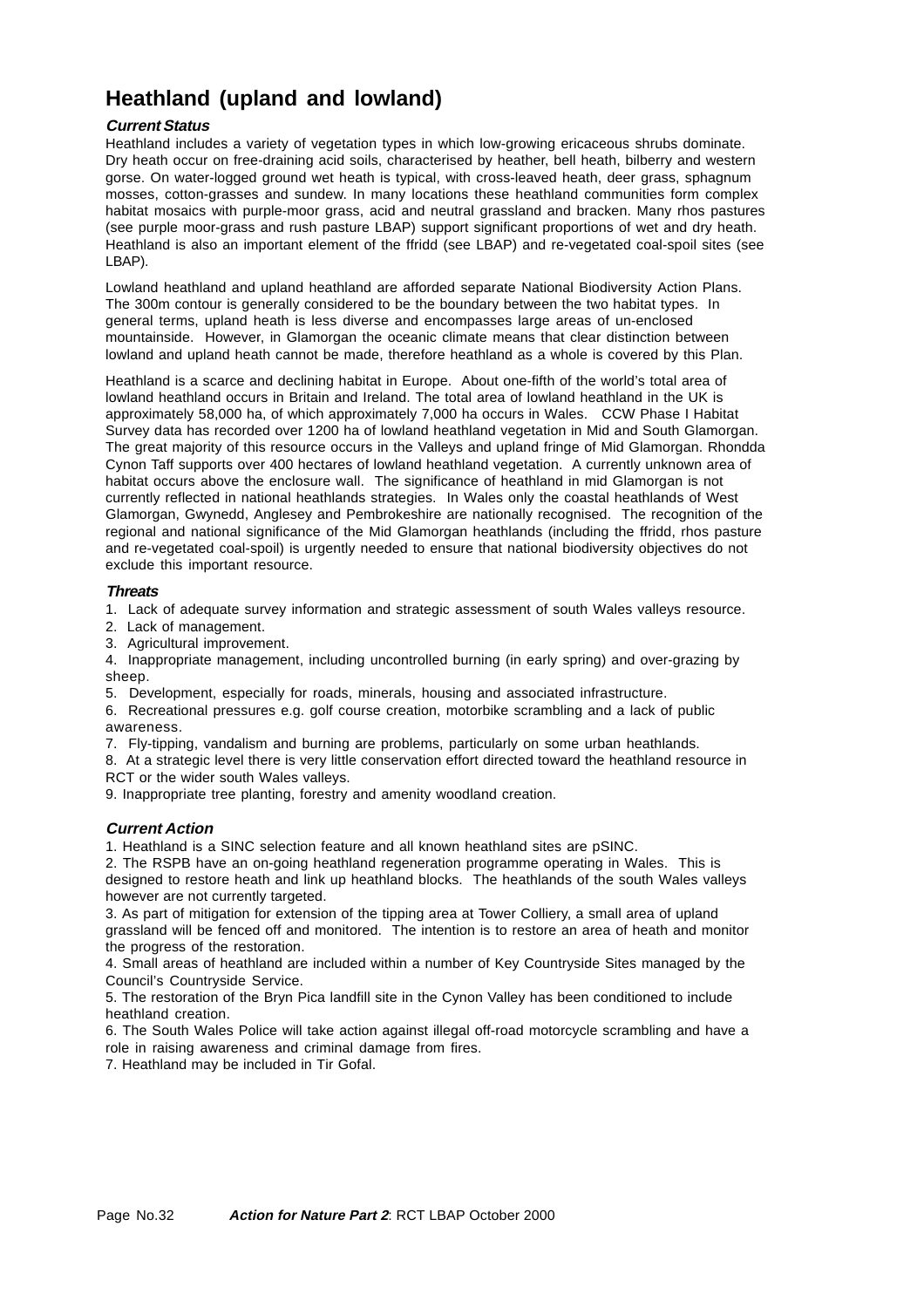| <b>Actions</b>                                                                                                                                                                                                                                                     | <b>Timescale</b> |
|--------------------------------------------------------------------------------------------------------------------------------------------------------------------------------------------------------------------------------------------------------------------|------------------|
| 1: Seek to designate all important heathland as SINC, through the UDP process, and<br>identify landowners.                                                                                                                                                         | 2001-2004        |
| <b>Organisations</b><br>Rhondda Cynon Taff CBC<br><b>Lead Partner</b>                                                                                                                                                                                              |                  |
| 2: Make representations during review of the Common Agricultural Policy to encourage<br>payment for positive management of heathland.                                                                                                                              | on-going         |
| <b>Organisations</b><br>Countryside Council for Wales<br>Rhondda Cynon Taff CBC<br><b>Lead Partner</b>                                                                                                                                                             |                  |
| 3: Integrate heathland conservation into forestry plans.                                                                                                                                                                                                           | on-going         |
| <b>Organisations</b><br><b>Forest Enterprise</b><br><b>Lead Partner</b><br>Rhondda Cynon Taff CBC                                                                                                                                                                  |                  |
| 4: As and when opportunities arise, promote the regional/national biodiversity<br>significance of heathland in RCT.                                                                                                                                                | on-going         |
| <b>Organisations</b><br>Countryside Council for Wales<br>Glamorgan Wildlife Trust<br>Rhondda Cynon Taff CBC<br><b>Lead Partner</b>                                                                                                                                 |                  |
| 5: Support the Glamorgan Biodiversity Advisory Group's Biodiversity Action Plan for<br>Lowland heathland.                                                                                                                                                          | on-going         |
| <b>Organisations</b><br>Countryside Council for Wales<br><b>Environment Agency</b><br><b>Forest Enterprise</b><br><b>Forestry Commission</b><br>Glamorgan Biodiversity Advisory Group<br><b>Lead Partner</b><br>Glamorgan Wildlife Trust<br>Rhondda Cynon Taff CBC |                  |
| 6: Through every available means, attempt to protect the remaining resource of<br>heathland in RCT.                                                                                                                                                                | on-going         |
| <b>Organisations</b><br>Glamorgan Wildlife Trust<br>Rhondda Cynon Taff CBC<br><b>Lead Partner</b>                                                                                                                                                                  |                  |
| 7: Review the likelihood of extending detailed heathland assessment into the south<br>Wales valleys.                                                                                                                                                               | 2001             |
| <b>Organisations</b><br>Countryside Council for Wales<br>Glamorgan Wildlife Trust<br>Rhondda Cynon Taff CBC<br><b>Lead Partner</b>                                                                                                                                 |                  |
| 8: Appropriately manage heathland on all Council owned Key Countryside Sites<br>through the Council's Countryside Service.                                                                                                                                         | on-going         |
| <b>Organisations</b><br>Rhondda Cynon Taff CBC<br><b>Lead Partner</b>                                                                                                                                                                                              |                  |
| 9: Identify all Council owned heathlands.                                                                                                                                                                                                                          | 2001             |
| <b>Organisations</b><br>Rhondda Cynon Taff CBC<br><b>Lead Partner</b>                                                                                                                                                                                              |                  |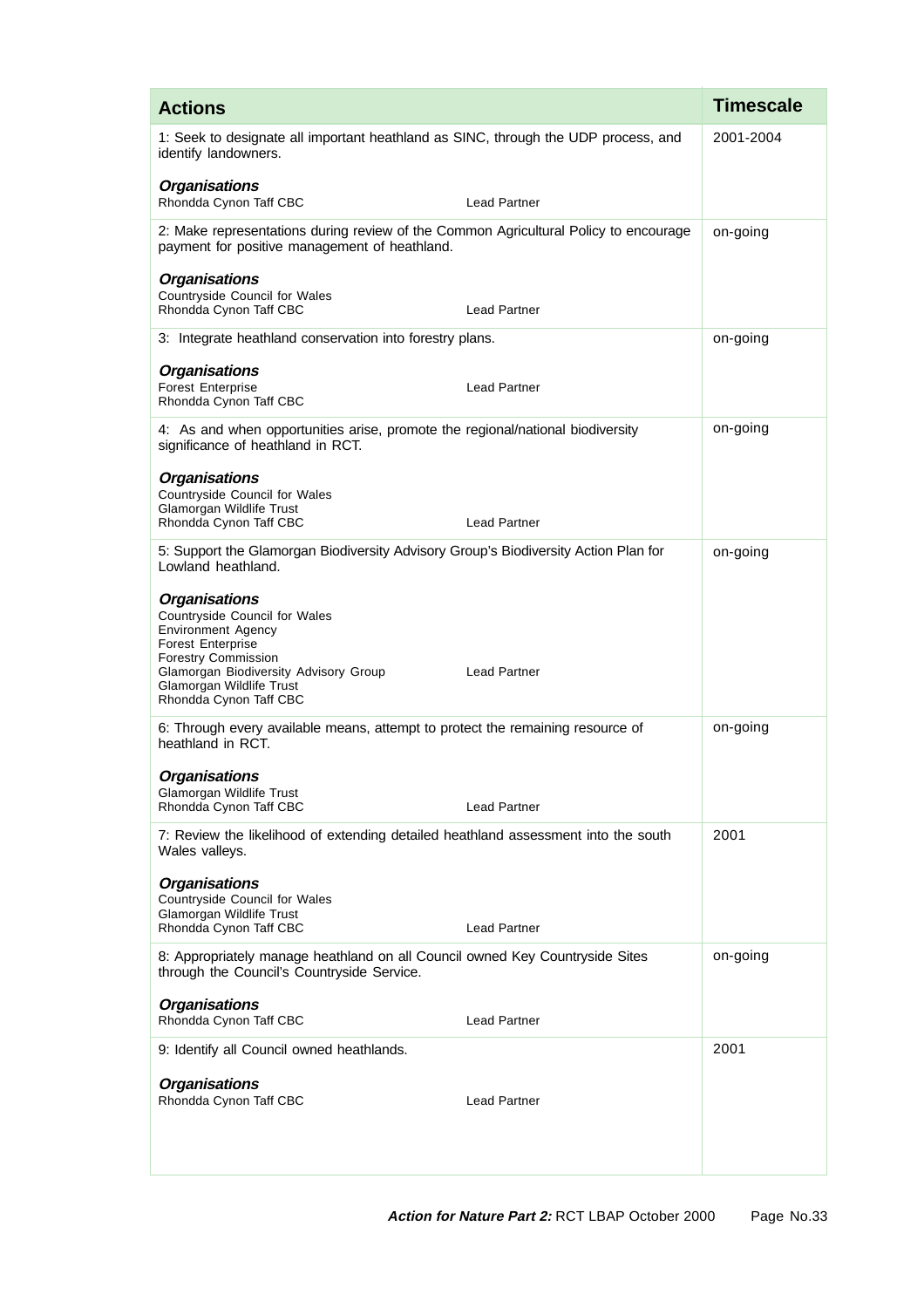| <b>Actions</b>                                                                                                              |  | Timescale |
|-----------------------------------------------------------------------------------------------------------------------------|--|-----------|
| 10: Identify the current 'baseline' area of heathland in positive conservation<br>management in RCT.                        |  | 2001      |
| <b>Organisations</b><br>Countryside Council for Wales<br>Glamorgan Wildlife Trust<br>Rhondda Cynon Taff CBC<br>Lead Partner |  |           |

# **Coal spoil**

## **Current Status**

Coal spoil tips are an industrial and cultural legacy from the south Wales coal industry. During the hey-day of the mines, coal spoil tips were a black scar on the valley side. As a belated reaction to the Aberfan disaster, the Coal Board, the WDA and Local Authorities removed and reclaimed all of the remaining dangerous coal tips. The remaining tips are generally stable and after years of natural regeneration many support habitat of considerable local biodiversity value.

Acid grassland, heath and gorse have gradually colonised and softened the coal spoil of the valleys. On longer established sites, woodland has naturally established and areas of wetland have developed at the foot of some tips. Tips are also important for their lichens, mosses and liverworts, rare plants (e.g. stag's-horn clubmoss) and locally distinctive alien plant species (including yellowflowered small cudweed and pearly everlasting). Many coal spoil tips are important as refuges of ffridd and heathland fauna, with grayling butterfly, slow worm and stonechat being characteristic species.

The biodiversity and cultural historic importance of coal spoil is sometimes at odds with a desire to sweep away reminders of an industrial past. Land reclamation schemes threaten a number of important sites. The challenge for this Action Plan is to raise awareness of the significance of coal spoil for the biodiversity of the valleys and encourage their conservation, whilst promoting informal enjoyment by the general public.

## **Threats**

1. Land reclamation schemes are the principal threat to the vegetated coal spoil resource.

2. Coal spoil is blended with good quality coal from Tower Colliery for use in the coal-fired power station at Aberthaw. No strategic targeting of potential coal spoil sources has been made. As a result, private developers acquire coal spoil sites and seek planning permission to excavate the spoil. At least one well vegetated site has been lost in this manner and more could potentially be affected. This is a major concern in the strategic conservation of well established, re-vegetated coal spoil sites.

3. Forestry planting is a potential threat to coal spoil sites. 4. Anti-coal spoil sentiment is an obvious problem for the conservation of the resource.

## **Current Action**

1. A number of coal spoil sites are identified as pSINC, either as individual sites or as larger ffridd designations.

2. Land reclamation schemes now require ecological assessments to be undertaken and, if necessary, mitigation to be employed.

3. The Craig-yr-Hesg proposed Local Nature Reserve, Pontypridd supports a small area of revegetating coal spoil. This is in various stages of colonisation and offers a good educational example of the successional nature of coal spoil heaps.

4. RCT have produced a Coal Spoil Biodiversity Briefing Note, which summarises and highlights issues associated with the habitat.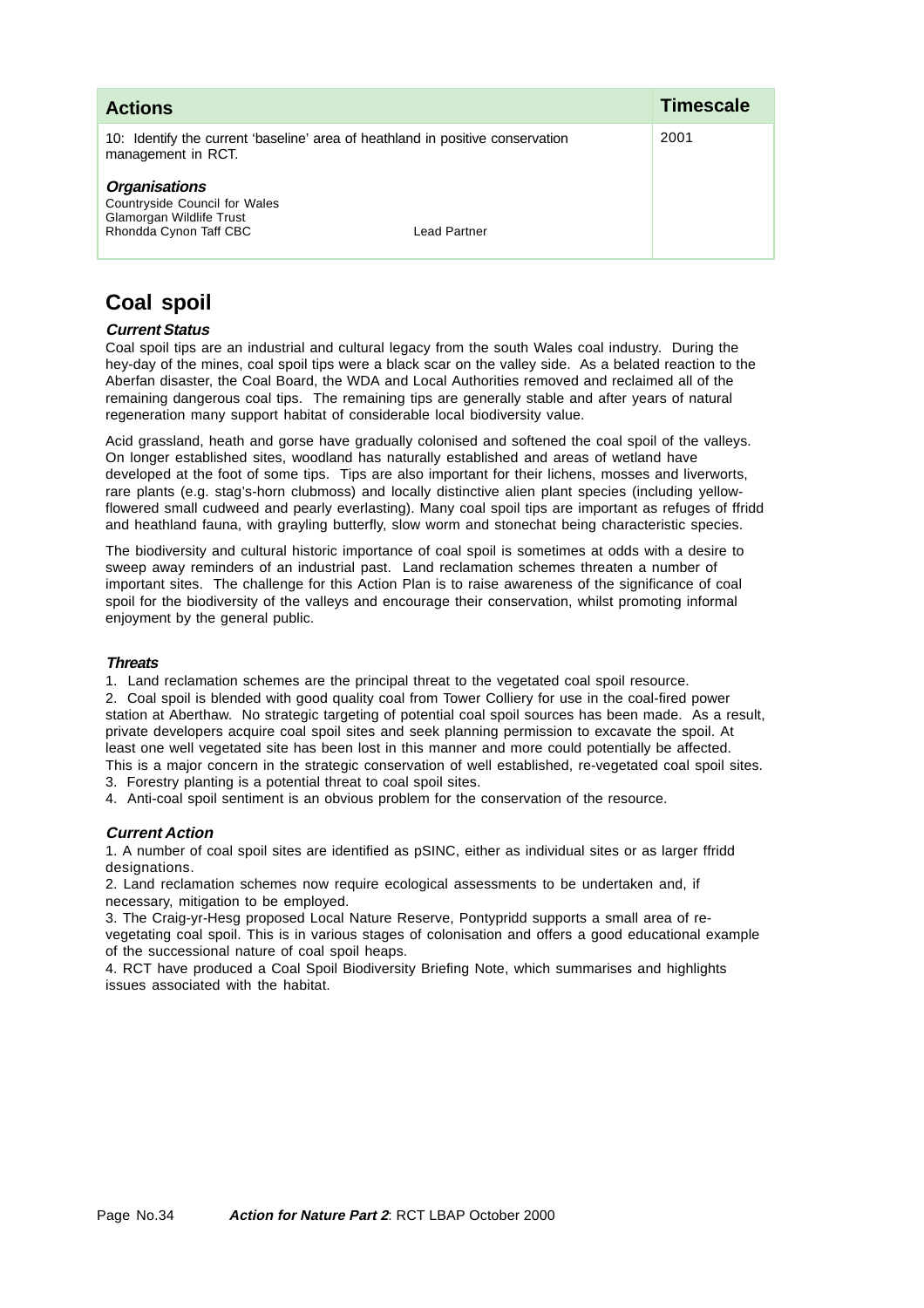| <b>Actions</b>                                                                                                                                                                                                                                             | <b>Timescale</b> |
|------------------------------------------------------------------------------------------------------------------------------------------------------------------------------------------------------------------------------------------------------------|------------------|
| 1: Using the Coal Spoil Biodiversity Briefing Note, continue to raise awareness of the<br>significance of revegetated coal spoil.                                                                                                                          | on-going         |
| <b>Organisations</b><br>Rhondda Cynon Taff CBC<br><b>Lead Partner</b>                                                                                                                                                                                      |                  |
| 2: Raise awareness of vegetated coal spoil with the general public through a<br>Glyncornel Events day, visiting sites, exploring ecology and industrial/local heritage.                                                                                    | 2002             |
| <b>Organisations</b><br><b>Groundwork Trust</b><br><b>Lead Partner</b><br>Rhondda Cynon Taff CBC                                                                                                                                                           |                  |
| 3: Continue to require full ecological surveys and mitigation assessments for all<br>developments affecting re-vegetated coal spoil sites.                                                                                                                 | on-going         |
| <b>Organisations</b><br>Rhondda Cynon Taff CBC<br><b>Lead Partner</b><br>Welsh Development Agency                                                                                                                                                          |                  |
| 4: Declare a Coal Spoil Local Nature Reserve in the County Borough.                                                                                                                                                                                        | 2004             |
| <b>Organisations</b><br>Rhondda Cynon Taff CBC<br><b>Lead Partner</b>                                                                                                                                                                                      |                  |
| 5: Seek to designate important coal spoil sites as SINC, through the UDP process.                                                                                                                                                                          | 2001-2004        |
| <b>Organisations</b><br>Rhondda Cynon Taff CBC<br><b>Lead Partner</b>                                                                                                                                                                                      |                  |
| 6: Where (for stability reasons) land reclamation schemes are approved for re-<br>vegetated coal spoil sites, ensure they are designed on the basis of minimum impact,<br>incorporate sympathetic restoration and appropriate mitigation for habitat loss. | on-going         |
| <b>Organisations</b><br><b>Forest Enterprise</b>                                                                                                                                                                                                           |                  |
| Rhondda Cynon Taff CBC<br><b>Lead Partner</b><br>Welsh Development Agency                                                                                                                                                                                  |                  |
|                                                                                                                                                                                                                                                            |                  |
|                                                                                                                                                                                                                                                            |                  |
|                                                                                                                                                                                                                                                            |                  |
|                                                                                                                                                                                                                                                            |                  |
|                                                                                                                                                                                                                                                            |                  |
|                                                                                                                                                                                                                                                            |                  |
|                                                                                                                                                                                                                                                            |                  |
|                                                                                                                                                                                                                                                            |                  |
|                                                                                                                                                                                                                                                            |                  |
|                                                                                                                                                                                                                                                            |                  |
|                                                                                                                                                                                                                                                            |                  |
|                                                                                                                                                                                                                                                            |                  |
|                                                                                                                                                                                                                                                            |                  |
|                                                                                                                                                                                                                                                            |                  |
|                                                                                                                                                                                                                                                            |                  |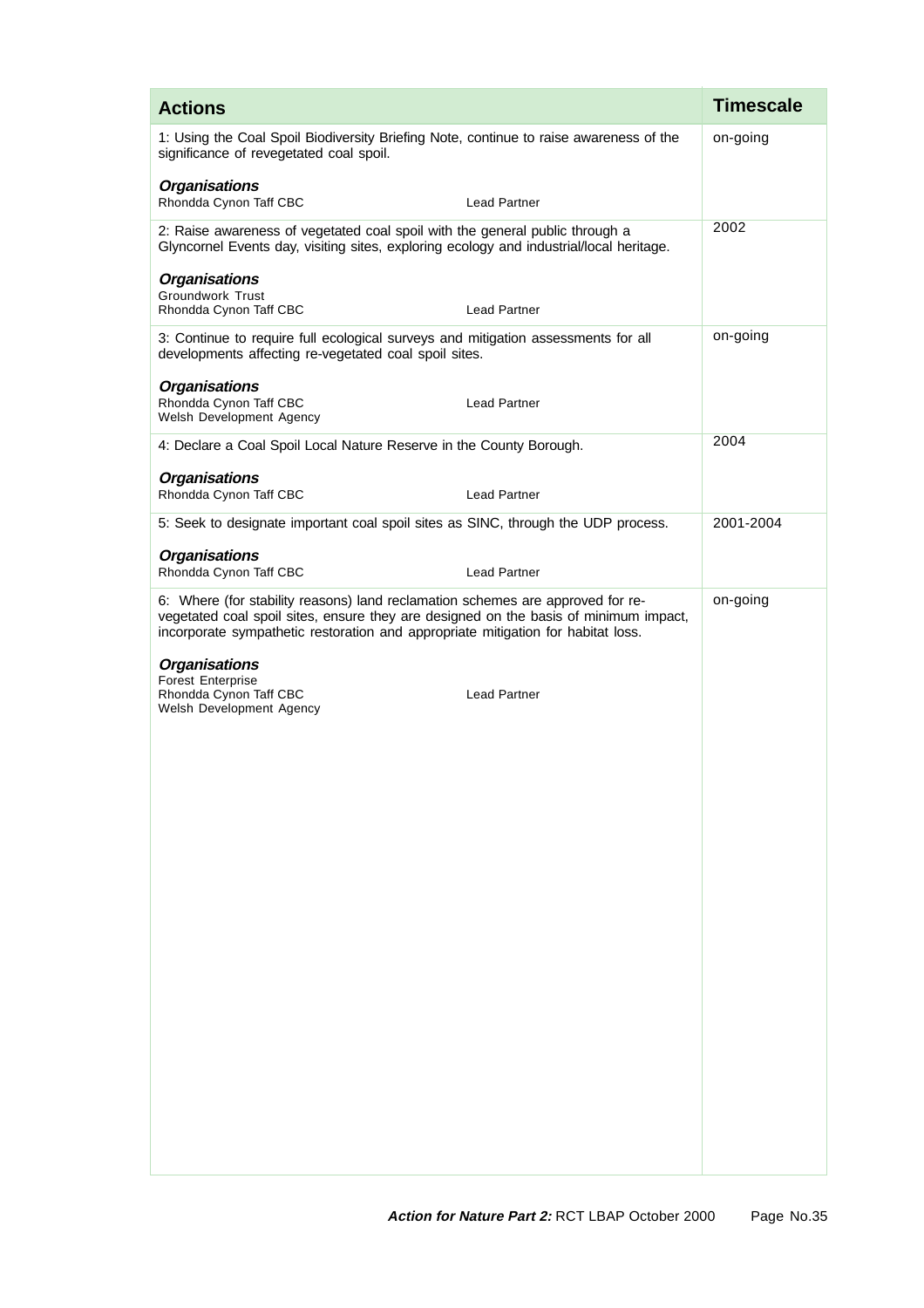# **Ffridd / bracken slopes**

## **Current Status**

The ffridd is the uncultivated valley side, the zone between the upland sheep walks (and modern day conifer plantation) and the valley bottom. In RCT the ffridd can be characterised as an intricate mosaic of heath, bracken, acid grassland, woodland, coal spoil and flushed rhos pasture. It is a particularly important and characteristic feature of the south Wales valleys, forming continuous mosaics of seminatural habitat along the length of river valleys.

Bracken slopes are both an important element of the ffridd and also occur as individual habitat areas. Although often loathed by landowners and the general public, and a potential threat to open grassland, many bracken slopes support important acid grassland and heathland.

The ffridd/bracken slopes are very important for a wide range of species. Sheltered sunny slopes with abundant dog-violets are important as fritillary butterfly habitat. Fritillary butterflies are particularly associated with species-rich bracken, for example the rare and elusive pearl-bordered and high brown fritillaries. The ffridd/bracken slopes are also rich reptile habitat, supporting exceptional populations of slow worm and common lizard. Regionally important breeding bird populations, including whinchat, tree pipit and stonechat find the mix of scrub, heath and acid grassland ideal breeding habitat.

The Ffridd is one of the biodiversity jewels of the south Wales valleys, a very distinctive and immensely diverse habitat which has not received the nature conservation attention it deserves.

### **Threats**

1. Lack of management is a problem for certain of the habitat elements of the ffridd. In particular species-rich grassland and heathland require appropriate grazing. Unfortunately, very little cattle grazing now occurs in the Valleys.

2. Over-grazing by sheep prevents regeneration of heathland areas and areas of ancient woodland. 3. The piece-meal burning of bracken by youths is a threat to areas of woodland (and a concern to local residents), but conversely it may be important in retaining areas of open grassland and preventing woodland colonisation of species-rich grassland and heath. The traditional spring time burns are damaging to reptiles and nesting birds.

4. Woodland planting threatens a number of important areas of ffridd and bracken slope. Although woodland creation can add biodiversity value to species-poor slopes, it is very damaging to diverse areas of mosaic habitat.

## **Current Action**

1. Areas of species-rich ffridd and bracken are identified as pSINC.

2. The Planning Department advises the Forestry Authority against grant-aiding tree planting schemes on areas of important ffridd and bracken.

3. The LA and Coed Cymru work together closely to ensure that Coed Cymru woodland schemes do not compromise important sites.

4. Ffridd may be included in Tir Gofal.

| <b>Actions</b>                                                                                                                                            |                     | <b>Timescale</b> |
|-----------------------------------------------------------------------------------------------------------------------------------------------------------|---------------------|------------------|
| 1: Raise awareness of the biodiversity significance of the ffridd and bracken slopes.<br>Produce a 'Biodiversity Briefing note' on ffridd/bracken slopes. |                     | 2001             |
| <b>Organisations</b><br>Rhondda Cynon Taff CBC                                                                                                            | <b>Lead Partner</b> |                  |
| 2: If consulted, RCT will continue to request site-specific surveys for all tree planting<br>schemes affecting the ffridd or bracken slopes.              |                     | on-going         |
| <b>Organisations</b><br>Rhondda Cynon Taff CBC                                                                                                            | <b>Lead Partner</b> |                  |
| 3: Continue to require ecological survey work and mitigation for developments<br>affecting ffridd and bracken slopes of pSINC value.                      |                     | on-going         |
| <b>Organisations</b><br>Rhondda Cynon Taff CBC                                                                                                            | <b>Lead Partner</b> |                  |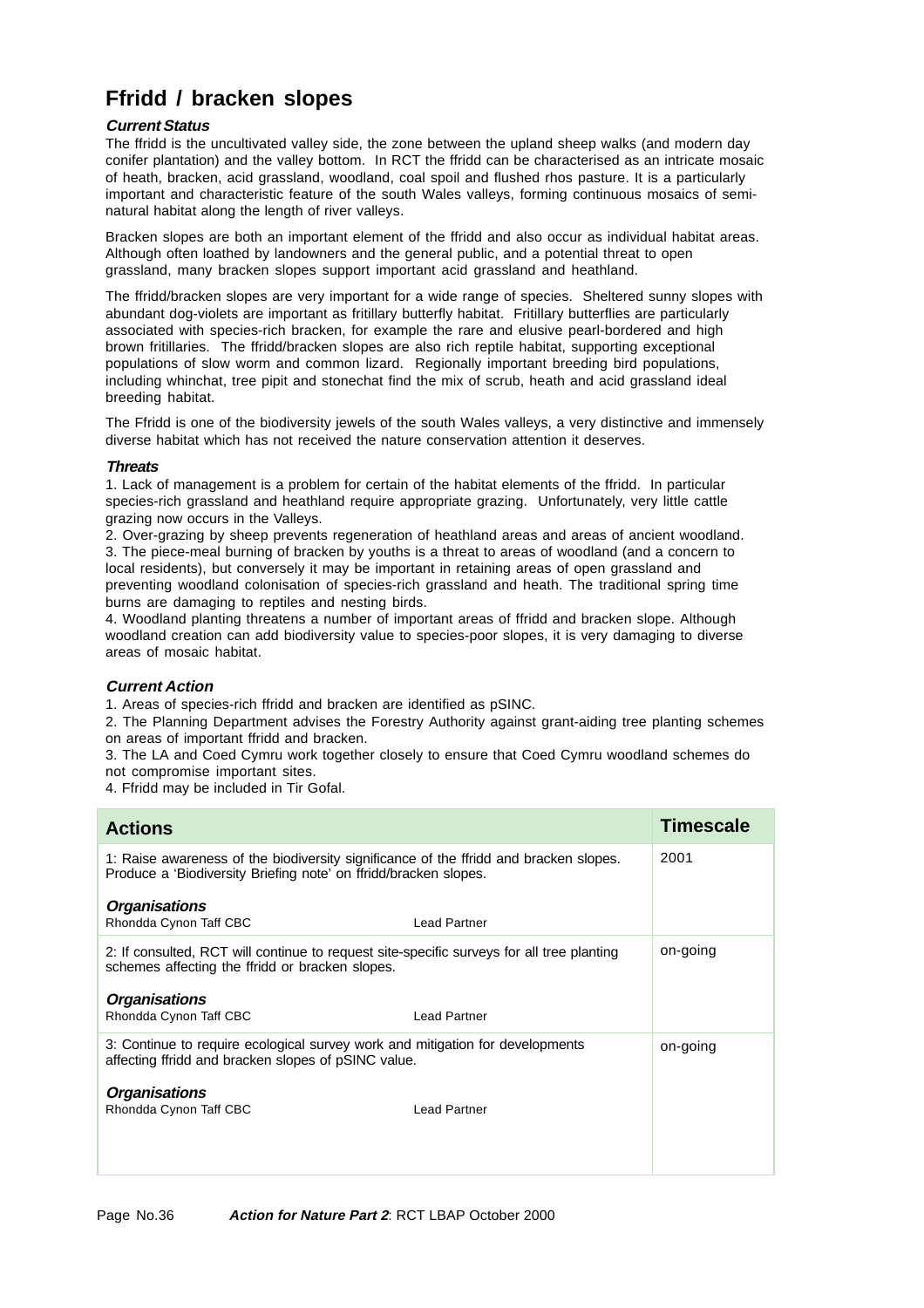| <b>Actions</b>                                                                                                                                                                                    |  | <b>Timescale</b> |
|---------------------------------------------------------------------------------------------------------------------------------------------------------------------------------------------------|--|------------------|
| 4: As opportunities arise, investigate the opportunity for re-instating cattle grazing on<br>ffridd and bracken slope sites, as a means for enhancing biodiversity and reducing<br>bracken depth. |  | 2000-2004        |
| <b>Organisations</b><br><b>Countryside Council for Wales</b><br>Glamorgan Wildlife Trust<br>Rhondda Cynon Taff CBC<br>Lead Partner                                                                |  |                  |
| 5: Seek to designate all important ffridd/bracken slopes as SINC, through the UDP<br>process, and identify land ownership.                                                                        |  | 2001-2004        |
| <b>Organisations</b><br>Rhondda Cynon Taff CBC<br>Lead Partner                                                                                                                                    |  |                  |

# **Purple moor-grass and rush pasture (rhos pasture)**

### **Current Status**

Within RCT, wet, marshy grassland is one of the most characteristic and important habitat types. The great majority of this grassland falls within a broad classification 'purple moor-grass and rush pasture' which in Wales is commonly referred to as 'rhos' pasture. Rhos pasture is the characteristic grassland of wet, acid to neutral, generally poorly drained and nutrient-poor soils (and characteristic of the south Wales coalfield). In RCT, rhos pasture occupies low lying valley bottoms, hillsides and commons (particularly those linked to the coalfield geology). They support a characteristic and species-rich flora and fauna and represent one of the most significant biodiversity resources in south Wales. The British Isles supports a substantial proportion of world resource of purple moor-grass and rush pasture. Glamorgan supports around 5-10% of the UK habitat resource and at 1,500 hectares, RCT supports between 1.5 and 3% of the UK resource. Some forms of rhos pasture are recognised as a European Priority within the EC Habitats Directive. As a result a small number of Special Areas of Conservation (SAC) have been designated in Wales to protect the best examples.

The nature conservation significance of rhos pasture has only very recently been recognised. Considerable areas of rhos pasture have been lost to agricultural improvement and urban and industrial development. These losses have accelerated since the 1960s and remaining areas of rhos pasture are becoming increasingly fragmented. Although still an integral element of the County Borough's biodiversity, urgent and innovative action is required if the wider biodiversity resource is to be maintained outside of statutorily protected sites. The decline of the culm grasslands (the Devonian name for purple moor-grass and rush pasture) of Devon and Cornwall (48% loss of the entire resource between 1984 and 1991) is a salutary lesson for nature conservation in RCT and the whole of south Wales.

A variety of types of rhos pasture can be recognised in RCT. These different types of habitat can be classified into a number of different vegetation communities (see Appendix 4). In addition, the complex habitat mosaics which comprise rhos pasture sites often also support wet heath, and dry acid and neutral grassland. The fauna of rhos pasture is nationally renowned and includes the marsh fritillary butterfly. Outside of the Brecon Beacons National Park, RCT has only one rhos pasture SSSI, Llantrisant Common. The rhos pastures of south Wales are a national treasure for which RCT has a significant national responsibility.

#### **Threats**

1. Industrial and residential development (including a number of important sites which have long term development allocations in Local Plans and stand to be lost over the next 5 years).

- 2. Agricultural improvement and land drainage.
- 3. Opencast coal mining.

4. Land Reclamation Schemes sometimes affect associated purple moor-grass and rush pasture which are used as 'waste' ground onto which coal spoil is tipped.

- 5. Landfill operations.
- 6. Road development.
- 7. Commercial forestry.

8. The widely held conviction amongst land owners that rhos pasture is wasteland, of no value or merit.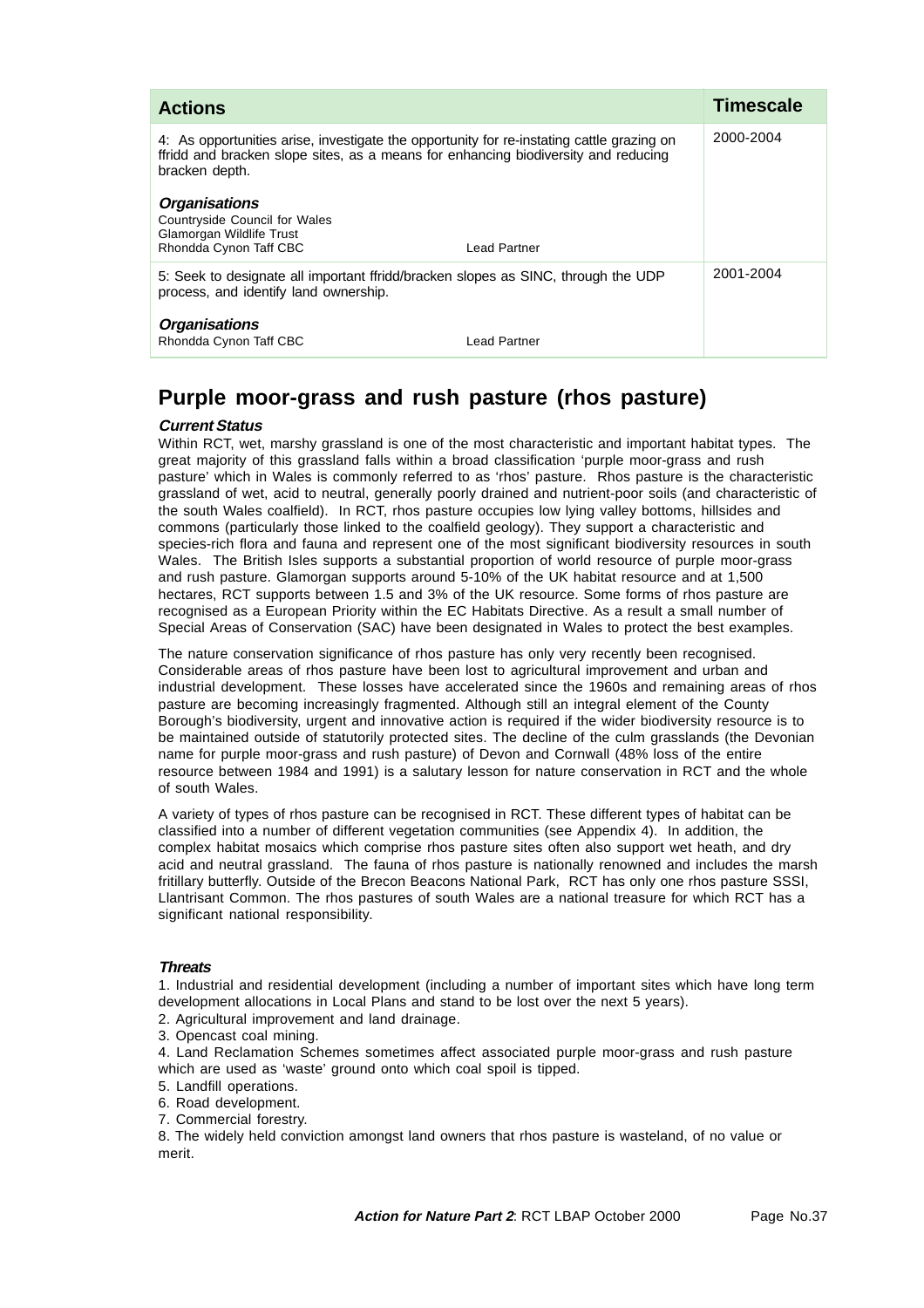9. Grant aided woodland planting on rhos pastures.

10. Cessation of grazing (potential knock-on from BSE crisis).

11. Over-grazing / over-burning.

12. Lack of awareness of the significance of rhos pastures, particularly amongst decision makers. 13. There is a lack of statutory site protection in RCT. The SSSI series which CCW operates can only protect a small proportion of the total area of high quality rhos pasture. The remainder have to make

do with the limited protection afforded by pSINC and SINC designation.

## **Current Action**

1. The Agri-environment scheme Tir Gofal will bring areas of rhos pasture into positive management, but this cannot be targeted and cannot be used to set targets for rhos pasture conservation or target vulnerable sites. It is also only available to registered farmers and is not eligible to land holdings of under 3 hectares in size. Much of the rhos pasture in RCT is therefore not eligible for Tir Gofal. 2. All species-rich or large rhos pasture sites are identified as proposed Sites of Interest for Nature Conservation (pSINC).

3. Full statutory protection for marsh fritillary under the Wildlife and Countryside Act should, by inference, lead to protection of important sites. Butterfly Conservation's 'Butterfly Action Plan for Wales' provides some framework for identifying important sites on the basis of their butterfly fauna (marsh fritillary and small pearl-bordered fritillary are particularly relevant).

4. Rhondda Cynon Taff CBC have produced and circulated a rhos pasture Biodiversity Briefing Note, designed to raise awareness of the habitat amongst decision makers, planners and professional advisors.

5. The RCT Countryside Service manages a number of small, but species-rich areas of rhos pasture on Key Countryside Sites.

6. RCT Countryside Service operates an alpine hay cutter and bailer specifically to cut small rhos pastures which cannot be grazed.

| <b>Actions</b>                                                                                                                                                              |  | <b>Timescale</b> |
|-----------------------------------------------------------------------------------------------------------------------------------------------------------------------------|--|------------------|
| 1: As and when opportunities arise, continue to develop a network of managed purple<br>moor-grass and rush pastures across RCT.                                             |  | on-going         |
| <b>Organisations</b><br>Countryside Council for Wales<br>Glamorgan Wildlife Trust<br>Rhondda Cynon Taff CBC<br><b>Lead Partner</b>                                          |  |                  |
| 2: Through every available means, attempt to protect the remaining resource of rhos<br>pasture from loss.                                                                   |  | on-going         |
| <b>Organisations</b><br>Countryside Council for Wales<br>Glamorgan Wildlife Trust<br>Rhondda Cynon Taff CBC<br><b>Lead Partner</b>                                          |  |                  |
| 3: Lobby for site specific grant-aid.                                                                                                                                       |  | on-going         |
| <b>Organisations</b><br>Countryside Council for Wales<br>Glamorgan Wildlife Trust<br>Rhondda Cynon Taff CBC<br><b>Lead Partner</b>                                          |  |                  |
| 4: Support the Glamorgan Biodiversity Advisory Group's Regional Action Plan for<br>Purple moor-grass and rush pasture.                                                      |  | on-going         |
| <b>Organisations</b><br>Countryside Council for Wales<br>Glamorgan Biodiversity Advisory Group<br><b>Lead Partner</b><br>Glamorgan Wildlife Trust<br>Rhondda Cynon Taff CBC |  |                  |
| 5: Continue to develop the RCT Countryside Service's capabilities to manage rhos<br>pasture in Council ownership.                                                           |  | on-going         |
| <b>Organisations</b><br>Rhondda Cynon Taff CBC<br><b>Lead Partner</b>                                                                                                       |  |                  |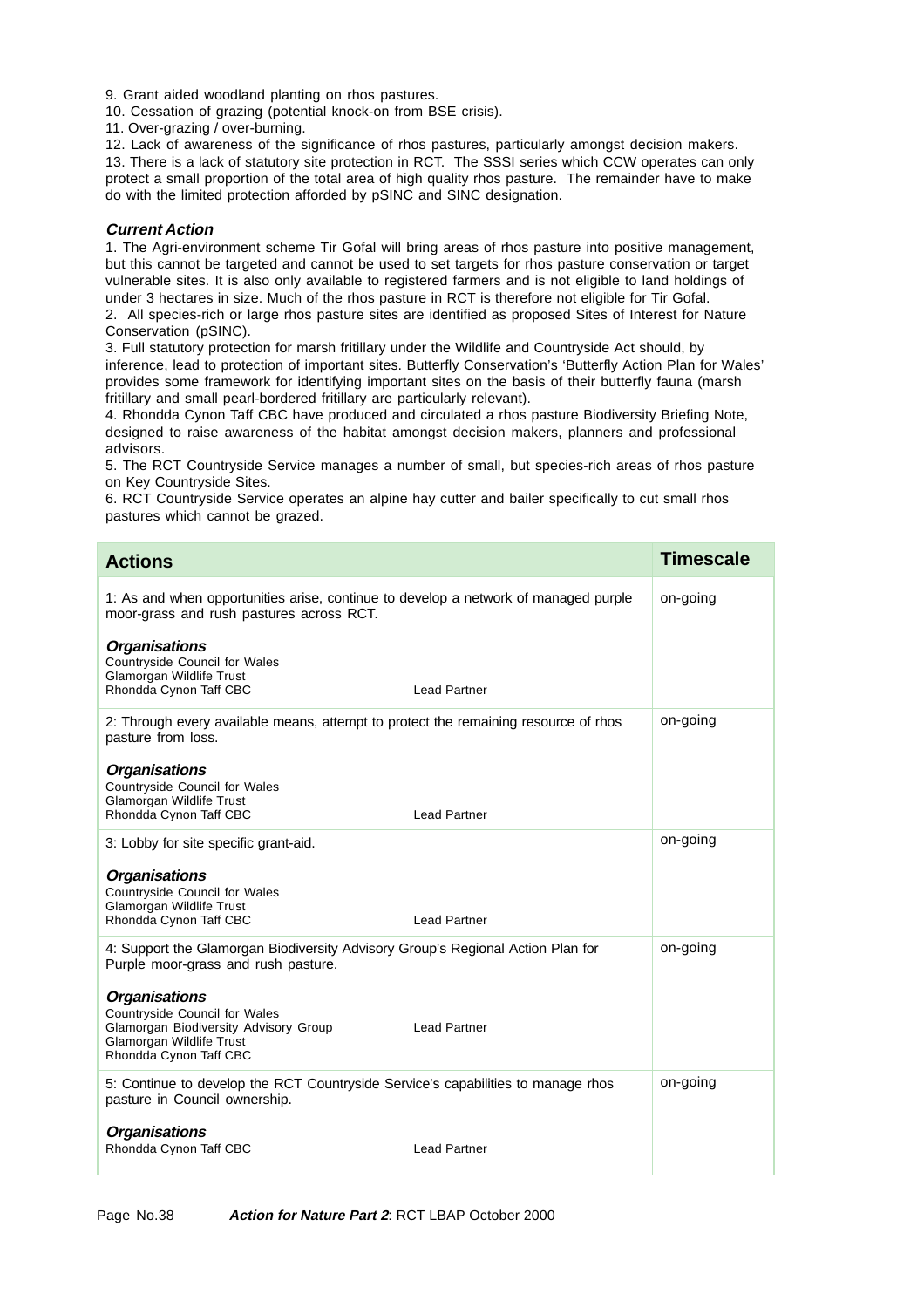| <b>Actions</b>                                                                                                                                                                                                                              | <b>Timescale</b> |
|---------------------------------------------------------------------------------------------------------------------------------------------------------------------------------------------------------------------------------------------|------------------|
| 6: Investigate the feasibility of a cattle grazing unit to be used to manage medium and<br>large rhos pasture sites. This may need to be on a sub-regional or even regional<br>basis. Arrange an initial meeting of potential key partners. | 2002             |
| <b>Organisations</b><br>Countryside Council for Wales<br><b>Lead Partner</b><br>Glamorgan Biodiversity Advisory Group<br>Glamorgan Wildlife Trust<br>Rhondda Cynon Taff CBC                                                                 |                  |
| 7: As and when opportunities arise, continue to raise awareness of the significance of<br>rhos pasture at all levels; agricultural, business, government (local and central) and<br>the general public.                                     | on-going         |
| <b>Organisations</b><br>Countryside Council for Wales<br>Glamorgan Wildlife Trust<br><b>Lead Partner</b><br>Rhondda Cynon Taff CBC                                                                                                          |                  |
| 8: Where opportunities exist on Council owned land, increase the viable area of<br>species-rich rhos pasture through the positive management of species-poor or<br>unmanaged rhos pasture on adjacent land.                                 | on-going         |
| <b>Organisations</b><br>Rhondda Cynon Taff CBC<br><b>Lead Partner</b>                                                                                                                                                                       |                  |
| 9: Seek to designate species-rich and large purple moor-grass and rush pastures as<br>SINC, as part of the UDP process, and identify landowners.                                                                                            | 2001-2004        |
| <b>Organisations</b><br>Rhondda Cynon Taff CBC<br><b>Lead Partner</b>                                                                                                                                                                       |                  |
| 10: Identify the current 'baseline' area of purple moor-grass and rush pasture in<br>positive conservation management in RCT.                                                                                                               | 2001             |
| <b>Organisations</b><br>Countryside Council for Wales<br>Glamorgan Wildlife Trust<br>Rhondda Cynon Taff CBC<br><b>Lead Partner</b>                                                                                                          |                  |
|                                                                                                                                                                                                                                             |                  |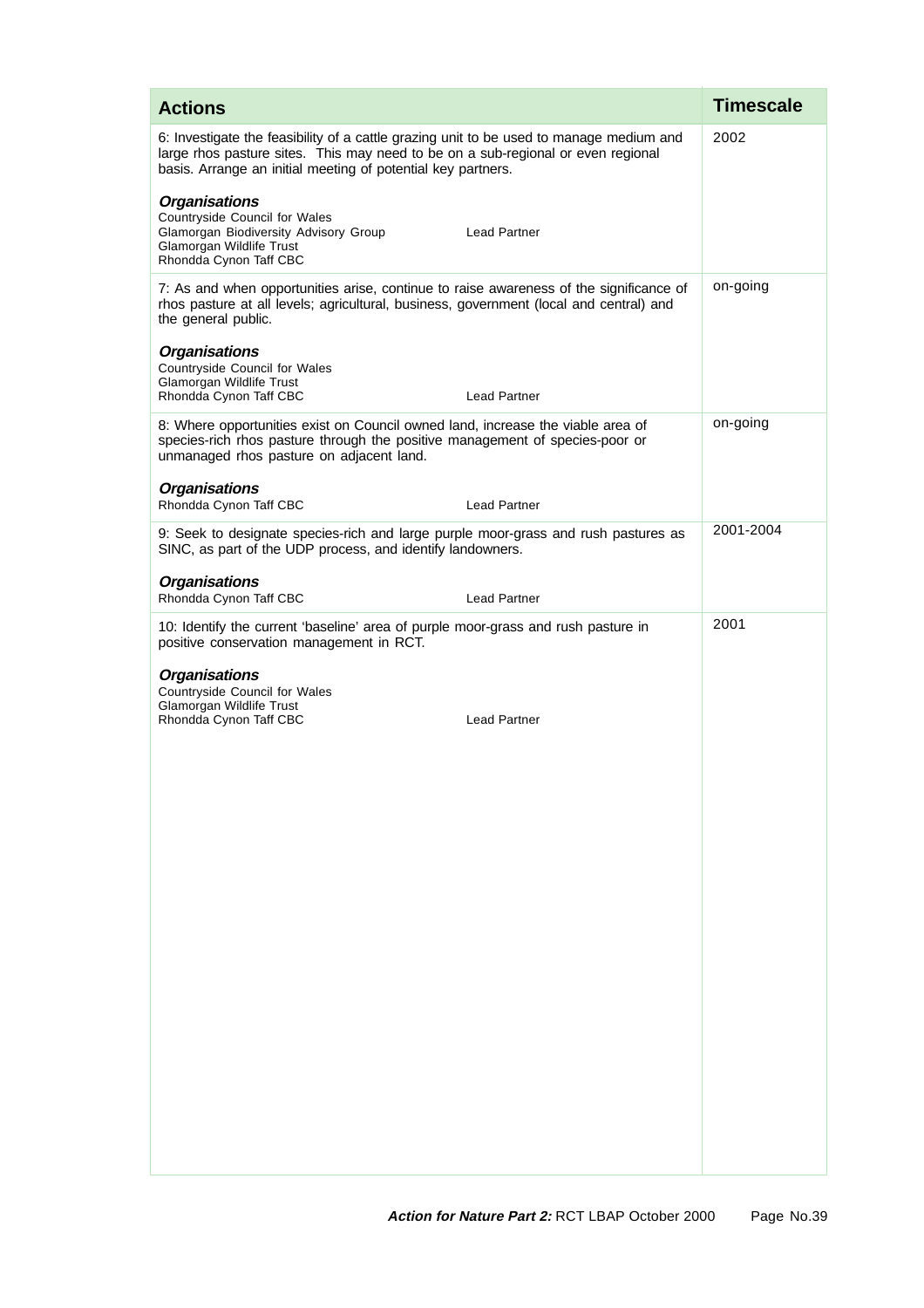# **Fens / Swamp**

## **Current Status**

Fens are wetland sites which depend upon ground water and/or inputs from watercourses. Fens generally occur on more than 0.5 m of peat, often in natural depressions. A distinction can be made between fens in which the dominant plane of water movement is vertical (topogenous) and those in which it is lateral (soligenous). Three main types of fen can be identified and these depend upon topographic rather than vegetation 'criteria'. These are valley mire, basin mire and flood-plain mire. Valley and basin mires are generally upland features and support a variety of bog and rhos pasture vegetation (see also Raised and blanket bog Action Plan). Un-degraded valley and basin mires are now very rare habitats in south Wales. RCT supports regionally important areas of valley mire. The CCW Phase I Habitat Survey recorded only 110 hectares of lowland valley and basin mire in the RCT LBAP area.

Floodplain mires tend to be lowland features and due to flooding are generally more nutrientenriched. Floodplain mires usually support vegetation dominated by a few species of tall emergent plants, which in the CCW Phase I Habitat Survey is termed swamp (see also Reedbed Action Plan). Swamp is a classic floodplain wetland habitat. The CCW Phase I Habitat Survey mapped flood-plain mire and swamp as a combined swamp habitat and found less than 50 ha in Mid and South Glamorgan. Although not all swamp is flood-plain mire, both wetland habitats are similar, rare and declining in RCT and they are therefore considered together in this Action Plan. Only 8 hectares of swamp was recorded in the RCT LBAP area by the CCW Phase I Habitat Survey.

RCT supports a significant proportion of the Mid Glamorgan area of habitat, although there are no fen or swamp SSSI. Areas of valley mire are mostly restricted to the northern upland fringe. A very important concentration of valley mire habitat occurs in the Hirwaun area. Areas of swamp are genuinely lowland features and occur as small (usually less than 1 ha) sites often closely associated with floodplains. Important sites include Pant Marsh and Coedcae Marsh at Llantrisant, Jubilee Marsh at Llanharan and at Hirwaun Ponds. Currently it is not known how much true flood-plain mire occurs in RCT.

Fens and swamp are important for their associated flora and as habitat for aquatic invertebrates, amphibians, reptiles and birds.

#### **Threats**

1. Loss due to drainage and change of landuse to intensive agricultural production.

- 2. Development of lowland, greenfield sites for employment and residential development.
- 3. Water abstraction from aquifers causing reductions in the water flow from spring lines.
- 4. River canalisation and flood defence works lowering water table.

5. Lack of management of existing fens and swamps resulting in drying, scrub invasion and succession to woodland.

6. Susceptibility to agricultural run-off and afforestation within the catchment, leading to nutrient enrichment and subsequent change in the plant communities.

#### **Current Action**

1. A national database of fen sites (FenBASE) is in preparation by CCW and is due for completion in 2000.

2. Fens and swamp are SINC selection features.

3. Tir Gofal may offer a very limited opportunity to promote fen and swamp conservation.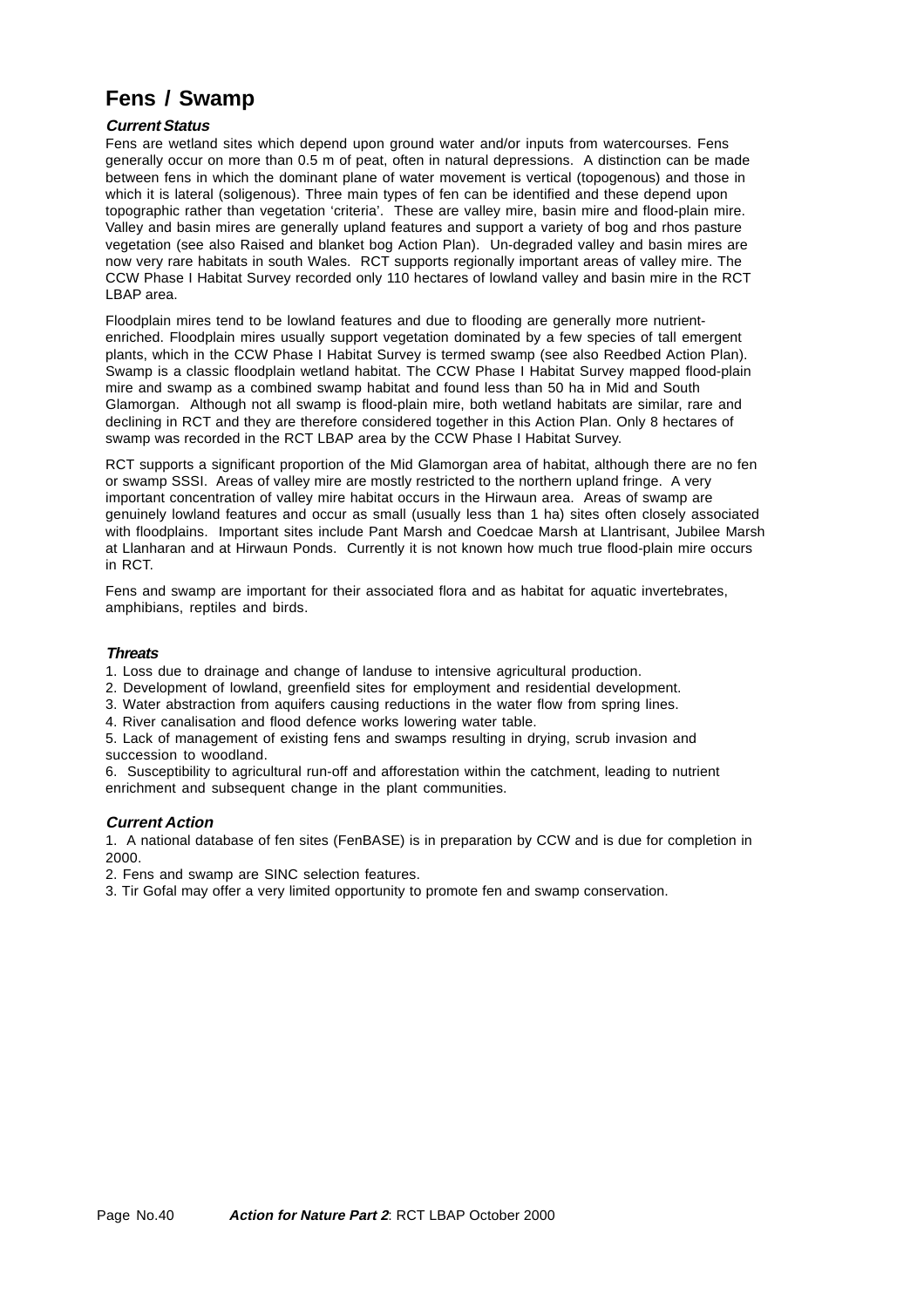| <b>Actions</b>                                                                                                                                                                                           | <b>Timescale</b> |
|----------------------------------------------------------------------------------------------------------------------------------------------------------------------------------------------------------|------------------|
| 1: Through all available means, attempt to protect the existing fen and swamp<br>resource in RCT.                                                                                                        | on-going         |
| <b>Organisations</b><br>Countryside Council for Wales<br><b>Environment Agency</b><br>Rhondda Cynon Taff CBC<br><b>Lead Partner</b>                                                                      |                  |
| 2: Seek to designate all species-rich or large RCT fen and swamp sites as SINC,<br>through the UDP process, and identify landowners.                                                                     | 2001-2004        |
| <b>Organisations</b><br>Rhondda Cynon Taff CBC<br><b>Lead Partner</b>                                                                                                                                    |                  |
| 3: Manage RCT-owned fen and swamp sites. Initially identify all swamp on RCT Key<br>Countryside Sites.                                                                                                   | 2000-2004        |
| <b>Organisations</b><br>Rhondda Cynon Taff CBC<br><b>Lead Partner</b>                                                                                                                                    |                  |
| 4: Where opportunities arise, encourage the restoration of fen and swamp habitats<br>and the creation of new habitat at appropriate locations.                                                           | on-going         |
| <b>Organisations</b><br>Countryside Council for Wales<br><b>Environment Agency</b><br>Groundwork Trust<br>Rhondda Cynon Taff CBC<br><b>Lead Partner</b>                                                  |                  |
| 5: Support the Glamorgan Biodiversity Advisory Group's Regional Action Plan for<br>Fens.                                                                                                                 | on-going         |
| <b>Organisations</b><br>Countryside Council for Wales<br><b>Environment Agency</b><br>Glamorgan Biodiversity Advisory Group<br><b>Lead Partner</b><br>Glamorgan Wildlife Trust<br>Rhondda Cynon Taff CBC |                  |
| 6: Identify the current 'baseline' area of fen and swamp in positive conservation<br>management in RCT.                                                                                                  | 2001             |
| <b>Organisations</b><br>Rhondda Cynon Taff CBC<br><b>Lead Partner</b>                                                                                                                                    |                  |
|                                                                                                                                                                                                          |                  |
|                                                                                                                                                                                                          |                  |
|                                                                                                                                                                                                          |                  |
|                                                                                                                                                                                                          |                  |
|                                                                                                                                                                                                          |                  |
|                                                                                                                                                                                                          |                  |
|                                                                                                                                                                                                          |                  |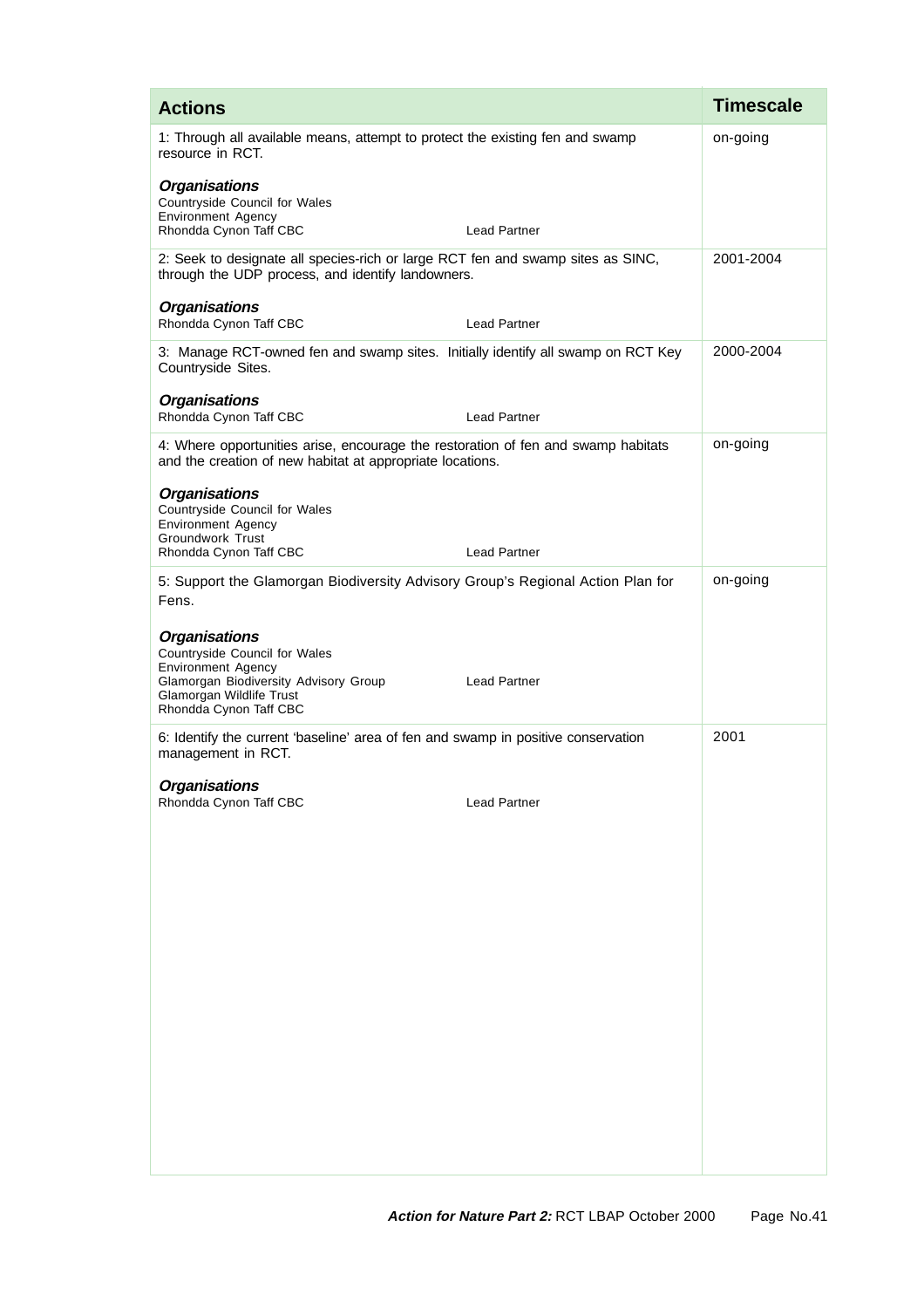# **Reedbeds**

## **Current Status**

Reedbeds are stands of tall, emergent vegetation (usually common reed or reedmace) growing in very wet, often inundated ground (e.g. on floodplains, lake margins and along ditches). Although relatively species-poor, reedbeds support a very specialised and vulnerable flora and fauna, much of which requires large areas of reed. For example, while small reedbeds will support birds such as reed and sedge warbler, very large reedbeds (over 20 ha) are needed as nesting habitat for bittern and marsh harrier.

Only 5000 ha of reedbed occurs in the UK and only 50 sites are greater than 20 ha in size. In south Wales only West Glamorgan has large reedbeds. In RCT there are no reedbeds over 0.25 ha in size. The largest area of reedbed is probably in the lagoons of Cwm Colliery, where a mixed area of common reed occurs with sea club-rush and is large enough to support two or three singing reed warbler. Elsewhere small stands of common reed occur on wetland sites such as Coedcae Marsh pSINC and Pant Marsh pSINC (both near Llantrisant) and at the foot of the Gelli Tips in the Rhondda. Reedmace stands also occur in small isolated areas, with one of the larger areas at Hirwaun Ponds. The reedbed resource in RCT is very limited and has declined with the development of so much of the County Borough's floodplain.

In terms of habitat creation, reedbeds can be successfully created (unlike most habitat types). The National Action Plan recommends reedbed creation for areas of minimal existing ecological value, including mineral workings. Reedbeds and areas of extensive swamp are likely to have been features of lowland south Walian rivers in the past. The creation of new, sizeable reedbeds (over 20 ha) would have considerable biodiversity benefits for the future.

## **Threats**

1. Agricultural improvement, drainage, river engineering and residential/industrial development have all been responsible for the loss of floodplain wetlands (including reedbeds).

## **Current Action**

1. All reedbed sites mapped by CCW Phase I survey are designated as pSINC.

2. The reedbeds at Cwm Colliery lie within Council ownership, however, land contamination problems and tip restoration proposals may threaten the lagoons.

3. The Council is actively seeking to promote a 5.6 ha reedbed as part of the Llanillid Opencast Restoration (Llanharan).

4. Reedbed technology is increasingly used in water treatment facilities, e.g. sewage treatment works and roadside balancing ponds.

5. Tower Colliery owns Hirwaun Ponds and are actively conserving the reedbed habitat.

6. Reed beds may be included in Tir Gofal.

| <b>Actions</b>                                                                                                                                                                          | <b>Timescale</b> |
|-----------------------------------------------------------------------------------------------------------------------------------------------------------------------------------------|------------------|
| 1: Seek to designate all reedbeds as SINC, through the RCT UDP process, and<br>identify land ownership.                                                                                 | 2001-2004        |
| <b>Organisations</b>                                                                                                                                                                    |                  |
| Rhondda Cynon Taff CBC<br><b>Lead Partner</b>                                                                                                                                           |                  |
| 2: Support the Glamorgan Biodiversity Advisory Group's Regional Action Plan for<br>Reedbeds.                                                                                            | on-going         |
| <b>Organisations</b><br>Countryside Council for Wales<br><b>Environment Agency</b><br>Glamorgan Biodiversity Advisory Group<br><b>Lead Partner</b>                                      |                  |
| Glamorgan Wildlife Trust<br>Rhondda Cynon Taff CBC                                                                                                                                      |                  |
| 3: As part of a restoration strategy, create a 5.6 ha reedbed at the Llanillid West<br>Revised Opencast Site and seek to develop a long term management strategy with<br>the developer. | on-going         |
| <b>Organisations</b><br>Celtic Energy<br>Rhondda Cynon Taff CBC<br><b>Lead Partner</b>                                                                                                  |                  |
|                                                                                                                                                                                         |                  |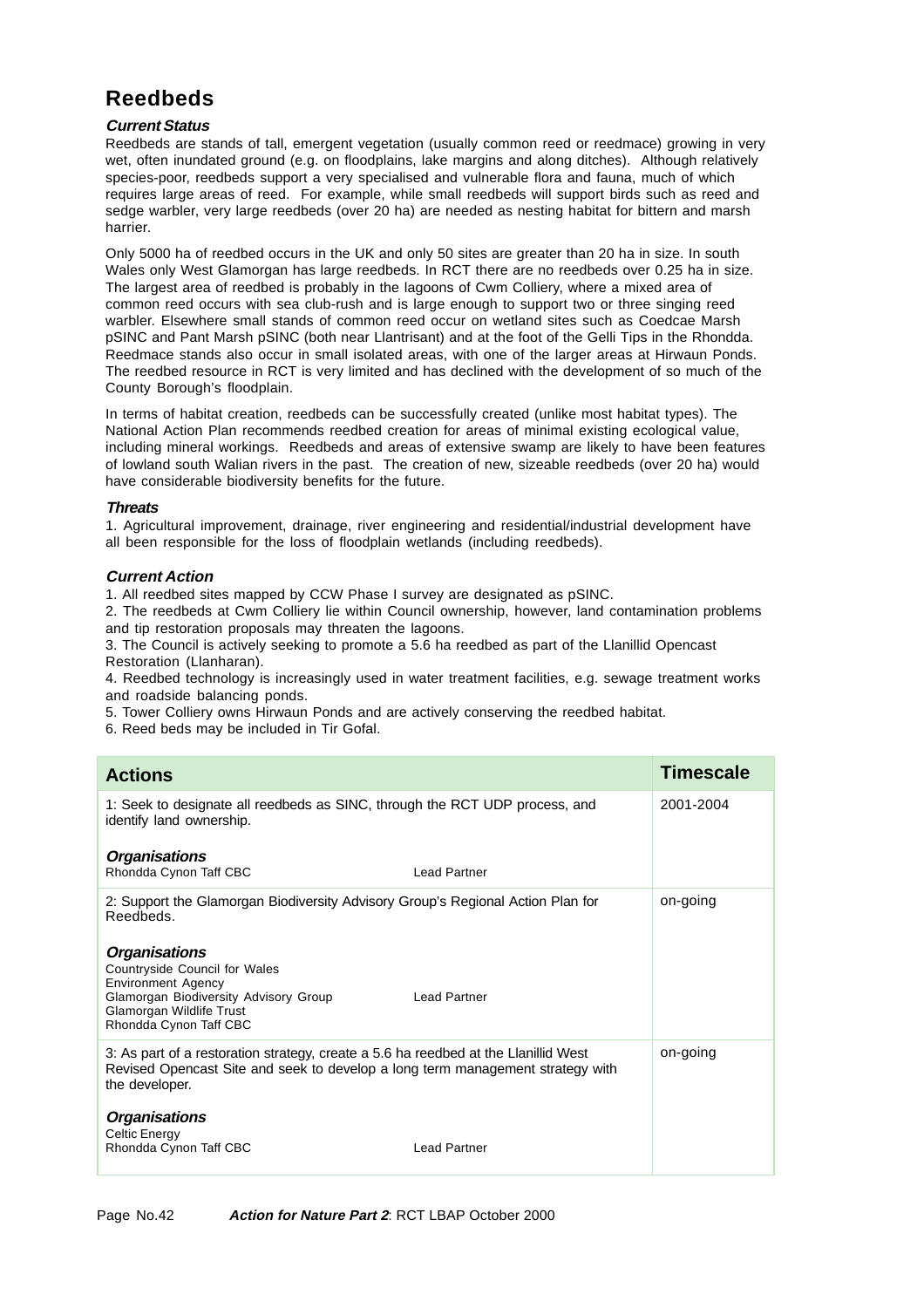| <b>Actions</b>                                                                                                               |              | <b>Timescale</b> |
|------------------------------------------------------------------------------------------------------------------------------|--------------|------------------|
| 4: As and when opportunities arise through the planning process, create small<br>reedbeds as habitat and pollution controls. |              | on-going         |
| <b>Organisations</b><br>Dwr Cymru Welsh Water<br><b>Environment Agency</b><br>Rhondda Cynon Taff CBC                         | Lead Partner |                  |
| 5: Identify the current 'baseline' area of reedbed in positive conservation management<br>in RCT.                            |              | 2001             |
| <b>Organisations</b><br>Rhondda Cynon Taff CBC                                                                               | Lead Partner |                  |

# **Raised bog and Blanket bog**

## **Current Status**

Peat bogs are one of the characteristic and internationally significant habitats of the United Kingdom. These are generally ombrotrophic features (rain-fed) deriving their mineral nutrients principally from rainfall. They are therefore restricted to humid, oceanic climates. The west coast of the British Isles represents ideal conditions. Sphagnum moss forms a major component of the vegetation. As sphagnum dies, it gradually decomposes into peat. As a very rough rule of thumb, every 1 metre of depth of peat equates to a thousand years. Deep peat sites are habitats of great antiquity and many were formed at the end of the last Ice Age.

Two types of ombrotrophic bog occur; raised and blanket. As defined in the Joint Nature Conservation Committee report 'Guidelines for selection of biological SSSIs: bogs, a raised bog 'is characteristic of relatively flat underlying topography or basins, and so found mainly on low plains or broad valleys'. Blanket bogs are not restricted to level sites or basins. They are bogs which form 'a blanket over both concave and convex surface, on level to moderately sloping ground in the uplands'.

Although relatively species-poor, the flora of upland bogs is very special and characteristic. It includes a range of sphagnum moss species, cotton grasses, cross-leaved heath, deer-grass, bog ashodel and sundews. Upland bogs support important breeding bird populations. In RCT uncommon breeding birds such as snipe, curlew and lapwing occur on bog sites.

The denudation of British peat bogs through peat extraction, forestry and drainage is well documented. RCT is at the southern edge of the upland peat bog range in Wales.

## **Threats**

1. Land drainage.

2. Afforestation has occurred on a considerable proportion of the RCT uplands. Large areas of original blanket bog are likely to have been adversely affected.

3. In national terms commercial peat extraction is a major problem. No commercial extraction occurs in RCT, although some small-scale domestic extraction may occur.

4. Over-grazing by sheep is an ever-present problem in the uplands of RCT. This can have extremely deleterious impacts for large tracts of bog.

5. Ombrogenous bogs in lowland position have suffered from industrial development.

6. In the past, areas of bog are likely to have been affected by coal spoil deposition and land reclamation schemes.

7. Although, during the mid 1980's the Welsh Upland survey included considerable parts of the uplands of RCT, a detailed appraisal of the upland peat bog resource is long overdue.

## **Current Action**

1. Raised and blanket bogs are key selection features for SINC designation.

2. The Planning Authority is aware of the significance of upland bogs and through the planning process will look to protect and conserve sites under development pressure. Recent schemes including Parc Eirin, Tonyrefail and a power-line diversion have been amended to avoid upland peatland areas.

3. RCT CBC have a non-peat use policy.

4. Bogs may be included in Tir Gofal.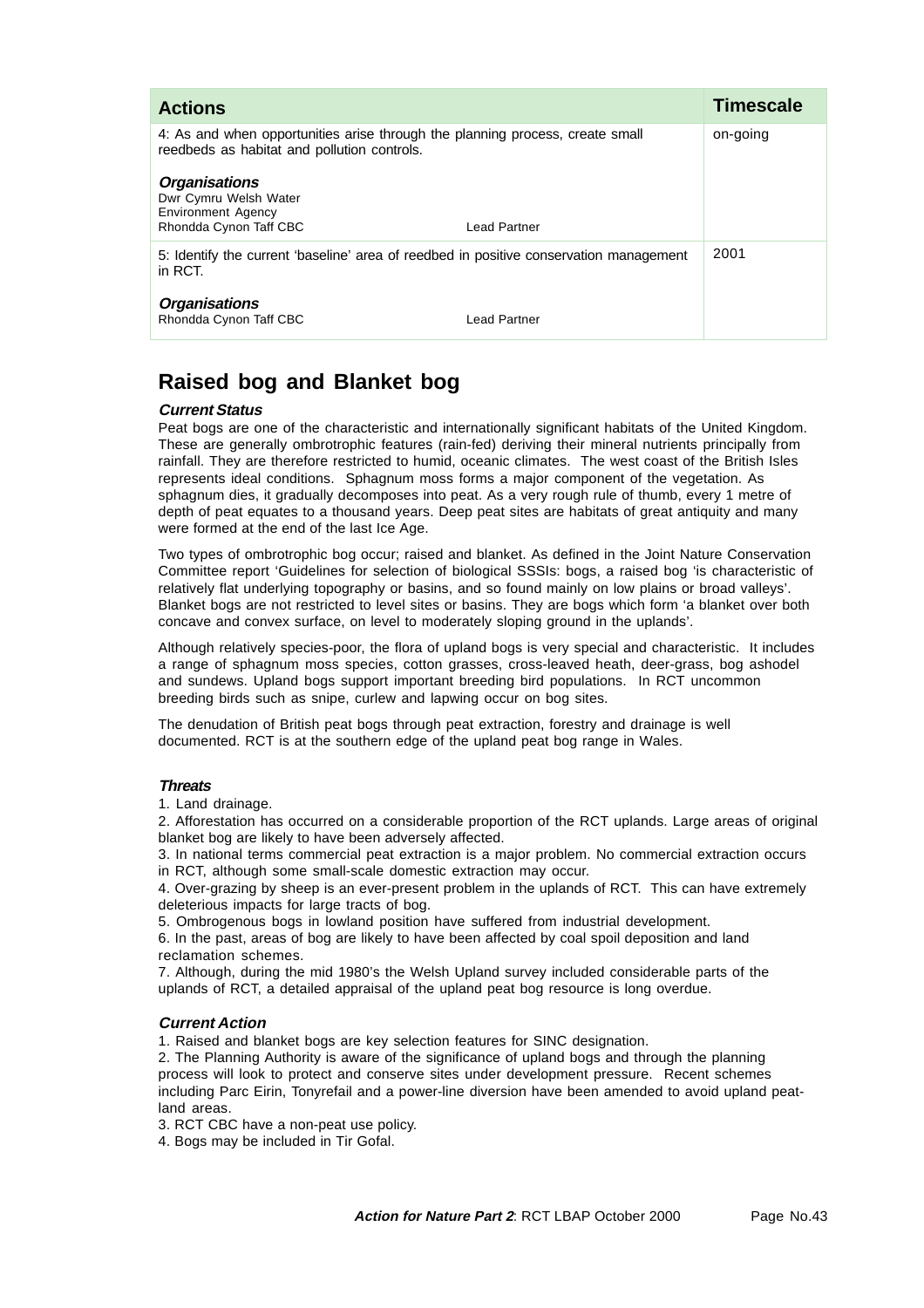| <b>Actions</b>                                                                                                                                                                                                               |                     | <b>Timescale</b> |
|------------------------------------------------------------------------------------------------------------------------------------------------------------------------------------------------------------------------------|---------------------|------------------|
| 1: Seek to designate all unmodified (or relatively intact) raised and blanket bogs as<br>SINC.                                                                                                                               |                     | 2001-2004        |
| <b>Organisations</b><br>Rhondda Cynon Taff CBC                                                                                                                                                                               | <b>Lead Partner</b> |                  |
| 2: Encourage forest managers to respect upland peat bogs in their planting regimes<br>and to release peatland areas from forestry after harvesting existing crops.                                                           |                     | on-going         |
| <b>Organisations</b><br><b>Forest Enterprise</b><br>Glamorgan Wildlife Trust<br>Rhondda Cynon Taff CBC                                                                                                                       | <b>Lead Partner</b> |                  |
| 3: Where opportunities arise, lobby the National Assembly for Wales, UK Government<br>and European Community to instate agri-environment mechanisms to reduce sheep<br>stocking levels on upland areas, including peat bogs. |                     | on-going         |
| <b>Organisations</b><br>Countryside Council for Wales<br>Glamorgan Wildlife Trust<br>Rhondda Cynon Taff CBC                                                                                                                  | <b>Lead Partner</b> |                  |
| 4: Lobby for further strategic survey and assessment work in the uplands of RCT to<br>better establish the status of the upland peat bog resource.                                                                           |                     | on-going         |
| <b>Organisations</b><br>Rhondda Cynon Taff CBC                                                                                                                                                                               | <b>Lead Partner</b> |                  |
| 5: Identify the current 'baseline' area of raised bog and blanket bog in positive<br>conservation management in RCT.                                                                                                         |                     | 2001             |
| <b>Organisations</b><br>Countryside Council for Wales<br><b>Forest Enterprise</b><br>National Assembly for Wales Agriculture Department<br>Rhondda Cynon Taff CBC                                                            | <b>Lead Partner</b> |                  |
| 6: Investigate the opportunities for community composting and anaerobic digestion<br>facilities to reduce demand for peat.                                                                                                   |                     | 2001-2004        |
| <b>Organisations</b><br>Rhondda Cynon Taff CBC                                                                                                                                                                               | <b>Lead Partner</b> |                  |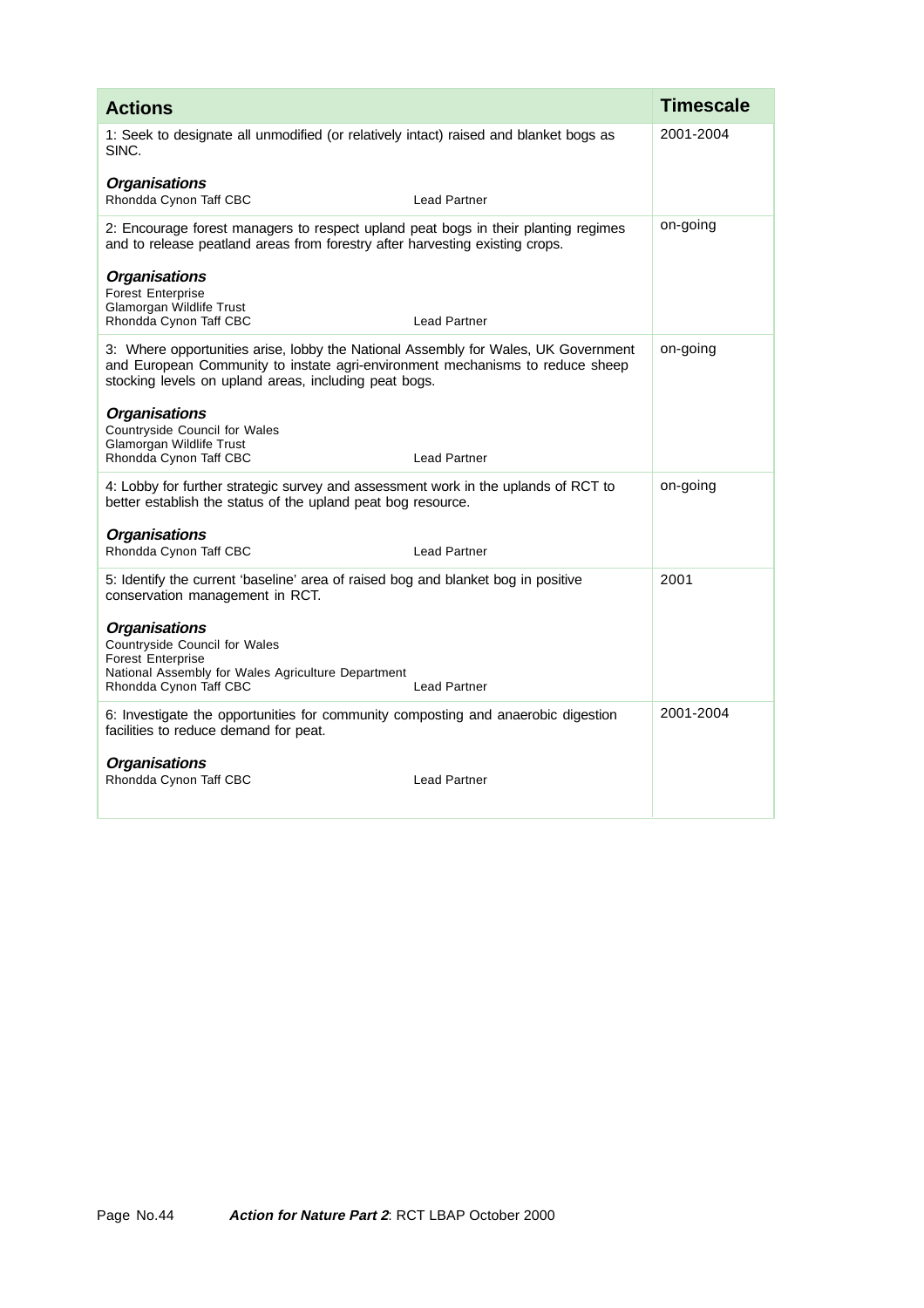## **Standing open water / Ponds**

## **Current Status**

Still water habitats support a characteristic range of aquatic and wetland flora and fauna. Oligotrophic (nutrient-poor) waters account for the great majority of the water-bodies in RCT. These often acidic water-bodies encompass a wide range of habitat types, including small flooded mine workings, peaty upland pools, land reclamation lakes and upland reservoirs (such as Llyn Fawr and Twyn Rhondda Fach). Upland water-bodies are generally of low productivity, with relatively species-poor flora. However the flora can include characteristic species such as quillwort (restricted in Glamorgan to Llyn Fawr and Llyn Fach), alternate water-milfoil, bog pondweed and marsh St. John's-wort. Upland dragonflies and damselflies flourish in acid pools and lakes. The scarce blue-tailed damselfly, black darter, common hawker and keeled skimmer are characteristic upland pool species. In RCT, oligotrophic water-bodies support important amphibian populations. Palmate newt and frog are very common. Great crested newt have been recorded on one oligotrophic, peat-based wetland site. Further upland sites, and in particular flooded mine workings (occurring in similar sites in Merthyr), have a high potential for this statutorily protected species (See Great crested newt Biodiversity Action Plan).

In contrast, nutrient-rich (mesotrophic and eutrophic) water bodies are less common and are restricted to lowland areas. These more productive water-bodies can support dense fringes of swamp vegetation and more diverse aquatic floras. Floating, curled and Canadian pondweed are important aquatic species. Diverse dragonfly communities can include upwards of ten species and nesting birds such as coot, moorhen and little grebe occur. Great crested newt have recently been discovered in pools at a landfill site in the Llantrisant area.

Very little survey work has been undertaken on the ponds and lakes of RCT and the biodiversity significance of the resource is still not well understood. There is a need for strategic survey work to allow the significance of pools and lakes in RCT to be put into a local and regional context.

#### **Threats**

1. Agricultural infilling has been responsible for the loss of many farmland ponds and pools.

2. Industrial and residential development has led to the loss or compromising of urban fringe pools and ponds.

3. Land-fill schemes continue to threaten the remaining pond resource.

4. Rubbish tipping.

5. Pollution (including mine water seepage and historical chemical dumping) is an on-going problem on many sites.

6. Lack of management threatens many sites.

7. Occasionally over-enthusiastic management can destroy marginal and shallow water-features of biodiversity value.

## **Current Action**

1. Ponds and lakes are SINC selection criteria.

2. Key flora and fauna (including amphibian and dragonfly assemblages) are SINC selection features. 3. The planning process recognises water-bodies as important wildlife features and assessment and mitigation is required for schemes affecting these habitats. As a result a number of ponds have now received some assessment work and some SINC sites have been identified.

4. The Council manages a number of man-made ponds/lakes e.g. Dare Valley Country Park, Glyncornel and Clydach Vale. This management, although primarily for amenity (including some angling), is benefiting biodiversity both incidentally (cutting of excessive pondweed) and directly (establishing of emergent vegetation).

5. Ponds may be included in Tir Gofal.

6. A wide range of guidance is available on pond creation and management for schools (for example Learning Through Landscapes Trust, and the Wildfowl and Wetlands Trust/WATCH/Shell Better Britain).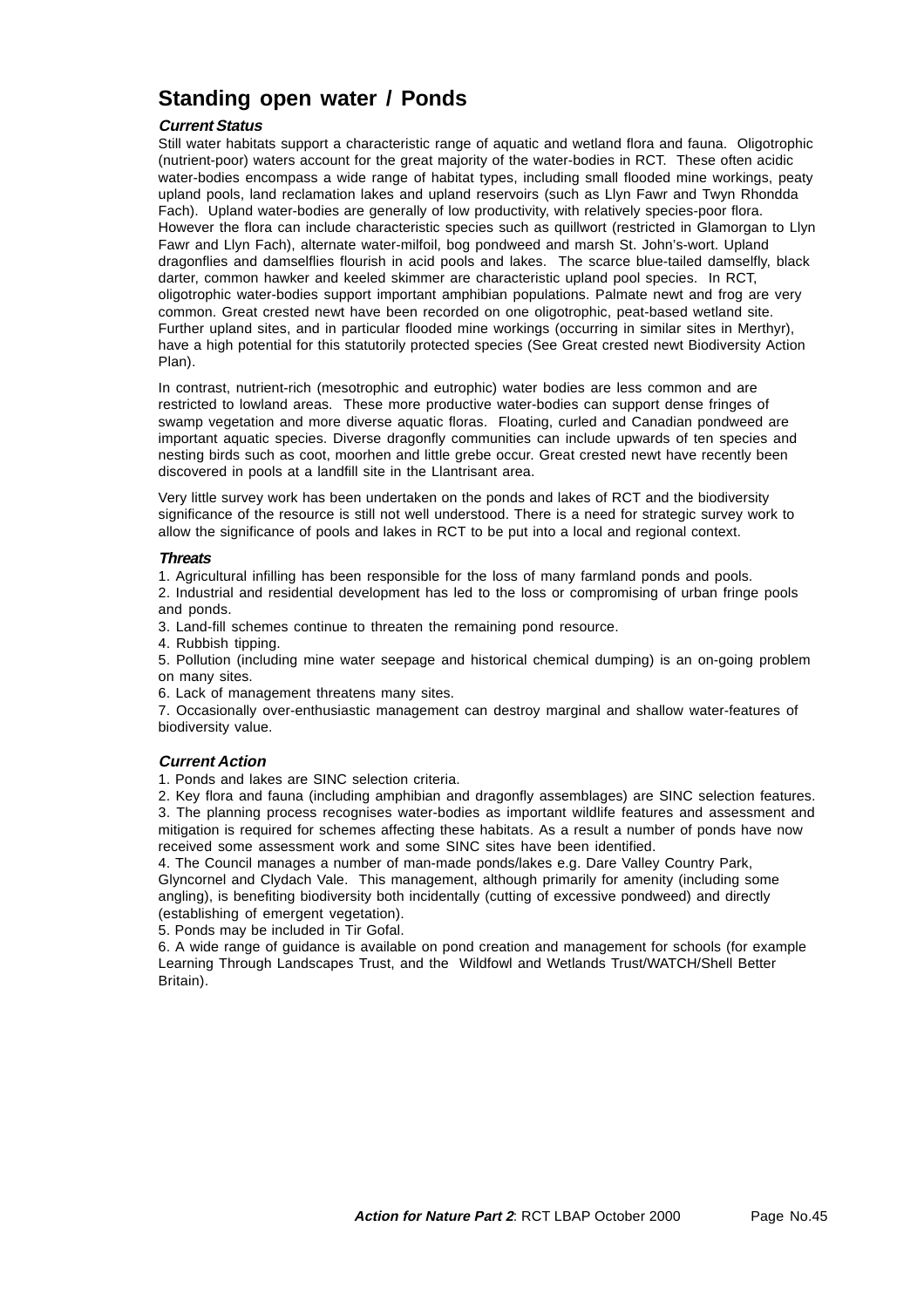| <b>Actions</b>                                                                                                                                                                                                                     | <b>Timescale</b> |
|------------------------------------------------------------------------------------------------------------------------------------------------------------------------------------------------------------------------------------|------------------|
| 1: Continue to manage council-owned and controlled waterbodies, and their<br>surrounds, sensitively. Target 'Key Countryside Sites' and develop management plans<br>and work programmes.                                           | on-going         |
| <b>Organisations</b><br><b>Groundwork Trust</b><br>Rhondda Cynon Taff CBC<br><b>Lead Partner</b>                                                                                                                                   |                  |
| 2: Undertake a pond survey, based upon the Cardiff County Council survey. Provide a<br>census of ponds and lakes in RCT, with assessment of the floristic and faunistic<br>value.                                                  | 2003             |
| <b>Organisations</b><br><b>Environment Agency</b><br>Glamorgan Wildlife Trust<br><b>Groundwork Trust</b><br>Rhondda Cynon Taff CBC<br><b>Lead Partner</b>                                                                          |                  |
| 3: Seek to protect as SINC all species-rich ponds and lakes as defined by the SINC<br>selection criteria.                                                                                                                          | 2000-2004        |
| <b>Organisations</b><br>Rhondda Cynon Taff CBC<br><b>Lead Partner</b>                                                                                                                                                              |                  |
| 4: Through the planning process, require ecological surveys for all developments<br>affecting standing open water or ponds.                                                                                                        | 2000-2004        |
| <b>Organisations</b><br>Rhondda Cynon Taff CBC<br><b>Lead Partner</b>                                                                                                                                                              |                  |
| 5: Promote pond creation and management in school grounds.                                                                                                                                                                         | 2003             |
| <b>Organisations</b><br>Glamorgan Wildlife Trust<br><b>Groundwork Trust</b><br>Rhondda Cynon Taff CBC<br><b>Lead Partner</b>                                                                                                       |                  |
| 6: Identify the current 'baseline' area of standing water/ponds in positive conservation<br>management in RCT.                                                                                                                     | 2001             |
| <b>Organisations</b><br>Countryside Council for Wales<br>Environment Agency<br>Glamorgan Wildlife Trust<br><b>Groundwork Trust</b><br>National Assembly for Wales Agriculture Department<br>Rhondda Cynon Taff CBC<br>Lead Partner |                  |
| 7: Through the Council's Countryside Service continue to provide appropriate<br>vegetation management for ponds within Key Countryside Sites.                                                                                      | on-going         |
| <b>Organisations</b><br>Rhondda Cynon Taff CBC<br><b>Lead Partner</b>                                                                                                                                                              |                  |
|                                                                                                                                                                                                                                    |                  |
|                                                                                                                                                                                                                                    |                  |
|                                                                                                                                                                                                                                    |                  |
|                                                                                                                                                                                                                                    |                  |
|                                                                                                                                                                                                                                    |                  |
|                                                                                                                                                                                                                                    |                  |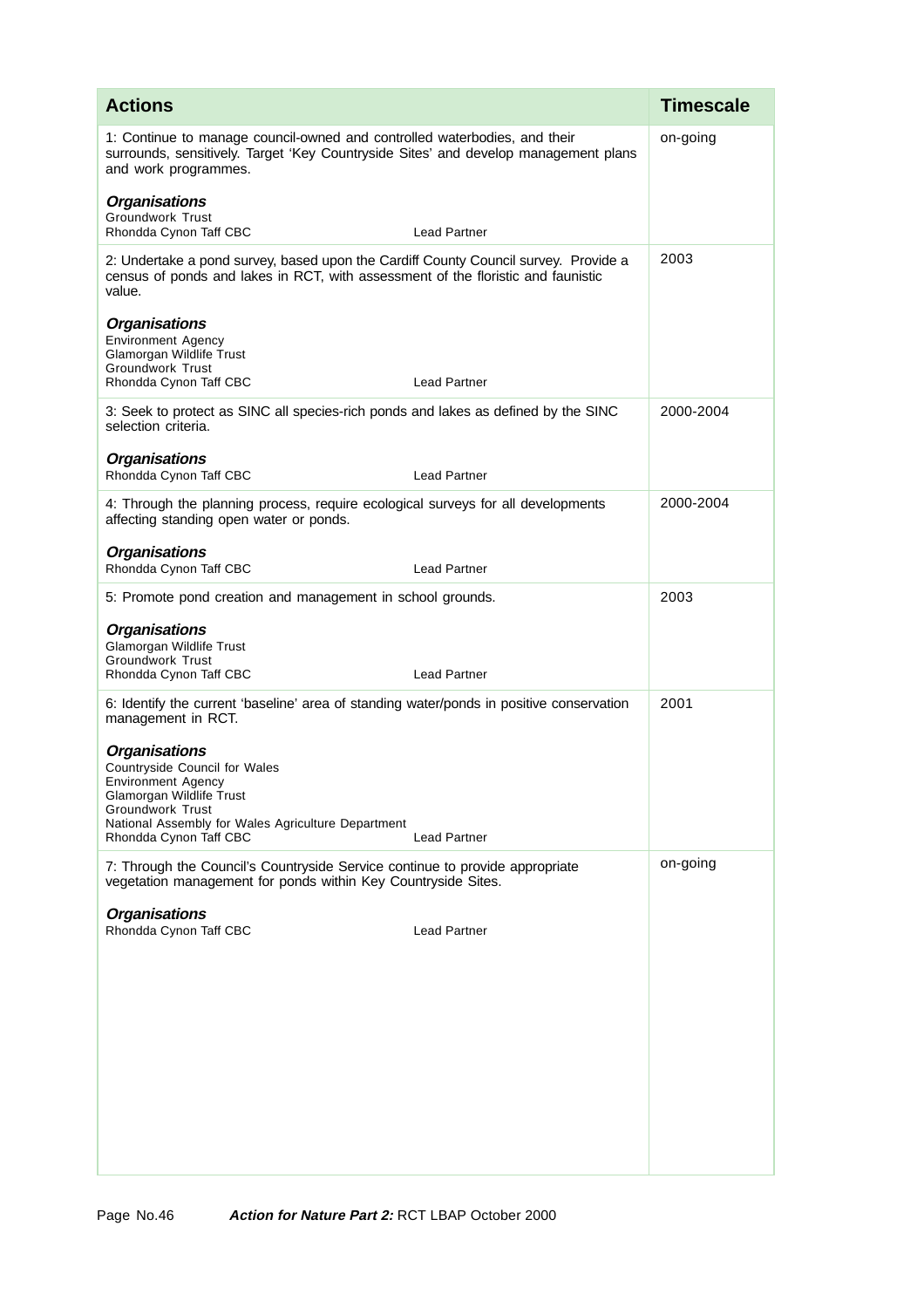# **Canals**

### **Current Status**

Canals, although constructed and developed as one of the principal commercial arteries of the Industrial Revolution, are valued biodiversity habitats. They support a characteristic and diverse flora and fauna, which includes still-water species which are often uncommon in the County Borough. Nationally, a number of canals are protected as SSSI. The industrial archaeology, fishing and easy towpath access increase the appeal of many canals to the general public.

In Rhondda Cynon Taff, the Glamorgan Canal ran the length of the River Taff, and the Aberdare Canal shadowed the Afon Cynon. Both of these canals have been derelict for many years. Most sections have been completely lost, leaving only remnants. Some of these (notably the Glamorgan Wildlife Trust reserves at Nightingale's Bush and Aberdare Canal) still hold water and, although overgrown, support freshwater communities. For maintenance reasons the long-term future of all remaining sections of canal habitat is very uncertain. Management is continually required and existing budgetary and manpower constraints threatens the long-term viability of even the Wildlife Trust sites.

### **Threats**

1. Dereliction is the principle factor threatening the remaining resource. The water-retaining stonework of much of the remaining canal sections is old and failing.

2. Lack of management has led to scrub and willow carr growth on remaining areas and a shading out of open-water species and communities.

### **Current Action**

1. Two Glamorgan Wildlife Trust reserves support remnant canal habitat: Nightingale's Bush, Pontypridd and Aberdare Canal Basin, Aberdare.

2. Both of the GWT reserves are also pSINC, as is a section of the Aberdare Canal at Tirfounder Fields, Aberaman.

3. An on-going review is investigating if remedial maintenance and management works can be accomplished at the Aberdare Canal Basin reserve as part of a proposed cycle track development.

| <b>Actions</b>                                                                                                                                                                                                                                               | <b>Timescale</b> |
|--------------------------------------------------------------------------------------------------------------------------------------------------------------------------------------------------------------------------------------------------------------|------------------|
| 1: Glamorgan Wildlife Trust to produce management plans for Nightingale's Bush and<br>Aberdare Canal nature reserves.                                                                                                                                        | 2003             |
| <b>Organisations</b><br>Glamorgan Wildlife Trust<br><b>Lead Partner</b>                                                                                                                                                                                      |                  |
| 2: Continue to investigate the opportunities for an integrated and holistic canal<br>restoration project, including canal maintenance and habitat management works in<br>conjunction with any future cycle track works on the Aberdare Canal nature reserve. | 2000-2004        |
| <b>Organisations</b><br>British Waterways Board<br>Glamorgan Wildlife Trust<br>Rhondda Cynon Taff CBC<br><b>Lead Partner</b>                                                                                                                                 |                  |
| 3: Where opportunities arise, survey the GWT reserves and other remnant canal<br>sections.                                                                                                                                                                   | 2000-2004        |
| <b>Organisations</b><br>Glamorgan Wildlife Trust<br><b>Lead Partner</b><br>Rhondda Cynon Taff CBC                                                                                                                                                            |                  |
| 4: Review the status of canal sections in RCT and identify all remnant areas which still<br>hold water.                                                                                                                                                      | 2004             |
| <b>Organisations</b><br>Rhondda Cynon Taff CBC<br><b>Lead Partner</b>                                                                                                                                                                                        |                  |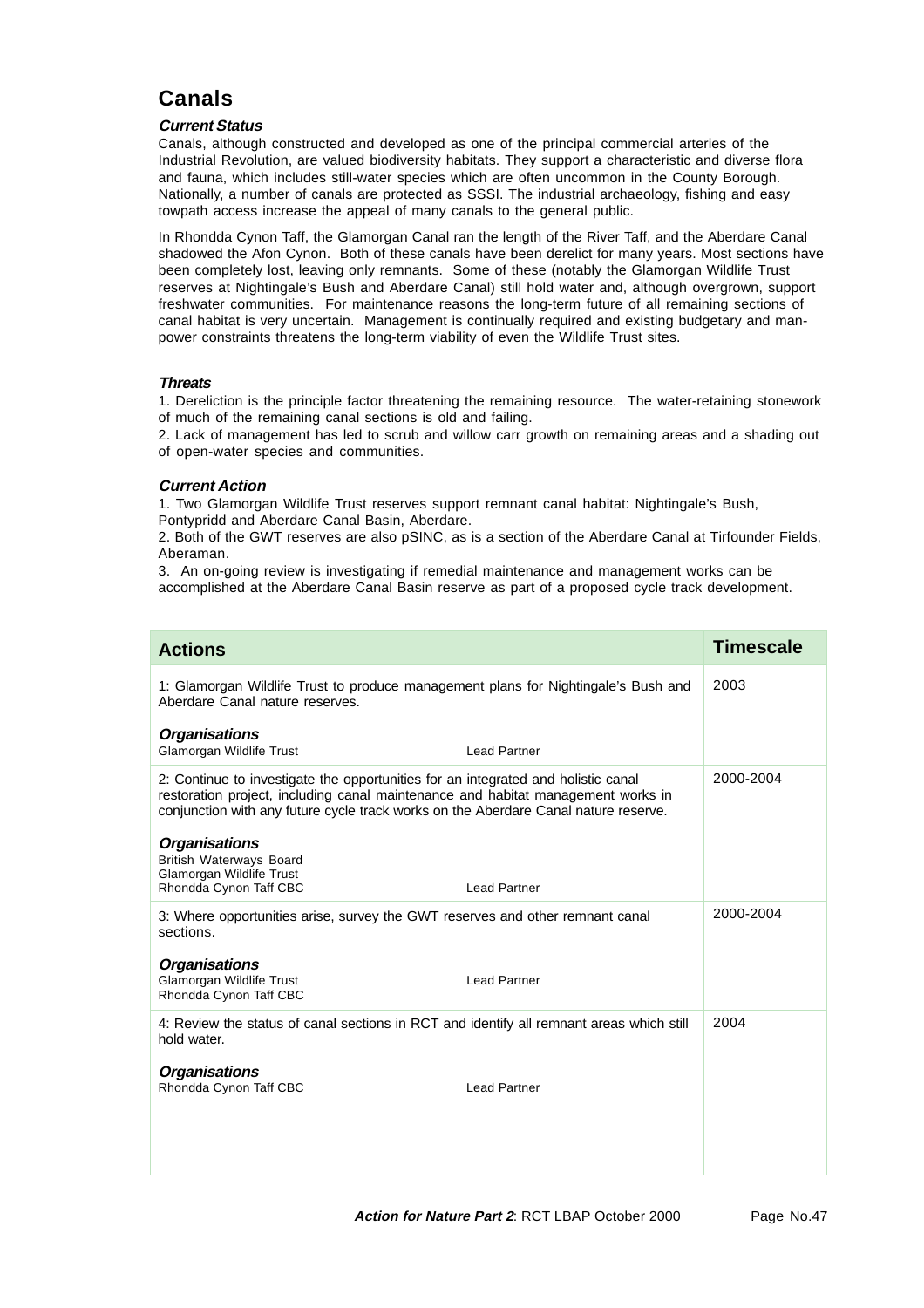# **Rivers and streams**

## **Current Status**

The rivers and streams of Rhondda Cynon Taff are fundamental and integral to the biodiversity of the whole area. The area has a rich and intricate network of rivers, streams and issues. These range from narrow, deeply incised upland streams feeding the fast flowing Rhondda and upland Taff and Cynon, through to gentle lowland streams and issues, and the winding lowland sections of the Cynon, Taff and Ely. The range of habitats supports a characteristic riparian flora and fauna. This network functions as a corridor for wildlife movement throughout the Borough, linking wetland sites and bringing wildlife into the heart of our urban centres. Rivers and streams also provide important corridors of wildlife movement across Unitary Authority boundaries, linking the biodiversity of Rhondda Cynon Taff with the rest of Glamorgan.

The recovery of the rivers and streams of RCT is one of the great environmental advances of the last twenty years. The industrial rivers and streams of the nineteenth and most of the twentieth centuries were highly polluted and biologically dead. The decline in heavy industry and the rise of stronger environmental legislation has directly resulted in the cleaning of the rivers and the return of flora and fauna.

The return of otter, dipper and salmon are heralded successes for the south Wales valleys. Rivers and streams are also widely appreciated by the general public. The beauty and biodiversity value of our major rivers is well understood by a sizeable proportion of the general public. The success of 'Afonydd Glan-Clean Rivers' River Care groups (under the umbrella of Keep Wales Tidy) is strong testimony to the growing reality of a shared responsibility for the health of the rivers and streams of Rhondda Cynon Taff.

## **Threats**

1. Although much reduced, pollution from agricultural, industrial, road and urban sources is still an ongoing concern for riparian ecology.

2. New road developments threaten to further disrupt the wildlife corridor function of a number of rivers and streams.

3. Despite flood implications, floodplain development is still progressing in RCT. This has potentially significant implications for increased riparian disturbance, loss of adjacent floodplain habitats and severance of wildlife corridors.

4. Bank protection schemes are often environmentally sterile. Efforts to enhance urban river sections also sometimes conflict with the requirements of EA land drainage officers. There is a strong feeling that environment enhancement opportunities may be lost or discouraged without proper consideration of biodiversity issues.

5. The Planning Department has received a number of landfill applications requesting the culverting and infilling of small valley-side streams and issues. While every effort is made to resist these, they are symptomatic of the pressures for land utilisation and rationalisation in this area.

6. River management systems (e.g. seasonal abstraction) can have major deleterious impacts on ecosystems and breeding cycles.

7. Riverbank habitat can be damaged by livestock trampling and disturbance.

## **Current Action**

1. The Environment Agency has produced Local Environment Agency Plans (LEAPs) for all of the river catchments in RCT. These provide an excellent summary of the current status of river catchments and highlight actions for pollution control, environmental works etc.

2. Dwr Cymru Welsh Water is currently upgrading and modernising the storm water sewage outfalls within RCT. This process will reduce the sporadic sewage pollution which still occurs at times of high rainfall.

3. Keep Wales Tidy has established the 'Clean Rivers-Afonydd Glan' project in the early 1990's and an excellent network of River Care groups has been established (on the Rhondda, Cynon, Taff and Ewenny Fach). These groups were initially involved in litter clearance, but are increasingly widening their work programmes to include a variety of environmental projects.

4. River corridor surveys and mitigation (see otter and dipper SAPs) are increasingly required by the LA Planning Department for developments which affect rivers and streams.

5. Forest Enterprise has water guidelines and forest design plans (which include riparian zone management).

6. During 1999-2000 RCT CBC, Groundwork Merthyr and RCT and Keep Wales Tidy, with CCW grant aid, have undertaken three biodiversity training days (Working for Wildlife) with the local River Care Groups.

7. RCT CBC has produced a 'Rivers and Streams' Biodiversity Briefing Note, which summarises and highlights biodiversity issues associated with river corridors.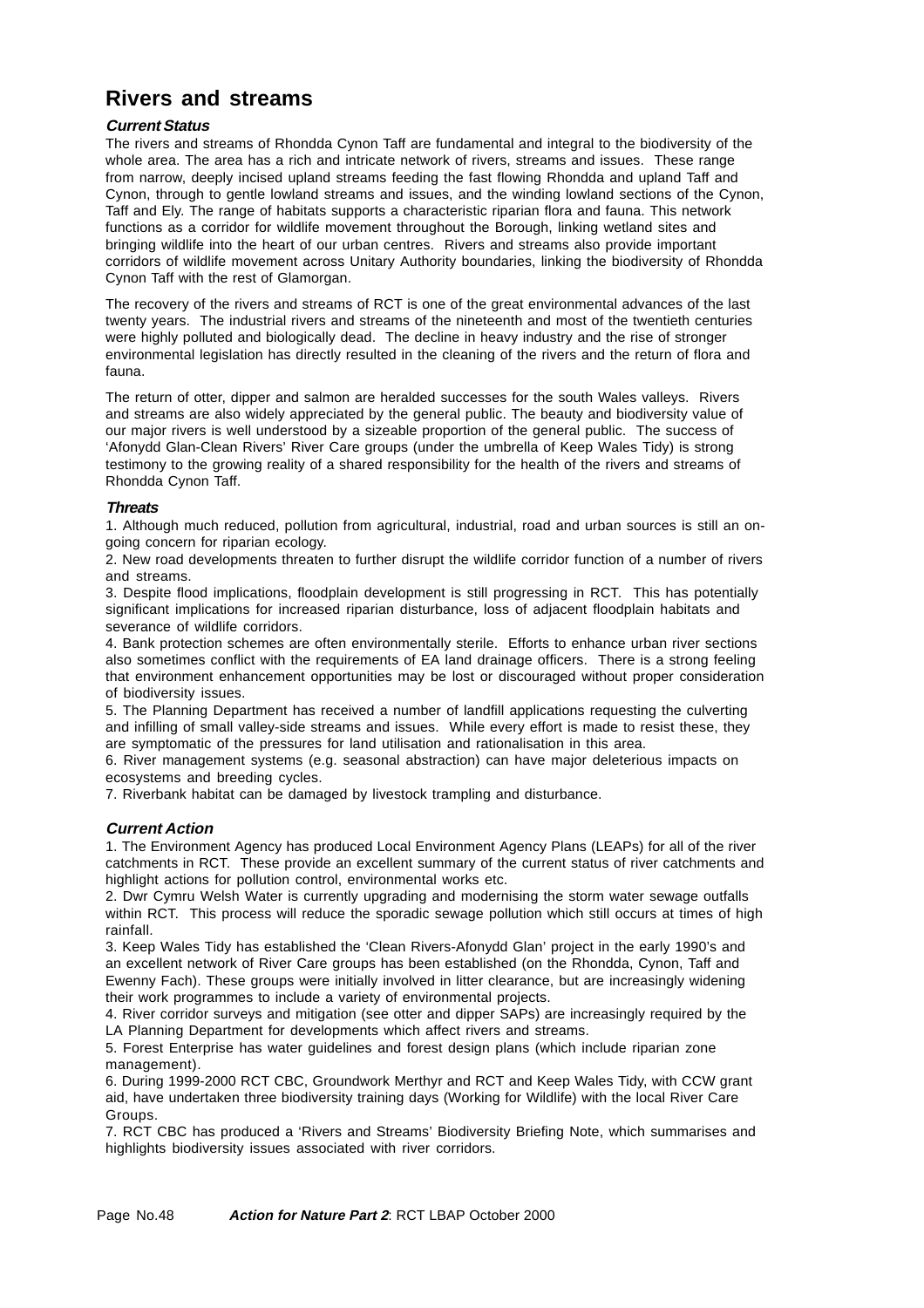8. Part of the Rhondda River lies within the Glyncornel Local Nature Reserve and is under the management of the Council's Countryside Management Service. 9. Streams may be included in Tir Gofal.

| <b>Actions</b>                                                                                                                                                                    | <b>Timescale</b> |
|-----------------------------------------------------------------------------------------------------------------------------------------------------------------------------------|------------------|
| 1: Continue the 'Working for Wildlife' biodiversity training days.                                                                                                                | 2001-2004        |
| <b>Organisations</b><br>Countryside Council for Wales<br><b>Environment Agency</b><br><b>Groundwork Trust</b><br>Keep Wales Tidy<br>Rhondda Cynon Taff CBC<br><b>Lead Partner</b> |                  |
| 2: Continue to encourage the establishment of River Care groups on all main rivers in<br>RCT.                                                                                     | on-going         |
| <b>Organisations</b><br>Environment Agency<br><b>Groundwork Trust</b><br><b>Lead Partner</b><br>Keep Wales Tidy<br>Rhondda Cynon Taff CBC                                         |                  |
| 3: Continue to require appropriate river mitigation measures for all developments<br>affecting rivers and streams.                                                                | on-going         |
| <b>Organisations</b><br><b>Environment Agency</b><br>Rhondda Cynon Taff CBC<br><b>Lead Partner</b>                                                                                |                  |
| 4: Seek to designate all rivers and streams which reach the required standard as<br>SINCs, through the UDP process, and identify land ownership.                                  | 2001-2004        |
| <b>Organisations</b><br>Rhondda Cynon Taff CBC<br><b>Lead Partner</b>                                                                                                             |                  |
| 5: Continue to implement and monitor actions contained within Environment Agency's<br>LEAP <sub>S</sub> .                                                                         | on-going         |
| <b>Organisations</b><br><b>Environment Agency</b><br><b>Lead Partner</b><br>Rhondda Cynon Taff CBC                                                                                |                  |
| 6: Using the RCT Biodiversity Briefing Note 'Rivers and Streams', continue to raise<br>awareness of riparian biodiversity issues.                                                 | on-going         |
| <b>Organisations</b><br>Rhondda Cynon Taff CBC<br><b>Lead Partner</b>                                                                                                             |                  |
| 7: RCT to supply Environment Agency with pSINC data to add to the Environment<br>Agency's database.                                                                               | 2001             |
| <b>Organisations</b><br><b>Environment Agency</b><br>Rhondda Cynon Taff CBC<br><b>Lead Partner</b>                                                                                |                  |
| 8: Within the UDP, seek to adopt best practice policy protection for rivers and streams.                                                                                          | 2001-2004        |
| <b>Organisations</b><br>Rhondda Cynon Taff CBC<br>Lead Partner                                                                                                                    |                  |
| 9: Continue to provide biodiversity management for rivers and streams on Key<br>Countryside Sites through the Council's Countryside Service.                                      | on-going         |
| <b>Organisations</b><br>Rhondda Cynon Taff CBC<br><b>Lead Partner</b>                                                                                                             |                  |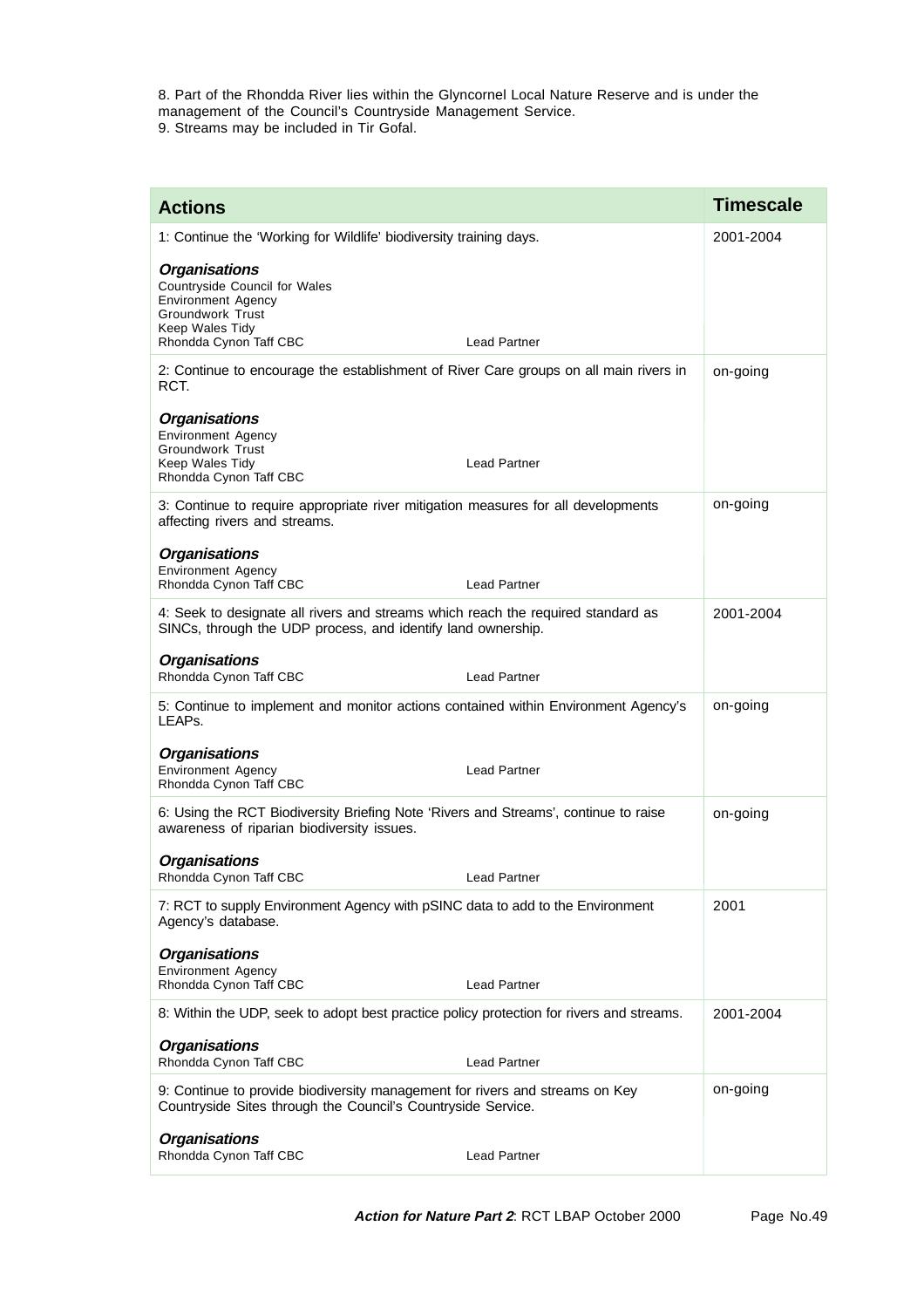# **Crags and scree**

## **Current Status**

The valleys of south Wales have been formed and moulded by the rigours and forces of successive Ice Ages. The geomorphological and geological heritage of Rhondda Cynon Taff is immensely rich and varied and is inextricably linked with the County Borough's superb biodiversity. The crags and scree slopes of Rhondda Cynon Taff are glacial features and habitats of considerable biodiversity value at the southern extreme of their UK distribution.

Crags are often associated with the glacial cwms, where ice accumulated and the glaciers began their grinding journeys, gouging out the valleys. Crags with north-facing aspects are refuge for plant species and communities which were common immediately after the last Ice Age, but now are mainly associated with northern and/or alpine regions. For countless generations, the forebears of these plants have been stranded on the same cold sunless ledges, including species such as roseroot, oak fern, parsley fern and fir clubmoss. Crags also offer safe nesting sites for birds of prey (notably peregrine) and ravens. The Rhondda and Cynon have a succession of wonderful crags and cwms which form both landscape and biodiversity features of national significance.

Natural scree slopes can appear to be sterile habitats of little value. However, they are specialist habitats of a unique biodiversity value. Distinctive vegetation communities, including mosses, ferns and heathland, and specialist invertebrate communities are often associated with scree sites. While virtually no site-specific work has been undertaken on the scree of Rhondda Cynon Taff, the slopes of the Rhondda Fawr and parts of the Cynon Valley are a Local Biodiversity Action Plan feature of considerable local and regional significance.

### **Threats**

1. In the past, afforestation has threatened crags and scree sites.

2. Global warming is a very real threat to the arctic-alpine flora of the south Wales valleys.

## **Current Action**

1. Important crag and scree sites are included in pSINC designations.

2. A number of crags and cwms (e.g. Graig Fawr, above Cwm Parc, and Craig-y-Llyn) are regularly surveyed by amateur botanists and by the BSBI.

3. Mynydd Ty-Isaf SSSI and Craig y Llyn SSSI are both important crag and scree sites.

| <b>Actions</b>                                                                                                              |                     | <b>Timescale</b> |
|-----------------------------------------------------------------------------------------------------------------------------|---------------------|------------------|
| 1: Seek to designate all important crag and scree sites as SINC, through the UDP<br>process, and identify land ownership.   |                     | 2001-2004        |
| <b>Organisations</b><br>Rhondda Cynon Taff CBC                                                                              | <b>Lead Partner</b> |                  |
| 2: Continue to require survey and assessment work for any planning application<br>affecting important crag and scree sites. |                     | on-going         |
| <b>Organisations</b><br>Rhondda Cynon Taff CBC                                                                              | <b>Lead Partner</b> |                  |
| 3: Through the Recorders' Newsletter, encourage surveys and recording of crag and<br>scree sites in RCT.                    |                     | 2001-2004        |
| <b>Organisations</b><br>Rhondda Cynon Taff CBC                                                                              | <b>Lead Partner</b> |                  |
|                                                                                                                             |                     |                  |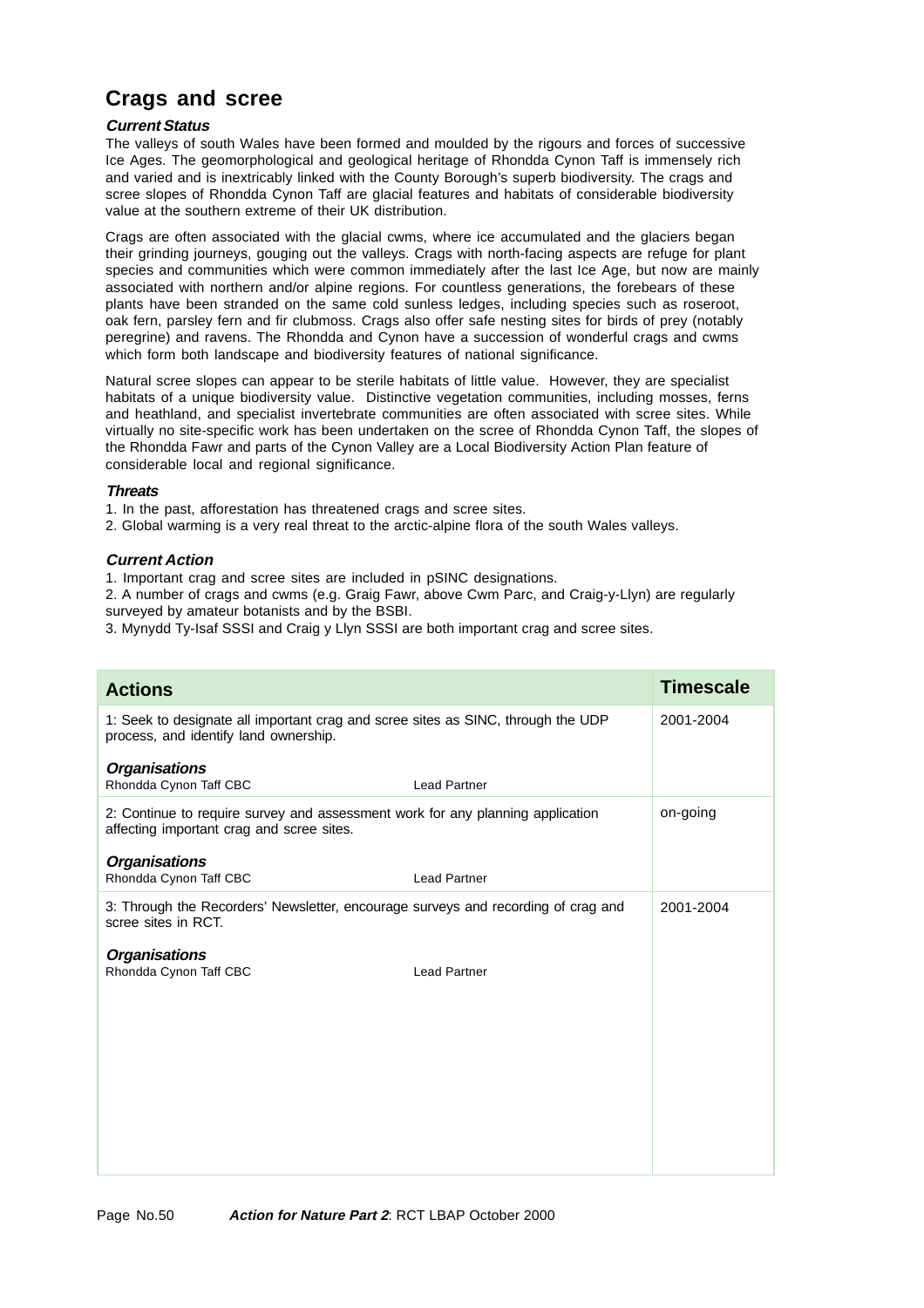# **Urban**

## **Current Status**

Most people in the County Borough live in an urban environment. Although countryside may be close at hand, most of us live in terraced streets and housing estates, with tarmaced roads, backyards, small modern gardens, schools, supermarkets, playing fields and allotments. In these circumstances wildlife is sometimes less obvious, but it can be fostered and encouraged to enrich and benefit all of us in our daily lives. Urban areas also provide important habitats for some species, such as the house martin. The object of this Action Plan is to encourage people to look around them, and to recognise the potential for biodiversity enhancement in their own 'patch'.

## **Threats**

1. The very act of urbanisation has obviously had major adverse impacts on biodiversity.

2. A lack of ownership of the immediate environment we live in often prevents people from being proactive.

3. A huge lack of imagination and insensitivity to biodiversity in building design and development layouts has compounded the original biodiversity loss associated with development. 4. A lack of community resources and information stifles action.

## **Current Action**

1. The River Care groups of the County Borough are an excellent example of community-based environmental action.

2. Keep Wales Tidy and Groundwork sponsor and assist local action.

3. The Council has made areas of Key Countryside Sites available to local groups.

| <b>Actions</b>                                                                                                                                                                                | <b>Timescale</b> |
|-----------------------------------------------------------------------------------------------------------------------------------------------------------------------------------------------|------------------|
| 1: Continue to encourage community environmental groups to be established<br>throughout the County Borough.                                                                                   | on-going         |
| <b>Organisations</b><br>Glamorgan Wildlife Trust<br><b>Groundwork Trust</b><br>Keep Wales Tidy<br>Rhondda Cynon Taff CBC<br><b>Lead Partner</b>                                               |                  |
| 2: Through the 'Working for Wildlife' biodiversity training day programme, offer basic<br>environmental training for groups and promote good local practice throughout the<br>County Borough. | on-going         |
| <b>Organisations</b><br><b>Glamorgan Wildlife Trust</b><br><b>Groundwork Trust</b><br>Keep Wales Tidy<br>Rhondda Cynon Taff CBC<br><b>Lead Partner</b>                                        |                  |
| 3: Continue to encourage community groups to adopt Council-owned land for<br>environmental projects. Assist in providing technical advice and support.                                        | on-going         |
| <b>Organisations</b><br>Glamorgan Wildlife Trust<br><b>Groundwork Trust</b><br>Keep Wales Tidy<br>Rhondda Cynon Taff CBC<br><b>Lead Partner</b>                                               |                  |
| 4: Investigate whether a County Borough 'Biodiversity Excellence Award' scheme for<br>local environmental groups would be feasible and appropriate.                                           | 2002             |
| <b>Organisations</b><br>Glamorgan Wildlife Trust<br><b>Groundwork Trust</b><br>Keep Wales Tidy<br><b>Lead Partner</b><br>Rhondda Cynon Taff CBC                                               |                  |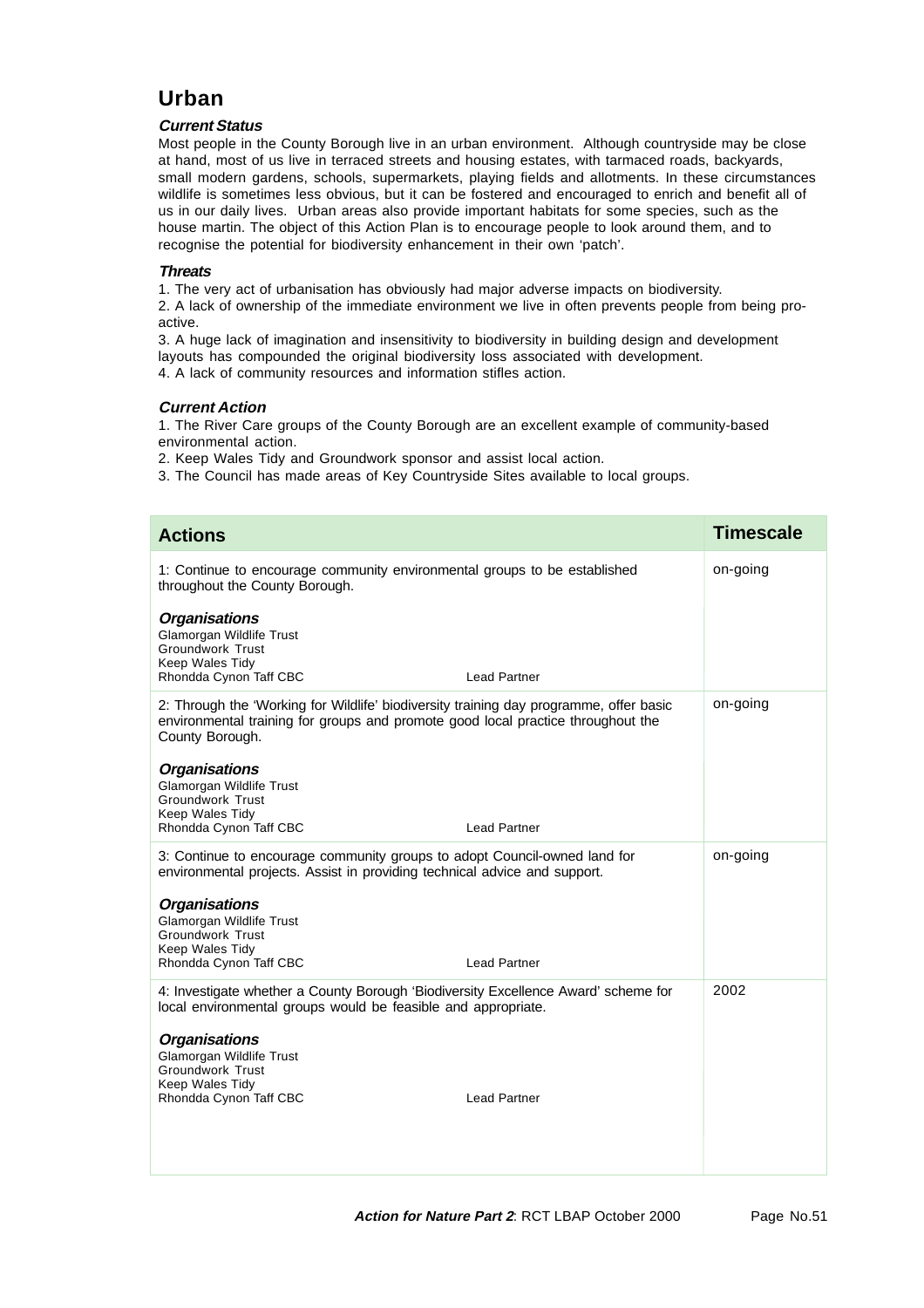| <b>Actions</b>                                                                                                                                                                             |                     | Timescale |
|--------------------------------------------------------------------------------------------------------------------------------------------------------------------------------------------|---------------------|-----------|
| 5: Through training day events, this LBAP and every-day work, continue to encourage<br>and foster interactive discussion and co-operation between groups throughout the<br>County Borough. |                     | on-going  |
| <b>Organisations</b><br>Glamorgan Wildlife Trust<br>Groundwork Trust<br>Keep Wales Tidy<br>Rhondda Cynon Taff CBC                                                                          | Lead Partner        |           |
| 6: Co-ordinate a series of urban wildlife surveys, targeted at urban indicator species,<br>such as house martin, swift and hedgehog.                                                       |                     | 2000-2004 |
| <b>Organisations</b><br>Glamorgan Wildlife Trust<br>Keep Wales Tidy<br>Rhondda Cynon Taff CBC                                                                                              | <b>Lead Partner</b> |           |
| 7: Through the Council's Countryside Service, continue to provide advice and<br>management support for local environmental groups and schools.                                             |                     | on-going  |
| <b>Organisations</b><br>Rhondda Cynon Taff CBC                                                                                                                                             | <b>Lead Partner</b> |           |

## **Industrial estates**

## **Current Status**

Rhondda Cynon Taff has considerable areas of industrial estate land. Some sites support remnants of the habitat on which they were developed, and verges of species-rich grassland, rhos pasture or relic woodland are not uncommon. Other abandoned sites have acquired some biodiversity value through natural regeneration. However the vast majority of active industrial estates are ecologically sterile. Landscaping (if any) is often based upon ornamental planting programmes using non-native species. Although considerable sums of money are spent on their routine maintenance, this is never undertaken with biodiversity objectives in mind. No industrial units have been constructed incorporating biodiversity features into the fabric of the building (e.g. bat or swift boxes). The great quantities of roof and car park run-off are neither attenuated by, or treated with wetlands. Industrial estates in the County Borough represent old fashioned design ethics and a wasted opportunity for biodiversity. This lack of a strategic biodiversity policy compounds the original biodiversity loss which accompanied many greenfield and brownfield site developments. The objective of this Biodiversity Action Plan is to encourage and promote biodiversity initiatives on industrial estate sites.

#### **Threats**

1. The major decline in biodiversity associated with industrial estates has been the loss of the original habitat in the development. Many industrial estate sites and future employment allocations have and will cause the loss of sites of significant biodiversity value.

2. There is an enormous lack of awareness amongst property developers, owners and companies with regard to the potential biodiversity improvements that can be made to existing sites. Virtually no examples of best practice exist.

3. There is an equal lack of awareness with regard to the potential opportunities e.g. incorporating bird and bat boxes into new developments, and providing such features in enhancement schemes.

## **Current Action**

1. When reviewing new industrial estate applications, the Planning Department always requests that landscape plantings include trees and hedgerows of native, local origin stock.

2. A factory development in Taff Ely has recently been conditioned to incorporate bat and bird boxes.

3. The WDA consultation document on sustainable development, issued in 1999, contains themes which promote biodiversity improvements on industrial sites.

4. The Groundwork Bright Sites initiative has led to a review of a number of existing industrial estates. Some positive recommendations regarding biodiversity enhancement and conservation are hoped for. 5. WDA has produced a Handbook for developing Sustainable Development Action plans on Industrial Estates in Wales.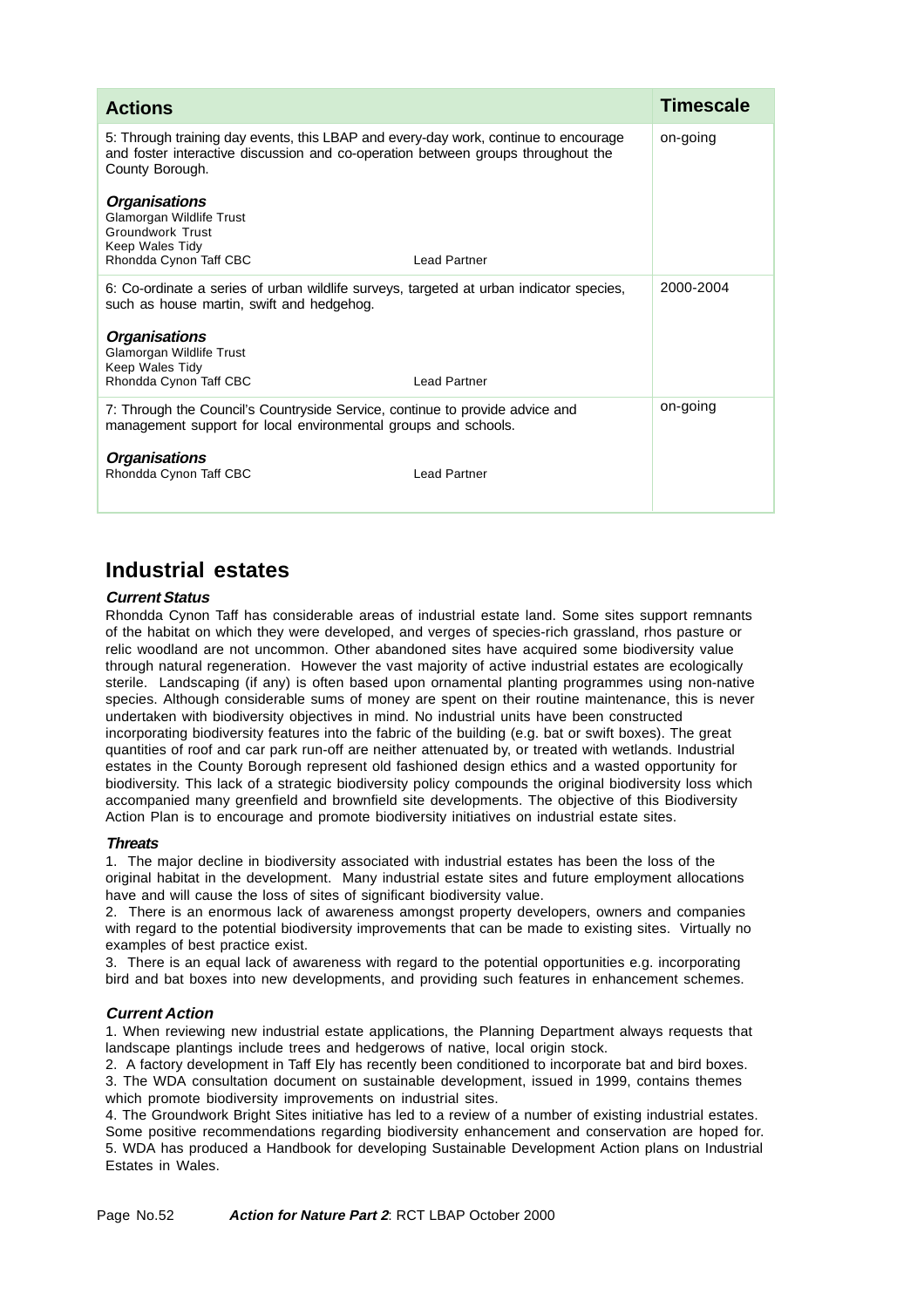| <b>Actions</b>                                                                                                         |                     | <b>Timescale</b> |
|------------------------------------------------------------------------------------------------------------------------|---------------------|------------------|
| 1: Develop a best practice guide for industrial estates aimed at owners and<br>development bodies.                     |                     | 2003             |
| <b>Organisations</b><br>Environment Agency                                                                             |                     |                  |
| Glamorgan Wildlife Trust<br>Groundwork Trust<br>Rhondda Cynon Taff CBC<br>Welsh Development Agency                     | <b>Lead Partner</b> |                  |
| 2: Promote at least one best practice industrial estate in RCT to promote a biodiversity<br>role model example.        |                     | 2003             |
| <b>Organisations</b><br><b>Environment Agency</b>                                                                      |                     |                  |
| Groundwork Trust<br>Rhondda Cynon Taff CBC<br>Welsh Development Agency                                                 | <b>Lead Partner</b> |                  |
| 3: Where opportunities arise, survey and assess industrial estates and identify areas<br>of biodiversity significance. |                     | on-going         |
| <b>Organisations</b><br>Rhondda Cynon Taff CBC                                                                         | <b>Lead Partner</b> |                  |
| 4: Develop the Bright Site initiative to promote direct biodiversity enhancement.                                      |                     | 2000-2004        |
| <b>Organisations</b><br>Groundwork Trust<br>Rhondda Cynon Taff CBC<br>Welsh Development Agency                         | <b>Lead Partner</b> |                  |
| 5: Produce an Industrial estate Biodiversity Briefing Note and circulate to all industrial<br>estates in RCT.          |                     | 2001             |
| <b>Organisations</b><br>Rhondda Cynon Taff CBC                                                                         | <b>Lead Partner</b> |                  |
|                                                                                                                        |                     |                  |
|                                                                                                                        |                     |                  |
|                                                                                                                        |                     |                  |
|                                                                                                                        |                     |                  |
|                                                                                                                        |                     |                  |
|                                                                                                                        |                     |                  |
|                                                                                                                        |                     |                  |
|                                                                                                                        |                     |                  |
|                                                                                                                        |                     |                  |
|                                                                                                                        |                     |                  |
|                                                                                                                        |                     |                  |
|                                                                                                                        |                     |                  |
|                                                                                                                        |                     |                  |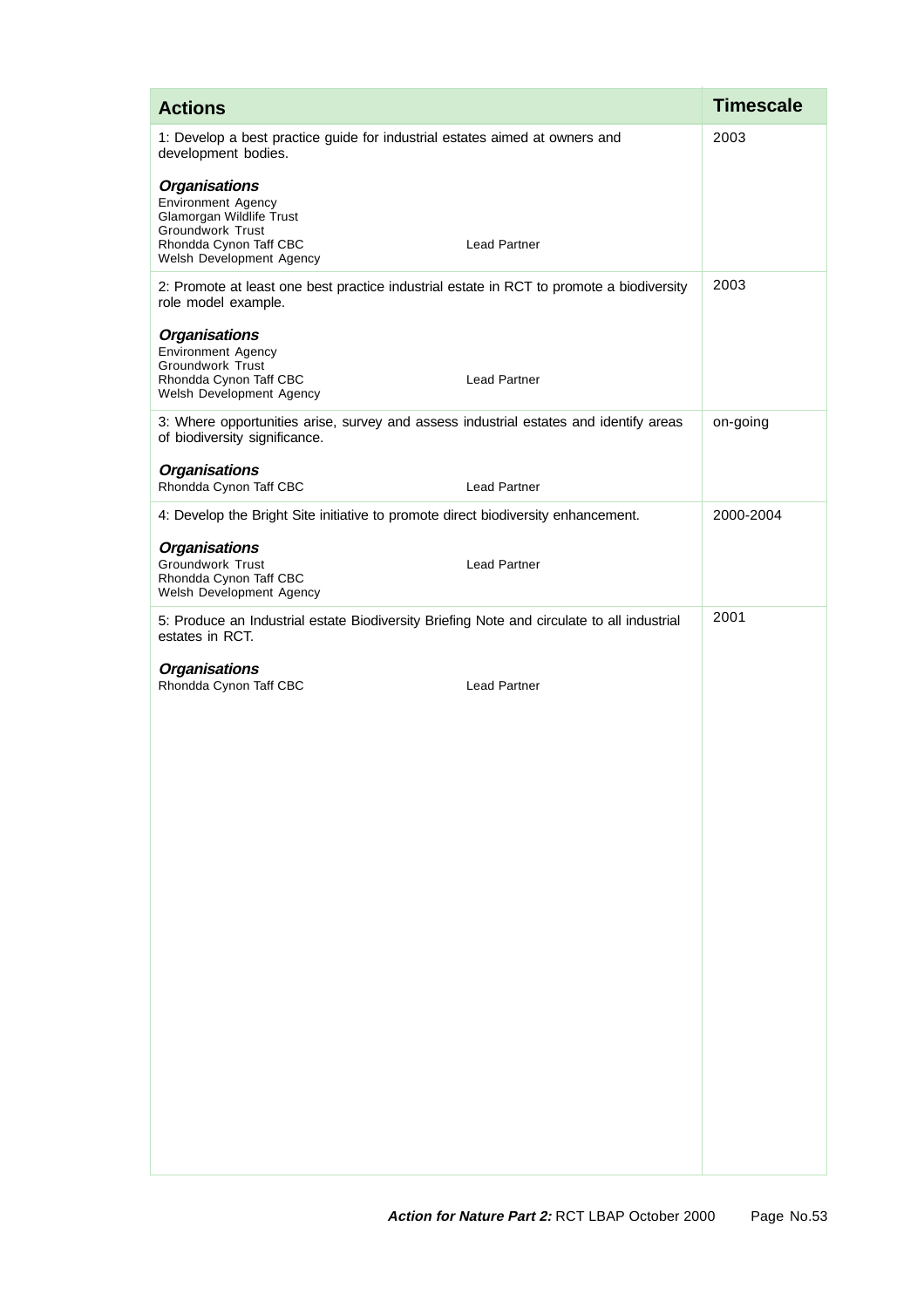# **Road verges**

## **Current Status**

The County Borough is criss-crossed by hundreds of miles of roads. Within their curtilages are banks, verges and roundabouts. They represent a grassland, scrub and hedgerow area which is an important collective biodiversity resource. The best road verges can support species-rich, long established hay meadow vegetation, diverse secondary calcareous grassland, luxuriant stands of heather, bilberry, mixed scrub and emerging woodland. Roads present barriers to movement, affect drainage patterns and create water, air and noise pollution. They have compromised and destroyed many valuable wildlife sites. However, if properly managed, their verges can represent a valuable and under-utilised resource for wildlife.

The Council currently manages one road verge nature reserve, on the A4119 at Llantrisant. Traditional road verge and hedgerow maintenance was of low intensity and sympathetic to flora and fauna. In the modern age budgetary restrictions mean that few sections of road verge and hedgerow are now sensitively managed. Although the resulting increase in bramble, scrub and rank grassland may benefit small birds and mammals, it has led to a significant decline in areas of species-rich grassland. Given the financial constraints, it is a major challenge to reverse the fortunes of the roadside biodiversity of the County Borough, but it has enormous potential benefits for biodiversity and the overall appearance and appeal of our roads.

#### **Threats**

1. The loss of traditional, low intensity road-side management is the principle cause for the decline in the quality of road-side habitats.

2. The provision of pavements, cycle-tracks, lay-bys, etc. has the potential to conflict with road verge habitat.

## **Current Action**

1. The Council currently manages one road verge section (the A4119 near Miskin). This road cutting supports species-rich neutral and calcareous grassland (including large numbers of cowslip and common spotted-orchid).

2. Various local authorities have developed road verge nature conservation strategies, for example Kent CC, Worcestershire CC, Gwynedd CC and Vale of Glamorgan CBC.

3. National Assembly for Wales is developing a trunk road BAP.

| <b>Actions</b>                                                                                                                                                                                                                                                                       | <b>Timescale</b> |
|--------------------------------------------------------------------------------------------------------------------------------------------------------------------------------------------------------------------------------------------------------------------------------------|------------------|
|                                                                                                                                                                                                                                                                                      |                  |
| 1: Launch a County Borough road verge audit using the general public to report<br>potentially interesting road verges (based upon a survey sheet and list of indicator<br>species). Identify the first tranche of important road verges in RCT.                                      | 2002-2004        |
| <b>Organisations</b><br>Glamorgan Wildlife Trust<br>Keep Wales Tidy<br>Rhondda Cynon Taff CBC<br><b>Lead Partner</b>                                                                                                                                                                 |                  |
| 2: Using the results of the County Borough road verge assessment, and using the<br>model of the A4119 Key Countryside Site, create at least five new road-side nature<br>reserves in the County Borough. Identify road verge nature reserves with the brimstone<br>butterfly marker. | 2004             |
| <b>Organisations</b>                                                                                                                                                                                                                                                                 |                  |
| Rhondda Cynon Taff CBC<br><b>Lead Partner</b>                                                                                                                                                                                                                                        |                  |
| 3: Review road verge management practices in other local authority areas and<br>investigate the opportunity for developing a RCT biodiversity verge management<br>strategy.                                                                                                          | 2002             |
| <b>Organisations</b><br>Rhondda Cynon Taff CBC<br><b>Lead Partner</b>                                                                                                                                                                                                                |                  |
|                                                                                                                                                                                                                                                                                      |                  |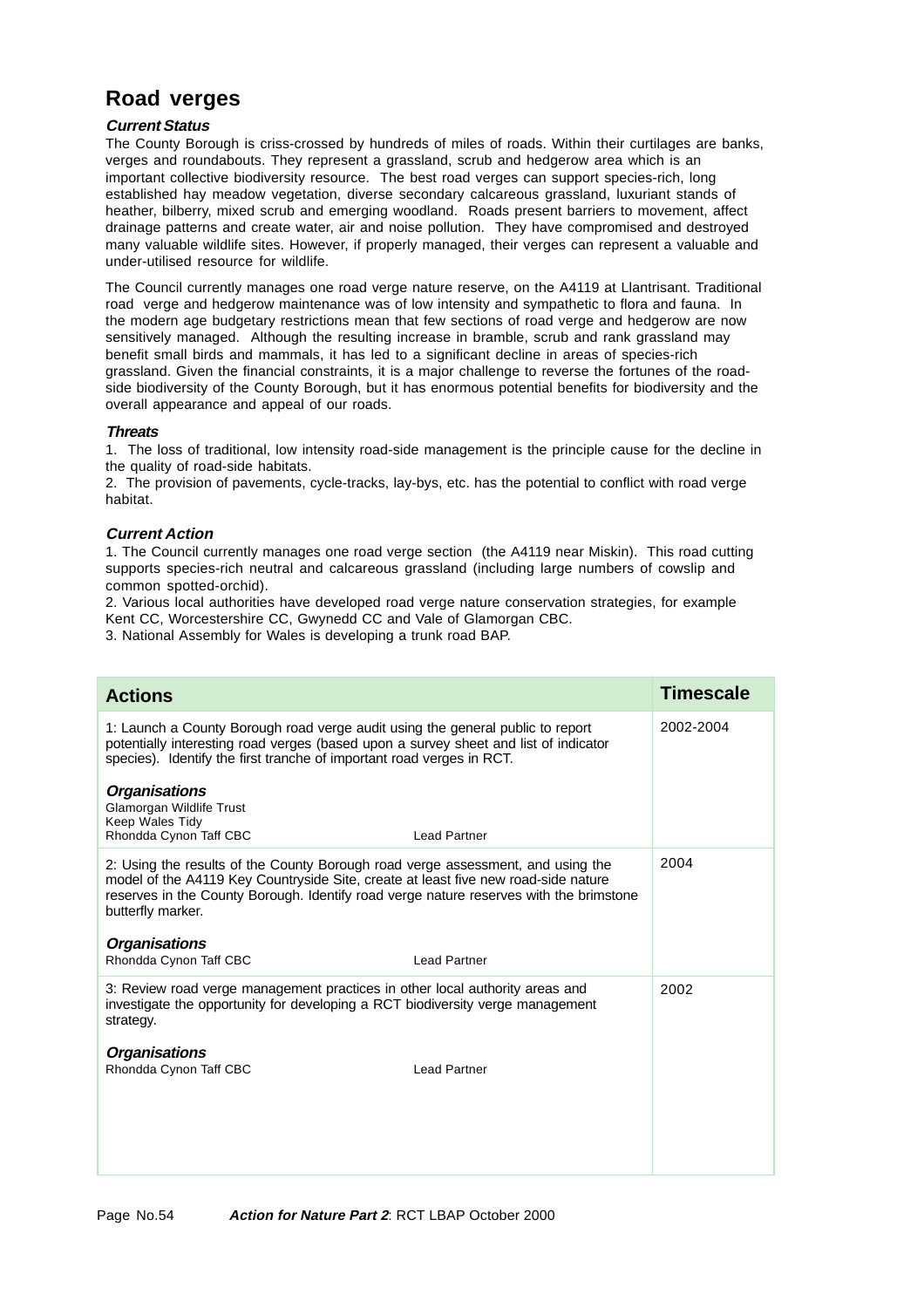## **Lichens**

## **Current Status**

Lichens are a classic example of organisms which depend upon a symbiotic relationship; part of a lichen plant is a fungus which survives by growing with an alga. Lichens most commonly reproduce by means of vegetative propogation, but occasionally the fungal part of the plant will also produce spores. This symbiotic relationship is very complex and poorly understood but fascinating.

There are many different types and forms of lichen. Most are highly dependant upon good air quality and are particularly sensitive to sulphur dioxide pollution. The demise of heavy industry and the predominant flow of clean Atlantic air is encouraging a return of lichens to the valleys of Rhondda Cynon Taff. Trees, natural and artificial rock faces, walls and gravestones can all provide good places to look for lichens, whilst the large *cladonia* lichens are a particular feature of heathland and coal spoil sites in the County Borough.

Lichen recording has received very little attention in Rhondda Cynon Taff and no local recorders are known. However, lichens deserve study and attention and provide an excellent indication of current and future changes in air quality and pollution. Lichens have been identified by the Local Biodiversity Action Plan process as a plant group which would greatly benefit from an increased level of biodiversity awareness and study.

### **Threats**

- 1. Declining air quality (particularly sulphur dioxide pollution) is the principle threat to lichens.
- 2. Habitat loss must have significant local impacts on lichen communities.

## **Current Action**

1. There are currently no lichen-specific actions in RCT.

| <b>Actions</b>                                                                                                                                                                                                                                                                |                     | <b>Timescale</b> |
|-------------------------------------------------------------------------------------------------------------------------------------------------------------------------------------------------------------------------------------------------------------------------------|---------------------|------------------|
| 1: Through the Recorders' Newsletter, promote interest in lichen recording amongst<br>local recorders, and identify any existing lichen recorders.                                                                                                                            |                     | 2001-2004        |
| <b>Organisations</b><br>Rhondda Cynon Taff CBC                                                                                                                                                                                                                                | <b>Lead Partner</b> |                  |
| 2: Investigate if a school-based project is appropriate, using lichens to indicate air<br>quality in different parts of the County Borough. If so, undertake a school-based<br>project in the lifetime of this plan.                                                          |                     | 2000-2004        |
| <b>Organisations</b><br>Rhondda Cynon Taff CBC                                                                                                                                                                                                                                | <b>Lead Partner</b> |                  |
| 3: Where appropriate, continue to require lichen recording for planning applications.                                                                                                                                                                                         |                     | on-going         |
| <b>Organisations</b><br>Rhondda Cynon Taff CBC                                                                                                                                                                                                                                | <b>Lead Partner</b> |                  |
| 4: Investigate the potential for commissioning a strategic lichen assessment of coal<br>spoil sites in the County Borough (and perhaps beyond) to allow a context for<br>assessing the relative significance of the lower plant communities of different coal<br>spoil sites. |                     | 2001             |
| <b>Organisations</b><br>Rhondda Cynon Taff CBC<br>Welsh Development Agency                                                                                                                                                                                                    | <b>Lead Partner</b> |                  |
|                                                                                                                                                                                                                                                                               |                     |                  |
|                                                                                                                                                                                                                                                                               |                     |                  |
|                                                                                                                                                                                                                                                                               |                     |                  |
|                                                                                                                                                                                                                                                                               |                     |                  |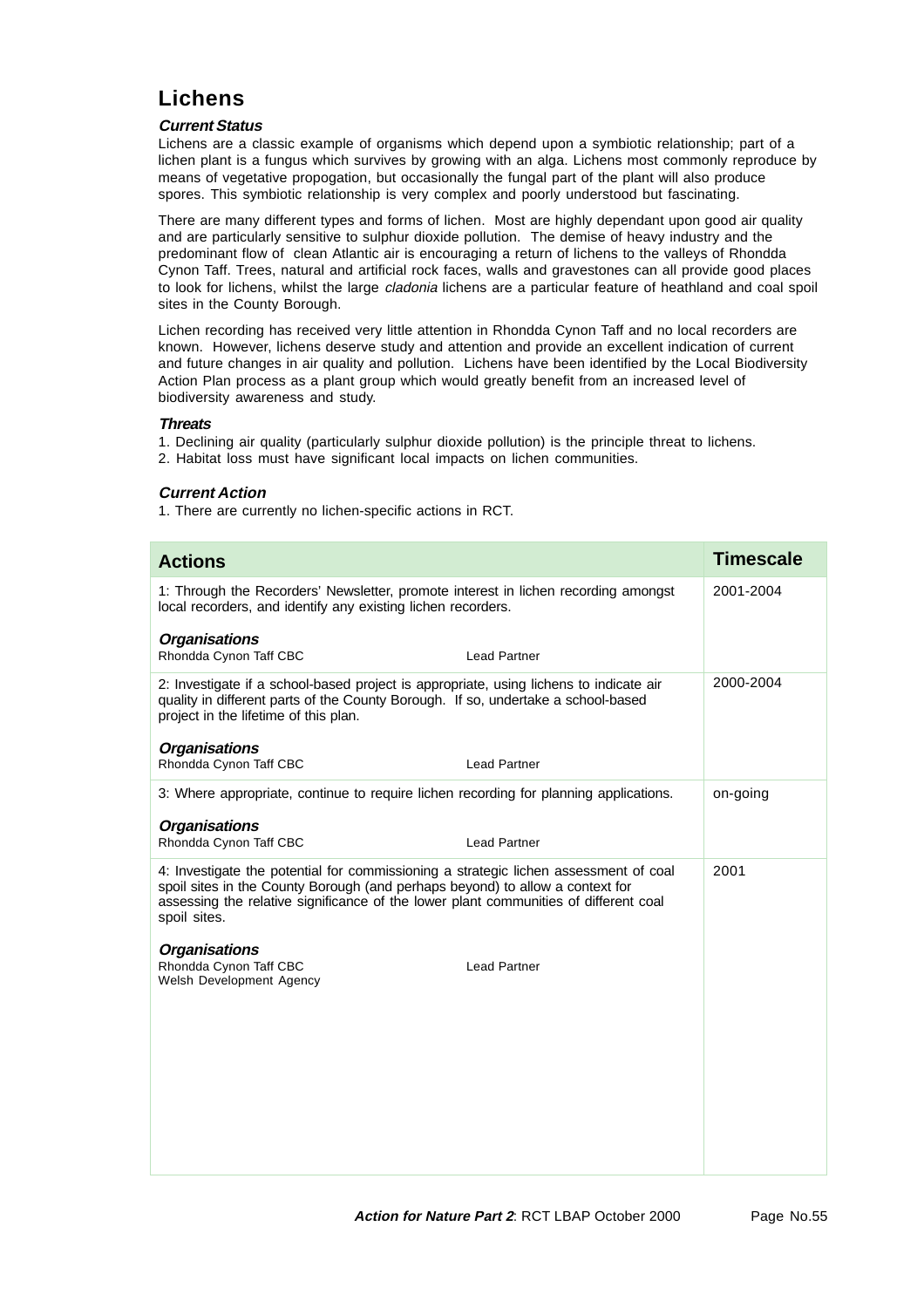# **Mosses and Liverworts**

## **Current Status**

Mosses and liverworts are closely related lower plants (both reproduce via spores and have simple structures) which together make-up a plant order called bryophytes. The principle difference between mosses and liverworts is the structure of the spores.

Bryophytes form a numerous and diverse order of lower plants. Every habitat type supports mosses and liverworts, and the woodlands, shaded crags, wetlands and heaths of the County Borough can support numerous species. Recent work has also suggested that secondary habitats such as coal spoil can support incredibly complex and interesting communities. Bryophyte recording is gradually increasing in the County Borough and, where appropriate, is now included in ecological assessment work required for planning applications.

Two Nationally Rare liverworts have been recorded in RCT. Scapania paludicola occurs on two rhos pasture sites and Marsupella emarginata var. aquatica is recorded from Craig y Llyn. In addition three Nationally Scarce mosses have been recorded. Pohlia muyldermansii var. pseudomuyldermansii and Rhabdoweisia crenulata have been recorded from northern cwm sites, and Trichostomopsis umbrosa has been found on a garden wall in Talygarn. It is highly likely that more nationally rare and scarce species await discovery. The relatively clean air of the County Borough and our wet, mild climate create ideal habitats for bryophytes. This Action Plan is intended to raise awareness of bryopohytes and promote surveying and recording within the County Borough. Bryophytes have been identified through the Local Biodiversity Action Plan process as a locally important order of plants.

## **Threats**

1. Loss of habitat is the principle threat to bryophytes.

2. The illegal collection of moss for sale in garden centres and nurseries (for use in hanging baskets) is potentially very damaging.

## **Current Action**

1. A range of different habitat types are designated as pSINC and a small number of sites have SSSI protection.

2. Where considered appropriate, bryophyte surveying and assessment is required for planning applications.

| <b>Actions</b>                                                                                                                                                                                                                                                                   | <b>Timescale</b> |
|----------------------------------------------------------------------------------------------------------------------------------------------------------------------------------------------------------------------------------------------------------------------------------|------------------|
| 1: Through the Recorders' Newsletter, promote interest amongst local recorders in<br>bryophyte recording.                                                                                                                                                                        | 2001-2004        |
| <b>Organisations</b><br>Rhondda Cynon Taff CBC<br><b>Lead Partner</b>                                                                                                                                                                                                            |                  |
| 2: Where appropriate, continue to require bryophyte recording for planning<br>applications.                                                                                                                                                                                      | on-going         |
| <b>Organisations</b><br>Rhondda Cynon Taff CBC<br><b>Lead Partner</b>                                                                                                                                                                                                            |                  |
| 3: Investigate the potential for commissioning a strategic bryophyte assessment of<br>coal spoil sites in the County Borough (and perhaps beyond) to allow a context for<br>assessing the relative significance of the lower plant communities of different coal<br>spoil sites. | 2001             |
| <b>Organisations</b><br>Rhondda Cynon Taff CBC<br><b>Lead Partner</b><br>Welsh Development Agency                                                                                                                                                                                |                  |
|                                                                                                                                                                                                                                                                                  |                  |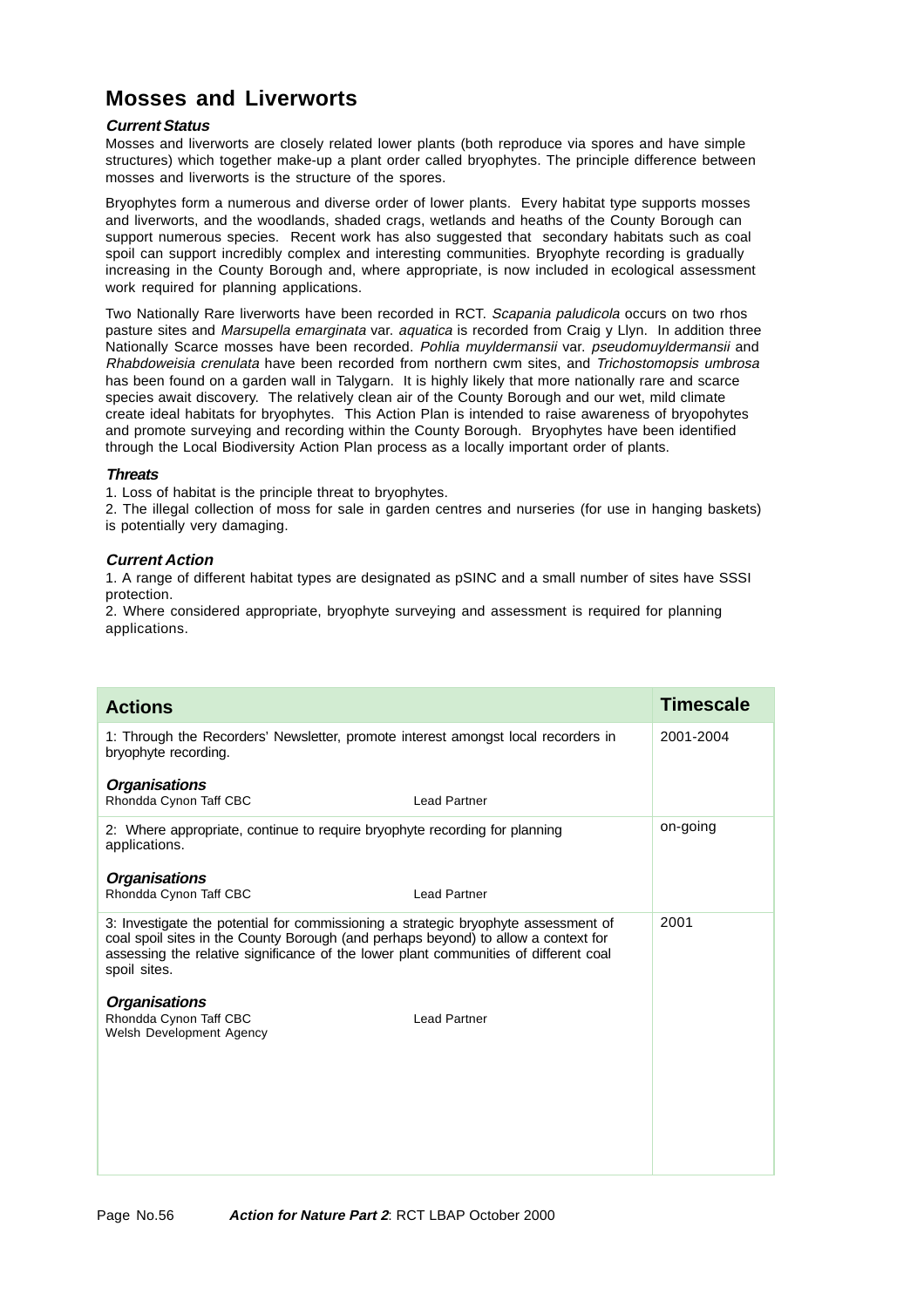# **Ferns**

## **Current Status**

Ferns are an ancient order of plants which reproduce via spores and can be most easily characterised by their distinctive arrangements of leafy fronds. Ferns particularly like moist, shaded and humid conditions and much of the valleys of south Wales provide an excellent environment. Bracken is familiar to everyone, and large ferns such as male-fern and broad buckler-fern are common features of our local woods. Many people would recognise the distinctive hart's-tongue fern and the walls of our towns often support maidenhair spleenwort, wall-rue and rustyback. However few people can put a name to these familiar plants and fewer still are surveying and recording the rarer species of rock ledges, grassland and wet woodland. Filmy-ferns, oak ferns, brittle bladder-fern, adder's-tongue and moonwort are all easily identified but under-recorded within the County Borough. The objectives of this Action Plan are to raise awareness of this beautiful order of plants and to encourage recording within the County Borough. Ferns have been identified by the Local Biodiversity Action Plan process as a locally characteristic and important order of plants.

## **Threats**

1. Habitat loss is the principle reason for the decline in ferns.

2. Re-pointing of walls can destroy the habitat niches of urban ferns, such as the beautiful maidenhair fern.

3. Spraying with herbicide will kill all ferns. This is particularly worrying when undertaken via aeroplanes or helicopters.

4. In the past, the Victorians removed many ferns from the wild to plant in gardens and greenhouses. This undoubtedly led to the local extinction of rarer species.

## **Current Action**

1. A variety of species-rich and ancient habitats are identified as pSINC selection features. 2. A number of fern species have been identified in the RCT SINC selection criteria as locally uncommon.

3. Where appropriate, detailed botanical surveying is required for planning applications within the County Borough.

| <b>Actions</b>                                                                                                                                                                                                                 |                     | <b>Timescale</b> |
|--------------------------------------------------------------------------------------------------------------------------------------------------------------------------------------------------------------------------------|---------------------|------------------|
| 1: Through the Recorders' Newsletter, promote interest amongst local recorders in<br>fern recording.                                                                                                                           |                     | 2001-2004        |
| <b>Organisations</b><br>Rhondda Cynon Taff CBC                                                                                                                                                                                 | <b>Lead Partner</b> |                  |
| 2: Investigate a school-based project to raise awareness of the different ferns which<br>occur in the school grounds and local evirons. If appropriate, undertake a school-<br>based project during the lifetime of this Plan. |                     | 2000-2004        |
| <b>Organisations</b><br>Rhondda Cynon Taff CBC                                                                                                                                                                                 | <b>Lead Partner</b> |                  |
| 3: Where appropriate, continue to require detailed botanical surveying and<br>assessment for planning applications.                                                                                                            |                     | on-going         |
| <b>Organisations</b><br>Rhondda Cynon Taff CBC                                                                                                                                                                                 | <b>Lead Partner</b> |                  |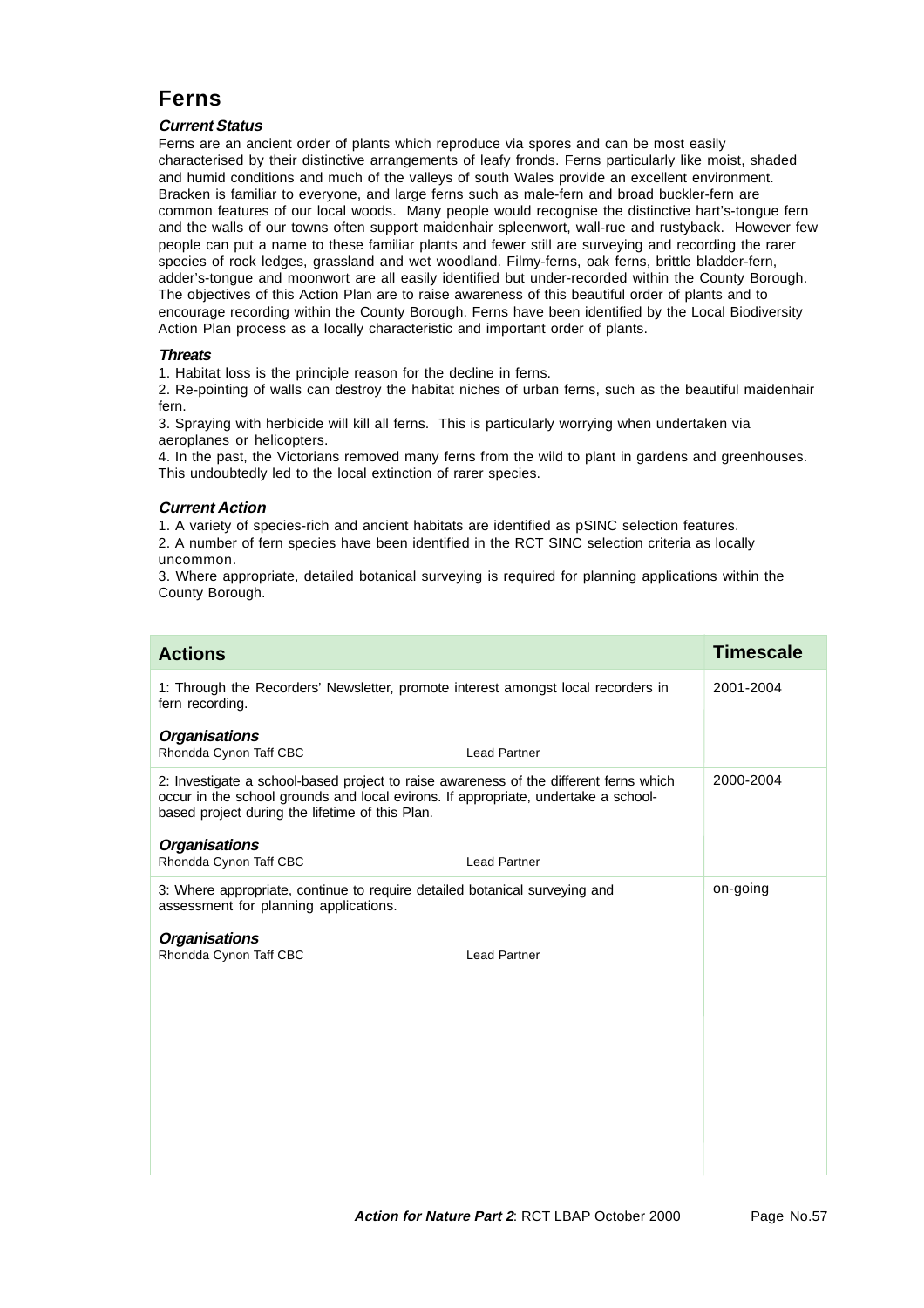# **Deptford pink**

#### **Current Status**

A delicate, inconspicuous pink, the Deptford pink is known from only 24 sites in the UK. It has severely declined over the last 60 years. The plant is traditionally associated with light, free draining alkaline soils, dry pastures, disturbed ground, roadsides and hedgerows, but also occurs on naturally acid sites. Deptford pink was surprisingly discovered on the sides of a disused quarry at Tonypandy in 1997. The colony is localised but supports healthy population (c.1200 plants). The Council owns the site. Protected under Schedule 8 of the Wildlife and Countryside Act 1981 and is a National Biodiversity Action Plan species.

#### **Threats**

1. Nationally, the decline is due to the loss of habitat to agricultural development, loss of grazing and habitat succession.

2. On the Tonypandy site, quarry ledges support sparse vegetation and the species seems relatively secure, however, shading by willow scrub (growing from the base of the quarry) could prove a problem in longer-term.

### **Current Action**

1. The Tonypandy colony lies within a Key Countryside Site.

- 2. Countryside Rangers know the site and the species.
- 3. Conservation of the colony has been written into a site Management Plan.
- 4. Plantlife offer site management advice.
- 5. Site visit by CCW and the Council's Ecologist in 1999 reviewed management priorities.

6. With CCW's agreement, Groundwork Merthyr and RCT, and the Countryside Service Rangers undertook localised scrub coppicing in 1999.

| <b>Actions</b>                                                                                                                                                                             |                     | <b>Timescale</b> |
|--------------------------------------------------------------------------------------------------------------------------------------------------------------------------------------------|---------------------|------------------|
| 1: Through the Council's Countryside Service, continue to conserve the Deptford pink<br>population at Tonypandy.                                                                           |                     | 2000-2004        |
| <b>Organisations</b><br>Countryside Council for Wales<br>Groundwork Trust<br>Rhondda Cynon Taff CBC                                                                                        | <b>Lead Partner</b> |                  |
| 2: Monitor the Deptford pink population (plant count and map colony extent) annually in<br>July and send results to Plantlife.                                                             |                     | 2001-2004        |
| <b>Organisations</b><br>Rhondda Cynon Taff CBC                                                                                                                                             | <b>Lead Partner</b> |                  |
| 3: Incorporate Deptford pink management into the Key Countryside Site Management<br>Plan. Forward the draft Plan to Plantlife and CCW for comment.                                         |                     | 2000             |
| <b>Organisations</b><br>Rhondda Cynon Taff CBC                                                                                                                                             | <b>Lead Partner</b> |                  |
| 4: On a three year basis commencing in 2002, review the site management with CCW<br>in light of the annual population assessment.                                                          |                     | 2002             |
| <b>Organisations</b><br>Countryside Council for Wales<br>Rhondda Cynon Taff CBC                                                                                                            | <b>Lead Partner</b> |                  |
| 5: Survey other potential Deptford pink sites. In particular, request botanical survey and<br>assessment work for land reclamation and landfill applications affecting potential<br>sites. |                     | 2000-2004        |
| <b>Organisations</b><br>Rhondda Cynon Taff CBC<br>Welsh Development Agency                                                                                                                 | <b>Lead Partner</b> |                  |
| 6: Evidence of digging-up plants should be reported to the South Wales Police Wildlife<br>Liaison Officer promptly, for appropriate action.                                                |                     | on-going         |
| <b>Organisations</b><br>South Wales Police                                                                                                                                                 | <b>Lead Partner</b> |                  |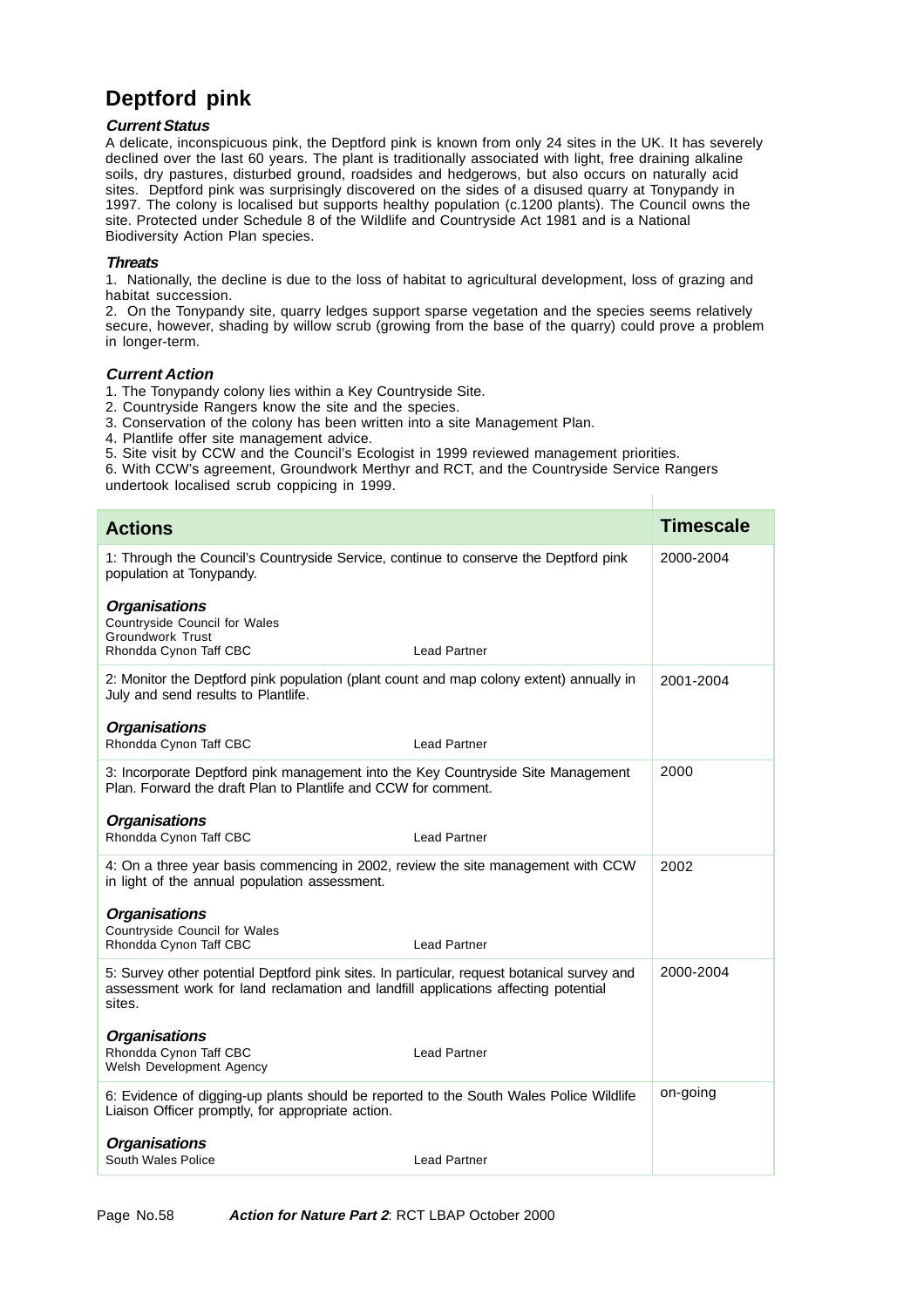# **Monk's-hood**

## **Current Status**

According to the 'Flora of Glamorgan', monk's-hood is 'Native in eastern Glamorgan, where it is locally abundant on stream-sides in the Ely, Taff and Rhymney Valleys'. Elsewhere, the species has a scattered distribution in the south west of England and the southern marches. The River Ely in Cardiff and the Vale of Glamorgan is notified as an SSSI for its monk's-hood. Only a short section of the Ely in RCT is included in the SSSI. However, in RCT the Ely and a number of its tributaries support important populations of this characteristic and distinctive species. RCT supports a significant proportion of the Welsh resource.

Monk's-hood is a nationally scarce species and has been identified by the Local Biodiversity Action Plan process as a locally valued and regionally significant plant.

### **Threats**

- 1. Riverine development.
- 2. Flood-defence works.

3. In places, monk's-hood may be out-competed by brambles and tree growth, however, it is a robust species which generally competes well.

## **Current Action**

1. The River Ely (and some of its main tributaries, including parts of the Afon Clun) and River Taff are pSINC.

- 2. The presence of monk's-hood is a SINC selection criterion.
- 3. A short section of the River Ely SSSI lies within RCT.

| <b>Actions</b>                                                                                                                             |                     | <b>Timescale</b> |
|--------------------------------------------------------------------------------------------------------------------------------------------|---------------------|------------------|
| 1: Seek to designate all sections of stream or river with monk's-hood as SINC, as part<br>of the UDP process, and identify land ownership. |                     | 2001-2004        |
| <b>Organisations</b><br>Rhondda Cynon Taff CBC                                                                                             | <b>Lead Partner</b> |                  |
| 2: Through the Recorders' Newsletter and River Care groups, encourage the<br>recording of monk's-hood in RCT.                              |                     | 2000-2004        |
| <b>Organisations</b><br>Keep Wales Tidy<br>Rhondda Cynon Taff CBC                                                                          | <b>Lead Partner</b> |                  |
| 3: Promote monk's-hood as a biodiversity emblem for river conservation in RCT.                                                             |                     | 2000-2004        |
| <b>Organisations</b><br>Rhondda Cynon Taff CBC                                                                                             | <b>Lead Partner</b> |                  |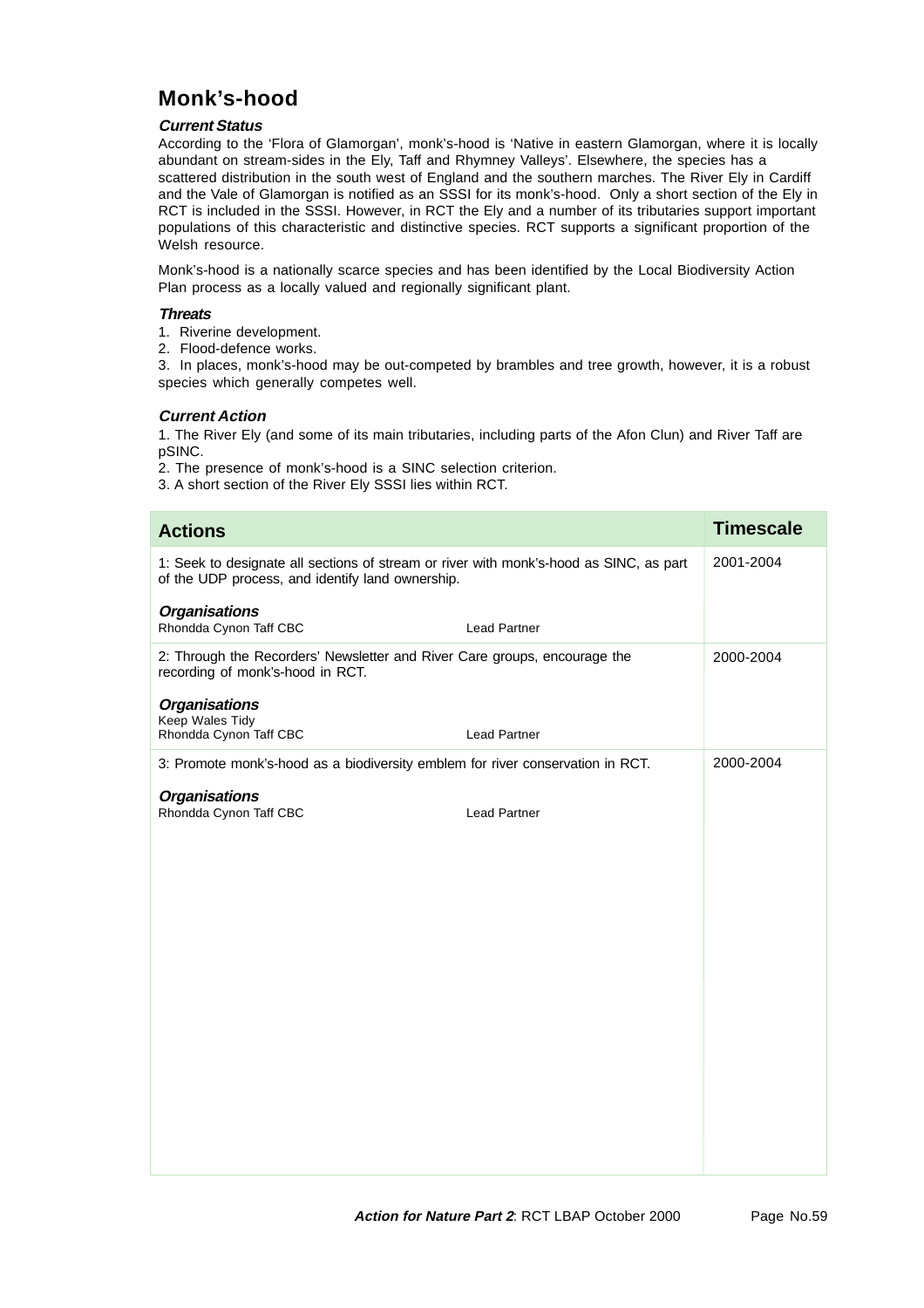# **Cornish moneywort**

## **Current Status**

A small discreet plant of damp ditch sides, walls and roadsides. Nationally, this is a very localised species with its population centred on Cornwall, south Devon and Exmoor. In Wales only nine sites exist. The main population occurs in the Taff Ely area, with a few records in south west Wales. In RCT Cornish moneywort is associated with rhos pasture and heathland. The 'Flora of Glamorgan' (A.E Wade et al.) states that the species is 'Very local, known only from a small area around Llantrisant, Pontypridd and Caerphilly on the southern fringe of the Uplands'. The species has been confirmed at Llantrisant Common (1993) and the Graig, Llantrisant (2000) and historic records exist for Pontypridd Common.

Cornish moneywort is a nationally scarce species and has been identified in this Local Biodiversity Action Plan as a locally significant species.

### **Threats**

- 1. The species is naturally scarce in south Wales.
- 2. Its preferred habitat is vulnerable to drainage and intensive mechanised ditch clearances.

3. It is also likely to depend upon stock grazing, to keep ditch sides open and un-shaded. The cessation of cattle grazing may be a major factor in its apparent decline.

## **Current Action**

1. The BSBI recorder for east Glamorgan and the CCW staff have surveyed a number of sites in the recent past and confirmed that at least two extant populations still occur.

2. Llantrisant Common is a SSSI and the Graig and Pontypridd Common are both pSINC.

| <b>Actions</b>                                                                                                                                                                                                                                           |                     | <b>Timescale</b> |
|----------------------------------------------------------------------------------------------------------------------------------------------------------------------------------------------------------------------------------------------------------|---------------------|------------------|
| 1: Re-survey Pontypridd Common.                                                                                                                                                                                                                          |                     | 2001             |
| <b>Organisations</b><br>Botanical Society of the British Isles<br>Rhondda Cynon Taff CBC                                                                                                                                                                 | <b>Lead Partner</b> |                  |
| 2: Monitor all known Cornish moneywort sites on a five yearly basis.                                                                                                                                                                                     |                     | 2000-2004        |
| <b>Organisations</b><br>Botanical Society of the British Isles<br>Rhondda Cynon Taff CBC                                                                                                                                                                 | <b>Lead Partner</b> |                  |
| 3: Disseminate survey and monitoring information to CCW, National Museum of<br>Wales and RCT CBC, as well as to the relevant landowner.                                                                                                                  |                     | 2001             |
| <b>Organisations</b><br>Botanical Society of the British Isles<br>Rhondda Cynon Taff CBC                                                                                                                                                                 | <b>Lead Partner</b> |                  |
| 4: Seek to designate all extant sites as SINC, as part of the UDP process, and identify<br>land ownership.                                                                                                                                               |                     | 2000-2004        |
| <b>Organisations</b><br>Rhondda Cynon Taff CBC                                                                                                                                                                                                           | <b>Lead Partner</b> |                  |
| 5: On extant sites, inform all landowners of the existence of Cornish moneywort and its<br>biodiversity significance. Offer advice on conservation (e.g. ditch management,<br>grazing). Investigate with each landowner the option of a management plan. |                     | 2002             |
| <b>Organisations</b><br>Countryside Council for Wales<br>Rhondda Cynon Taff CBC                                                                                                                                                                          | <b>Lead Partner</b> |                  |
| 6: As opportunities arise, survey other potential sites for Cornish moneywort.                                                                                                                                                                           |                     | on-going         |
| <b>Organisations</b><br>Botanical Society of the British Isles<br>Rhondda Cynon Taff CBC                                                                                                                                                                 | <b>Lead Partner</b> |                  |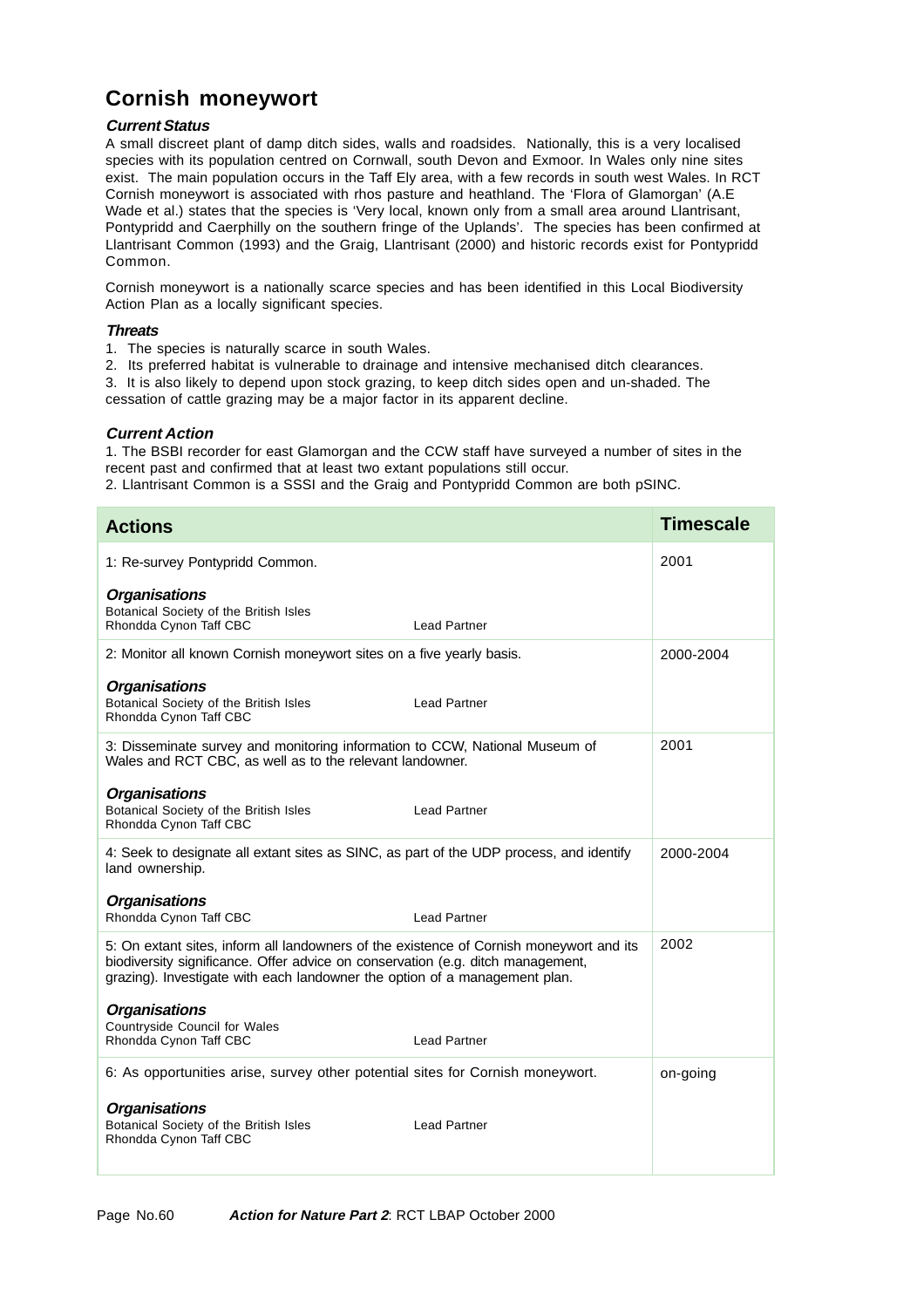# **Ivy-leaved bellflower**

## **Current Status**

A low-growing, inconspicuous flower of rhos pastures, moorland and acid grassland. Well-distributed in the uplands and in select lowland locations, ivy-leaved bellflower is a species for which Wales has an international responsibility. Recent work has shown that Wales supports the majority of the world's population of this diminutive flower. The south Wales coalfield is one of its Welsh strongholds and in RCT it is a locally common species. With our global responsibility for the plant, ivy-leaved bellflower has a important role to play in raising awareness of biodiversity issues.

Ivy-leaved bellflower has been identified by the Local Biodiversity Action Plan process as a locally valued flower.

#### **Threats**

1. There is no indication that this species is undergoing a significant population decline, although many potential sites have been lost since 1960's to forestry, industry, agricultural improvement and urban sprawl.

### **Current Action**

1. The presence of ivy-leaved bellflower is a selection criterion for pSINC. Many rhos pasture pSINC support ivy-leaved bellflower.

2. The significance of the species is recognised in the Council's Rhos Pasture Biodiversity Briefing Note.

| <b>Actions</b>                                                                                                   |              | Timescale |
|------------------------------------------------------------------------------------------------------------------|--------------|-----------|
| 1: Through the Recorders' Newsletter, encourage the recording of ivy-leaved beliflower<br>in the County Borough. |              | 2001-2004 |
| <b>Organisations</b><br>Rhondda Cynon Taff CBC                                                                   | Lead Partner |           |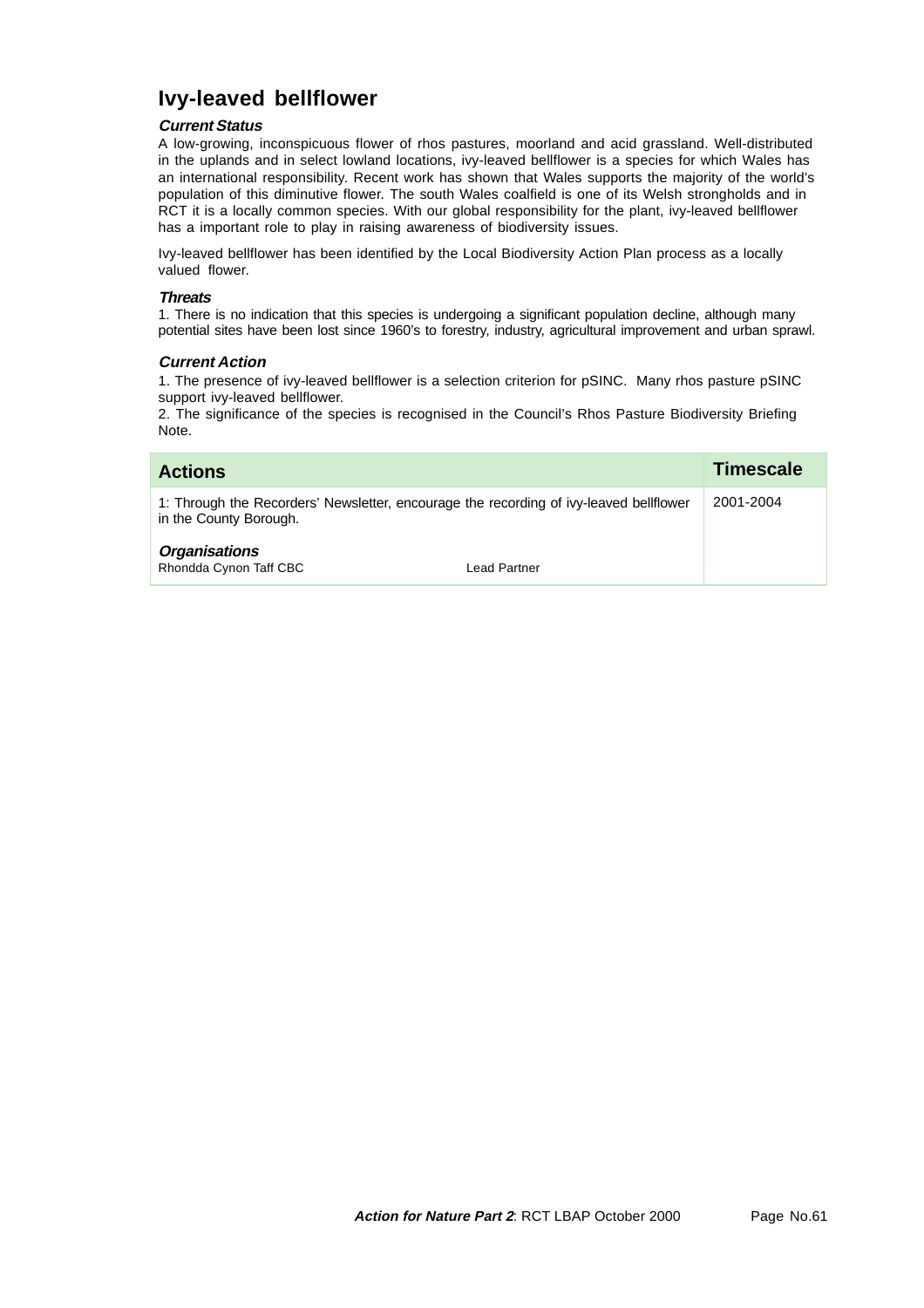# **Black knapweed**

## **Current Status**

Black knapweed is a familiar hay meadow and grass verge flower. In mid to late summer, the purple flowers are a very important nectar source for grassland insects. Being a large, distinctive flower, black knapweed is a good indicator for use by the general public in identifying locally important grassland habitats.

Black knapweed has been identified by the Local Biodiversity Action Plan process as a locally valuable plant species.

## **Threats**

1. Species-rich grassland is lost to agricultural improvement and abandonment, and employment and residential development.

2. Grass verges are threatened by inappropriate verge management and road improvements.

## **Current Action**

1. Lowland hay meadows and old pastures are National and Local Biodiversity Action Plan habitats.

2. All known species-rich hay meadows, old pastures and grass verges are pSINC.

3. The RCT CBC Biodiversity Briefing Note for Old Meadows and Pastures promotes black knapweed as a key indicator species.

| <b>Actions</b>                                                                                                                                                                                    | <b>Timescale</b> |
|---------------------------------------------------------------------------------------------------------------------------------------------------------------------------------------------------|------------------|
| 1: Seek to designate species-rich old pasture, hay meadows and road verges as<br>SINC, as part of the UDP process, and identify land ownership.                                                   | 2001-2004        |
| <b>Organisations</b><br>Rhondda Cynon Taff CBC<br><b>Lead Partner</b>                                                                                                                             |                  |
| 2: Using black knapweed as a primary indicator of species-rich grassland, encourage<br>River Care groups, environmental groups and school children to identify locally<br>important grassland     | 2001             |
| <b>Organisations</b><br>Rhondda Cynon Taff CBC<br>Lead Partner                                                                                                                                    |                  |
| 3: As part of the 'Working for Wildlife' programme, provide a wildflower identification<br>training day for local River Care groups, other voluntary organisations and interested<br>individuals. | 2001             |
| <b>Organisations</b><br><b>Glamorgan Wildlife Trust</b><br><b>Groundwork Trust</b><br>Keep Wales Tidy<br>Rhondda Cynon Taff CBC<br><b>Lead Partner</b>                                            |                  |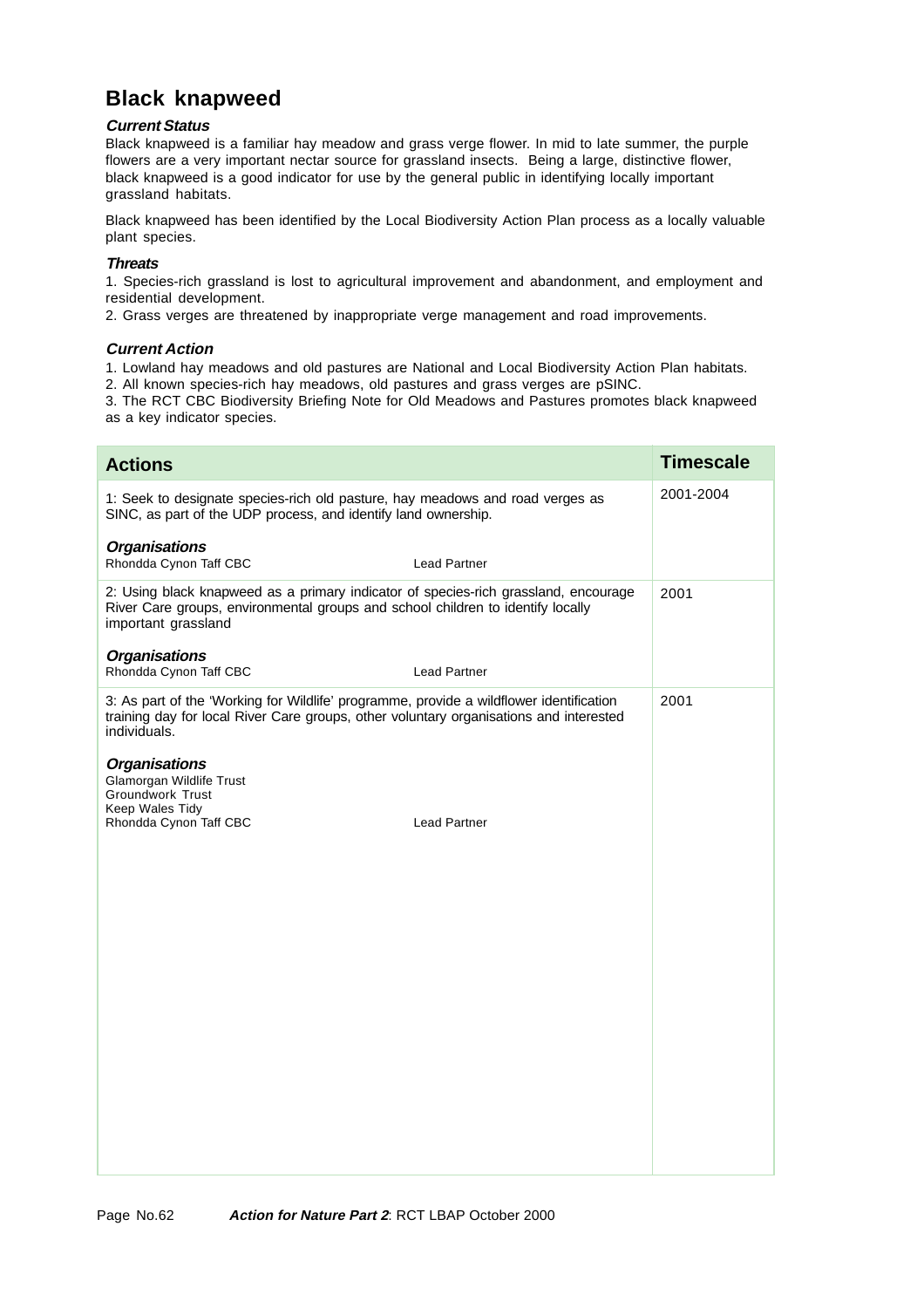# **Bluebell**

### **Current Status**

An attractive and well known flower of ancient woodlands, bracken slopes, and ancient hedgerows. Bluebell woodlands are a speciality of the British Isles and the Atlantic fringe of Northern France. The moist, oceanic climate of the UK evidently provides ideal conditions for bluebells. The bluebell is an excellent symbol of woodland conservation and a species for which the UK has a genuine global responsibility.

The bluebell is afforded protection under the Wildlife and Countryside Act 1981 (sale only) and has been identified as a locally significant species.

#### **Threats**

1. Although apparently abundant in some locations, the species is in decline due to habitat loss.

2. A decline in traditional woodland management can lead to the shading out of bluebells.

3. Urban encroachment and a 'tidy park' mentality threaten bluebells in urban locations, e.g. Central Park, Church Village where a fine stand of bluebell has been reduced and weakened by regular mowing (including during the flowering period).

4. In some areas bluebell have been commercially removed. The inclusion of the species into the Wildlife and Countryside Act was specifically intended to legislate against this. The up-rooting of bluebell, with or without the landowner's permission, is now illegal.

5. Picking of bluebell flowers is undesirable and can weaken colonies.

6. The planting of Spanish bluebell in gardens and parks has led to cross-pollination and hybridisation of our native bluebell. This is a very real problem in urban and suburban woods and hedgerows.

7. Livestock grazing in woodlands.

## **Current Action**

1. Ancient woodlands and species-rich secondary woodlands and the ffridd are SINC selection criteria. These will include many woods and slopes with bluebell.

2. The Council owns and manages a number of woodlands. At least one, Coed Caedyrys, is an excellent bluebell woodland.

3. Two woodland SSSI exist. Glyncornel is not a natural bluebell wood, but sheep exclusion has led to a recovery of ground flora, including bluebell. Gelliwion SSSI is a woodland near Pontypridd that supports bluebell.

4. The Nature Conservancy Council's Ancient Woodland Inventory has identified ancient woodlands in Glamorgan of over two hectares in size.

5. A number of important woodlands are protected by virtue of Tree Preservation Orders.

6. Coed Cymru is actively promoting good woodland management practice in RCT; ground flora improvements accompany good management.

7. The Hedgerow Regulations have brought hedgerows into the planning process and ensure the retention of a number of hedges.

| <b>Actions</b>                                                                                                                                                   |  | <b>Timescale</b> |
|------------------------------------------------------------------------------------------------------------------------------------------------------------------|--|------------------|
| 1: Seek to designate all ancient woodland bluebell sites as SINC, through the UDP<br>process, and identify land ownership.                                       |  | 2001-2004        |
| <b>Organisations</b><br>Rhondda Cynon Taff CBC<br><b>Lead Partner</b>                                                                                            |  |                  |
| 2: Sympathetically manage all Council-owned bluebell sites.                                                                                                      |  | 2000-2004        |
| <b>Organisations</b><br>Llantwit Fardre Friends of the Earth<br><b>Lead Partner</b><br>Rhondda Cynon Taff CBC                                                    |  |                  |
| 3: Evidence of digging-up and selling native bluebell should be reported to the South<br>Wales Police Wildlife Liaison Officer promptly, for appropriate action. |  | on-going         |
| <b>Organisations</b><br>South Wales Police<br><b>Lead Partner</b>                                                                                                |  |                  |
| 4: Where opportunities arise, continue to enter bluebell woodlands into Woodland<br>Grant Schemes.                                                               |  | on-going         |
| <b>Organisations</b><br>Coed Cymru<br><b>Lead Partner</b><br>Rhondda Cynon Taff CBC                                                                              |  |                  |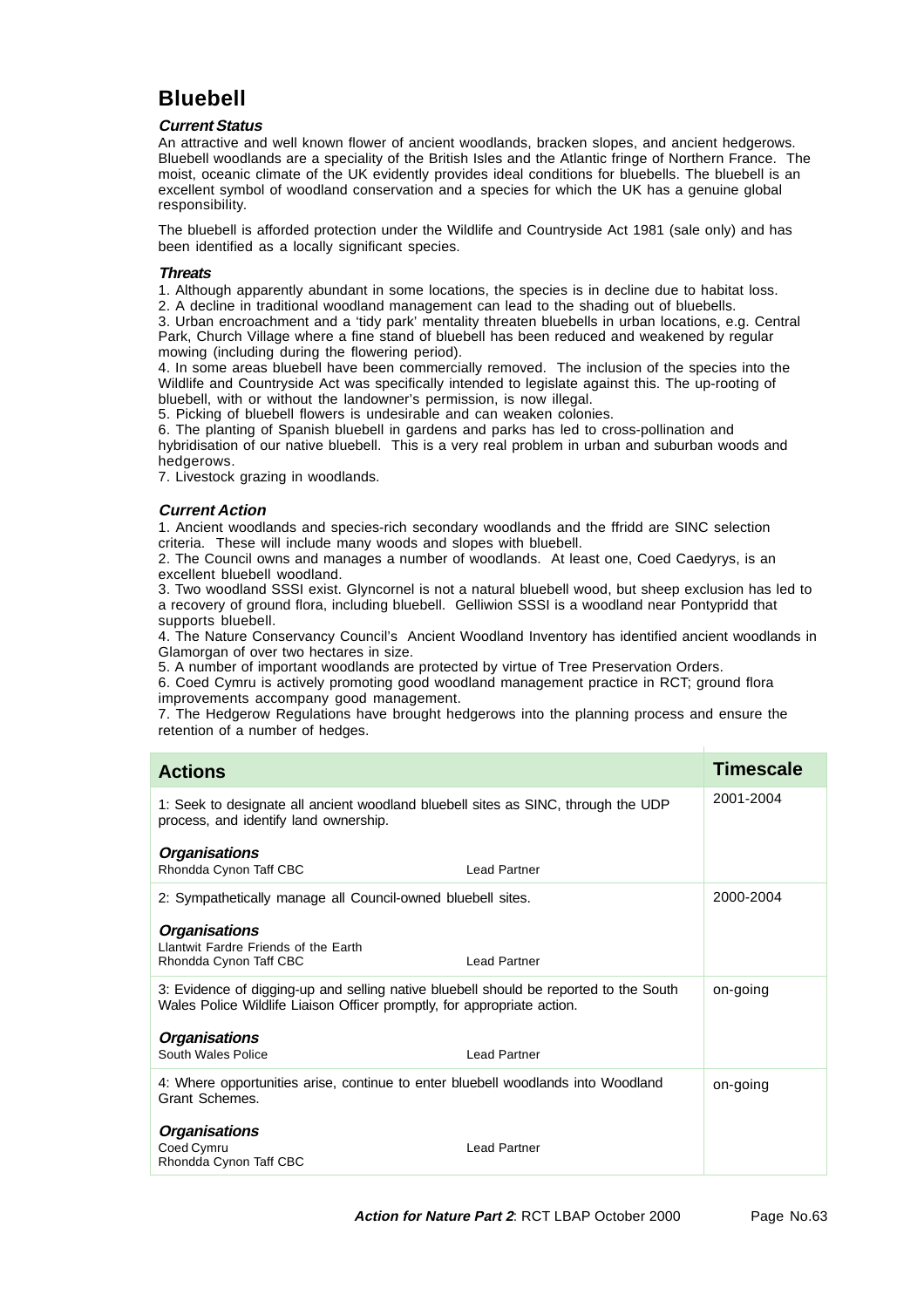# **Heath spotted-orchid**

## **Current Status**

The heath spotted-orchid is a beautiful species found on acid grassland, heath, spoil tips and rhos pasture. For much of the County Borough this is the only familiar orchid, and as such it has a high public appeal. It is also a good indicator of valuable grassland and heath habitat and is one of the key indicators which can be used by the general public and school children to identify locally interesting habitat. The heath spotted-orchid is therefore an important emblem of biodiversity conservation in RCT.

Heath spotted-orchid has been identified within the Local Biodiversity Action Plan process as a locally valued flower.

## **Threats**

1. Locally, sites are lost to agricultural intensification and abandonment.

2. Many urban fringe sites are threatened by residential and employment developments.

## **Current Action**

1. Many heath spotted-orchid colonies occur on pSINC.

2. The orchid was highlighted as one of the key indicators of good quality rhos pasture in the Council's Biodiversity Briefing Note on Rhos Pasture.

| <b>Actions</b>                                                                                                                               |                     | <b>Timescale</b> |
|----------------------------------------------------------------------------------------------------------------------------------------------|---------------------|------------------|
| 1: Seek to designate species-rich acid grassland, heath or rhos pasture as SINC, as<br>part of the UDP process, and identify land ownership. |                     | 2001-2004        |
| <b>Organisations</b><br>Rhondda Cynon Taff CBC                                                                                               | <b>Lead Partner</b> |                  |
| 2: To raise awareness of botanical surveying, develop a school-based orchid survey.                                                          |                     | 2004             |
| <b>Organisations</b><br>Glamorgan Wildlife Trust<br>Rhondda Cynon Taff CBC                                                                   | <b>Lead Partner</b> |                  |
|                                                                                                                                              |                     |                  |
|                                                                                                                                              |                     |                  |
|                                                                                                                                              |                     |                  |
|                                                                                                                                              |                     |                  |
|                                                                                                                                              |                     |                  |
|                                                                                                                                              |                     |                  |
|                                                                                                                                              |                     |                  |
|                                                                                                                                              |                     |                  |
|                                                                                                                                              |                     |                  |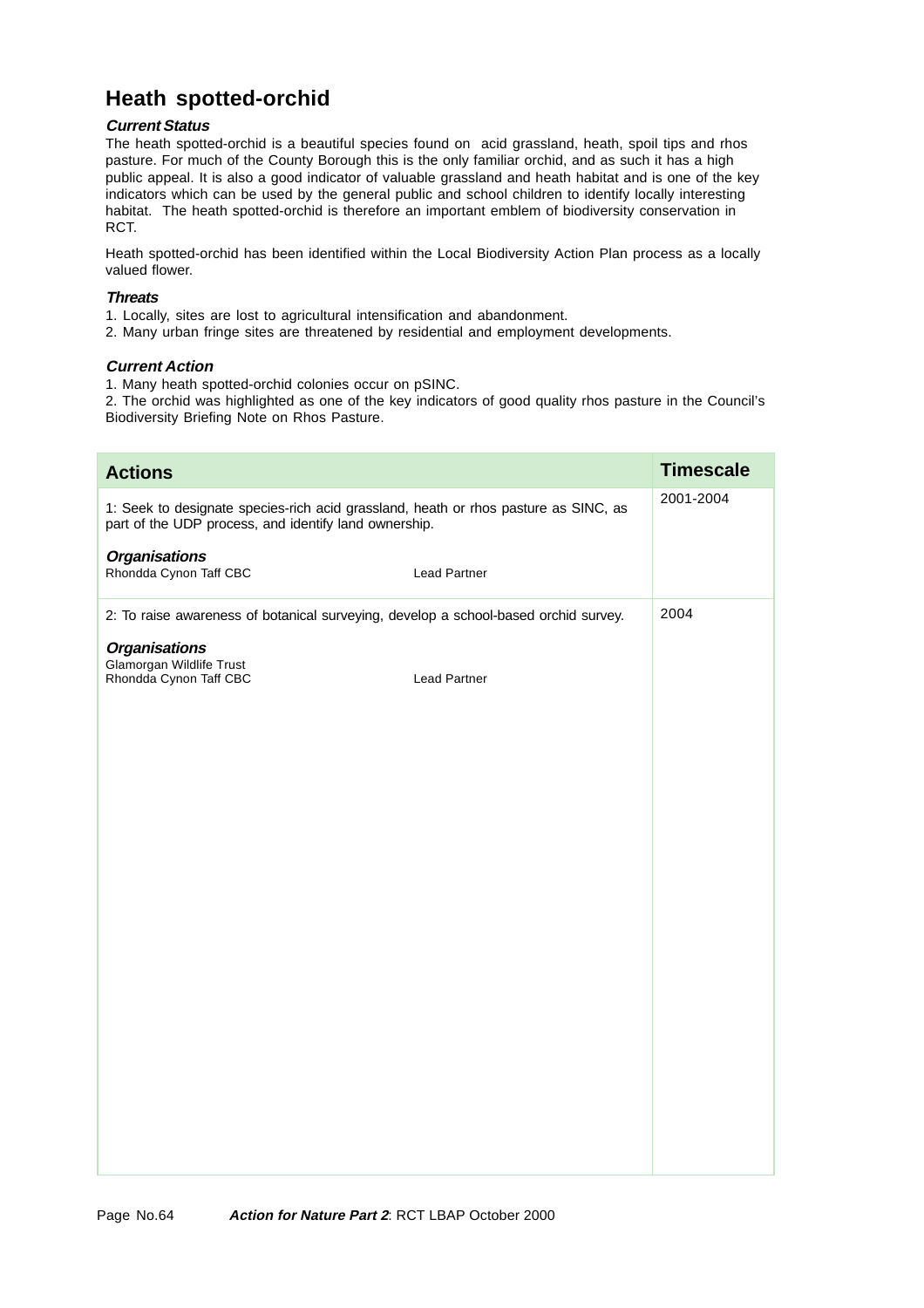# **Green-winged orchid**

## **Current Status**

A widespread, but rapidly declining species of unimproved, traditionally managed hay meadows and pastures. Green-winged orchids are scarce in Wales. In Glamorgan the species is mainly restricted to the coastal fringe and only four colonies are known in mid and south Glamorgan. One colony occurs in RCT at a cemetery in Taff Ely and this site supports the largest population of green-winged orchid in mid and south Glamorgan.

The green-winged orchid has been identified by the Local Biodiversity Action Plan process as a locally rare and regionally significant species.

### **Threats**

1. Nationally, the decline of the green-winged orchid has been due to agricultural improvements. It can be assumed that the species was widespread in lowland Taff Ely, and was probably also present in the hayfields of the Cynon Valley.

2. The cemetery site population was founded just after the First World War. The species-rich grassland of this site contrasts strongly with much of the improved grassland of neighbouring farmland. A large area of grassland still exists, but the occupied area of cemetery is increasing at an accelerating rate.

3. Despite advice from CCW, the management of the cemetery grassland is not conducive to biodiversity enhancement. Grass is cut regularly, and cuttings are left on-site. In 1999, green-winged orchid were cut in flower.

4. In the past, local vicars have complained at the 'unsightly' nature of uncut hay-meadow areas and have requested the cutting of grass. Cemetery operators have undertaken more regular cuts as a result. This has been to the detriment of the grassland.

## **Current Action**

1. The Taff Ely cemetery is a pSINC.

2. Environmental Services Department has received advice from CCW outlining effective hay meadow management, however, the current grass-cutting contract is not flexible enough to allow proper management for green-winged orchids.

| <b>Actions</b>                                                                                                                                                                                                                                       | <b>Timescale</b> |
|------------------------------------------------------------------------------------------------------------------------------------------------------------------------------------------------------------------------------------------------------|------------------|
| 1: Establish an appropriate hay meadow management regime for the Taff Ely<br>cemetery.                                                                                                                                                               | 2000             |
| <b>Organisations</b><br>Rhondda Cynon Taff CBC<br><b>Lead Partner</b>                                                                                                                                                                                |                  |
| 2: Produce a management plan for the cemetery site. This should encourage the<br>spread of orchids into a larger area of the cemetery and sensitively promote the<br>biodiversity value of hay meadows to cemetery visitors.<br><b>Organisations</b> | 2001             |
| Rhondda Cynon Taff CBC<br><b>Lead Partner</b>                                                                                                                                                                                                        |                  |
| 3: Develop new information boards to promote the biodiversity and aesthetic qualities<br>of the cemetery.                                                                                                                                            | 2001             |
| <b>Organisations</b>                                                                                                                                                                                                                                 |                  |
| Rhondda Cynon Taff CBC<br><b>Lead Partner</b>                                                                                                                                                                                                        |                  |
| 4: As opportunities arise (particularly in the Llantrisant area), survey other hay<br>meadows during the green-winged orchid's flowering period (late April to mid May).                                                                             | 2000-2004        |
| <b>Organisations</b><br>Rhondda Cynon Taff CBC<br><b>Lead Partner</b>                                                                                                                                                                                |                  |
| 5: Investigate the use of the cemetery site as a seed source for road verge, landscape<br>planting, and school nature reserve schemes in the County Borough.                                                                                         | 2000-2004        |
| <b>Organisations</b><br>Rhondda Cynon Taff CBC<br><b>Lead Partner</b>                                                                                                                                                                                |                  |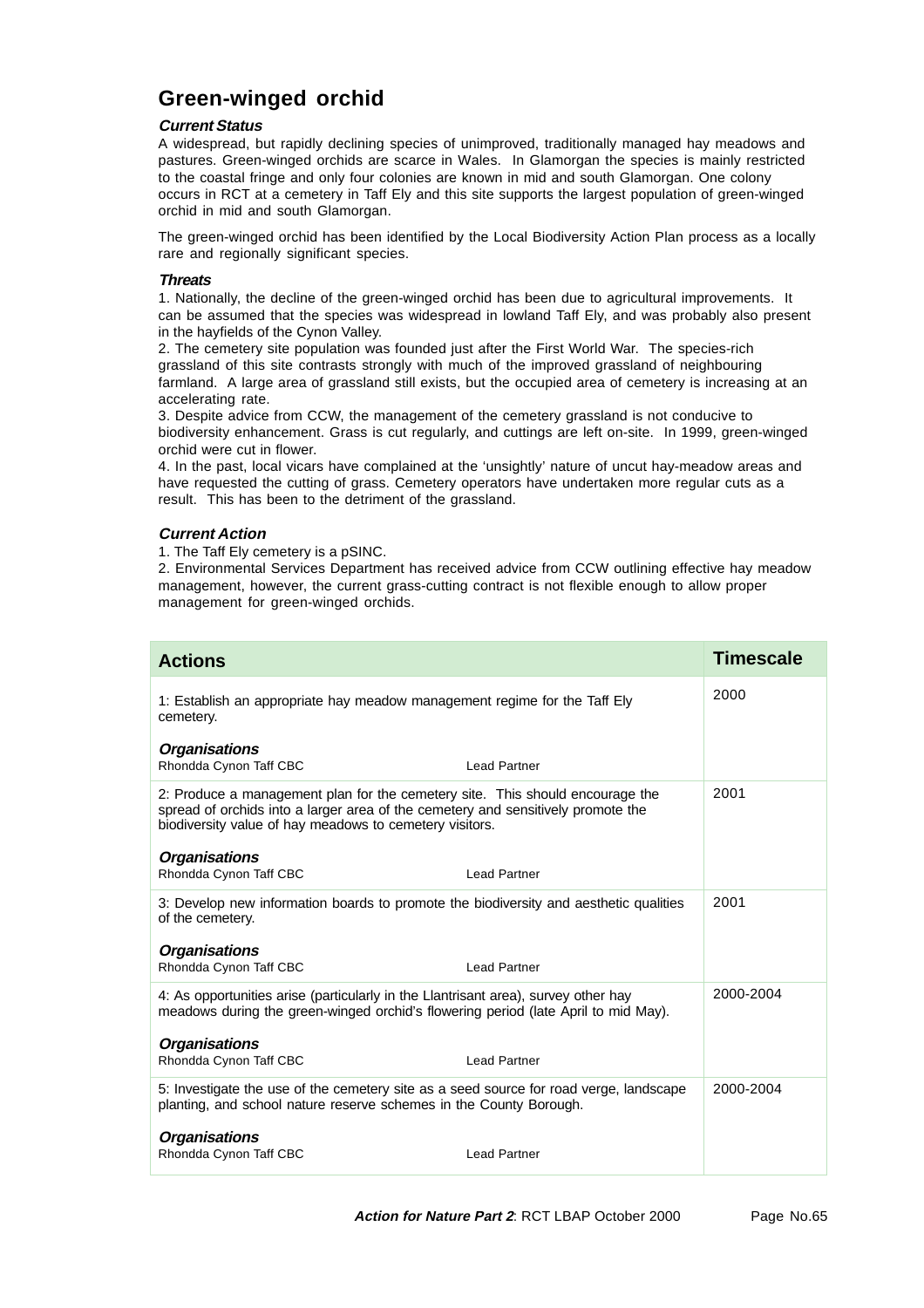# **Medicinal leech**

## **Current Status**

The medicinal leech is a rare and endangered inhabitant of ponds and small lakes. Famed for its medical applications, the medicinal leech is now rarely seen or recorded. In Wales it is largely restricted to Anglesey, with only a few sites in south Wales. Although no confirmed records exist in RCT, an unconfirmed report has been made for a pond in the Cynon Valley. There has been no strategic pond survey or assessment work in the County Borough; we simply do not know whether the medicinal leech exists undiscovered somewhere in RCT.

The medicinal leech is listed on Appendix III of the Bern Convention, Appendix II of CITES and Annex V of the Habitats Directive. It is listed as vulnerable on the IUCN and as rare in the UK Red List. It is protected under Schedule 5 of the Wildlife and Countryside Act 1981 and it is a National Biodiversity Action Plan species.

### **Threats**

1. Loss of ponds through water abstraction, natural succession and infilling.

2. Loss of stock-grazed ponds.

## **Current Action**

1. A number of ponds and small, natural lakes are identified as constituent parts of pSINC.

| <b>Actions</b>                                                                                                                                                           |                     | <b>Timescale</b> |
|--------------------------------------------------------------------------------------------------------------------------------------------------------------------------|---------------------|------------------|
| 1: Review historical records for medicinal leech in RCT.                                                                                                                 |                     | 2003             |
| <b>Organisations</b><br>Rhondda Cynon Taff CBC                                                                                                                           | <b>Lead Partner</b> |                  |
| 2: Undertake a survey of ponds in RCT, based upon the Cardiff Pond Survey, and<br>include medicinal leeches.                                                             |                     | 2003             |
| <b>Organisations</b><br>Countryside Council for Wales<br>Rhondda Cynon Taff CBC                                                                                          | <b>Lead Partner</b> |                  |
| 3: If any medicinal leech sites are identified, seek to designate as SINC through the<br>UDP process, and identify land ownership.                                       |                     | 2000-2004        |
| <b>Organisations</b><br>Rhondda Cynon Taff CBC                                                                                                                           | <b>Lead Partner</b> |                  |
| 4: Evidence of illegal killing, or harming of medicinal leech should be reported to the<br>South Wales Police Wildlife Liaison Officer promptly, for appropriate action. | on-going            |                  |
| <b>Organisations</b><br>South Wales Police                                                                                                                               | <b>Lead Partner</b> |                  |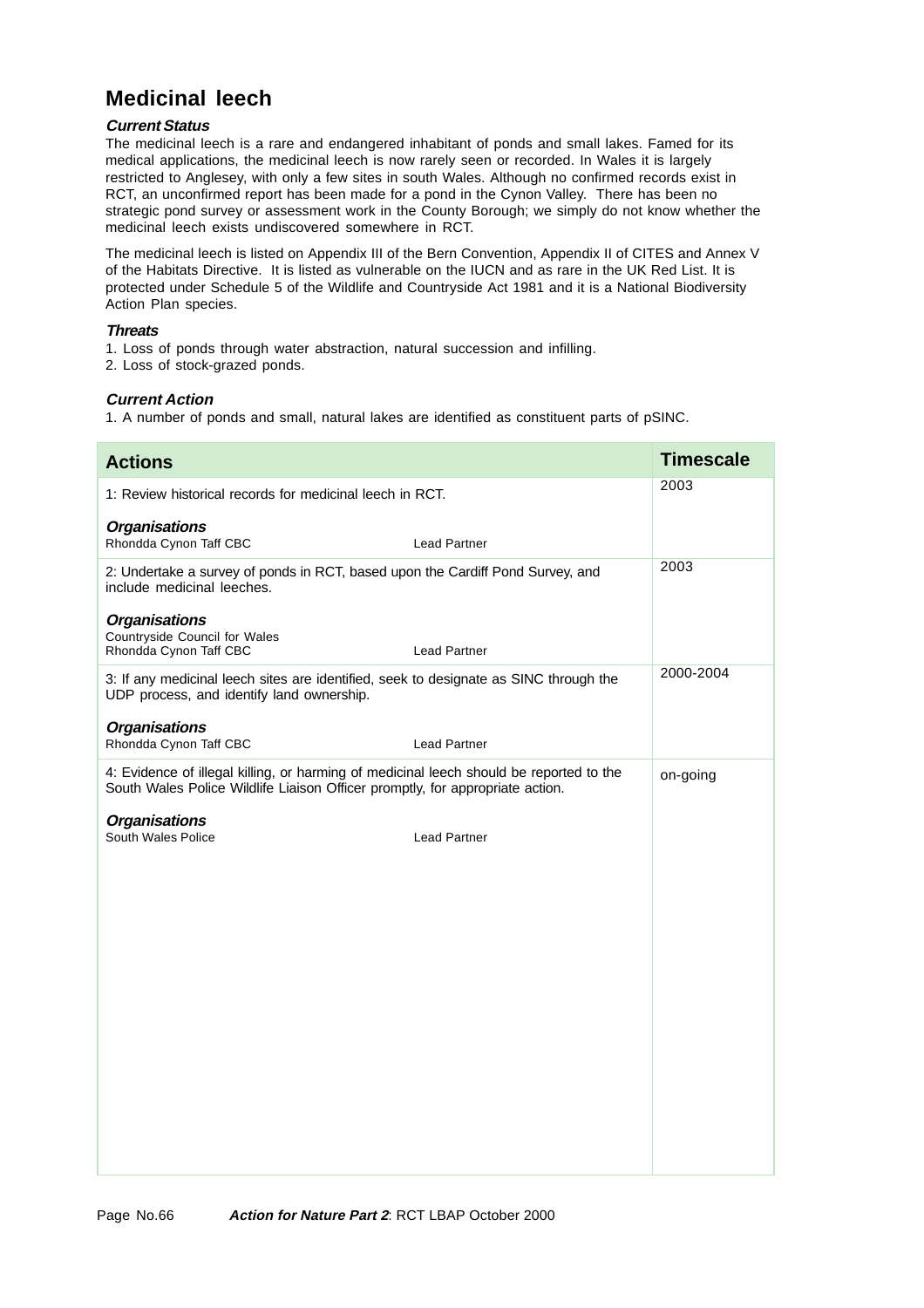# **Southern damselfly**

## **Current Status**

A damselfly of wet, base-rich flushed streams and seepages. Nationally very rare, the species main distribution is in the south-west of England and the New Forest. In Wales the damselfly occurs sparingly around the southern and western coasts. Southern damselfly has been recorded at Cwm Cadlan SSSI/pSAC in the Cynon Valley. Although the site is within Brecon Beacons National Park, there is a chance that colonies may occur within base-flushed rhos pasture sites in both the Cynon and Taff Ely area.

The species is listed on Annex II of the EC Habitats Directive and Appendix II of the Bern Convention. It is listed as rare in the UK Red List and is a National Biodiversity Action Plan species.

## **Threats**

1. A naturally rare species, many potential sites have been lost or degraded by agricultural, residential or industrial development.

2. Insensitive and / or intensive drain and ditch management.

### **Current Action**

1. British Dragonfly Conservation and CCW have targeted southern damselfly as a key conservation species.

2. The presence of southern damselfly is a SINC selection criterion.

3. Potential sites are already designated as pSINC by the Local Authority.

| <b>Actions</b>                                                                                                                                                        | <b>Timescale</b> |
|-----------------------------------------------------------------------------------------------------------------------------------------------------------------------|------------------|
| 1: Where opportunities arise, survey potential southern damselfly sites in the Cynon<br>Valley.                                                                       | 2000-2004        |
| <b>Organisations</b><br><b>British Dragonfly Society</b><br>Rhondda Cynon Taff CBC<br>Lead Partner                                                                    |                  |
| 2: Seek to designate all suitable rhos pasture sites as SINC, as part of the UDP<br>process, and identify land ownership.<br><b>Organisations</b>                     | 2001-2004        |
| Rhondda Cynon Taff CBC<br>Lead Partner                                                                                                                                |                  |
| 3: If sites are identified, inform the landowner(s), CCW, British Dragonfly Society, LA<br>and GWT and provide advice to the landowner on the management of the site. | 2001-2004        |
| <b>Organisations</b><br>Countryside Council for Wales<br>Lead Partner<br>Rhondda Cynon Taff CBC                                                                       |                  |
| 4: Establish monitoring schemes for all potential sites.                                                                                                              | 2000-2004        |
| <b>Organisations</b><br><b>British Dragonfly Society</b><br>Countryside Council for Wales<br>Rhondda Cynon Taff CBC<br><b>Lead Partner</b>                            |                  |
| 5: Through the Recorders' Newsletter, encourage general dragonfly and damselfly<br>recording in RCT.                                                                  | 2000-2004        |
| <b>Organisations</b><br>Rhondda Cynon Taff CBC<br><b>Lead Partner</b>                                                                                                 |                  |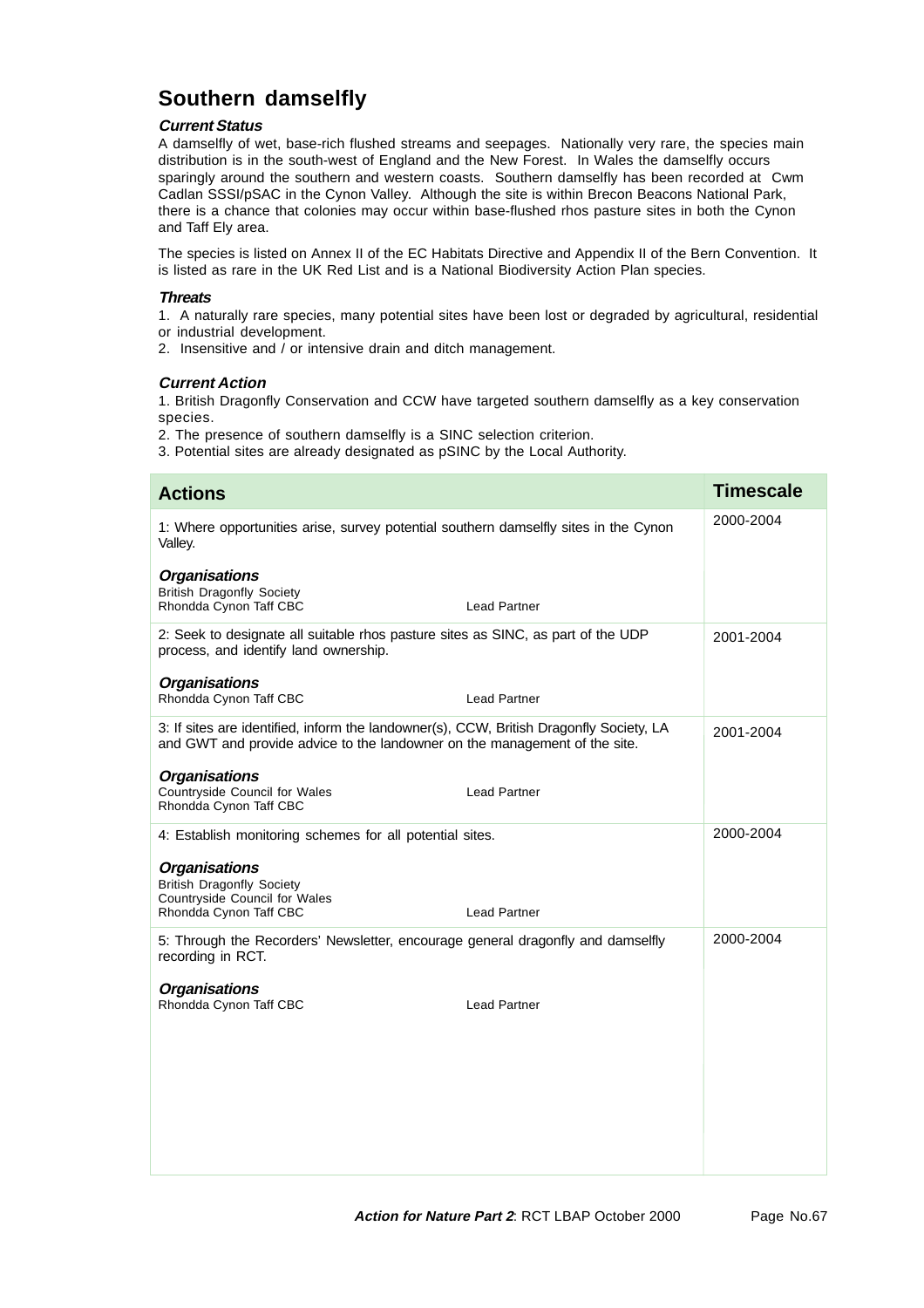# **Silver-studded blue**

## **Current Status**

The silver-studded blue occupies a number of different niches, including coastal grassland, lowland heaths and upland bogs. In the UK, the butterfly has experienced a huge decline, and although still well established in certain coastal regions and the heaths of southern England, the once traditional 'moss' sites of western bogs and moors are all but extinct. The silver-studded blue was recorded in the Llantrisant area at the end of the  $19<sup>th</sup>$  Century and a 1979 record exists for the Llantrisant/Tonyrefail area. The broad habitat requirement of wet heaths, with cross-leaved heath and purple moor-grass is still locally present, but it is not known if the butterfly has survived. The recent discovery of a silverstudded blue colony in Snowdonia National Park, offers hope for the re-discovery of a colony in RCT.

The silver-studded blue is a National Biodiversity Action Plan species.

## **Threats**

1. Habitat loss is a major threat to the silver-studded blue. Significant areas of wet heath and heathy rhos pasture have been lost to agricultural improvement, industrial development and residential sprawl.

2. A lack of suitable grazing management can quickly lead to the shading out of the butterfly's foodplant (cross-leaved heath) by purple moor-grass.

## **Current Action**

1. All known wet heaths and rhos pastures are pSINC.

2. A number of potential sites in the Tonyrefail area are known.

3. The silver-studded blue has been identified by Butterfly Conservation in its National Action Plan for Wales as one of the 'High priority butterflies important in Wales'.

| <b>Actions</b>                                                                                                                                                                 |                     | <b>Timescale</b> |
|--------------------------------------------------------------------------------------------------------------------------------------------------------------------------------|---------------------|------------------|
| 1: Seek to designate all wet heath and heathy rhos pasture sites with potential silver-<br>studded blue habitat as SINC, through the UDP process, and identify land ownership. |                     | 2001-2004        |
| <b>Organisations</b><br>Rhondda Cynon Taff CBC                                                                                                                                 | <b>Lead Partner</b> |                  |
| 2: Survey suitable sites in the Tonyrefail area to establish if the silver-studded blue is<br>still present.                                                                   |                     | 2000-2004        |
| <b>Organisations</b><br><b>Butterfly Conservation</b><br>Rhondda Cynon Taff CBC                                                                                                | <b>Lead Partner</b> |                  |
| 3: Continue investigation into the exact locality of the last known records of silver-<br>studded blue in the Tonyrefail area.                                                 |                     | on-going         |
| <b>Organisations</b><br><b>Butterfly Conservation</b><br>Rhondda Cynon Taff CBC                                                                                                | <b>Lead Partner</b> |                  |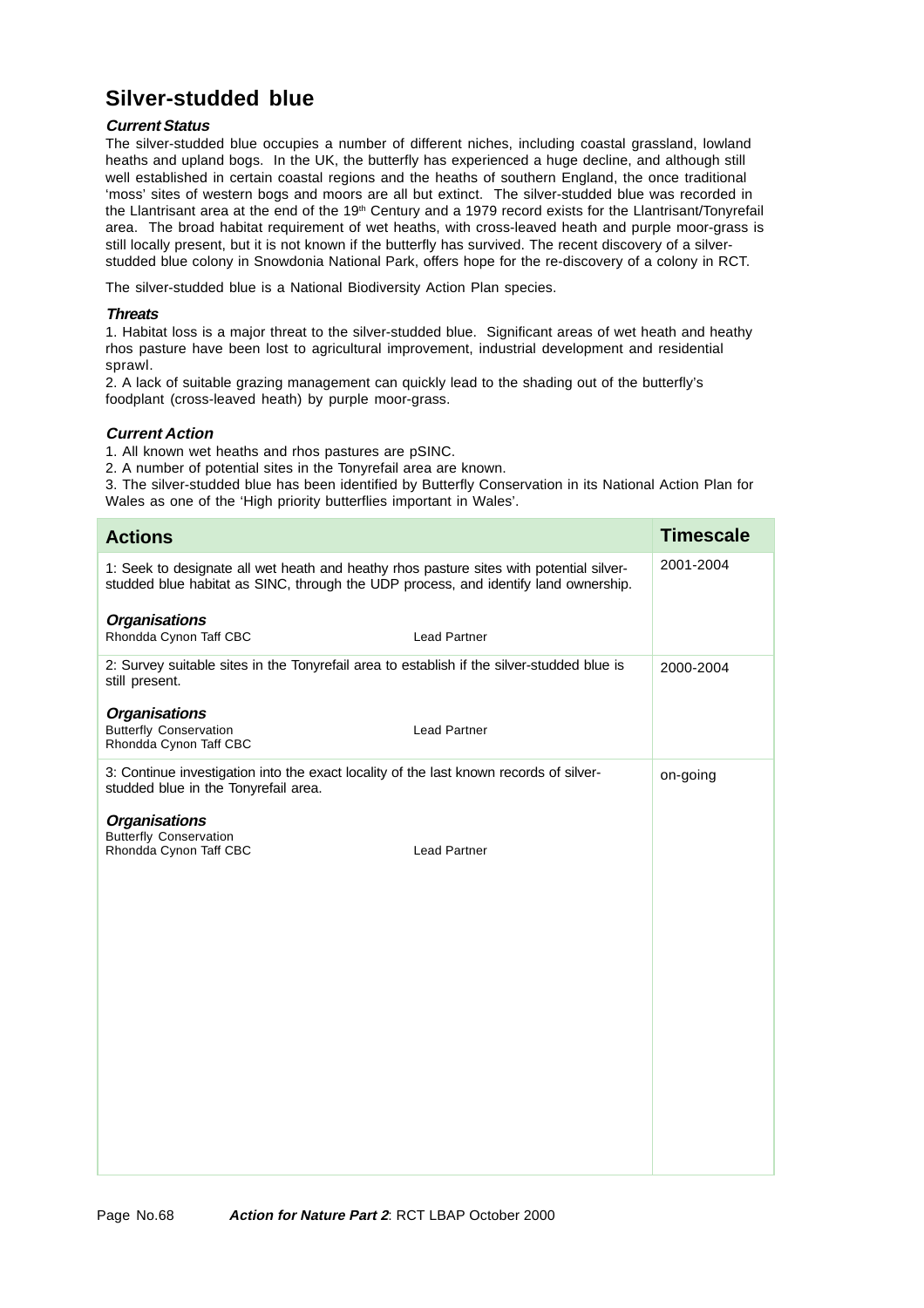# **Small pearl-bordered fritillary**

## **Current Status**

The small pearl-bordered fritillary is a beautiful black and orange checked butterfly, very similar to its close relative, the pearl-bordered fritillary. In common with all species of fritillary butterfly, this insect has experienced a frighteningly rapid decline in Britain. Extinct in the east of England, the wet grassland and hillside colonies of western Britain represents its UK stronghold. In RCT, the butterfly is locally common in rhos pasture (larval food plant: marsh violets) and dry grassland/bracken slopes (larval food plant: dog-violets). There may be a few woodland colonies. It is thinly distributed throughout the lowland areas of the County Borough. Butterfly Conservation have identified at least 20-30 sites in Glamorgan. This is undoubtedly an under-estimate of the total population, but no quantitative information is currently available.

The small pearl-bordered fritillary is identified by Butterfly Conservation in their National Action Plan for Wales as a medium priority butterfly in a British context. It has been identified by the Local Biodiversity Action Plan process as a locally distinctive and vulnerable butterfly.

### **Threats**

1. Loss of breeding sites to agricultural improvement/drainage works.

2. Loss of many urban fringe and valley-bottom sites to housing and industrial development. A number of potential sites are allocated for development and have extant planning permissions.

3. Land reclamation schemes threaten a number of sites in south Wales.

4. Forestry and woodland planting have been encouraged on rhos pasture and bracken slopes.

5. Cessation of traditional grassland management (grazing) leading to scrub and woodland invasion of rhos pasture and grassland.

## **Current Action**

1. Two SSSI in the area covered by this LBAP support small pearl-bordered fritillary habitat.

2. All known small pearl-bordered fritillary sites have been designated a pSINC.

3. RCT CBC owns rhos pasture with small pearl-bordered fritillary at Cwm Colliery and near Mountain Ash.

4. Potential sites are owned and managed by RCT CBC at Parc Dowlais and Parc Eirin (due to come into Council ownership).

5. At least one Woodland Grant Scheme site (near Pontyclun) supports small pearl-bordered fritillary. The slope on which the butterflies fly has been fenced, which may in future reduce its suitability for the butterfly. Revisions to the WGS could assist the long-term future of the colony (one of the few woodland colonies in RCT).

6. The extension to Trane Cemetery, Tonyrefail, includes an area of potential habitat.

7. Butterfly Conservation has produced a National Action Plan for Wales and have appointed a Butterfly Guardian for Wales.

8. The Council's Rhos Pasture Biodiversity Briefing Note has been produced to raise awareness of the biodiversity significance of the habitat of the small pearl-bordered fritillary.

9. The Glamorgan Regional Biodiversity Action Plan for Rhos pasture has identified the small pearlbordered fritillary as a priority species and has set out biodiversity targets for the conservation of the habitat.

10. The Maerdy Community Woodlands, managed by GEAR, supports a small pearl-bordered fritillary colony.

| <b>Actions</b>                                                                                                                      |                     | <b>Timescale</b> |
|-------------------------------------------------------------------------------------------------------------------------------------|---------------------|------------------|
| 1: Seek to designate all small pearl-bordered fritillary colonies as SINC, through the<br>UDP process, and identify land ownership. |                     | 2001-2004        |
| <b>Organisations</b><br>Rhondda Cynon Taff CBC                                                                                      | <b>Lead Partner</b> |                  |
| 2: Continue to bring known and potential small pearl-bordered fritillary colonies in<br>Council ownership into positive management. |                     | on-going         |
| <b>Organisations</b><br>Rhondda Cynon Taff CBC                                                                                      | <b>Lead Partner</b> |                  |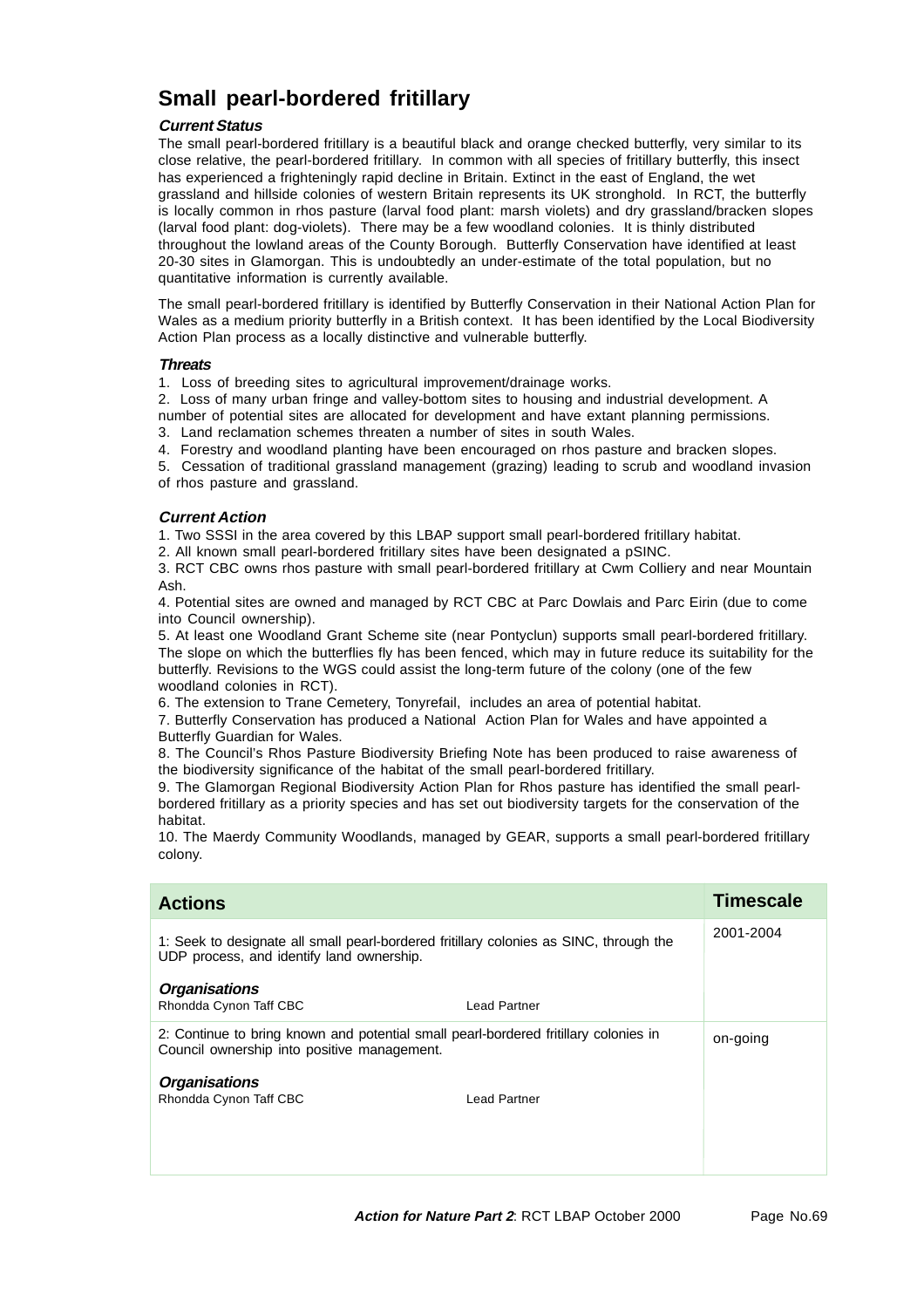| <b>Actions</b>                                                                                                                                                                                                                                                                | <b>Timescale</b> |
|-------------------------------------------------------------------------------------------------------------------------------------------------------------------------------------------------------------------------------------------------------------------------------|------------------|
| 3: As opportunities arise, provide landowners and managers of small pearl-bordered<br>fritillary butterfly colonies with information (e.g. Rhos Pasture Biodiversity Briefing<br>Note) and advice.                                                                            | on-going         |
| <b>Organisations</b><br><b>Butterfly Conservation</b><br><b>Lead Partner</b><br>Rhondda Cynon Taff CBC                                                                                                                                                                        |                  |
| 4: Continue to encourage landowners with rhos pasture or species-rich bracken<br>slopes to enter Tir Gofal.                                                                                                                                                                   | on-going         |
| <b>Organisations</b><br>Rhondda Cynon Taff CBC<br><b>Lead Partner</b>                                                                                                                                                                                                         |                  |
| 5: As opportunities arise, provide advice and, where possible, assistance in the<br>management of sites.                                                                                                                                                                      | on-going         |
| <b>Organisations</b><br><b>Butterfly Conservation</b><br>Rhondda Cynon Taff CBC<br><b>Lead Partner</b>                                                                                                                                                                        |                  |
| 6: Through the Recorders' Newsletter and Butterfly Conservation's work for the<br>'Butterflies of Glamorgan', encourage survey work to identify small pearl-bordered<br>fritillary sites and encourage the submission of records to GWT, Butterfly Conservation<br>and $LA$ . | 2000-2004        |
| <b>Organisations</b><br><b>Butterfly Conservation</b><br>Rhondda Cynon Taff CBC<br><b>Lead Partner</b>                                                                                                                                                                        |                  |
| 7: Continue to influence forestry schemes to ensure woodland planting does not<br>destroy sites of existing biodiversity value. Continue to advise on Woodland Grant<br>applications.                                                                                         | on-going         |
| <b>Organisations</b><br>Coed Cymru<br>Rhondda Cynon Taff CBC<br><b>Lead Partner</b>                                                                                                                                                                                           |                  |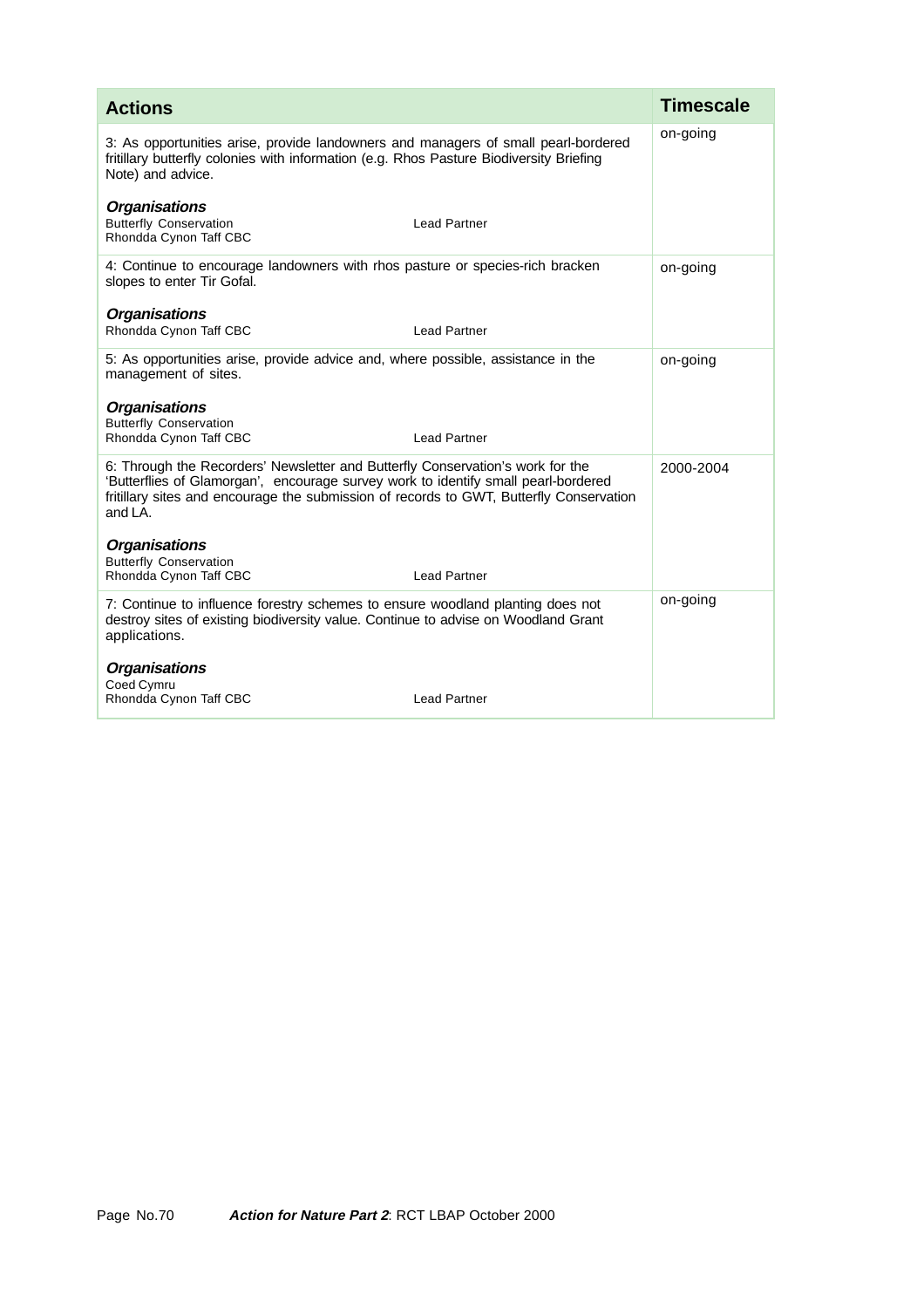# **Pearl-bordered fritillary**

# **Current Status**

Although once strongly associated with traditional coppice woodland sites (and historically restricted to woodlands in eastern England), in Wales this species is found on warm, sunny ffridd and bracken slopes, where young violets grow in abundance. Nationally the decline in woodland management has expunged virtually all woodland colonies. The pearl-bordered fritillary is now largely restricted to western Britain and confined to bracken slopes. In RCT, old records exist for the Llantrisant area and include the ancient woodland of Coed Trecastell. There have been no recent records for the butterfly in the County Borough, but hopes are still high that the pearl-bordered fritillary still occurs. There are a number of potentially suitable sites and the ffridd is still a very under-surveyed habitat.

The pearl-bordered fritillary is listed on Schedule 5 of the Wildlife and Countryside Act 1981 (sale only). The Butterfly Conservation National Action Plan for Wales identifies the pearl-bordered fritillary as of high priority importance in Britain. It is also a National Biodiversity Action Plan species.

### **Threats**

- 1. Lack of suitable grazing (ideally cattle) on ffridd and bracken slopes.
- 2. Sheep grazing of ground flora, reducing violet growth.
- 3. Conifer afforestation and smaller scale tree planting schemes.
- 4. Decline in woodland management.

## **Current Action**

1. The National Habitat Action Plan for Wales produced by Butterfly Conservation identifies the pearlbordered fritillary as of high priority importance in Britain. The Action Plan concentrates on conserving extant populations in mid and north Wales, but also contains Actions to survey former sites, investigate re-introduction opportunities and re-instate grazing onto recently abandoned sites.

2. Butterfly Conservation has co-ordinated a national pearl-bordered fritillary survey.

3. Butterfly Conservation has produced a 'Butterfly and Bracken' leaflet, highlighting the importance of bracken for four fritillary butterflies.

4. Where possible, the Planning Department comments on all woodland grant schemes which potentially affect important bracken slopes.

5. The presence of pearl-bordered fritillary and species-rich ffridd and bracken slopes are SINC selection features.

6. One potentially suitable pearl-bordered fritillary site in the Llantrisant area has been identified (and received some survey work in 1998).

7. Coed Cymru has pro-actively encouraged a number of woodland grant schemes in RCT to create violet-rich glades in woodland.

| <b>Actions</b>                                                                                                                                                                                                       | Timescale |
|----------------------------------------------------------------------------------------------------------------------------------------------------------------------------------------------------------------------|-----------|
| 1: Visit at least one potential pearl-bordered fritillary pSINC in RCT annually, during<br>adult flight season. Report findings to Butterfly Conservation.                                                           | 2001-2004 |
| <b>Organisations</b><br><b>Butterfly Conservation</b><br><b>Forest Enterprise</b><br>Rhondda Cynon Taff CBC<br><b>Lead Partner</b>                                                                                   |           |
| 2: Seek to designate all violet-rich slopes as SINC, through the UDP process, and<br>identify land ownership.                                                                                                        | 2001-2004 |
| Organisations<br>Rhondda Cynon Taff CBC<br><b>Lead Partner</b>                                                                                                                                                       |           |
| 3: Where appropriate (and where suitable bracken slopes occur in close proximity)<br>encourage positive woodland management of coppice woodlands and cycle track<br>verges to create additional violet-rich habitat. | 2000-2004 |
| <b>Organisations</b><br>Coed Cymru<br><b>Forest Enterprise</b><br>Rhondda Cynon Taff CBC<br><b>Lead Partner</b>                                                                                                      |           |
|                                                                                                                                                                                                                      |           |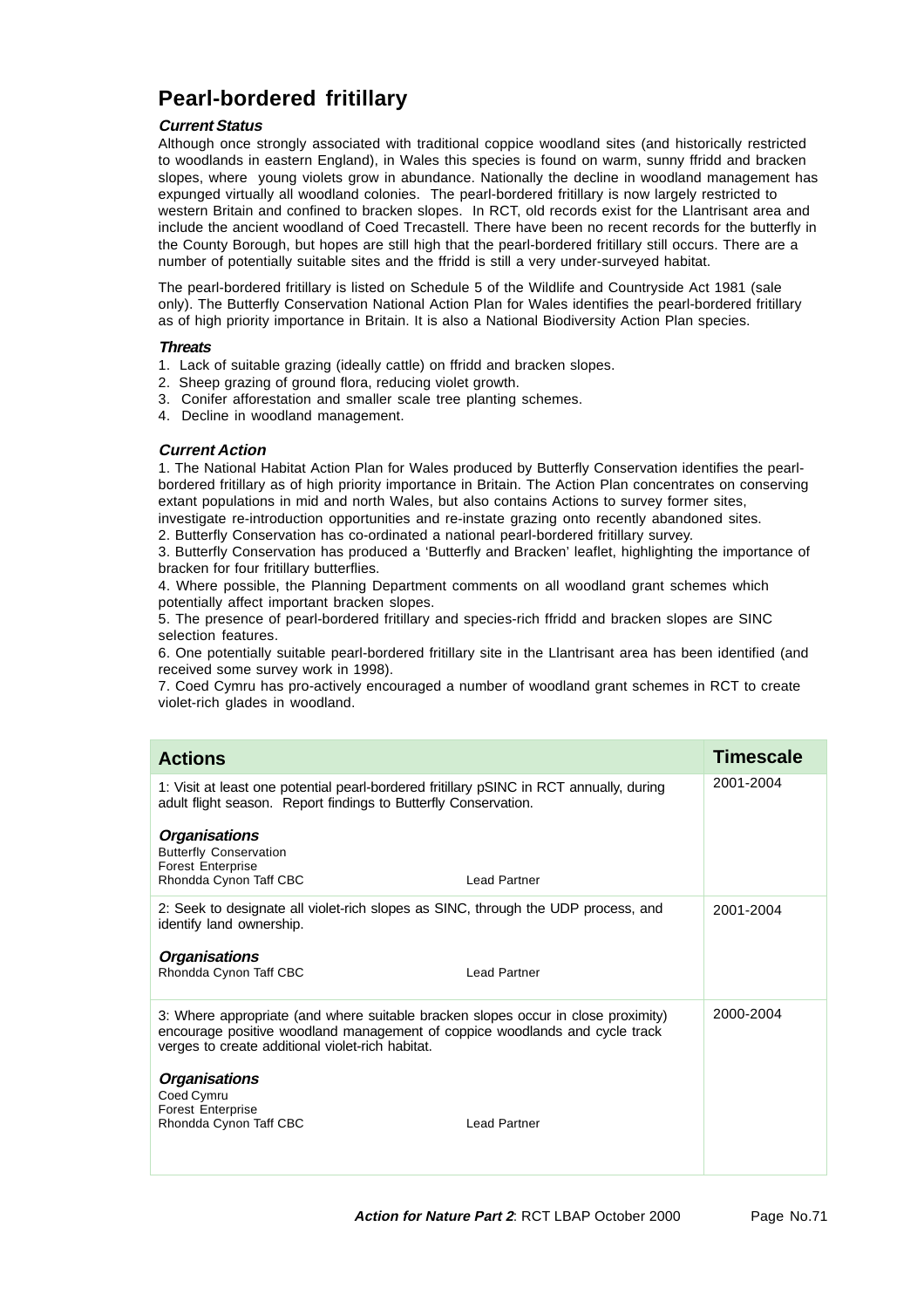| <b>Actions</b>                                                                                                                                                                                                            |                     | <b>Timescale</b> |
|---------------------------------------------------------------------------------------------------------------------------------------------------------------------------------------------------------------------------|---------------------|------------------|
| 4: Encourage the retention of wide, sunny open rides in commercial forestry<br>plantations.                                                                                                                               |                     | 2000-2004        |
| <b>Organisations</b><br><b>Butterfly Conservation</b><br><b>Forest Enterprise</b><br>Rhondda Cynon Taff CBC                                                                                                               | <b>Lead Partner</b> |                  |
| 5: Where opportunities arise, encourage landowners of species-rich bracken slopes<br>to re-introduce cattle grazing at appropriate stocking rates and duration.                                                           |                     | 2000-2004        |
| <b>Organisations</b><br><b>Butterfly Conservation</b><br>Countryside Council for Wales<br>Glamorgan Wildlife Trust<br>National Assembly for Wales Agriculture Department<br>Rhondda Cynon Taff CBC                        | <b>Lead Partner</b> |                  |
| 6: Where appropriate, encourage existing Woodland Grant Schemes to provide pro-<br>active management for violet growth and fritillaries.                                                                                  |                     | 2000-2004        |
| <b>Organisations</b><br>Coed Cymru<br>Rhondda Cynon Taff CBC                                                                                                                                                              | <b>Lead Partner</b> |                  |
| 7: Evidence of the illegal selling of pearl-bordered fritillary should be reported to the<br>South Wales Police Wildlife Liaison Officer promptly, for appropriate action.                                                |                     | on-going         |
| <b>Organisations</b><br>South Wales Police                                                                                                                                                                                | <b>Lead Partner</b> |                  |
| 8: Raise awareness of the biodiversity importance of bracken slopes with landowners<br>and provide general advice to promote good management. RCT to produce a<br>'Biodiversity Briefing note' for ffridd/bracken slopes. |                     | on-going         |
| <b>Organisations</b><br><b>Butterfly Conservation</b><br>Countryside Council for Wales<br>Rhondda Cynon Taff CBC                                                                                                          | <b>Lead Partner</b> |                  |
|                                                                                                                                                                                                                           |                     |                  |
|                                                                                                                                                                                                                           |                     |                  |
|                                                                                                                                                                                                                           |                     |                  |
|                                                                                                                                                                                                                           |                     |                  |
|                                                                                                                                                                                                                           |                     |                  |
|                                                                                                                                                                                                                           |                     |                  |
|                                                                                                                                                                                                                           |                     |                  |
|                                                                                                                                                                                                                           |                     |                  |
|                                                                                                                                                                                                                           |                     |                  |
|                                                                                                                                                                                                                           |                     |                  |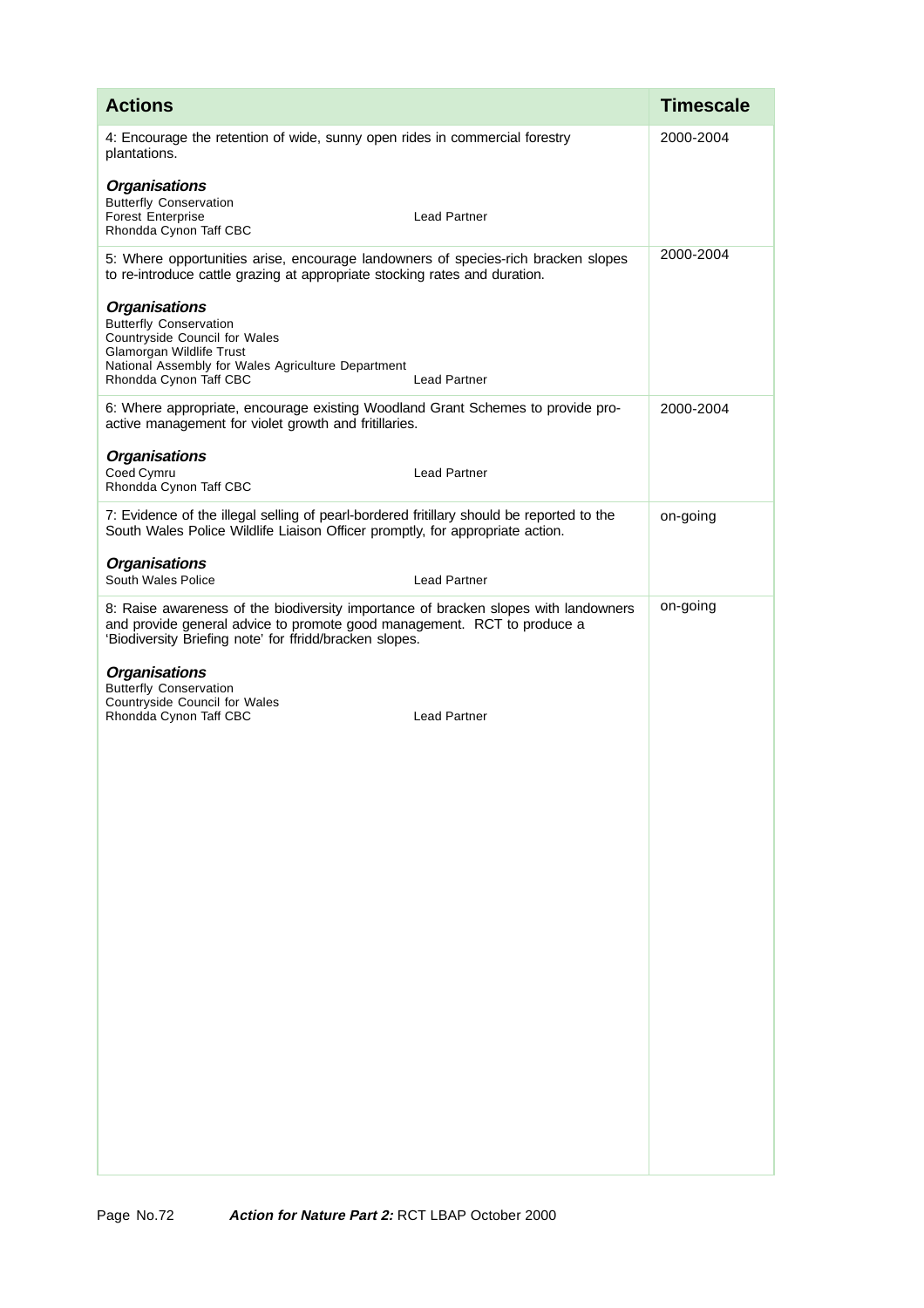# **High brown fritillary**

## **Current Status**

The high brown fritillary was once considered to be the archetypal woodland fritillary butterfly. In the past it occurred throughout England and Wales and was strongly associated with well-managed coppice woodlands. However, in common with all 'woodland' fritillary butterflies, a massive population crash and range contraction has occurred since the early 1960's. This loss has been directly correlated to the abandonment of coppice woodland and the shading out of the violets on which the butterflies rely. In common with the pearl-bordered and small pearl-bordered fritillary butterflies, the significance of violet-rich bracken slopes has only recently become fully appreciated. The ffridd and bracken hillsides of western Britain are now the national stronghold for this species. RCT currently supports two high brown fritillary colonies where the butterfly flies on species-rich bracken slopes. The longest known colony is in the Taff Valley and is small and very vulnerable to grazing changes. The second colony was discovered in July 2000 in the Rhondda Valley, but it is too soon to assess its size. Elsewhere, the County Borough supports a number of highly suitable sites, and more survey and assessment is urgently needed.

Fully protected under the Wildlife and Countryside Act 1981 and listed as vulnerable on the UK Red List. The high brown fritillary is identified as high priority in a British context in Butterfly Conservation's National Action Plan for Wales. It is also a National Biodiversity Action Plan species.

### **Threats**

1. Loss of coppice regime in woodlands.

2. Over-grazing of bracken slopes by sheep, destroying violets.

3. Lack of cattle and horse grazing on bracken slopes, leading to an excessive build-up of dead bracken.

4. Woodland grant schemes (including 'Bracken Challenge') targeting bracken slopes and grantaiding woodland creation to detriment of butterfly habitat.

5. Land reclamation schemes.

## **Current Action**

1. The Taff Valley site is monitored by Butterfly Conservation and Caerphilly Mountain Rangers.

2. The Butterfly Conservation document National Action Plan for Wales identifies high brown fritillary as a high priority in a British context. It includes actions to promote better management of sites, monitor populations, survey potential breeding sites and consider potential re-introduction programmes.

3. Butterfly Conservation has produced a Butterfly and Bracken leaflet, highlighting the importance of bracken for four fritillary butterflies.

4. Where possible, the Countryside Section comments on all woodland grant schemes which potentially affect important bracken slopes.

5. The presence of high brown fritillary and species-rich ffridd and bracken slopes are each SINC selection features.

6. The owner of the Taff Valley site is aware of the butterflies presence and significance and is not hostile to nature conservation aspirations. It is believed that the landowner has applied to Tir Gofal. 7. The Rhondda colony is partly in the ownership of the County Borough Council and although it is subject to land reclamation issues, it is hoped that a pro-active nature conservation strategy can be developed for the site.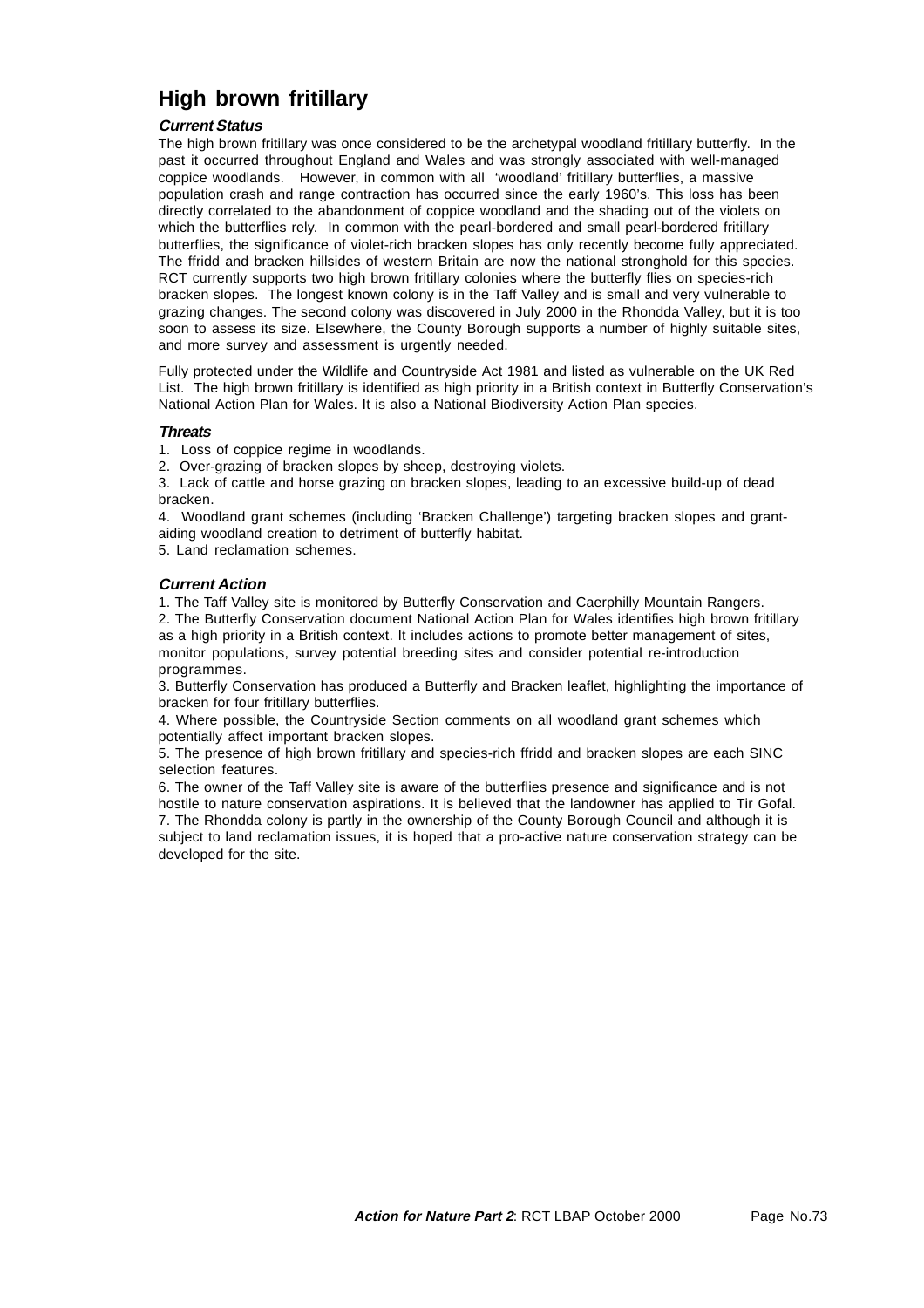| <b>Actions</b>                                                                                                                                                                                                            |                     | <b>Timescale</b> |
|---------------------------------------------------------------------------------------------------------------------------------------------------------------------------------------------------------------------------|---------------------|------------------|
| 1: Seek to designate both known high brown fritillary sites (and other important ffridd<br>and bracken covered slopes) as SINC, through the UDP process, and identify land<br>ownership.                                  |                     | 2001-2004        |
| <b>Organisations</b><br>Rhondda Cynon Taff CBC                                                                                                                                                                            | <b>Lead Partner</b> |                  |
| 2: Where appropriate (and suitable bracken slopes occur in close proximity),<br>encourage positive woodland management of coppice woodlands and cycle track<br>verges to create additional violet-rich habitat.           |                     | on-going         |
| <b>Organisations</b><br><b>Butterfly Conservation</b><br>Caerphilly Mountain Countryside Service<br>Rhondda Cynon Taff CBC                                                                                                | <b>Lead Partner</b> |                  |
| 3: Where opportunities arise, encourage landowners of species-rich bracken slopes<br>to re-introduce cattle grazing at appropriate stocking rates and duration.                                                           |                     | 2000-2004        |
| <b>Organisations</b><br><b>Butterfly Conservation</b><br>Countryside Council for Wales<br>Glamorgan Wildlife Trust<br>National Assembly for Wales Agriculture Department<br>Rhondda Cynon Taff CBC                        | <b>Lead Partner</b> |                  |
| 4: Investigate management options for known sites. Ensure that high brown fritillary<br>conservation and enhancement is fully taken into account in the design of land<br>reclamation proposals at the Rhondda site.      |                     | 2000             |
| <b>Organisations</b><br><b>Butterfly Conservation</b><br>Caerphilly Mountain Countryside Service<br>Coed Cymru<br>Countryside Council for Wales<br>Rhondda Cynon Taff CBC                                                 | <b>Lead Partner</b> |                  |
| 5: Raise awareness of the biodiversity importance of bracken slopes with landowners<br>and provide general advice to promote good management. RCT to produce a<br>'Biodiversity Briefing Note' for Ffridd/bracken slopes. |                     | on-going         |
| <b>Organisations</b><br><b>Butterfly Conservation</b><br>Countryside Council for Wales<br>Rhondda Cynon Taff CBC                                                                                                          | Lead Partner        |                  |
| 6: Where appropriate, encourage existing Woodland Grant Schemes to provide pro-<br>active management for violet growth and fritillaries.                                                                                  |                     | 2000-2004        |
| <b>Organisations</b><br>Coed Cymru<br>Rhondda Cynon Taff CBC                                                                                                                                                              | <b>Lead Partner</b> |                  |
| 7: Evidence of the illegal killing of high brown fritillary should be reported to the South<br>Wales Police Wildlife Liaison Officer promptly, for appropriate action.                                                    |                     | on-going         |
| <b>Organisations</b><br>South Wales Police                                                                                                                                                                                | <b>Lead Partner</b> |                  |
|                                                                                                                                                                                                                           |                     |                  |
|                                                                                                                                                                                                                           |                     |                  |
|                                                                                                                                                                                                                           |                     |                  |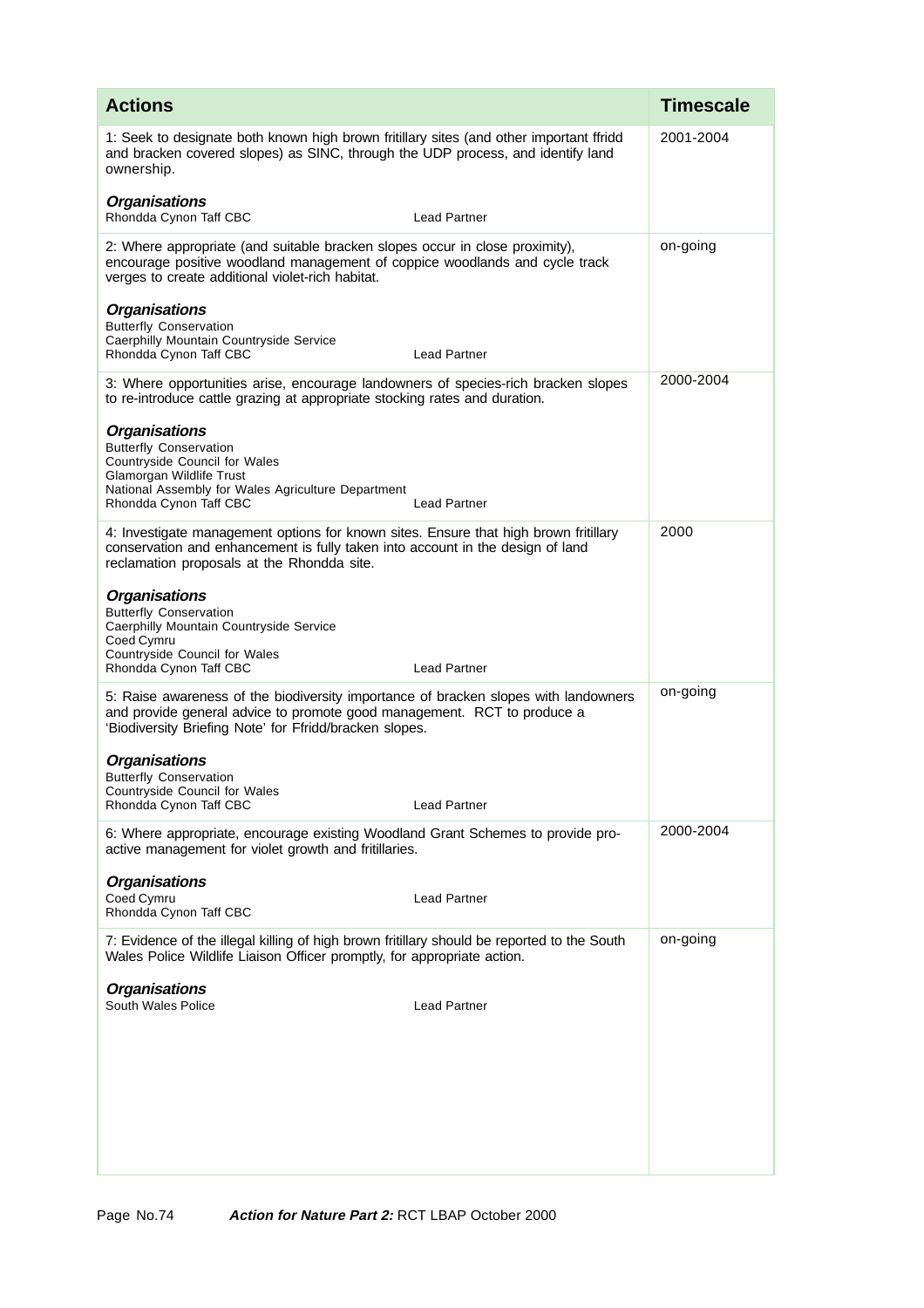# **Marsh fritillary**

### **Current Status**

The marsh fritillary is the emblem of the purple moor-grass and rush pastures of south Wales. It is the classic butterfly of the wet, species-rich pastures of the region and is now widely recognised as an indicator of wetland conservation in Glamorgan. The butterfly larvae feed on devil's-bit scabious and thrive in cattle-grazed pastures where the food-plant and nectar sources are not shaded-out by taller grasses and rushes. Although over 50 colonies have been recorded in Glamorgan, most of these are small. The butterfly is known to survive in 'meta-populations' where several sites are responsible for the long-term viability of a single colony. Over generations individual sites may temporarily become unsuitable (e.g. from a short-term loss of grazing), but when management is returned the butterfly is able to re-colonise from neighbouring sites. Meta-populations depend on having breeding sites which are within easy dispersal range. The marsh fritillary is not a strong flyer and even in years of abundance has limited powers of dispersal. Maintaining a network of potential breeding sites (including areas which may be temporarily unsuitable for the butterfly) is therefore essential for the long-term future of the butterfly.

Records exist for the Cynon Valley and for Taff Ely. The butterfly is known to have occurred on more than a dozen sites. In meta-population terms, there may be three colonies. One is at the northern end of the River Cynon, one in the Tonyrefail area and one in the Llantrisant/Church Village area. There may still be important colonies elsewhere and odd records exist for a number of sites. The largest colony in RCT was recently (and perhaps fatally) damaged by a private sector / WDA development at Parc Eirin. Another large population (the largest remaining population in RCT) has been threatened by a development proposal at Hirwaun.

Elsewhere, colonies have been successively lost through abandonment of grazing, landfill operations, road schemes and development schemes. The future of the marsh fritillary in RCT is in the balance, with little positive nature conservation management and considerable negative pressures (including a series of very wet summers).

The marsh fritillary is fully protected under the Wildlife and Countryside Act 1981. It is listed in Annex II of the EC Habitats Directive and Appendix II of the Bern Convention and is a high priority species in a British context in Butterfly Conservation's National Action Plan for Wales. It is also a National Biodiversity Action Plan species.

#### **Threats**

1. Abandonment of traditional grazing, leading to loss of diversity and breeding habitat.

2. Residential and employment development. Many marsh fritillary colonies must have been lost in the last thirty years.

3. BSE crisis has directly led to a decline in cattle grazing.

4. The promotion of foreign cattle breeds at the expense of hardy Welsh breeds able to graze purple moor-grass.

5. Afforestation.

6. Drainage and re-seeding of wet fields.

## **Current Action**

1. All known marsh fritillary sites are pSINC.

2. The presence of marsh fritillary butterflies or suitable rhos pasture habitat, are SINC selection criteria.

3. The Local Authority Planning Department requires planning applications which potentially affect marsh fritillary colonies or potential habitat to include species surveys and assessments. The Parc Eirin and Hirwaun colonies were identified as a result of the planning application process.

4. A sample of Glamorgan colonies are monitored by CCW and Butterfly Conservation annually. While none of these are in RCT a few sites are visited in most years.

5. Marsh fritillary butterflies were highlighted in the RCT CBC Biodiversity Briefing Note 1: Rhos Pasture.

6. A Glamorgan Regional Action Plan has been produced for purple moor-grass and rush pasture and includes actions of benefit for marsh fritillary.

7. Butterfly Conservation have produced a 'National Action Plan for Wales' .

8. The Council owns small areas of suitable marsh fritillary habitat; part of the Parc Eirin colony occurs on a small area of Council-owned land and a small colony also occurs on Council land at Cwm Colliery.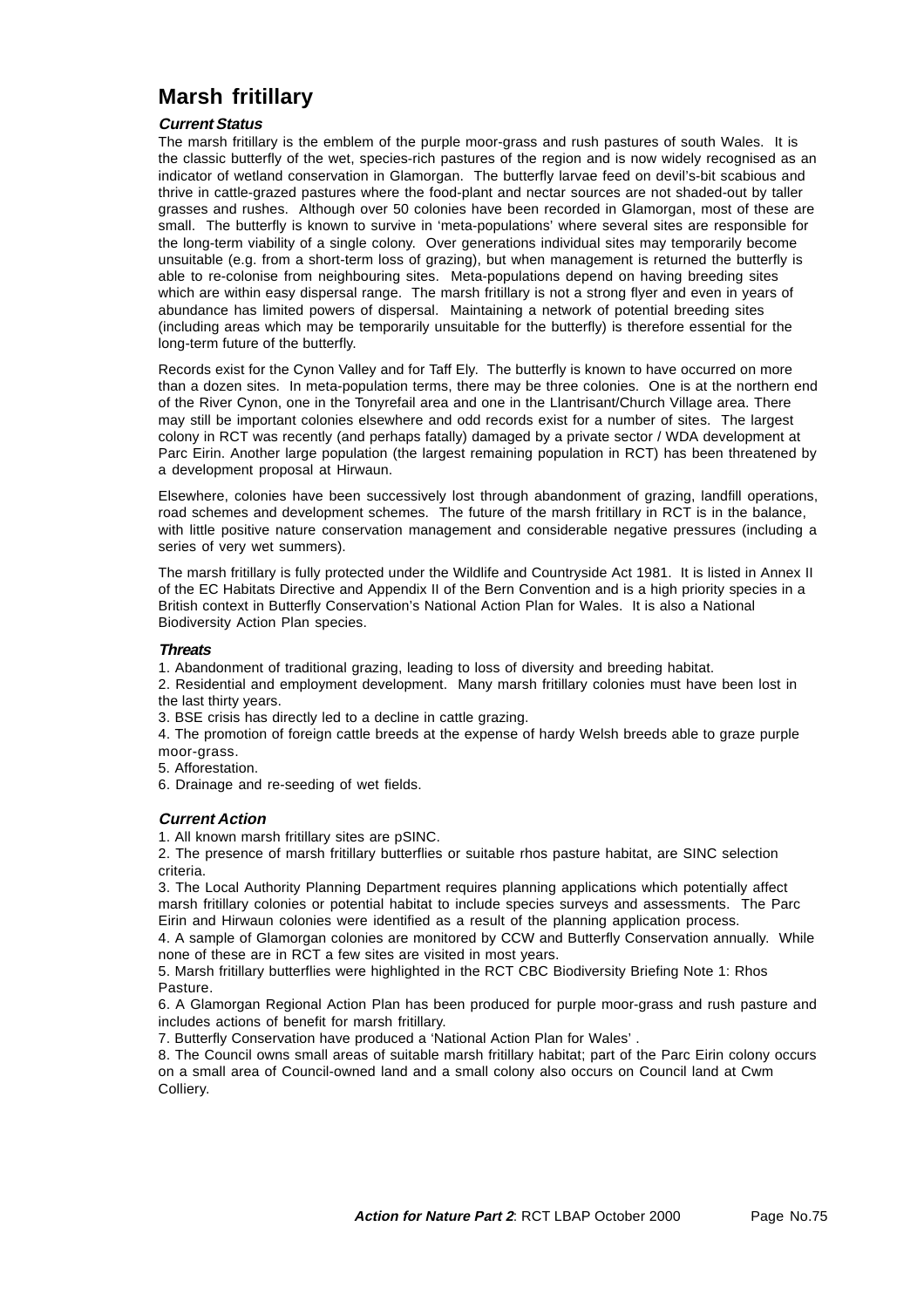| <b>Actions</b>                                                                                                                                                                                 |                     | <b>Timescale</b> |
|------------------------------------------------------------------------------------------------------------------------------------------------------------------------------------------------|---------------------|------------------|
| 1: Seek to designate all sites as SINC, as part of the UDP process, and identify<br>landowners.                                                                                                |                     | 2001-2004        |
| <b>Organisations</b><br>Rhondda Cynon Taff CBC                                                                                                                                                 | <b>Lead Partner</b> |                  |
| 2: Manage all Council-owned marsh fritillary sites sympathetically. Review the tenancy<br>agreement for the Cwm Colliery site. Manage the Parc Eirin area in line with the S.106<br>Agreement. |                     | 2000-2004        |
| <b>Organisations</b><br>Rhondda Cynon Taff CBC<br>Welsh Development Agency                                                                                                                     | <b>Lead Partner</b> |                  |
| 3: Continue to investigate site protection and conservation measures for all known<br>and potential colonies.                                                                                  |                     | on-going         |
| <b>Organisations</b><br><b>Butterfly Conservation</b><br>Countryside Council for Wales<br>Rhondda Cynon Taff CBC                                                                               | <b>Lead Partner</b> |                  |
| 4: Undertake a strategic marsh fritillary butterfly review in RCT. Identify known and<br>potential sites, meta-populations, site ownership, and develop a strategic<br>conservation plan.      |                     | 2000-2001        |
| <b>Organisations</b><br><b>Butterfly Conservation</b><br>Rhondda Cynon Taff CBC<br>Welsh Development Agency                                                                                    | <b>Lead Partner</b> |                  |
| 5: Where opportunities arise, continue to visit known and potential marsh fritillary sites.                                                                                                    |                     | on-going         |
| <b>Organisations</b><br><b>Butterfly Conservation</b><br>Countryside Council for Wales<br>Rhondda Cynon Taff CBC                                                                               | <b>Lead Partner</b> |                  |
| 6: Evidence of illegal killing, or harming of marsh fritillary butterfly should be reported to<br>the South Wales Police Wildlife Liaison Officer promptly, for appropriate action.            |                     | on-going         |
| <b>Organisations</b><br>South Wales Police                                                                                                                                                     | <b>Lead Partner</b> |                  |
| 7: As opportunities arise, provide land owners and managers of marsh fritillary<br>colonies with information (e.g. rhos pasture Biodiversity Briefing Note) and advice.                        |                     | on-going         |
| <b>Organisations</b><br><b>Butterfly Conservation</b><br>Rhondda Cynon Taff CBC                                                                                                                | Lead Partner        |                  |
|                                                                                                                                                                                                |                     |                  |
|                                                                                                                                                                                                |                     |                  |
|                                                                                                                                                                                                |                     |                  |
|                                                                                                                                                                                                |                     |                  |
|                                                                                                                                                                                                |                     |                  |
|                                                                                                                                                                                                |                     |                  |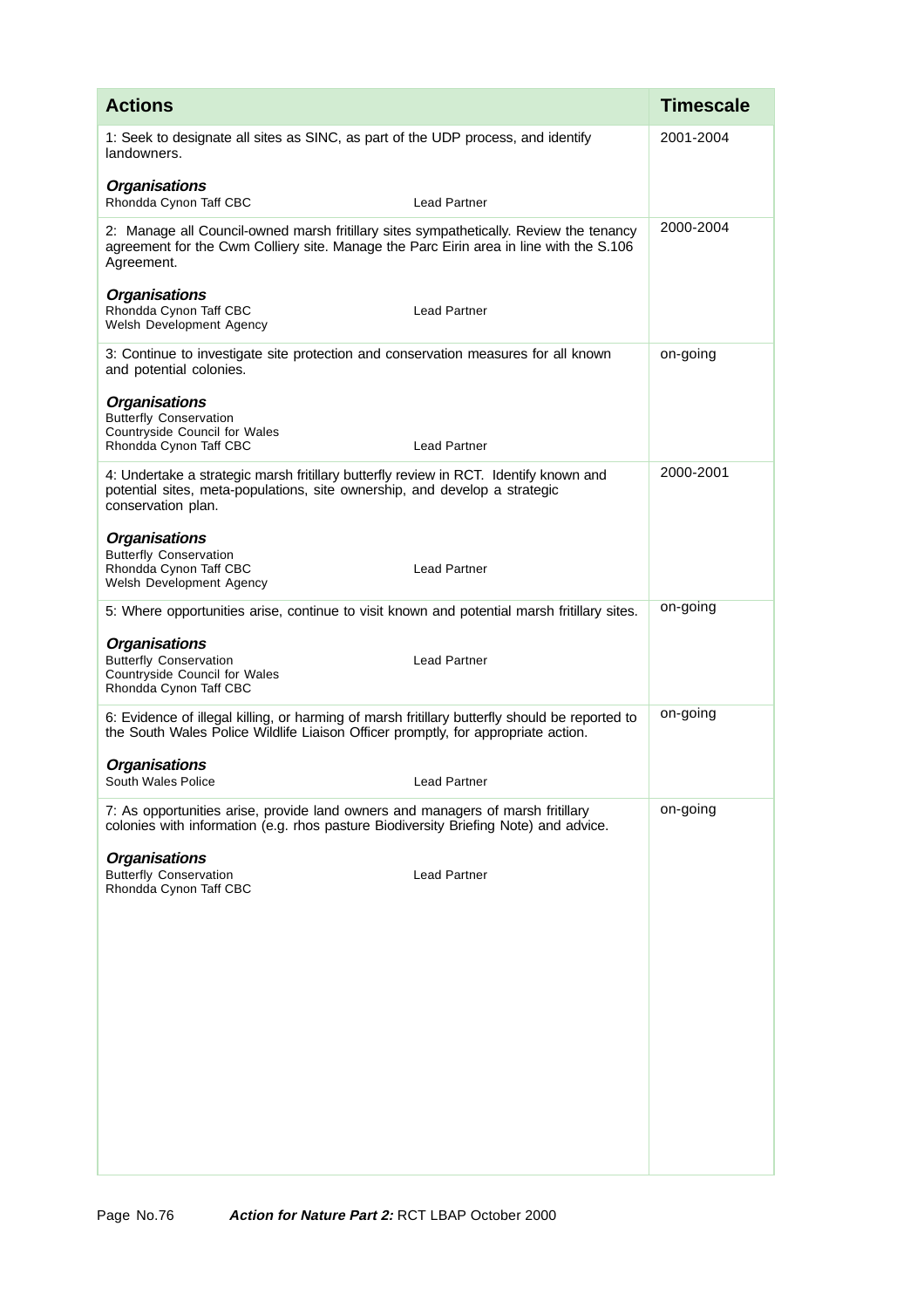# **Grayling**

## **Current Status**

The grayling is a fascinating butterfly associated with heathland, coastal grassland and upland fringe acid grassland. Once widespread, the species has lost the great majority of its inland range and, like the stonechat, is now very closely associated with coastal regions. The grayling is, however, a characteristic butterfly of the south Wales valleys, where it thrives on the ffridd zone and in particular on vegetated coal-spoil tips. The association of grayling with coal-spoil is a feature of the post-industrial landscapes of the Cynon and Rhondda valleys. The regional and national significance of this species and habitat association has not gained the attention they deserve. Conservation of the former is inextricably linked to the protection of the latter. The grayling also offers an emblem through which the biodiversity value of re-vegetated coal spoil can be promoted with the local community.

The grayling has been identified by the Local Biodiversity Action Plan process as a locally significant species.

### **Threats**

- 1. Agricultural improvement is a potential threat for lowland sites.
- 2. Land reclamation projects threaten a number of known grayling colonies.
- 3. The afforestation of spoil tips.

#### **Current Action**

- 1. Species-rich coal spoil, heathland and ffridd are selection criteria for pSINC.
- 2. Butterfly Conservation has produced actions for grayling in their 'National Action Plan for Wales'. This document includes actions to monitor and manage grayling sites.
- 3. Butterfly surveys are required for land reclamation schemes potentially affecting grayling habitat.
- 4. Grayling occur on a number of Key Countryside Sites.
- 5. A Draft Coal Spoil Biodiversity Briefing Note has been produced as part of the RCT LBAP process.

| <b>Actions</b>                                                                                                                                                                                                                                   | <b>Timescale</b> |
|--------------------------------------------------------------------------------------------------------------------------------------------------------------------------------------------------------------------------------------------------|------------------|
| 1: Seek to designate important coal spoil, ffridd and heathland sites as SINC, through<br>the UDP process, and identify land ownership.                                                                                                          | 2001-2004        |
| <b>Organisations</b><br>Rhondda Cynon Taff CBC<br><b>Lead Partner</b>                                                                                                                                                                            |                  |
| 2: As opportunities arise, use the grayling to raise awareness of coal spoil<br>conservation in RCT.                                                                                                                                             | on-going         |
| <b>Organisations</b><br><b>Butterfly Conservation</b><br>Rhondda Cynon Taff CBC<br><b>Lead Partner</b>                                                                                                                                           |                  |
| 3: On Council-owned land, continue to identify grayling breeding sites and incorporate<br>positive management actions to ensure long-term survival in management plans.<br>Begin with Key Countryside Sites.                                     | on-going         |
| <b>Organisations</b><br>Rhondda Cynon Taff CBC<br><b>Lead Partner</b>                                                                                                                                                                            |                  |
| 4: Promote coal spoil conservation through the Coal Spoil Biodiversity Briefing Note.                                                                                                                                                            | 2001-2004        |
| <b>Organisations</b><br>Rhondda Cynon Taff CBC<br><b>Lead Partner</b>                                                                                                                                                                            |                  |
| 5: Through the Recorders' Newsletter and Butterfly Conservation's work for the<br>'Butterflies of Glamorgan', encourage survey work to identify grayling sites and<br>encourage the submission of records to GWT, Butterfly Conservation and LA. | 2000-2004        |
| <b>Organisations</b><br><b>Butterfly Conservation</b><br>Rhondda Cynon Taff CBC<br><b>Lead Partner</b>                                                                                                                                           |                  |
|                                                                                                                                                                                                                                                  |                  |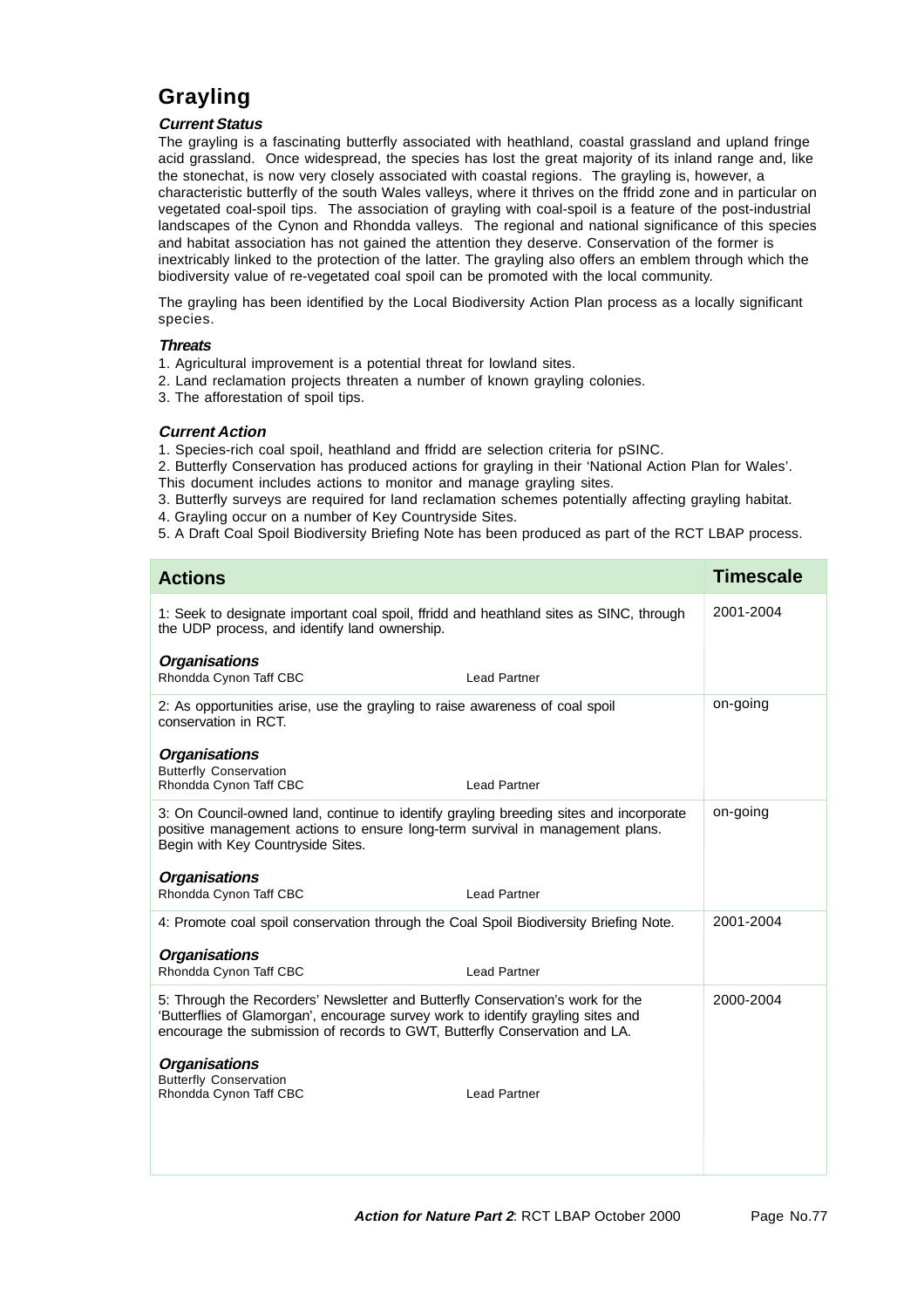# **Narrow-bordered bee hawk-moth**

## **Current Status**

A beautiful and nationally rare day-flying hawk-moth. The narrow-bordered bee hawk-moth is closely associated with species-rich rhos pastures, where (like the marsh fritillary) its larval food-plant is devil's-bit scabious. This species is apparently considerably scarcer than the marsh fritillary. Post 1980 records exist only for the Gower Commons, however the species was on and around Llantrisant Common in the 19<sup>th</sup> Century and there is still considerable potential for the re-discovery of colonies within the County Borough.

The narrow-bordered bee hawk-moth is classified as Nationally Scarce and is a National Biodiversity Action Plan species.

# **Threats**

1. Agricultural improvement of unimproved grassland and heathland is given as a reason for its nation-wide decline. Although considerable habitat loss has occurred in RCT, we are fortunate that suitable sites still exist.

2. Abandonment of grazing or over-grazing are certainly important factors in making sites unsuitable through either shading out, or grazing out food-plants and nectar sources.

3. The exact status of the species is clouded by the lack of survey information in the County Borough.

### **Current Action**

1. All of the species-rich and/or large areas of wet and unimproved grassland are pSINC.

- 2. The Bryncarnau Grasslands SSSI supports suitable habitat.
- 3. Small areas of suitable habitat occur on land managed by the Council's Countryside Service.

4. The Glamorgan Moth Recording Group is an active group of enthusiasts, which in the last three or four years has successfully extended the knowledge of moth fauna of the Vice-County. A core of expertise now exists and there is a greater potential for finding the species.

| <b>Actions</b>                                                                                                                                                                                                                |                     | <b>Timescale</b> |
|-------------------------------------------------------------------------------------------------------------------------------------------------------------------------------------------------------------------------------|---------------------|------------------|
| 1: As part of the planning application process, continue to require moth surveys and<br>assessments for all developments which potentially affect suitable pSINC and SINC<br>habitat.                                         |                     | 2000-2004        |
| <b>Organisations</b><br>Rhondda Cynon Taff CBC                                                                                                                                                                                | <b>Lead Partner</b> |                  |
| 2: Through the Recorders' Newsletter, raise awareness of species and encourage<br>surveying and recording on suitable sites in RCT.                                                                                           |                     | 2000-2004        |
| <b>Organisations</b><br>Rhondda Cynon Taff CBC                                                                                                                                                                                | <b>Lead Partner</b> |                  |
| 3: Over a five year period, undertake at least one adult and larvae survey of all potential<br>narrow-bordered bee hawk-moth sites.                                                                                           |                     | 2000-2004        |
| <b>Organisations</b><br>Glamorgan Moth Recording Group<br>Rhondda Cynon Taff CBC                                                                                                                                              | <b>Lead Partner</b> |                  |
| 4: Benefit potential narrow-bordered bee hawk-moths through marsh fritillary butterfly<br>management at various small Key Countryside Sites and other Council-owned land<br>(e.g. Parc Dowlais, Parc Eirin and Cwm Colliery). |                     | 2000-2004        |
| <b>Organisations</b><br>Glamorgan Moth Recording Group<br>Rhondda Cynon Taff CBC                                                                                                                                              | <b>Lead Partner</b> |                  |
|                                                                                                                                                                                                                               |                     |                  |
|                                                                                                                                                                                                                               |                     |                  |
|                                                                                                                                                                                                                               |                     |                  |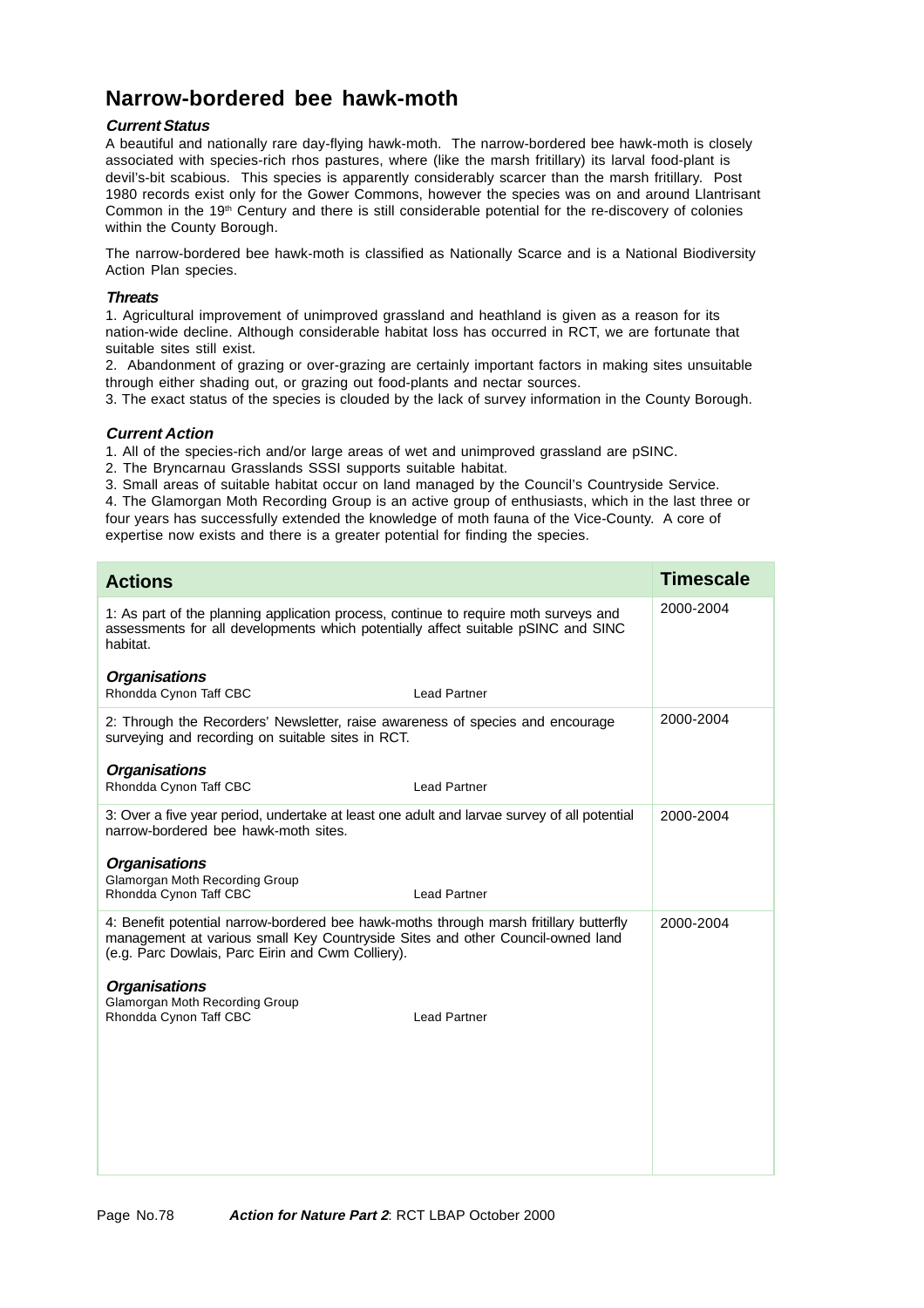# **Double line moth**

## **Current Status**

The double line moth is a very distinctive red-brown moth. It is a species of rhos pasture and other wet grassland and is thus well-suited to mid Glamorgan. The larval food plants are various grass species. This nationally scarce species has declined in many of its English localities and is now effectively confined to south Wales and south-west England. An important Glamorgan population has recently been identified through the work of the Glamorgan Moth Recording Group. The conservation of rhos pasture in south Wales is inextricably tied-up with the conservation of the double line moth.

The double line moth is classified as nationally scarce and is a National Biodiversity Action Plan species.

## **Threats**

- 1. Loss of rhos pasture habitat will destroy double line moth sites.
- 2. Over-grazing of sites.
- 3. Abandonment of traditional cattle grazing.

### **Current Action**

- 1. All sites which support double line moth will be pSINC.
- 2. Species-rich and large rhos pastures are identified as pSINC.
- 3. Moth surveying is being undertaken for the Church Village by-pass.

4. A network of voluntary moth recorders operates in RCT and are active members of the Glamorgan Moth Recording Group.

5. A moth recording evenings are held as part of the Glyncornel Events programme.

| <b>Actions</b>                                                                                                                               |                     | <b>Timescale</b> |
|----------------------------------------------------------------------------------------------------------------------------------------------|---------------------|------------------|
| 1: Seek to designate all double line moth breeding sites as SINC, as part of the UDP<br>process, and identify land ownership.                |                     | 2001-2004        |
| <b>Organisations</b><br>Rhondda Cynon Taff CBC                                                                                               | <b>Lead Partner</b> |                  |
| 2: As part of the planning process, require moth surveys and assessment for large<br>developments affecting rhos pasture sites.              |                     | 2000-2004        |
| <b>Organisations</b><br>Rhondda Cynon Taff CBC                                                                                               | <b>Lead Partner</b> |                  |
| 3: Continue to bring Council-owned rhos pasture into the Key Countryside Site<br>network, and hence into positive management.                |                     | on-going         |
| <b>Organisations</b><br>Rhondda Cynon Taff CBC                                                                                               | <b>Lead Partner</b> |                  |
| 4: Encourage moth surveying and recording by the general public through the<br>Glamorgan Moth Recording Group and the Recorders' Newsletter. |                     | on-going         |
| <b>Organisations</b><br>Glamorgan Moth Recording Group<br>Rhondda Cynon Taff CBC                                                             | <b>Lead Partner</b> |                  |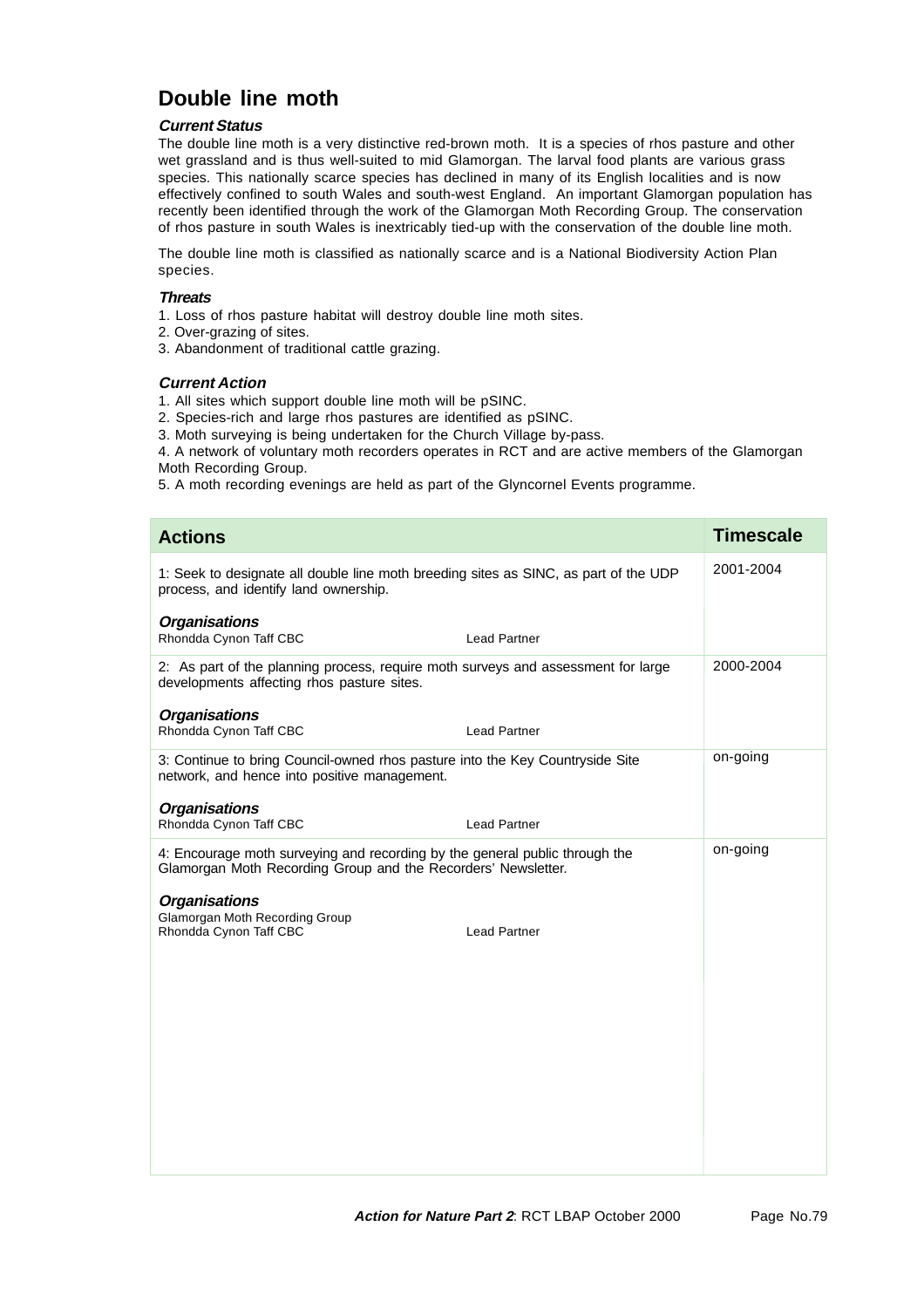# **Hornet robber-fly**

## **Current Status**

The hornet robber-fly is a large and unmistakable predatory fly, which is associated with grazed unimproved grassland and heathland. The larvae of the fly live on livestock dung where it is presumed they predate dung beetle larvae. The adult feeds on a wide range of invertebrates, including dung beetles, flies and grasshoppers. Over the last 100 years the hornet robber-fly has contracted in range and disappeared from many of its traditional localities. Since 1970 the species has been recorded from only forty 10km squares in the UK. As with so many species, a lack of recording in south Wales is evident. Recently, several new sites have been discovered in the region and there is a high probability of finding further sites. The species is a good indicator of unimproved grassland and heath. Raising general awareness of biodiversity issues associated with it will promote the conservation of a much wider range of flies; a group which is currently disliked and misunderstood by the general public.

The hornet robber-fly is a National Biodiversity Action Plan species.

## **Threats**

1. Loss of habitat (agricultural, employment and residential development, afforestation etc.).

2. Use of persistent parasite treatments for livestock kills dung beetles and the food source for the

hornet robber-fly larvae. This might be central to the national decline of the species.

3. Changes in stock management of grasslands and heaths.

# **Current Action**

1. Unimproved grassland and heath are SINC selection criteria and the great majority of potential habitat is currently designated as pSINC.

2. Bryncarnau Grassland SSSI and Llantrisant Common SSSI may support suitable habitat and is managed by grazing.

| <b>Actions</b>                                                                                                          |                     | <b>Timescale</b> |
|-------------------------------------------------------------------------------------------------------------------------|---------------------|------------------|
| 1: Undertake an adult survey of at least one potential site, annually.                                                  |                     | 2001-2004        |
| <b>Organisations</b><br>Countryside Council for Wales<br>Glamorgan Wildlife Trust<br>Rhondda Cynon Taff CBC             | <b>Lead Partner</b> |                  |
| 2: Raise awareness of hornet robber-flies and encourage surveying and recording,<br>through the Recorders' Newsletter.  |                     | 2001-2004        |
| <b>Organisations</b><br>Rhondda Cynon Taff CBC                                                                          | <b>Lead Partner</b> |                  |
| 3: Require hornet robber-fly surveys and assessments for all developments which<br>potentially affect suitable habitat. |                     | 2000-2004        |
| <b>Organisations</b><br>Rhondda Cynon Taff CBC                                                                          | <b>Lead Partner</b> |                  |
| 4: Seek to designate all hornet robber-fly sites as SINC, through the UDP process,<br>and identify land ownership.      |                     | 2001-2004        |
| <b>Organisations</b>                                                                                                    |                     |                  |
| Rhondda Cynon Taff CBC                                                                                                  | <b>Lead Partner</b> |                  |
|                                                                                                                         |                     |                  |
|                                                                                                                         |                     |                  |
|                                                                                                                         |                     |                  |
|                                                                                                                         |                     |                  |
|                                                                                                                         |                     |                  |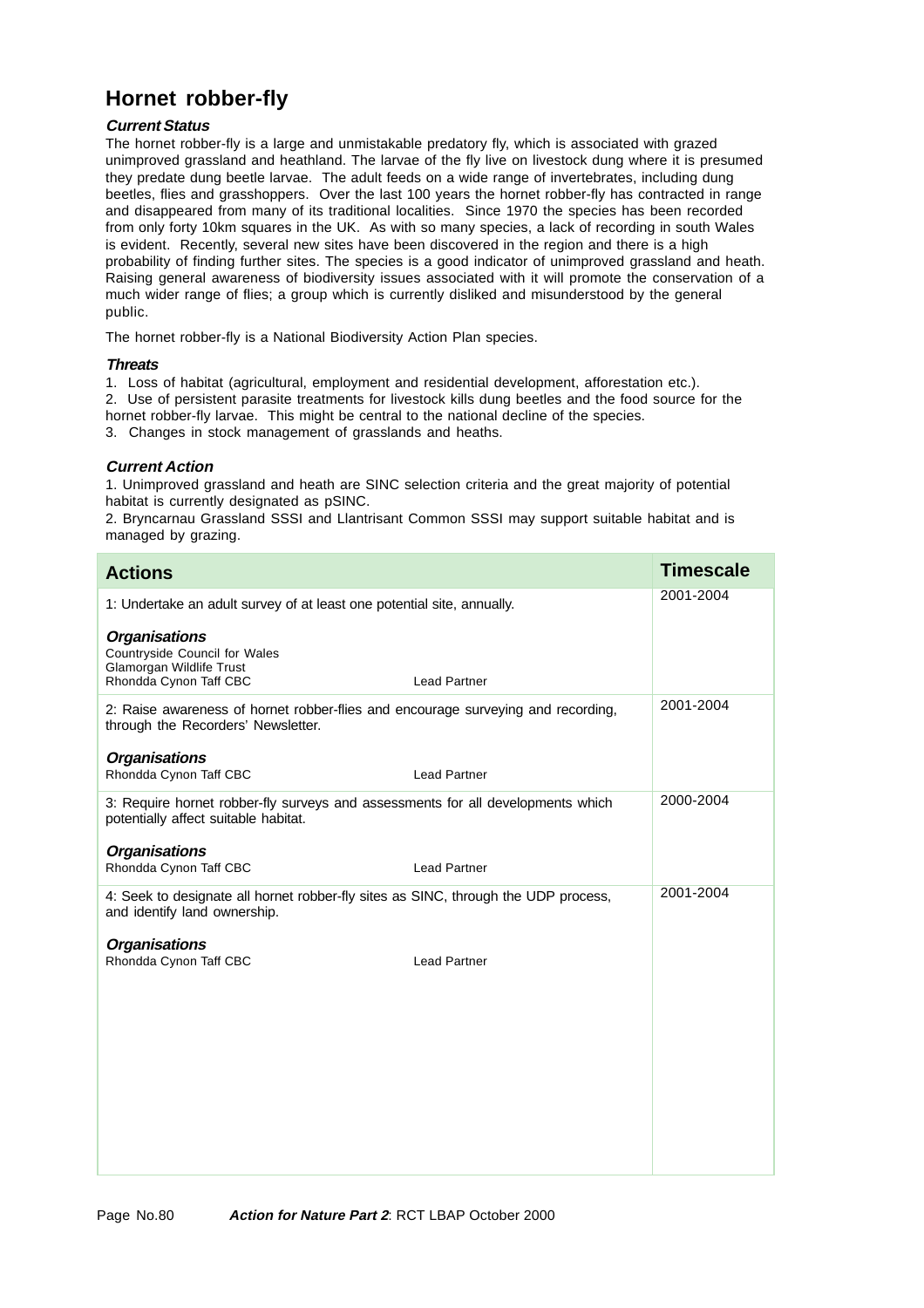# **Brown-banded carder bee**

# **Current Status**

The native bumble bee fauna of the UK has undergone severe population decline in recent years. Although only a small group of insects, a number of bumble bees have declined to very low numbers and are causing considerable conservation concern. The brown-banded carder bee is found in species-rich grassland. It has been lost from a huge part of its historical British distribution and is now restricted to a few sites along the south coast of England and in south Wales (recorded nationally in only twenty 10 kilometre squares). The bumble bee has been quite widely recorded in Glamorgan (which may prove to be its national stronghold) and an unconfirmed record has been made from species-rich wet grassland at Parc Eirin. It is very likely that further survey work will record the species on other sites in RCT. The brown-banded carder bee is another important indicator of our speciesrich grasslands and the development of this Plan will help to raise the profile of bee conservation and recording across the County Borough. The brown-banded carder bee (Bombus humilus) is a National Biodiversity Action Plan species.

### **Threats**

1. Habitat loss is a major cause of the species national decline.

### **Current Action**

1. Species-rich grassland is a SINC selection criterion.

2. Evidence of regular breeding by brown-banded carder bees will be a new SINC selection criterion.

3. Where appropriate, the Council requires invertebrate surveying and assessment for planning applications affecting SINC.

4. All new WDA-sponsored land reclamation schemes will require invertebrate assessment and surveying.

| <b>Actions</b>                                                                                                                                      | <b>Timescale</b> |
|-----------------------------------------------------------------------------------------------------------------------------------------------------|------------------|
| 1: Seek to designate all brown-banded carder bee sites and species-rich grassland<br>as SINC, through the UDP process, and identify land ownership. | 2001-2004        |
| <b>Organisations</b><br>Rhondda Cynon Taff CBC<br><b>Lead Partner</b>                                                                               |                  |
| 2: Request bumble bee surveys and assessments for planning applications affecting<br>species-rich grassland.                                        | 2000-2004        |
| <b>Organisations</b><br>Rhondda Cynon Taff CBC<br><b>Lead Partner</b>                                                                               |                  |
| 3: Through the Recorders' Newsletter, encourage the recording of bumble bees<br>throughout the County Borough.                                      | 2001-2004        |
| <b>Organisations</b><br>Rhondda Cynon Taff CBC<br><b>Lead Partner</b>                                                                               |                  |
|                                                                                                                                                     |                  |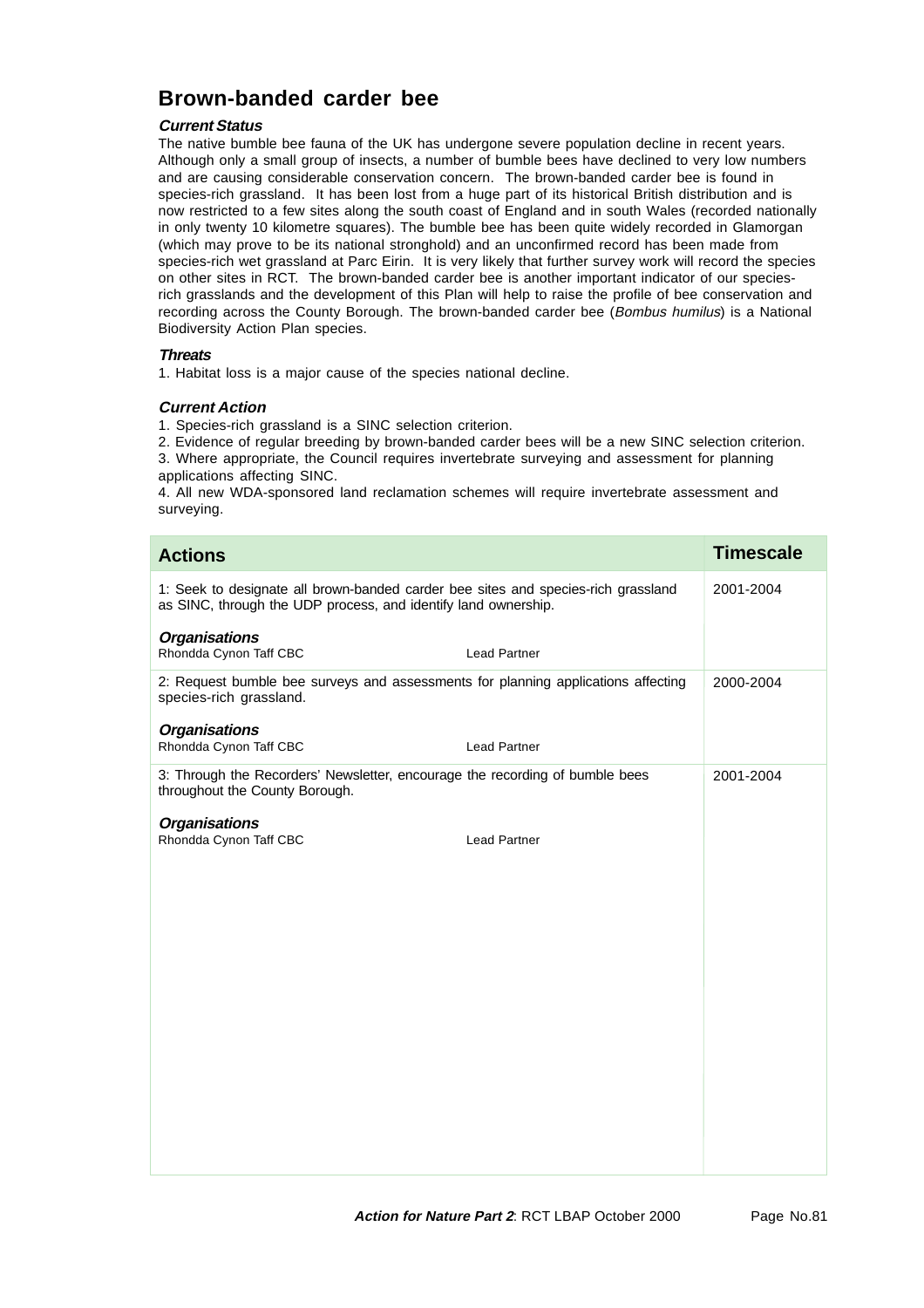# **Twaite shad**

## **Current Status**

The twaite shad is a foot-long silvery fish, which spends much of its life in estuarine water but enters the upper estuaries of rivers such as the Usk, Wye and Severn to spawn. Although records exist for the River Taff, there is no evidence of breeding and its status is unknown.

The species has been identified as occurring in RCT from the CCW and RSPB biodiversity audit for Wales. It is a National Biodiversity Action Plan species.

### **Threats**

- 1. Water quality and water pollution.
- 2. Weirs (and potentially the Cardiff barrage) prevent migration.
- 3. Loss of spawning habitat to river engineering.
- 4. Losses in the Severn estuary incidentally to salmon fishing.

## **Current Action**

1. The Environment Agency has a Taff Catchment LEAP that includes policies for protection of fish populations, although this does not specifically mention twaite shad.

2. A fish-pass on the Treforest Weir is under consideration, and would allow migratory fish to access the Taff catchment above Treforest.

3. The Environment Agency, CCW and English Nature have produced a leaflet on the allis and twaite shad. This provides an excellent summary of both species and a 'shad catch record' for anglers to record incidental catches of both fish and return to the Environment Agency offices in St. Mellons.

| <b>Actions</b>                                                                                                                                      |                     | <b>Timescale</b> |
|-----------------------------------------------------------------------------------------------------------------------------------------------------|---------------------|------------------|
| 1: Establish whether twaite shad is a species of biodiversity concern in RCT.                                                                       |                     | 2000             |
| <b>Organisations</b><br>Countryside Council for Wales<br>Environment Agency<br>Rhondda Cynon Taff CBC                                               | <b>Lead Partner</b> |                  |
| 2: As opportunities arise, encourage fishing groups to acquire copies of the allis and<br>twaite shad leaflet and to submit any incidental records. |                     | on-going         |
| <b>Organisations</b><br>Environment Agency<br>Rhondda Cynon Taff CBC                                                                                | <b>Lead Partner</b> |                  |
|                                                                                                                                                     |                     |                  |
|                                                                                                                                                     |                     |                  |
|                                                                                                                                                     |                     |                  |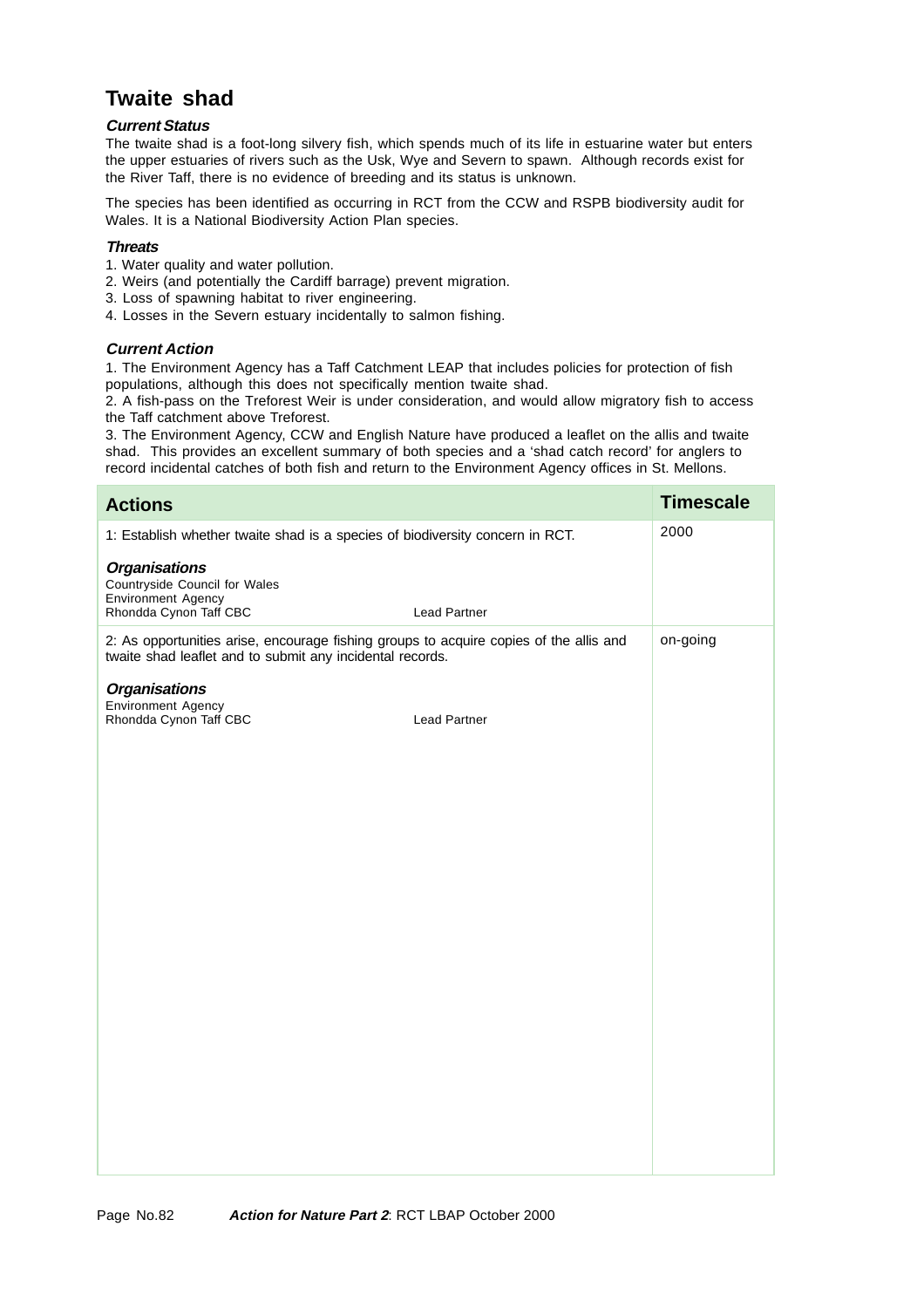# **Salmon and Brown trout**

# **Current Status**

Salmon and brown trout are the classic large fish of fast-flowing, gravel-bottomed, unpolluted rivers and streams. For a century, salmon have been unable to access the spawning grounds of the upper River Taff and its catchment because of the Treforest Weir. It is not known if salmon use the River Ely in RCT. Native brown trout populations still occur on a number of sections of river, but the sea trout (a sub-species of the brown trout which breeds in freshwater but matures in estuaries and coastal waters) has been similarly affected by the Treforest Weir. Salmon and brown trout are key indicators of good water quality. The water pollution of the Industrial Revolution would have rendered much of the major river systems wholly unsuitable for these fish. Thirty years ago, brown trout would only have been found on the upland edge of the County Borough, up-stream of pollution, and elsewhere as very isolated, vulnerable populations on a few streams. The return of the brown trout and its continued recolonisation of the river system is one of the major environmental successes of recent years. Salmon and sea trout are now regularly caught in fish traps in Cardiff and both species are evidently attempting to recolonise lost breeding areas. The Treforest Weir is a major constraint.

The return of salmon and brown trout (and sea trout) is one of the most tangible indicators of improving water quality and rare examples of real biodiversity success. Here is an opportunity to engage the fishing and angling communities in recording the spread of the species through the river network of RCT and to raise awareness of wider issues affecting the native fish fauna of the County Borough. Salmon and brown trout have been identified by the Local Biodiversity Action Plan process as locally valuable fish.

### **Threats**

1. Water pollution.

2. River works (channel deepening, weirs, culverting etc.), including the Cardiff Bay barrage, can physically destroy spawning sites and disrupt movement through the river system. 3. The stocking of rivers with non-native trout has implications for the genetic integrity and adaptation of the local population. It also confuses assessment of the natural re-colonisation of the County

Borough.

### **Current Action**

1. Major rivers and natural stream sections are selection criteria for pSINC.

2. The Environment Agency undertake annual migratory fish catch counts on the River Taff and are monitoring the impact of the Cardiff Bay barrage.

| <b>Actions</b>                                                                                                                                       | <b>Timescale</b> |
|------------------------------------------------------------------------------------------------------------------------------------------------------|------------------|
| 1: Seek to designate important rivers and streams as SINC and develop strong policy<br>protection for rivers, through the UDP process.               | 2001-2004        |
| <b>Organisations</b>                                                                                                                                 |                  |
| Rhondda Cynon Taff CBC<br><b>Lead Partner</b>                                                                                                        |                  |
| 2: Record and collate records of salmon and brown trout in RCT and encourage<br>angling societies to participate.                                    | 2001-2004        |
| <b>Organisations</b>                                                                                                                                 |                  |
| <b>Environment Agency</b><br><b>Lead Partner</b><br>Rhondda Cynon Taff CBC                                                                           |                  |
| 3: Ensure that development proposals affecting streams and rivers do not<br>compromise salmon or brown trout habitat and their movement / migration. | on-going         |
| <b>Organisations</b>                                                                                                                                 |                  |
| <b>Environment Agency</b><br>Rhondda Cynon Taff CBC<br><b>Lead Partner</b>                                                                           |                  |
|                                                                                                                                                      |                  |
|                                                                                                                                                      |                  |
|                                                                                                                                                      |                  |
|                                                                                                                                                      |                  |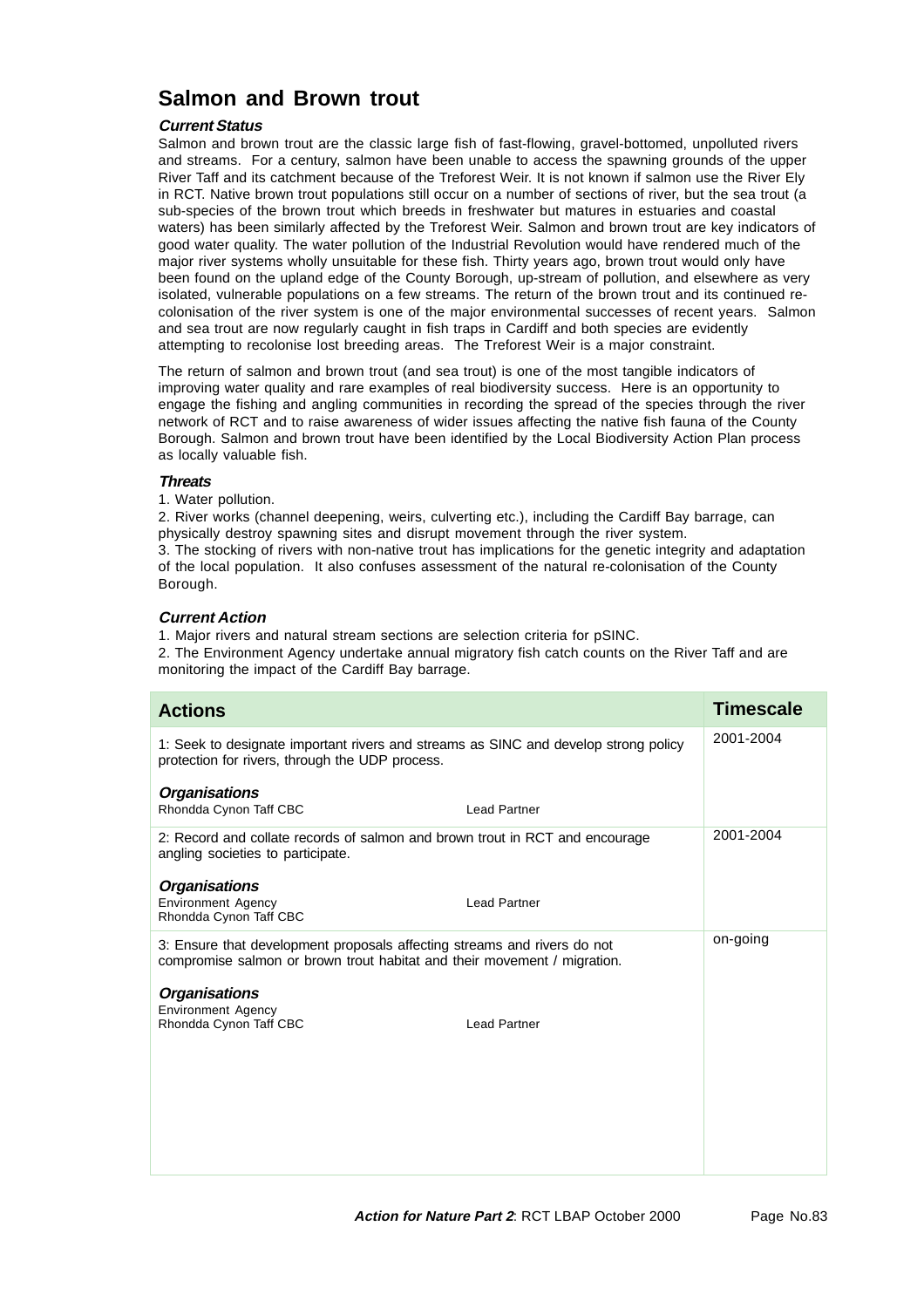# **Amphibians**

### **Current Status**

South Wales supports a network of wetlands, flushes, small ponds and artificial lakes. Many of these are associated with rough grassland, hedgerows and woodlands. The Valleys are also notoriously wet and Rhondda Cynon Taff supports many areas of ideal amphibian habitat. Apart from the great crested newt (which has its own Action Plan), the amphibian fauna of the County Borough includes (in descending order of abundance); common frog, palmate newt and common toad. It is likely that smooth newt occurs, but no confirmed records exist. Considerable national attention has been given to the decline in amphibians and, although many local extinctions will undoubtedly have occurred, the amphibian fauna of the County Borough remains strong. It may therefore be regionally (or even nationally) significant.

All species of amphibian are afforded some level of protection under the Wildlife and Countryside Act 1981. Common frog, common toad, palmate newt and smooth newt are protected from sale only, while the great crested newt is fully protected.

#### **Threats**

1. Loss of ponds, wetlands and hibernation sites to agricultural intensification and residential and employment development.

2. Road kills are a serious threat in certain areas, particularly where hibernation sites and breeding pools lie either side of a road. Very large numbers of frogs and toads can be killed even on minor roads during the brief period of breeding activity in early spring. Major new road schemes (including both the Porth and Church Village by-passes) have the potential to affect local amphibian populations. 3. Although relatively tolerant of low-level water pollution, gross pollution incidents can significantly affect breeding colonies.

4. Although disease is a natural factor, garden frog populations in some parts of the country are affected by devastating kill-offs. This may be due to disease in isolated urban populations; if so it may be of less significance in RCT.

5. Standard road drainage design (such as gulley pots) involves considerable hazards for amphibians, creating death traps and physical barriers to migration.

### **Current Action**

1. Sites which support three species of regularly breeding amphibian (excluding great crested newt) are identified as pSINC. Similarly, sites with very high populations of an individual species will also be considered.

2. Amphibian surveys, assessment and mitigation is required for planning applications which affect potential amphibian habitat. This includes road schemes.

3. The Council's Countryside Service manages a number of Key Countryside Sites with amphibian breeding sites and foraging/hibernating habitat.

| <b>Actions</b>                                                                                                                                                         |                     | <b>Timescale</b> |
|------------------------------------------------------------------------------------------------------------------------------------------------------------------------|---------------------|------------------|
| 1: Seek to designate all important amphibian sites as SINC, as part of the UDP<br>process, and identify land ownership.                                                |                     | 2001-2004        |
| <b>Organisations</b><br>Rhondda Cynon Taff CBC                                                                                                                         | <b>Lead Partner</b> |                  |
| 2: Through the planning process, ensure that amphibian surveys are undertaken for<br>developments which potentially affect amphibian sites.                            |                     | 2000-2004        |
| <b>Organisations</b><br>Rhondda Cynon Taff CBC                                                                                                                         | <b>Lead Partner</b> |                  |
| 3: Ensure mitigation is incorporated into all development proposals which potentially<br>affect amphibians and their habitats (including good practice road drainage). |                     | 2000-2004        |
| <b>Organisations</b><br>Rhondda Cynon Taff CBC                                                                                                                         | <b>Lead Partner</b> |                  |
| 4: Through the Recorders' Newsletter, encourage the recording of amphibians in RCT.                                                                                    |                     | 2001-2004        |
| <b>Organisations</b><br>Rhondda Cynon Taff CBC                                                                                                                         | <b>Lead Partner</b> |                  |
| 5: Evidence of illegal killing or harming of amphibians should be reported to the South<br>Wales Police Wildlife Liaison Officer promptly, for appropriate action.     |                     | on-going         |
| <b>Organisations</b><br>South Wales Police                                                                                                                             | <b>Lead Partner</b> |                  |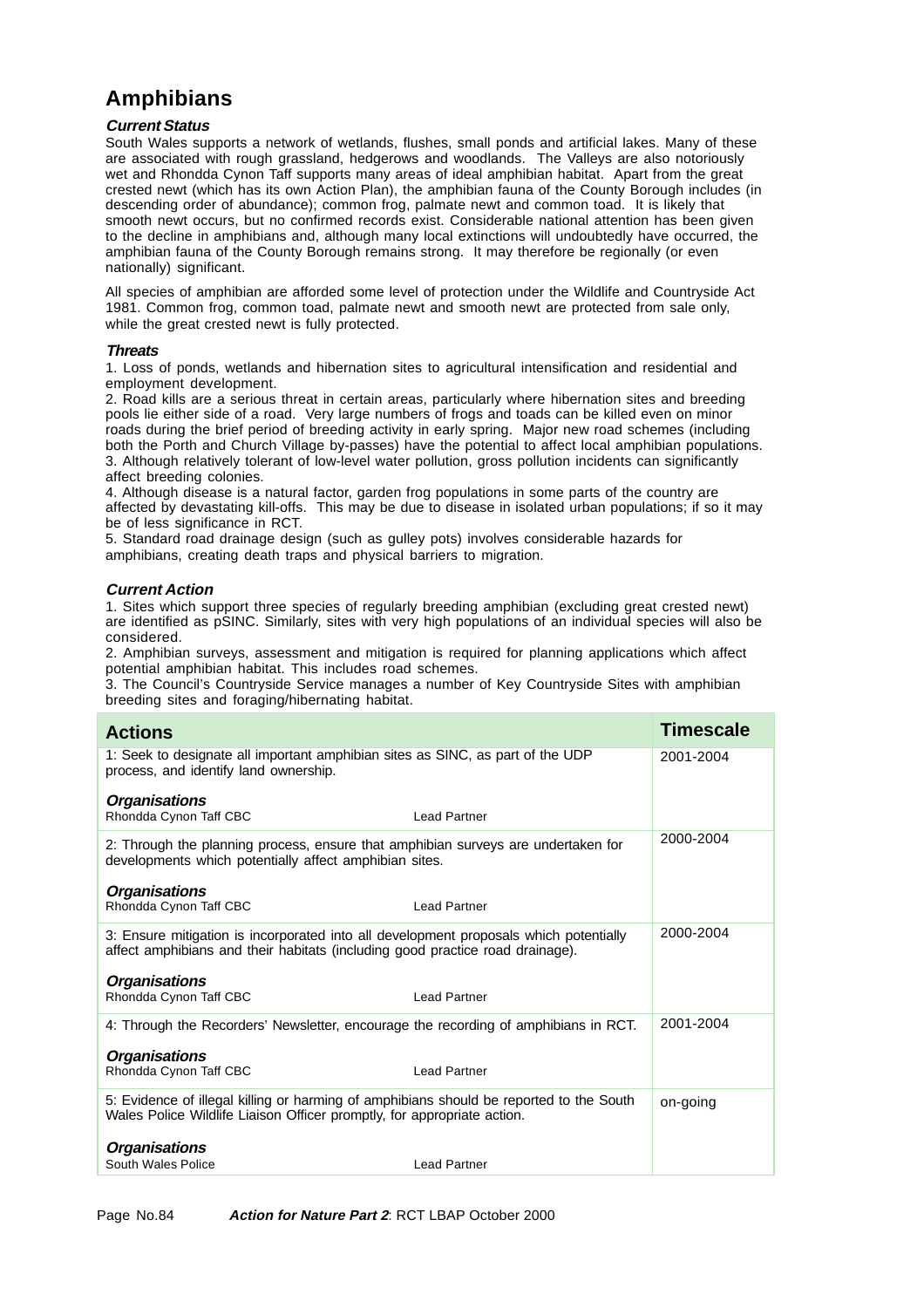# **Great crested newt**

## **Current Status**

The great crested newt is considered to have an unfavourable conservation status in Europe and has been shown to have declined by 25-30% in Britain within the last 25 years. Despite this, the great crested newt is still widespread, with strongholds in parts of lowland England and Wales. Elsewhere it is rare or absent (e.g. Devon and Cornwall).

Britain supports a significant proportion of the European population (estimated 400,000 individuals, in 18,000 colonies) with 90% of colonies in lowland England. In Wales no quantitative data are available but the species is fairly widespread through the eastern half of the country. Two small colonies are currently known in RCT. The great crested newt has a complex set of habitat requirements. They require a fair-sized pond, ditch or section of canal. These water-bodies are usually floristically diverse (although colonies can occur in almost un-vegetated ponds), with at least 50 cm depth of water and usually over 100 metres square in area. Fish and ducks are a threat. Ponds which occasionally dryup can still be suitable (because predatory fish cannot survive). Good water quality is not a primary requirement and colonies can occur in distinctly polluted water. Surrounding habitat is very important as feeding and hibernating habitat for the adults. Ideally one hectare of suitable habitat can support up to 250 adult newts, but at least half a hectare of prime habitat is the minimum required area for a viable, long-term population. Research indicates that immature animals can range 500 metres from a breeding pond. Ideal habitat includes rough grassland, rhos pasture and light scrub. Derelict land-fill sites, industrial estates, town gardens and parks can be as acceptable as prime, unimproved wetland habitat.

The great crested newt is fully protected under Schedule 2 of the Conservation (Natural Habitats, etc.) Regulations 1994 (Regulation 38) and Schedule 5 of the Wildlife and Countryside Act 1981 and is listed in Annexes II and IV of the EC Habitats Directive and Appendix II of the Bern Convention. It is also afforded a National Biodiversity Action Plan. Due to their status within the Habitats Directive, great crested newt and their habitat have some of the strongest environmental policy protection of all Welsh species.

### **Threats**

1. Loss of suitable breeding ponds due to water table reduction, in-filling for development, pollution, farming (especially toxic effects of agro-chemicals), waste disposal, neglect, fish stocking, and degradation, loss and fragmentation of terrestrial habitats. In Wales, the redevelopment of old flooded quarry sites has led to local extinctions.

2. The loss of foraging and hibernation habitat through a wide range of agricultural, land-fill, employment and residential developments.

## **Current Action**

1. Both RCT colonies are pSINC.

- 2. Great crested newt is a SINC selection criterion.
- 3. In RCT, open water and a range of wetland habitats are SINC selection criteria.

4. The planning process recognises water-bodies as important wildlife features and assessment and mitigation is required for planning schemes impacting upon these habitats. Consequently, within RCT, several ponds have received some assessment and a number of pSINC have been identified. 5. In 1996, Clwyd County Council and CCW formulated a successful Local Action Plan for great crested newt.

| <b>Actions</b>                                                                                                                                                                      |               | <b>Timescale</b> |
|-------------------------------------------------------------------------------------------------------------------------------------------------------------------------------------|---------------|------------------|
| 1: Seek to designate all breeding sites and surrounding habitat as SINC, through the<br>UDP process, and identify land ownership.                                                   |               | 2001-2004        |
| <b>Organisations</b><br>Rhondda Cynon Taff CBC                                                                                                                                      | I ead Partner |                  |
| 2: Continue through the planning process, to make amphibian surveys a requirement<br>for all developments affecting standing open waters and areas of adjacent foraging<br>habitat. |               | on-going         |
| <b>Organisations</b><br>Rhondda Cynon Taff CBC                                                                                                                                      | Lead Partner  |                  |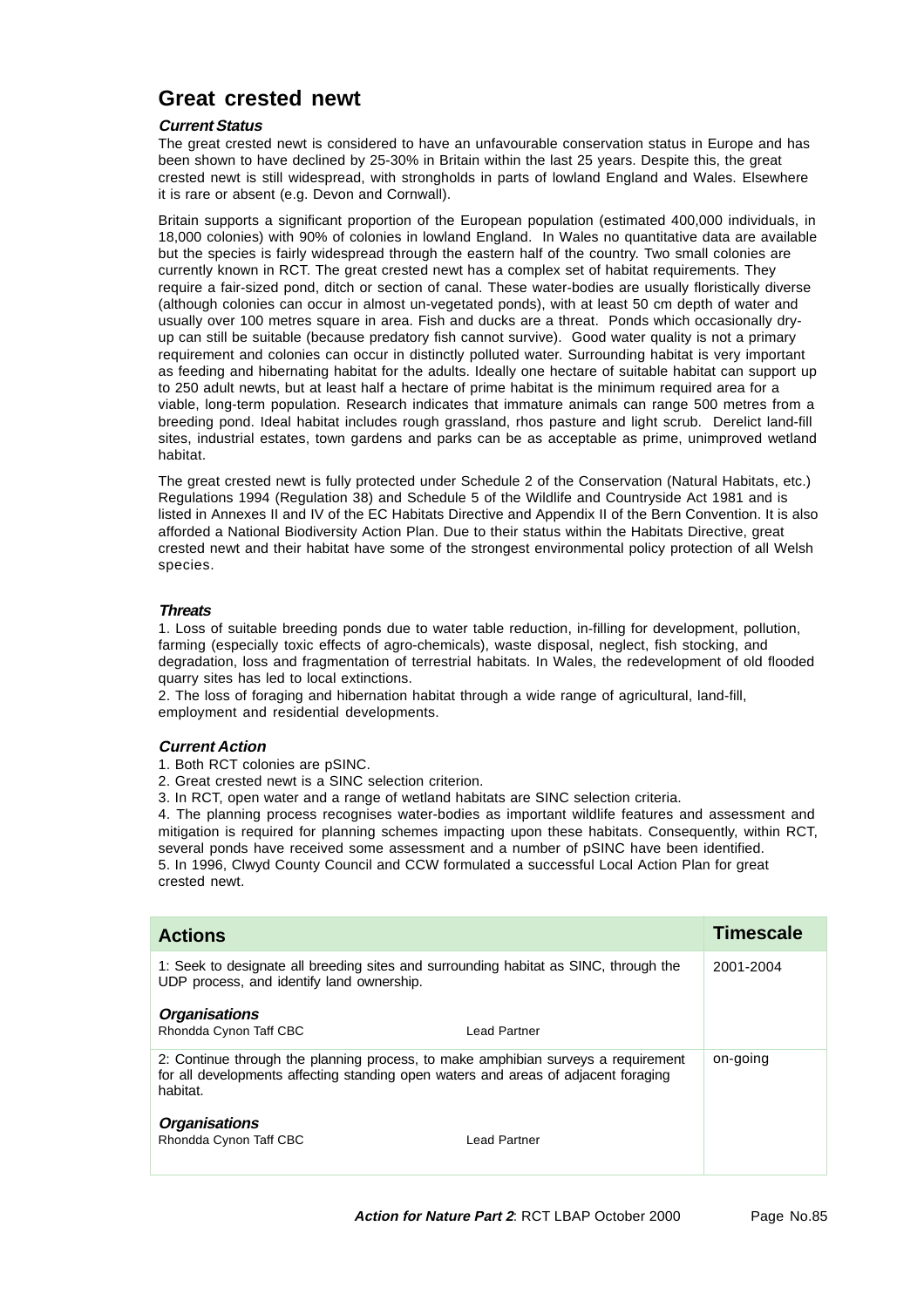| <b>Actions</b>                                                                                                                                                              |                     | <b>Timescale</b> |
|-----------------------------------------------------------------------------------------------------------------------------------------------------------------------------|---------------------|------------------|
| 3: As and when opportunities arise, secure appropriate, favourable management for<br>great crested newt colonies.                                                           |                     | 2000-2004        |
| <b>Organisations</b><br>Countryside Council for Wales<br>Glamorgan Wildlife Trust<br>Rhondda Cynon Taff CBC                                                                 | <b>Lead Partner</b> |                  |
| 4: As and when opportunities arise, encourage the creation of breeding ponds in the<br>vicinity of known colonies, without destroying existing important wetland habitat.   |                     | on-going         |
| <b>Organisations</b><br>Countryside Council for Wales<br>Glamorgan Wildlife Trust<br>Rhondda Cynon Taff CBC                                                                 | <b>Lead Partner</b> |                  |
| 5: Undertake a pond survey, based upon the Cardiff County Council survey, and<br>include amphibian surveying.                                                               |                     | 2003             |
| <b>Organisations</b><br>Countryside Council for Wales<br><b>Environment Agency</b><br><b>Groundwork Trust</b><br>Rhondda Cynon Taff CBC                                     | <b>Lead Partner</b> |                  |
| 6: Compile an information pack on great crested newts and promote the training of<br>volunteer surveyors. Publish guidance on legal obligations for the species.            |                     | 2002             |
| <b>Organisations</b><br>Countryside Council for Wales<br>Glamorgan Wildlife Trust                                                                                           | <b>Lead Partner</b> |                  |
| 7: Obtain and implement actions put forward in Clwyd County Council's great crested<br>newt Action Plan.                                                                    |                     | 2000             |
| <b>Organisations</b><br>Countryside Council for Wales<br>Glamorgan Wildlife Trust<br>Rhondda Cynon Taff CBC                                                                 | <b>Lead Partner</b> |                  |
| 8: Evidence of illegal killing, or harming of great crested newt should be reported to the<br>South Wales Police Wildlife Liaison Officer promptly, for appropriate action. |                     | on-going         |
| <b>Organisations</b><br>South Wales Police                                                                                                                                  | <b>Lead Partner</b> |                  |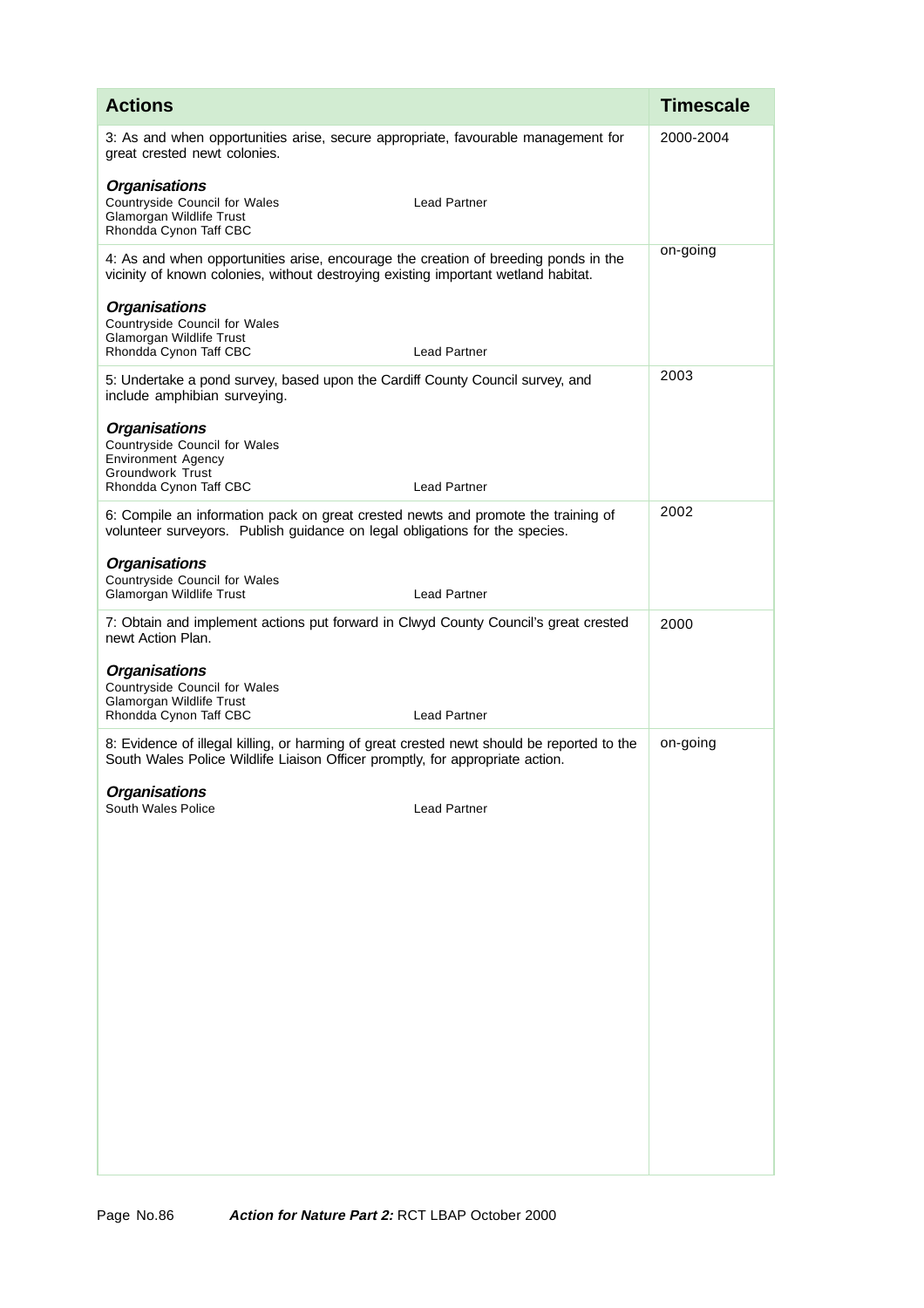# **Reptiles**

## **Current Status**

The association of wet and dry grassland, scree and spoil tips, woodland, heath and the ffridd represents reptile habitat of considerable biodiversity significance. Adder, common lizard, grass snake and slow-worm are all important components of the County Borough's herpetological fauna. Whilst no systematic survey or assessment work has been undertaken, the data collected from ecological surveys associated with development proposals and casual observations, suggest that reptiles are widely distributed and locally abundant. While reptiles have declined alarmingly in many parts of the UK, they still appear to be common in south Wales. Together with our amphibian fauna, reptiles are one of the special features of the Valleys.

All native reptiles are protected under the Wildlife and Countryside Act 1981; it is illegal to sell, advertise for sale, intentionally kill, or injure them.

### **Threats**

1. Loss of breeding, feeding and hibernation sites to agricultural intensification, and residential and employment development.

2. In urban and suburban situations, cat predation can be of localised significance.

## **Current Action**

1. Sites which support important breeding populations are identified as pSINC. Similarly, sites with very high populations of an individual species will also be considered.

2. Reptile surveying, assessment and mitigation is required for planning applications which affect potential reptile habitat.

3. The Council's Countryside Service manages a number of Key Countryside Sites which support reptiles.

| <b>Actions</b>                                                                                                                                                                                     | <b>Timescale</b> |
|----------------------------------------------------------------------------------------------------------------------------------------------------------------------------------------------------|------------------|
| 1: Seek to designate all important reptile sites as SINC, as part of the UDP process,<br>and identify land ownership.                                                                              | 2001-2004        |
| <b>Organisations</b><br>Rhondda Cynon Taff CBC<br><b>Lead Partner</b>                                                                                                                              |                  |
| 2: Through the planning process, ensure that reptile surveys are undertaken for<br>development potentially affecting reptile sites.                                                                | 2000-2004        |
| <b>Organisations</b><br>Rhondda Cynon Taff CBC<br><b>Lead Partner</b>                                                                                                                              |                  |
| 3: Ensure mitigation is incorporated into all development proposals which potentially<br>affect reptiles.                                                                                          | 2000-2004        |
| <b>Organisations</b><br>Rhondda Cynon Taff CBC<br><b>Lead Partner</b>                                                                                                                              |                  |
| 4: Through the Recorders' Newsletter, encourage recording of reptiles in RCT.                                                                                                                      | 2001-2004        |
| <b>Organisations</b><br>Rhondda Cynon Taff CBC<br><b>Lead Partner</b>                                                                                                                              |                  |
| 5: Evidence of selling, advertising for sale, illegal killing or harming of reptiles should<br>be reported to the South Wales Police Wildlife Liaison Officer promptly, for appropriate<br>action. | on-going         |
| <b>Organisations</b><br>South Wales Police<br><b>Lead Partner</b>                                                                                                                                  |                  |
|                                                                                                                                                                                                    |                  |
|                                                                                                                                                                                                    |                  |
|                                                                                                                                                                                                    |                  |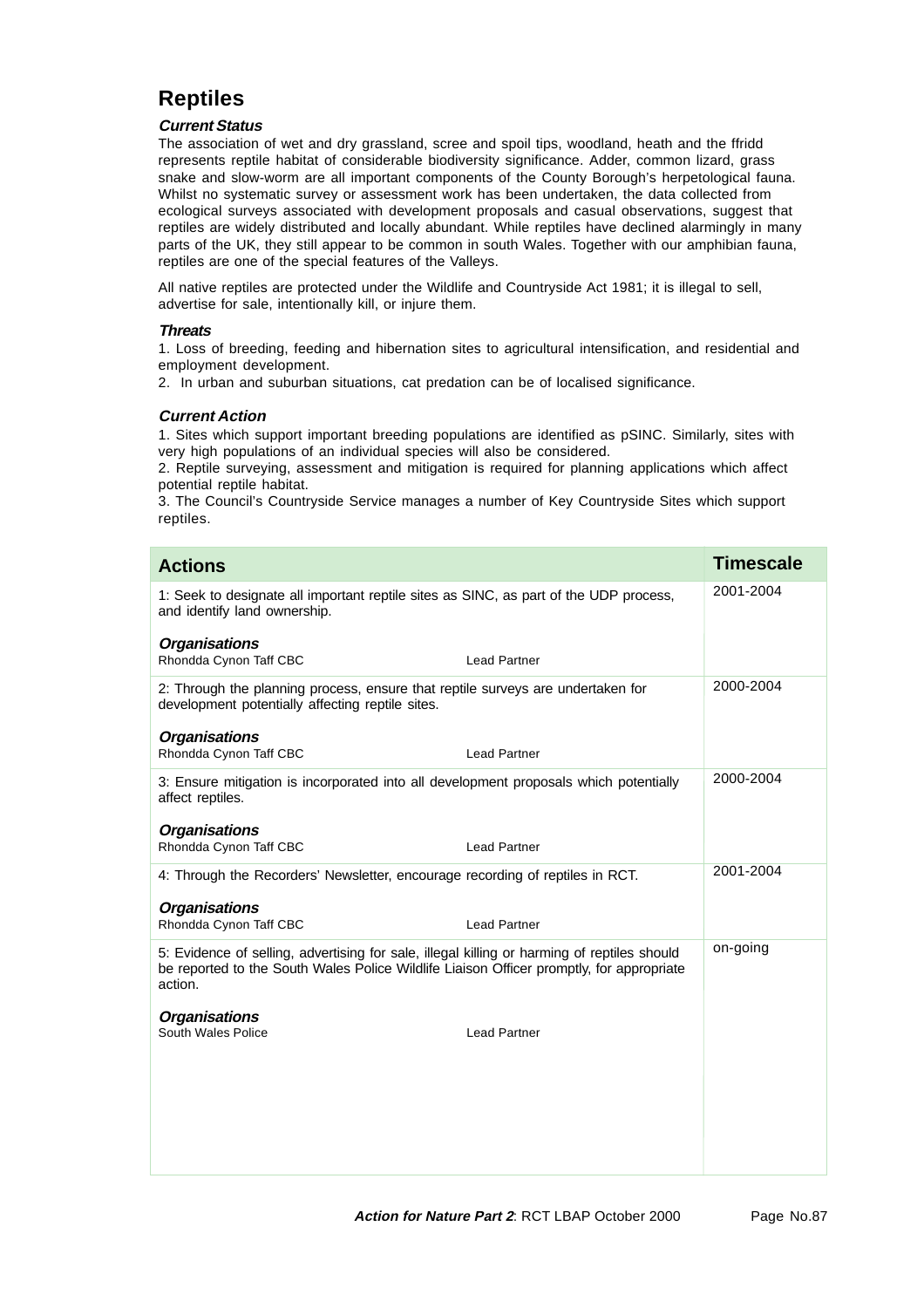# **Heron**

# **Current Status**

The heron is one of the largest British bird species. They are regularly seen laboriously flying along rivers and valleys. Until recently, it was assumed that most of the herons seen in RCT originated from the large heronry in the Vale of Glamorgan. Only one small heronry on the River Taff was known. However, in 1998 a large heronry (17 nests) was discovered in the Rhondda. Although known for several years by local residents, it only came to a wider attention when forestry works threatened the site. As an example of local biodiversity action, the response and awareness-raising exercise of the local residents demonstrated what can be achieved. Forest Enterprise are now aware of the heronry and it is secure. Recently, a third larger heronry has been recorded in a conifer plantation in the Pontypridd area.

In addition to nesting sites, certain wetland sites are particularly important as hunting ground for herons. One of these is the Cynon floodplain at Tirfounder Fields, Aberaman, where herons regularly feed in and around a series of floodplain pools and lagoons. Tirfounder Fields is under immense development pressure and the conservation of these undisturbed wetland habitats is of considerable importance for a host of wetland species. The heron is protected under the Wildlife and Countryside Act 1981 and has been identified by the Local Biodiversity Action Plan process as a locally valued bird.

### **Threats**

1. Loss of feeding grounds is a major problem for all wetland species. Fortunately, a wetland network still exists in RCT, and ,assuming that it can be maintained and protected, herons will continue to find suitable feeding areas.

- 2. Herons are susceptible to cold winters.
- 3. Disturbance to and loss of nesting sites.

4. The significance of conifer plantations for herons in the RCT potentially brings the bird into conflict with felling programmes.

5. The South Wales Police has reported that there are confirmed instances of herons being shot in south Wales.

## **Current Action**

1. Local residents continue to observe the Rhondda heronry.

- 2. Forest Enterprise is now fully aware of the Rhondda heronry.
- 3. The Vale Colony is annually monitored by GWT.
- 4. Heronries are SINC selection features.
- 5. Forest Enterprise operates a pre-work assessment procedure and looks for heronries.

| <b>Actions</b>                                                                                                                                                    | <b>Timescale</b> |
|-------------------------------------------------------------------------------------------------------------------------------------------------------------------|------------------|
| 1: Seek to designate all heronries as SINC, through the UDP process, and identify<br>land ownership.                                                              | 2001-2004        |
| <b>Organisations</b><br>Rhondda Cynon Taff CBC<br><b>Lead Partner</b>                                                                                             |                  |
| 2: Add all three RCT heronries to the BTO Heronry Census. Monitor all three sites in<br>accord with BTO Census methodology.                                       | 2001-2004        |
| <b>Organisations</b><br><b>British Trust for Ornithology</b><br><b>Lead Partner</b><br>Glamorgan Bird Club<br>Keep Wales Tidy<br>Rhondda Cynon Taff CBC           |                  |
| 3: Evidence of illegal killing, trapping or egg-taking should be reported to the South<br>Wales Police Wildlife Liaison Officer promptly, for appropriate action. | on-going         |
| <b>Organisations</b><br>South Wales Police<br><b>Lead Partner</b>                                                                                                 |                  |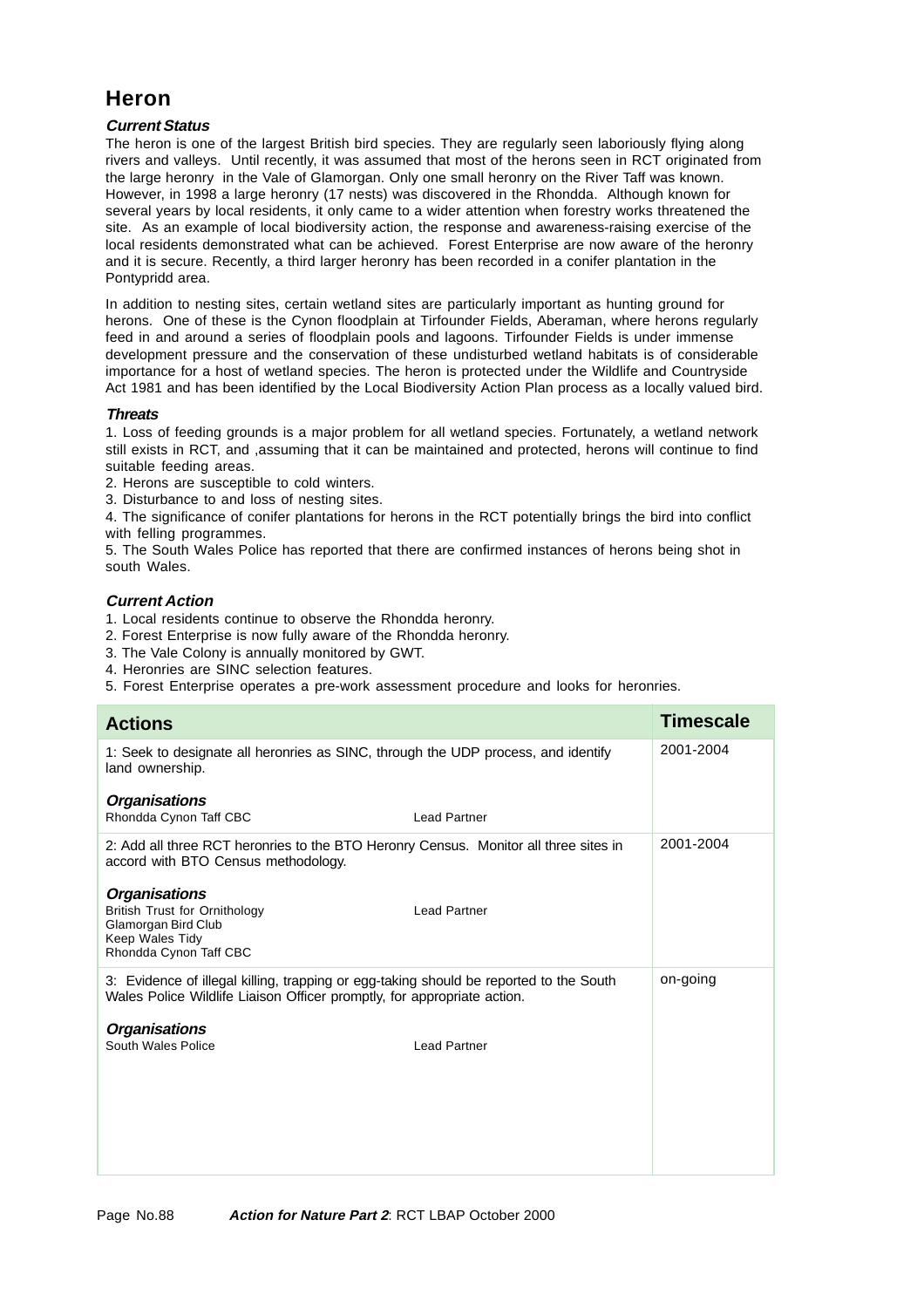# **Buzzard**

# **Current Status**

The buzzard is the largest common bird of prey in south Wales. The mewing cry and circling, broadwinged flight of the buzzard are a familiar sound and sight throughout the County Borough. Until relatively recently, the buzzard was a scarce, irregular winter visitor to Glamorgan, however, the last thirty years have seen a major population increase. The buzzard is a biodiversity success story. Nesting in woodland, and hunting and scavenging over hillsides and along road verges, the buzzard is a common feature along the south Wales' section of the M4. The fact that buzzards have escaped persecution and prospered in an increasingly urban environment holds lessons for biodiversity conservation.

Buzzard is listed on Annex II of both the Bern and Bonn Conventions and is protected under the Wildlife and Countryside Act 1981. The buzzard has been identified by the Local Biodiversity Action Plan process as a locally valued and characteristic bird.

### **Threats**

1. Localised persecution may deter nesting in some areas.

2. In the past, myxamatosis devastated rabbit populations and led to declines in buzzard numbers. Although both have recovered, diseases and population fluctuations in prey may effect the buzzard in the future.

3. Urbanisation into open country may reduce nesting and hunting habitat.

# **Current Action**

1. Regular nesting sites are a SINC selection criterion.

2. Large and/or ancient woodlands are SINC selection criteria.

3. The BTO Breeding Bird Survey provides a UK (and possibly Welsh) monitoring overview of buzzard numbers.

| <b>Actions</b>                                                                                                                                                                        | <b>Timescale</b> |
|---------------------------------------------------------------------------------------------------------------------------------------------------------------------------------------|------------------|
| 1: Through the Recorders' Newsletter, encourage the recording of nesting buzzard to<br>establish breeding populations and identify sites vulnerable to disturbance or<br>development. | 2000-2004        |
| <b>Organisations</b><br>Glamorgan Bird Club<br>Rhondda Cynon Taff CBC<br><b>Lead Partner</b>                                                                                          |                  |
| 2: Continue to encourage the monitoring of buzzard populations in RCT and an<br>increase in the number of BBS areas.                                                                  | on-going         |
| <b>Organisations</b><br><b>British Trust for Ornithology</b><br><b>Lead Partner</b><br>Glamorgan Bird Club<br>Rhondda Cynon Taff CBC                                                  |                  |
| 3: Evidence of illegal killing, trapping or egg taking of buzzard should be reported to the<br>South Wales Police Wildlife Liaison Officer promptly, for appropriate action.          | on-going         |
| <b>Organisations</b><br>South Wales Police<br><b>Lead Partner</b>                                                                                                                     |                  |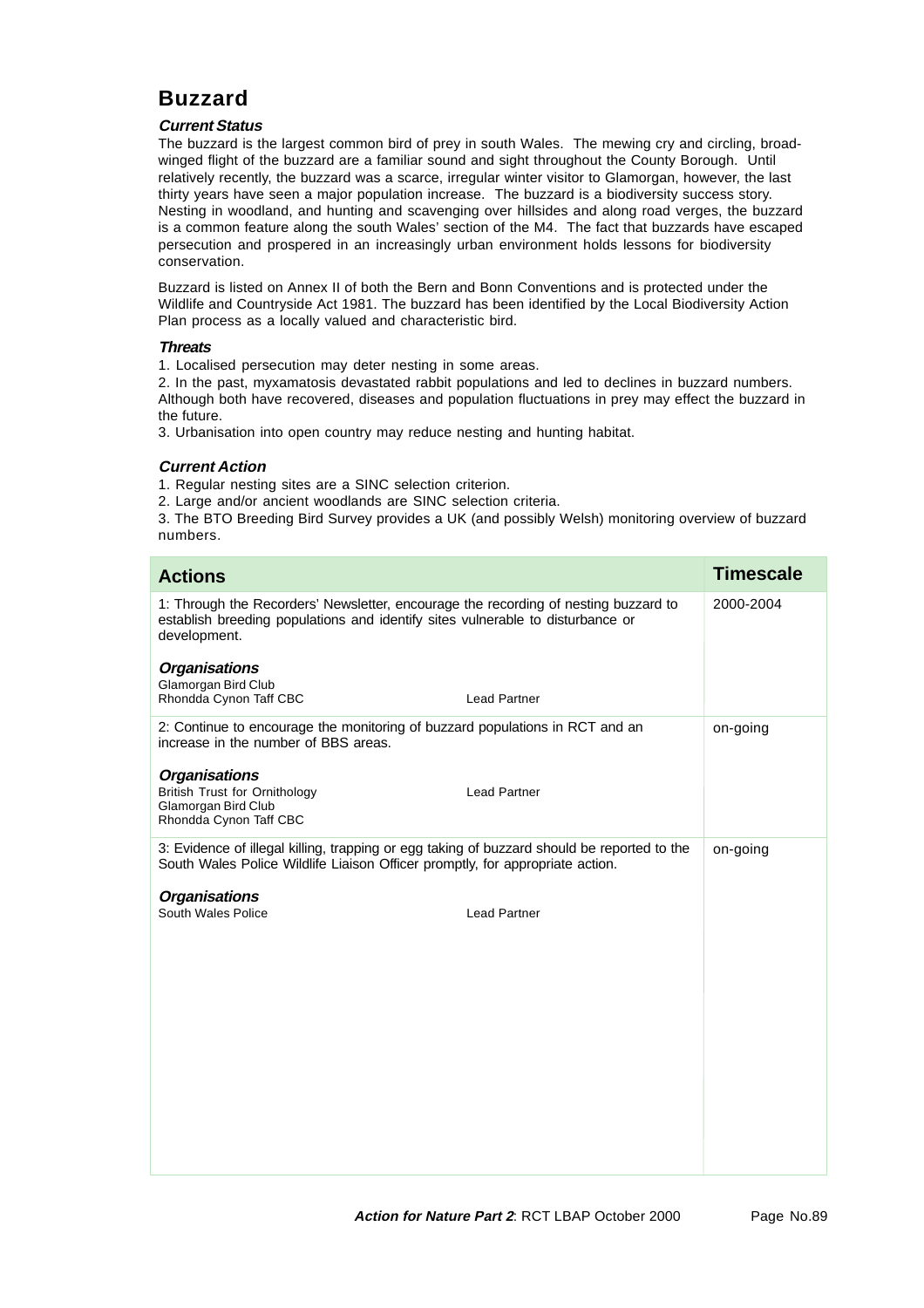# **Peregrine**

## **Current Status**

The peregrine falcon is a powerful, beautiful and spectacular bird of prey. Threatened by egg collectors, war-time culls and, most devastatingly DDT, the species has recovered and is currently recolonising large parts of its natural range in Britain. The success of the British peregrine population contrasts starkly with its global situation, where populations have crashed and breeding ranges have retracted and become fragmented. The British peregrine population is now of both European and world significance.

Associated with coastal fringes, valleys and upland habitat, the peregrine is dependant upon cliffs, cwms and quarries for nesting sites (although a few urban birds also use tall buildings). The birds are expert hunters. The stooping dive of a hunting peregrine is one of the natural wonders of the sky, the contact cry of birds high overhead is one of the Valleys most evocative sounds. The fortune of the peregrine in the south Wales valleys is, however, in the balance. Along with a wide variety of mediumsized birds, peregrine will predate racing pigeons. Some pigeon owners have singled-out the peregrine as the cause for every lost pigeon and every failed race.

Unfortunately, certain individuals have systematically robbed and destroyed nests and eggs and shot birds. Breeding success of the several eyries in the County Borough is very poor. The persecution of birds of prey was common during the ignorance of the Victorian age. The fact that peregrine are still persecuted in the south Wales valleys reflects badly upon all of us.

The peregrine is fully protected under the Wildlife and Countryside Act 1981. It is listed on Annex I of the EC Habitats Directive, and Appendices II of both the Bonn and Bern Conventions. The Local Biodiversity Action Plan process has identified the peregrine as a locally significant bird suffering a very specific threat.

### **Threats**

- 1. Persecution, in the form of egg collection, nest destruction and the shooting of adult birds.
- 2. DDT poisoning was a major cause of the population decline in the 1950's and 60's.

### **Current Action**

1. The presence of nest sites is a SINC selection feature.

2. The Environment Agency, South Wales Police and some LAs have set up a pilot peregrine watch scheme.

3. Most nesting sites are well known.

4. The publication of the 'Raptor Working Group Report' (DETR 2000) represents a long-awaited report on conflicts and conservation strategies for the peregrine. The report contains a number of recommendations to reduce the conflicts between peregrine and racing pigeons. It emphasises that peregrine are a relatively minor factor in racing pigeon fatalities.

| <b>Actions</b>                                                                                                                                                                                                                |                     | <b>Timescale</b> |
|-------------------------------------------------------------------------------------------------------------------------------------------------------------------------------------------------------------------------------|---------------------|------------------|
| 1: Evidence of illegal killing, trapping or egg-taking of peregrine should be reported to<br>the South Wales Police Wildlife Liaison Officer promptly, for appropriate action.                                                |                     | on-going         |
| <b>Organisations</b><br>South Wales Police                                                                                                                                                                                    | Lead Partner        |                  |
| 2: Support the peregrine watch schemes in south Wales.                                                                                                                                                                        |                     | on-going         |
| <b>Organisations</b><br><b>British Trust for Ornithology</b><br><b>Forest Enterprise</b><br>Glamorgan Bird Club<br>Glamorgan Wildlife Trust<br>Neighbouring Local Authorities<br>Rhondda Cynon Taff CBC<br>South Wales Police | <b>Lead Partner</b> |                  |
| 3: Seek to designate all peregrine nesting sites as SINC, through the UDP process,<br>and identify land ownership.                                                                                                            |                     | 2001-2004        |
| <b>Organisations</b><br>Rhondda Cynon Taff CBC                                                                                                                                                                                | <b>Lead Partner</b> |                  |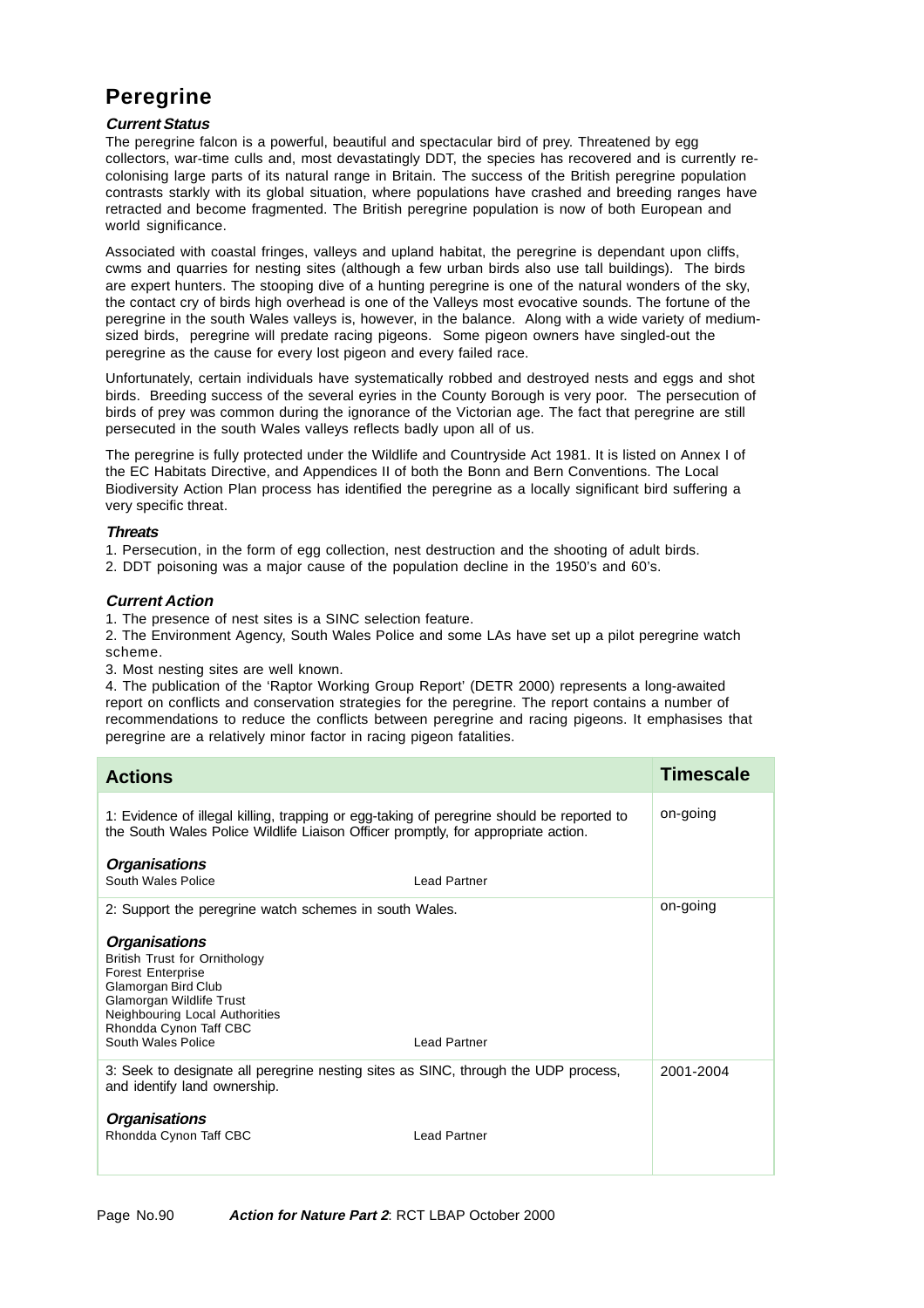| <b>Actions</b>                                                                                                                                                                                                                                | <b>Timescale</b> |
|-----------------------------------------------------------------------------------------------------------------------------------------------------------------------------------------------------------------------------------------------|------------------|
| 4: Using the findings of the Raptor Working Group, review the strategy for peregrine<br>conservation and develop a pro-active conservation strategy in RCT (and the<br>surrounding area).                                                     | 2000-2004        |
| <b>Organisations</b><br>Countryside Council for Wales<br>Glamorgan Biodiversity Advisory Group<br>Neighbouring Local Authorities<br>Rhondda Cynon Taff CBC<br>Lead Partner<br>Royal Society for the Protection of Birds<br>South Wales Police |                  |

# **Grey partridge**

# **Current Status**

Although now a rare bird in RCT, the grey partridge was once the characteristic game bird species of lowland mixed farmland. It also occurred in the valleys and has been recorded over a number of years on the slopes above Llwynypia. Nationally, grey partridge has experienced a 50% population decline in the period 1969-1990 and is declining throughout its UK range. Although the only recent records are unconfirmed (including a probable record near Church Village in June 2000), there has been very little surveying in much of the County Borough. This is a species which needs survey effort to establish whether it is still part of the bird fauna of the area.

The grey partridge is a National Biodiversity Action Plan species. It is also listed on Annex III/I of the EC Birds Directive and Appendix III of the Bern Convention.

## **Threats**

1. Agricultural intensification, leading to loss of nest sites (hedge bottoms). Although this is a major factor in eastern England, it is less likely to be of major significance in RCT.

- 2. Pesticide application destroying food sources.
- 3. Silage cutting destroying nests.
- 4. Wetter springs reducing nesting success.

## **Current Action**

- 1. Hedgerow regulations control loss of hedges in the County Borough.
- 2. Breeding bird surveys are regularly required for planning applications.

3. In 1999 the BTO annual Breeding Bird Survey (BBS) monitored all or part of seven 1km squares in RCT and 28 in the whole of east Glamorgan. Grey partridge populations are monitored at a UK scale.

| <b>Actions</b>                                                                                                                                                                                 | Timescale |
|------------------------------------------------------------------------------------------------------------------------------------------------------------------------------------------------|-----------|
| 1: Continue to monitor grey partridge populations through the BBS at a south Wales<br>level.                                                                                                   | on-going  |
| <b>Organisations</b><br><b>British Trust for Ornithology</b><br><b>Lead Partner</b><br>Rhondda Cynon Taff CBC                                                                                  |           |
| 2: Through a RCT Recorders' Newsletter, encourage farmers to report sightings of<br>grey partridge to the LA and Glamorgan Bird Club.                                                          | 2001      |
| <b>Organisations</b><br>Country Landowners Association<br><b>Farmers Union of Wales</b><br>Glamorgan Wildlife Trust<br>National Farmers Union<br><b>Lead Partner</b><br>Rhondda Cynon Taff CBC |           |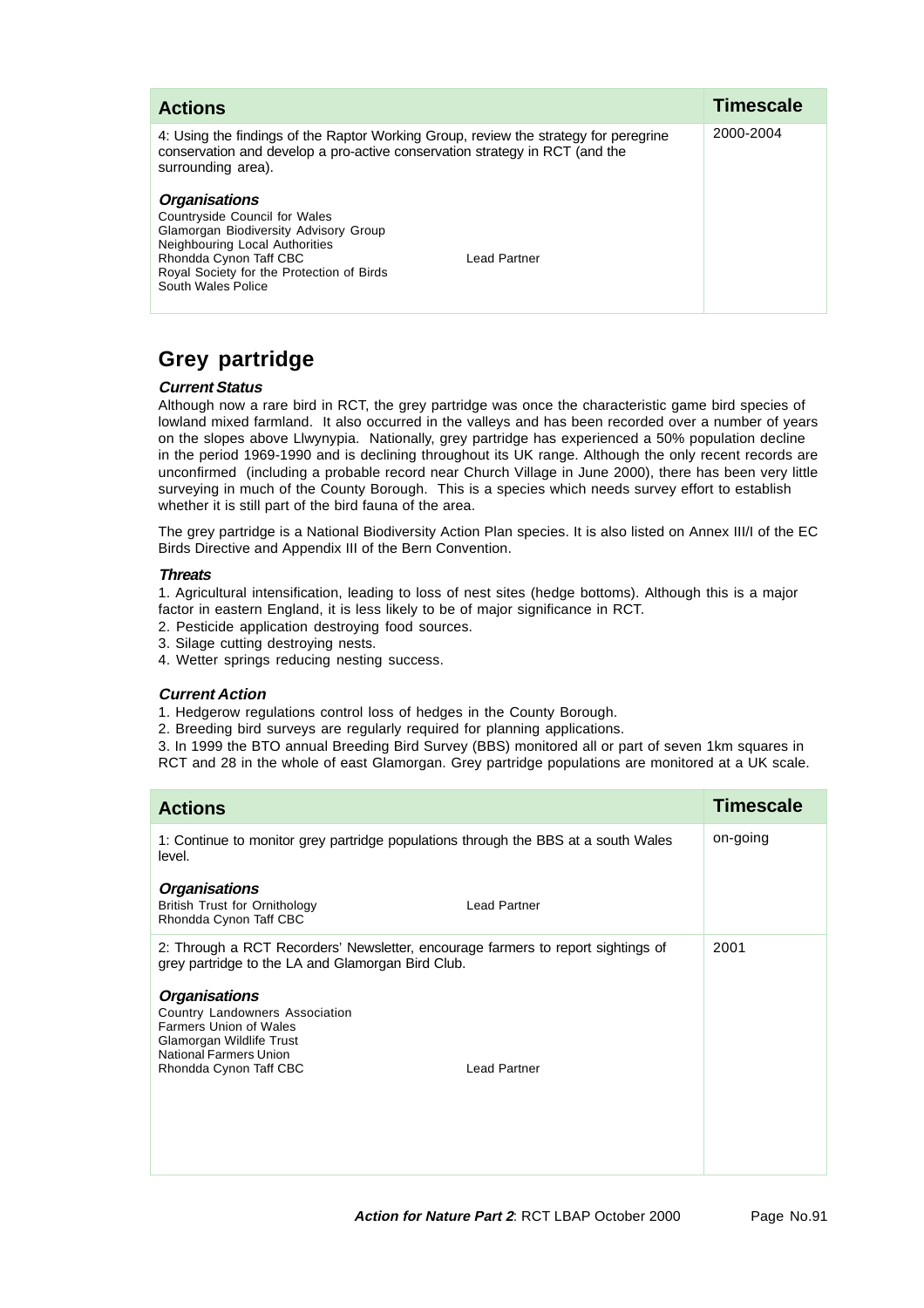| <b>Actions</b>                                                                                                                                                 |                     | <b>Timescale</b> |
|----------------------------------------------------------------------------------------------------------------------------------------------------------------|---------------------|------------------|
| 3: Seek to designate any regularly used nesting sites as SINC, through the UDP<br>process, and identify landowners.                                            |                     | 2000-2004        |
| <b>Organisations</b><br>Rhondda Cynon Taff CBC                                                                                                                 | <b>Lead Partner</b> |                  |
| 4: Through articles in the farming press, encourage the recording of grey partridge in<br>RCT and the submission of records to the LA and Glamorgan Bird Club. |                     | 2001             |
| <b>Organisations</b><br>Country Landowners Association<br>Farmers Union of Wales<br>National Farmers Union<br>Rhondda Cynon Taff CBC                           | <b>Lead Partner</b> |                  |
| 5: As and when opportunities arise, assist the BTO regional representative to<br>increase the number of BTO BBS monitoring stations in east Glamorgan.         |                     | on-going         |
| <b>Organisations</b><br><b>British Trust for Ornithology</b><br>Glamorgan Bird Club<br>Rhondda Cynon Taff CBC                                                  | <b>Lead Partner</b> |                  |
|                                                                                                                                                                |                     |                  |
|                                                                                                                                                                |                     |                  |
|                                                                                                                                                                |                     |                  |
|                                                                                                                                                                |                     |                  |
|                                                                                                                                                                |                     |                  |
|                                                                                                                                                                |                     |                  |
|                                                                                                                                                                |                     |                  |
|                                                                                                                                                                |                     |                  |
|                                                                                                                                                                |                     |                  |
|                                                                                                                                                                |                     |                  |
|                                                                                                                                                                |                     |                  |
|                                                                                                                                                                |                     |                  |
|                                                                                                                                                                |                     |                  |
|                                                                                                                                                                |                     |                  |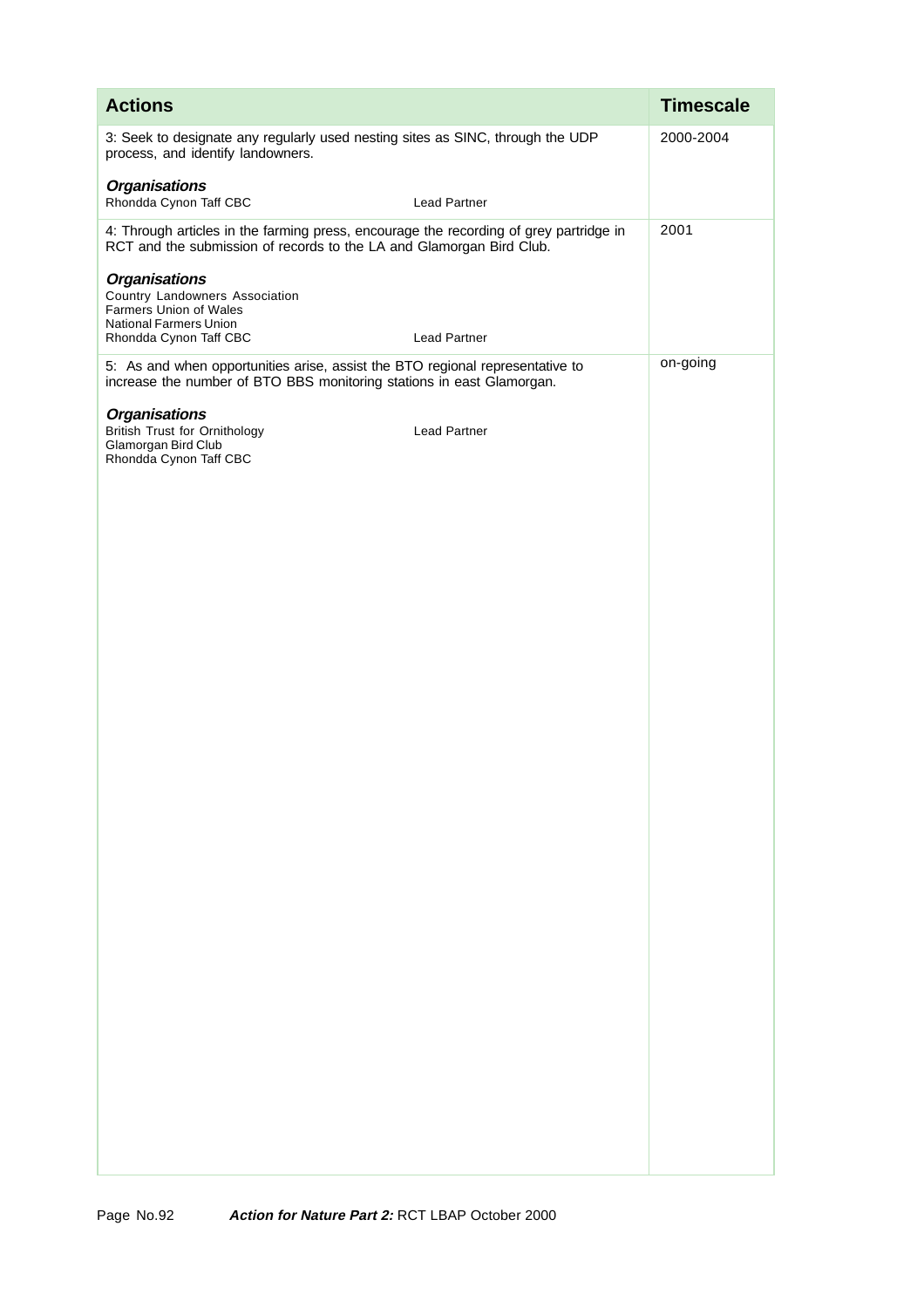# **Lapwing**

## **Current Status**

Although originally a wetland bird, the lapwing has long been associated with agricultural land. In Wales the bird was until recently a common breeding bird of wet, grazed pastures. However, from the early 1980s, breeding bird monitoring by the British Trust for Ornithology has recorded a steady decline in breeding numbers on farmland. These losses have been particularly severe in Wales where a 77% decline in numbers was recorded between 1987 and 1998. The reasons for these losses are complex, but are primarily due to agricultural intensification. In RCT, the lapwing is a scarce nesting species and only a very few sites are known which support them during the breeding season. Key to this Action Plan is encouraging the recording of lapwing in the County Borough and, in particular, the identification of breeding sites. The lapwing is protected under the Wildlife and Countryside Act 1981 and is a species of conservation concern for the RSPB. The lapwing has been identified by the Local Biodiversity Action Plan as a locally vulnerable species which can help to raise awareness of wetland conservation and the similar plight of other wetland bird species (e.g. curlew and snipe).

## **Threats**

- 1. Increases in stocking rates of grassland, leading to disturbance and egg-trampling.
- 2. Shift in grassland management to early silage cropping, destroying nests.
- 3. Loss of wet pasture to drainage and agricultural improvement.

4. High levels of fertiliser application leading to denser and faster growing grassland which is not ideal feeding habitat for chicks.

- 5. Loss of wet pasture to residential and industrial development.
- 6. Increased human disturbance of urban fringe farmland.

## **Current Action**

- 1. The presence of regular breeding lapwing is a SINC selection feature.
- 2. All known species-rich wet pastures are pSINC.

3. Bird surveys are required for many large planning applications and all planning applications impacting upon potential lapwing habitat (e.g. Church Village by-pass).

4. In 1999, the BTO annual Breeding Bird Survey (BBS) monitored all or part of seven 1km squares in RCT and 28 in the whole of east Glamorgan. Currently lapwing can be monitored at a UK level.

| <b>Actions</b>                                                                                                                                                     | <b>Timescale</b> |
|--------------------------------------------------------------------------------------------------------------------------------------------------------------------|------------------|
| 1: Seek to designate all regular breeding lapwing sites as SINC, through the UDP<br>process, and identify land ownership.                                          | 2001-2004        |
| <b>Organisations</b><br>Rhondda Cynon Taff CBC<br><b>Lead Partner</b>                                                                                              |                  |
| 2: Through the Recorders' Newsletter, encourage the recording of lapwing in RCT and<br>the submission of records to the LA and Glamorgan Bird Club.                | 2001-2004        |
| <b>Organisations</b><br>Glamorgan Bird Club<br>Rhondda Cynon Taff CBC<br><b>Lead Partner</b>                                                                       |                  |
| 3: Continue to support the Breeding Bird Survey in RCT and encourage an increase in<br>the number of survey areas.                                                 | on-going         |
| <b>Organisations</b><br><b>British Trust for Ornithology</b><br><b>Lead Partner</b><br>Glamorgan Bird Club<br>Rhondda Cynon Taff CBC                               |                  |
| 4: Evidence of illegal killing or egg-taking of lapwing should be reported to the South<br>Wales Police Wildlife Liaison Officer promptly, for appropriate action. | on-going         |
| <b>Organisations</b><br>South Wales Police<br><b>Lead Partner</b>                                                                                                  |                  |
| 5: Continue to require Breeding Bird Surveys and assessment for all planning<br>applications which potentially impact upon wetland bird communities.               | on-going         |
| <b>Organisations</b><br>Rhondda Cynon Taff CBC<br><b>Lead Partner</b>                                                                                              |                  |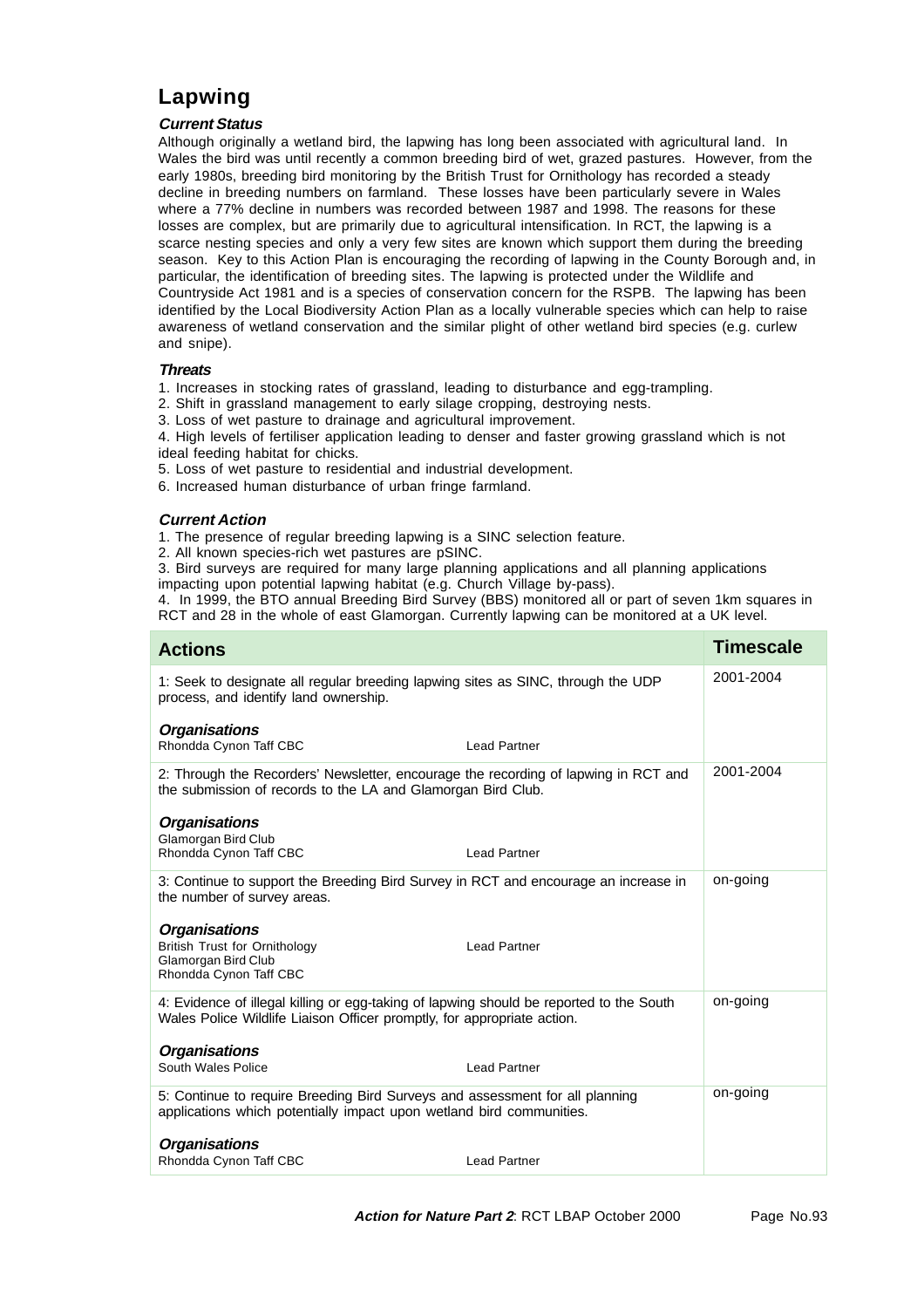# **Barn owl**

## **Current Status**

Barn owls are traditionally associated with small scale, mixed farming, with nest sites in hay barns or mature hedgerow trees. The species has experienced a long-term decline in numbers and range (the Hawk and Owl Trust report a 66% decline in south Wales between 1932 and 1982) and has therefore been the subject of considerable conservation effort. Until recently, the south Wales valleys would not have been considered suitable for barn owl. However, a series of sightings and records in RCT now lead us to believe that a resident breeding population exists. Due to its close proximity to people and its ready use of buildings as nesting sites, the barn owl is a good subject for pro-active biodiversity initiatives (which benefit other birds of prey, including the kestrel).

The barn owl is protected under the Wildlife and Countryside Act 1981 and has been identified through the Local Biodiversity Action Plan process as a locally vulnerable species.

## **Threats**

1. Loss of hunting habitat (primarily rough grassland) is the principal cause for national decline. This is not as significant in RCT as elsewhere, with ffridd, un-enclosed upland and areas of lowland rhos pasture all offering potential hunting grounds.

2. Lack of nesting habitat, through the loss of hedgerows and trees and the conversion or dereliction of barns.

3. Persecution may be a localised issue.

4. Accidental poisoning of birds eating rats killed by rat poison.

5. Road kills can have a very significant localised impact.

6. Barn owls are often illegally released into the wild, which confuses monitoring of the native populations.

## **Current Action**

1. The presence of nesting barn owl is a SINC selection criterion.

2. The Planning Authority requires all barn conversions to include barn owl surveys and, if present, barn owl mitigation, in the form of boxes and working restrictions. In addition, planning applicants are asked to consider barn owl mitigation regardless of current usage. To date, five barn owl boxes have been conditioned for barn conversions (1999).

3. A school in the Rhondda has nesting barn owls in its loft. Glyncornel Environment Centre staff have visited the school and provide environmental education to the school children, regarding the protection and well-being of the owls. The school and its children are enthusiastic.

4. The Council is requesting barn owl and kestrel boxes for planning applications for mobile phone masts in RCT.

5. Barn owl surveys have been undertaken on a number of sites as part of survey assessment for planning applications.

6. The Hawk and Owl Trust has a national conservation strategy for barn owls.

| <b>Actions</b>                                                                                                                                                               |                     | <b>Timescale</b> |
|------------------------------------------------------------------------------------------------------------------------------------------------------------------------------|---------------------|------------------|
| 1: Continue to require barn owl surveys and mitigation for all planning applications on<br>barns and agricultural buildings.                                                 |                     | on-going         |
| <b>Organisations</b><br>Rhondda Cynon Taff CBC                                                                                                                               | <b>Lead Partner</b> |                  |
| 2: Through the Recorders' Newsletter, encourage the recording of barn owls in RCT.<br><b>Organisations</b><br>Glamorgan Bird Club<br>Rhondda Cynon Taff CBC                  | <b>Lead Partner</b> | 2001-2004        |
| 3: Where opportunities arise, investigate the provision of barn owl boxes in Council-<br>owned and other buildings in RCT.<br><b>Organisations</b><br>Rhondda Cynon Taff CBC | <b>Lead Partner</b> | 2000-2004        |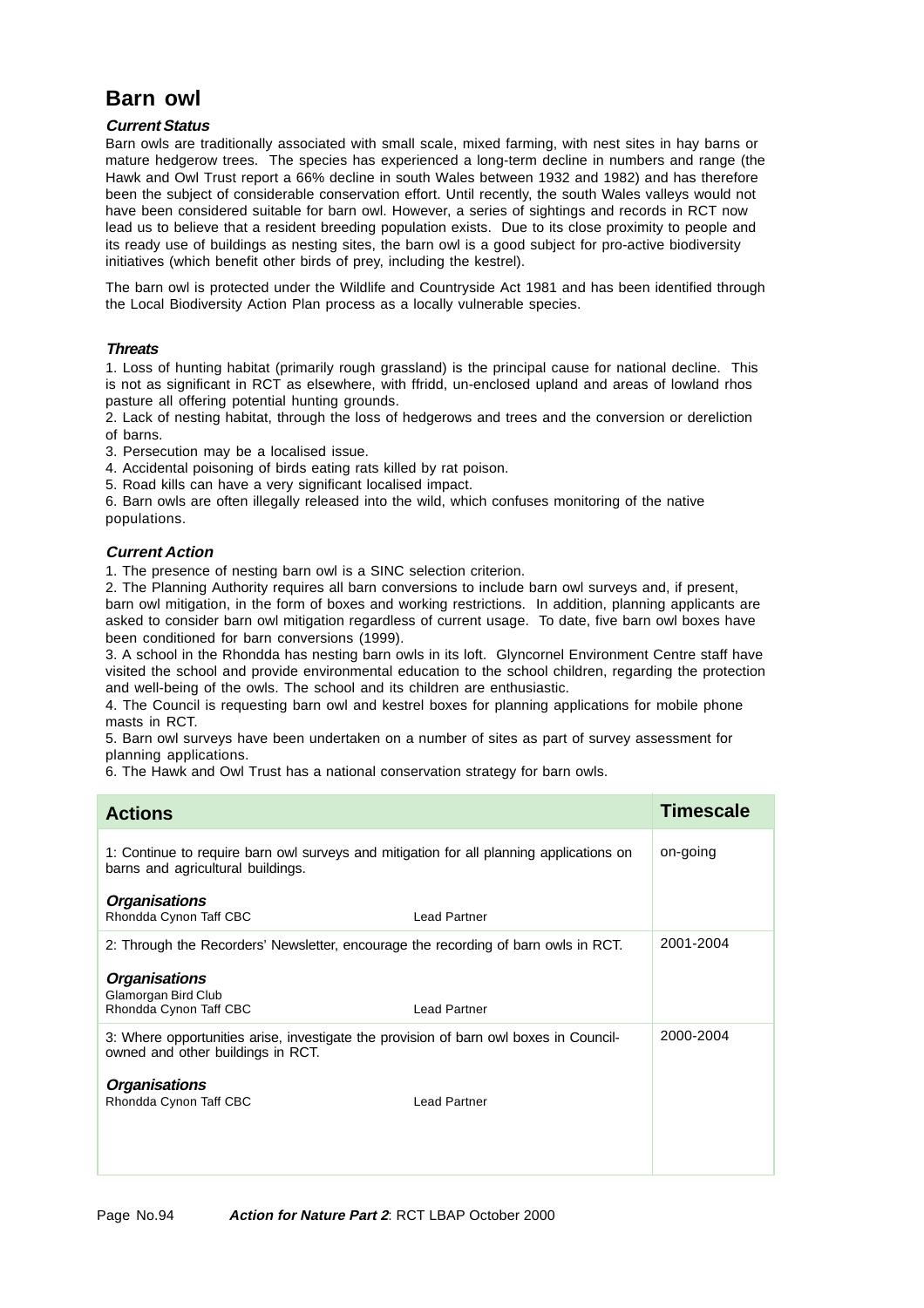| <b>Actions</b>                                                                                                                                                                              | <b>Timescale</b> |
|---------------------------------------------------------------------------------------------------------------------------------------------------------------------------------------------|------------------|
| 4: Continue the Council's successful policy of encouraging mobile phone operatives<br>to provide barn owl / kestrel boxes on their transmitter poles in the County Borough.                 | 2000-2004        |
| <b>Organisations</b><br>Rhondda Cynon Taff CBC<br>Lead Partner                                                                                                                              |                  |
| 5: Require barn owl surveys for all road schemes in RCT.                                                                                                                                    | 2000-2004        |
| <b>Organisations</b><br>Rhondda Cynon Taff CBC<br>Lead Partner                                                                                                                              |                  |
| 6: Evidence of illegal killing, trapping, egg-taking or releasing of barn owl should be<br>reported to the South Wales Police Wildlife Liaison Officer promptly, for appropriate<br>action. | on-going         |
| <b>Organisations</b><br>South Wales Police<br>Lead Partner                                                                                                                                  |                  |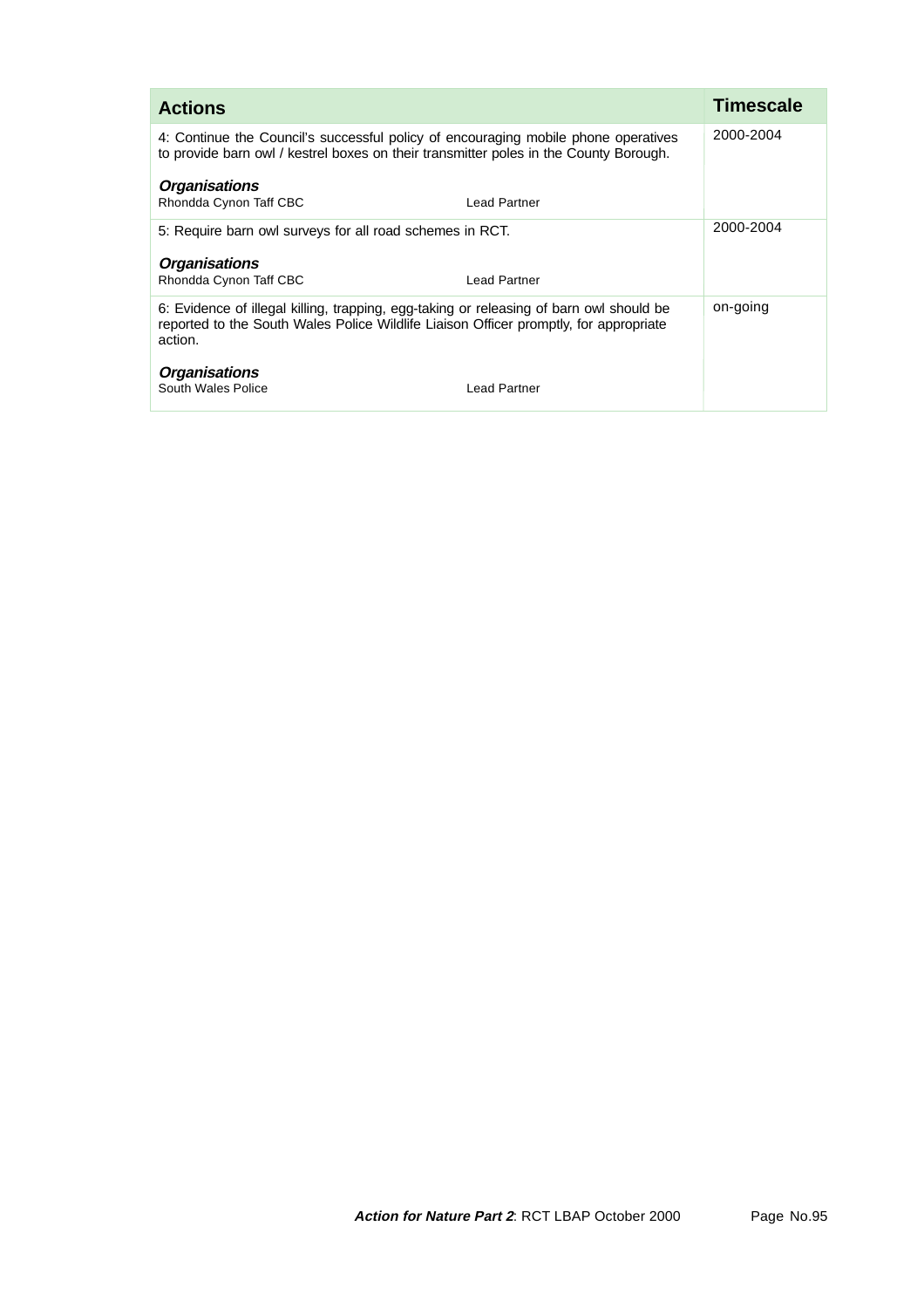# **Nightjar**

# **Current Status**

A much-reduced summer visitor, the nightjar is a mysterious nocturnal bird, rarely seen and usually detected by its far-carrying churring call. The nightjar was traditionally associated with heathland and coastal dunes. Now it is mainly restricted to recently-cleared conifer plantations, where birds nest on bare ground. The UK population is estimated to be 3000 pairs. The significance of upland sites has only recently become recognised. The juxtaposition of upland plantations (nesting sites) and open ffridd and rhos pasture (feeding areas) is an important habitat mosaic. In RCT and adjacent areas, nightjar is known to breed in the Llanwonno Forest, Hensol Forest (Vale) and Caerphilly Mountain (Caerphilly). Although the nightjar's call is unmistakable, the upland areas in which it may occur are difficult to survey (particularly at night) and many potential sites are not visited. Protected under the Wildlife and Countryside Act 1981, listed on Annex I of the EC Birds Directive and Appendix II of the Bern Convention. The nightjar is a National Biodiversity Action Plan species.

## **Threats**

1. Loss of heathland sites.

2. Decline in large insects due to agricultural change and pesticides.

3. The inevitable change in habitat structure as conifer plantations mature reduces the suitability of individual sites to a few years, although the on-going felling programme does continue to create new sites.

# **Current Action**

1. FE work in Thetford Forest has devised means of maintaining populations in active Conifer plantations.

2. In 2000 two site visit (27/06/00 and 19/07/00) to a known nightjar site in the Llanwanno Forest were led by RCT Countryside Service. The first visit recorded two churring males and a minimum of four birds, the second visit recording a minimum of three churring males and six flying birds.

| <b>Actions</b>                                                                                                                                                                | <b>Timescale</b> |
|-------------------------------------------------------------------------------------------------------------------------------------------------------------------------------|------------------|
| 1: Through the Council's Countryside Service, visit at least one potential nightjar site in<br>RCT annually. Use FE data to identify potential sites.                         | 2001-2004        |
| <b>Organisations</b><br><b>Forest Enterprise</b><br>Glamorgan Bird Club<br>Rhondda Cynon Taff CBC<br><b>Lead Partner</b>                                                      |                  |
| 2: Through the Recorders' Newsletter, encourage recording of nightjar in RCT and<br>submission of records to the LA and Glamorgan Bird Club.                                  | 2000-2004        |
| <b>Organisations</b><br>Glamorgan Bird Club<br>Rhondda Cynon Taff CBC<br><b>Lead Partner</b>                                                                                  |                  |
| 3: Evidence of illegal killing, trapping or egg taking of nightjar should be reported to the<br>South Wales Police Wildlife Liaison Officer promptly, for appropriate action. | on-going         |
| <b>Organisations</b><br>South Wales Police<br><b>Lead Partner</b>                                                                                                             |                  |
| 4: Seek to designate all regularly used nesting sites as SINC, through the UDP<br>process, and identify land ownership.                                                       | 2001-2004        |
| <b>Organisations</b><br>Rhondda Cynon Taff CBC<br><b>Lead Partner</b>                                                                                                         |                  |
|                                                                                                                                                                               |                  |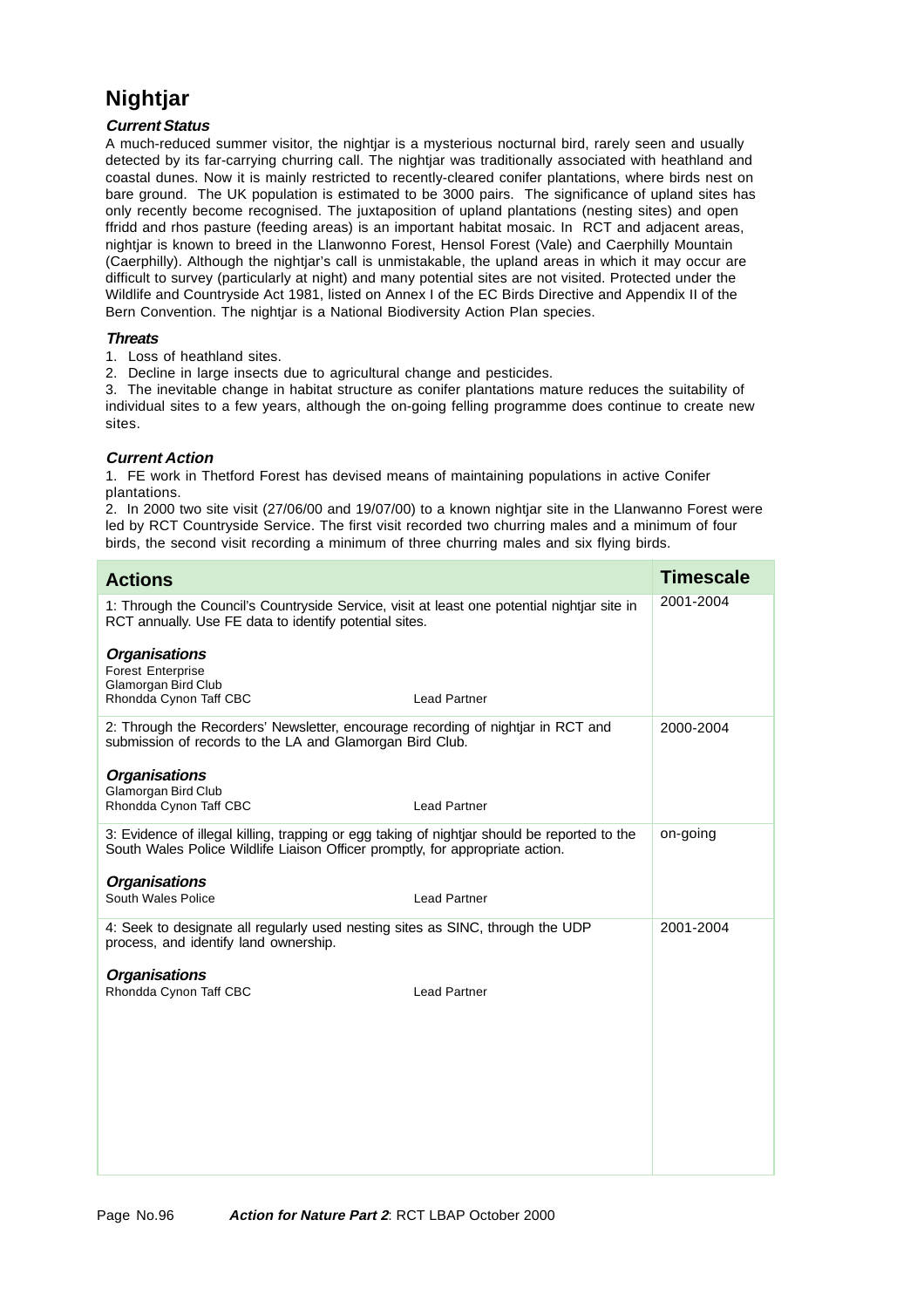# **Swift**

### **Current Status**

The swift is an extraordinary species. They are superb fliers, adapted to a life spent on the wing, and able to travel great distances in little time. The swift arrives in south Wales in early May and leaves again in early August. They stay just long enough to breed, nest and raise their young. The screaming parties of swifts, which race at roof height through the streets of the County Borough are familiar sights and sounds in high summer. Swifts are adapted for cliff nesting. Today very few natural nest sites are used, but houses, with access into the loft (if only a narrow crack) represent valuable nesting sites. Few birds are more dependant upon man's activities for successful breeding and few could be more easily accommodated through pro-active biodiversity design. The swift is an ideal species to use as an emblem for urban biodiversity conservation. The swift is protected under the Wildlife and Countryside Act 1981 and has been identified through the Local Biodiversity Action Plan process as a locally valued bird.

#### **Threats**

1. Loss of nest sites, through building renovation, disturbance or demolition.

2. As with all migratory species, fluctuations in population can reflect conditions elsewhere in the species range.

#### **Current Action**

1. The Planning Department has begun to request swift nest box provision in new business developments.

2. The Council has begun to request survey assessments of swift for building conversions.

3. The BTO Breeding Bird Survey includes urban areas and will provide a monitoring overview of swift numbers at a UK and possibly Welsh level.

4. Although 'Is Martin at Home?' concentrated on recording nesting house martins, the survey also asked surveyors to report if swifts, swallows or sand martins had been seen in the same local area. This has provided some rudimentary survey data on swifts. Also, the identification chart produced for the survey included all four species and described the obvious differences between them. 'Is Martin at Home?' provided an excellent awareness-raising opportunity for all four birds.

5. The North Lanarkshire LBAP includes an action plan for swift, which has informed the RCT plan.

| <b>Actions</b>                                                                                                                                               |                     | <b>Timescale</b> |
|--------------------------------------------------------------------------------------------------------------------------------------------------------------|---------------------|------------------|
| 1: Where appropriate, require all buildings requiring planning permission to incorporate<br>swift surveys and mitigation (including nest boxes).             |                     | 2000-2004        |
| <b>Organisations</b>                                                                                                                                         |                     |                  |
| Rhondda Cynon Taff CBC                                                                                                                                       | <b>Lead Partner</b> |                  |
| 2: Where appropriate, encourage house refurbishments subject to Council grants, or of<br>Council property, to incorporate swift mitigation.                  |                     | 2000-2004        |
| <b>Organisations</b>                                                                                                                                         |                     |                  |
| Rhondda Cynon Taff CBC                                                                                                                                       | <b>Lead Partner</b> |                  |
| 3: Using the 'Is Martin at Home?' pilot survey, investigate if swift nest surveying should<br>be incorporated into future school-based surveys.              |                     | 2004             |
| <b>Organisations</b>                                                                                                                                         |                     |                  |
| Rhondda Cynon Taff CBC                                                                                                                                       | <b>Lead Partner</b> |                  |
| 4: Continue to support the BTO's Breeding Bird Survey in RCT and encourage an<br>increase in the number of survey areas.                                     |                     | on-going         |
| <b>Organisations</b>                                                                                                                                         |                     |                  |
| <b>British Trust for Ornithology</b>                                                                                                                         | <b>Lead Partner</b> |                  |
| Glamorgan Bird Club<br>Rhondda Cynon Taff CBC                                                                                                                |                     |                  |
| 5: Through the Recorders' Newsletter, encourage the recording of nesting swift in RCT.                                                                       |                     | on-going         |
| <b>Organisations</b>                                                                                                                                         |                     |                  |
| Rhondda Cynon Taff CBC                                                                                                                                       | <b>Lead Partner</b> |                  |
| 6: Evidence of illegal killing or egg destruction should be reported to the South Wales<br>Police Wildlife Liaison Officer promptly, for appropriate action. |                     | on-going         |
| <b>Organisations</b>                                                                                                                                         |                     |                  |
| South Wales Police                                                                                                                                           | <b>Lead Partner</b> |                  |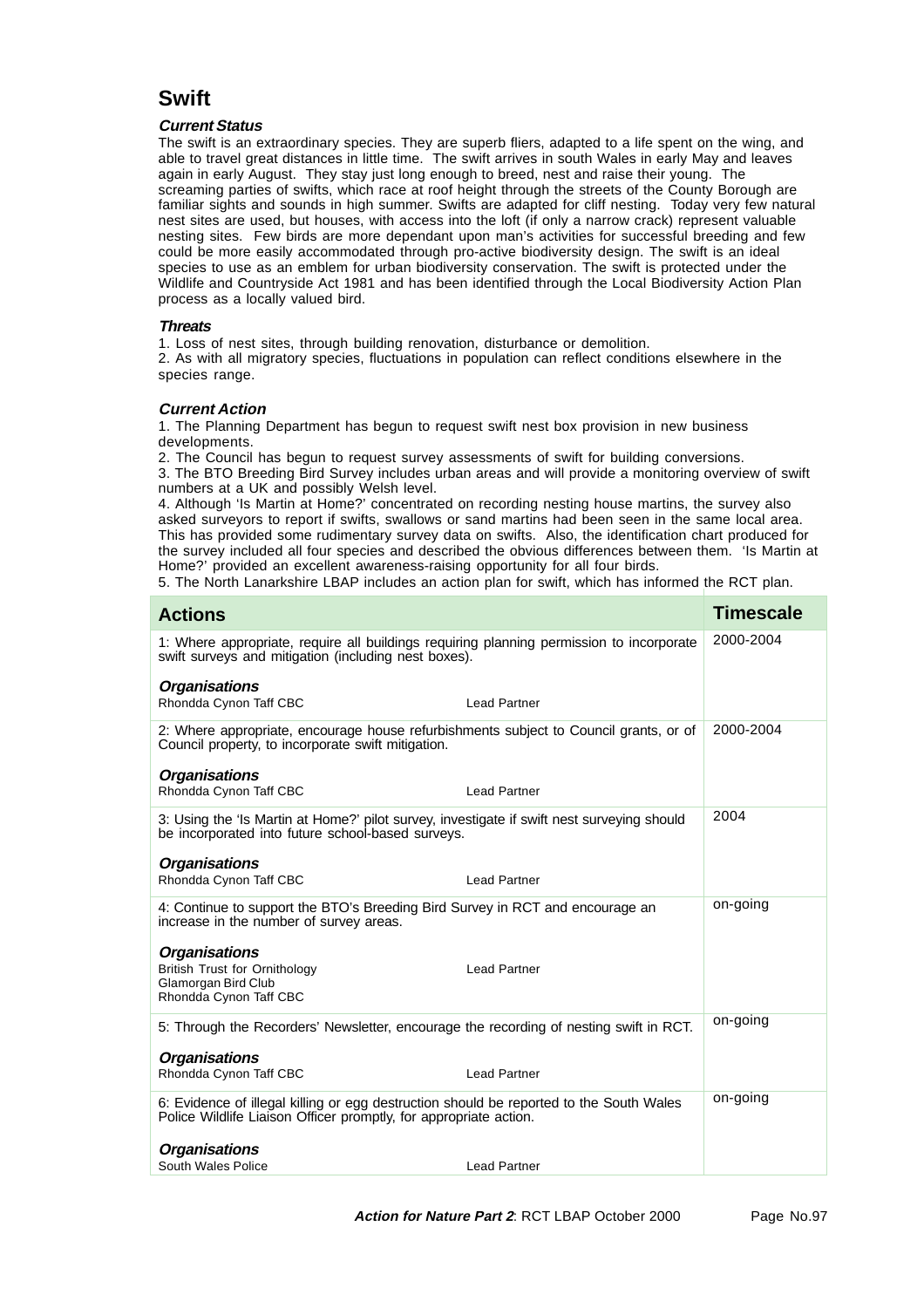# **Kingfisher**

# **Current Status**

Kingfisher are unmistakable, even as a fleeting flash of azure blue glimpsed through a wooded riverbank. No-one is left unimpressed by their first meeting with a kingfisher, and as a harbinger of clean rivers and wild riverbanks, the kingfisher is a biodiversity success. Kingfisher are found on all the major rivers of the County Borough and a number of larger streams. They require an earth bank, free from vegetation in which they excavate their nest, and a section of river with a number of favoured hunting pools where small fish can be caught. In the Rhondda, where little original river bank remains, numbers are limited by the availability of nesting sites. In the Llantwit Fardre/Church Village area, river pollution has made many sections of stream unsuitable for fish and kingfisher alike. The kingfisher is an excellent biodiversity symbol for riverine conservation. It is also a species which can directly benefit from biodiversity initiatives and actions.

The kingfisher is listed under Annex I of the EC Habitats Directive and Appendix II of the Bern Convention and it is protected under the Wildlife and Countryside Act 1981. The Local Biodiversity Action Plan process has identified kingfisher as a locally valued bird.

### **Threats**

- 1. Lack of nesting sites on otherwise suitable river sections.
- 2. Water pollution.

# **Current Action**

- 1. Presence of breeding kingfishers is a SINC selection criterion.
- 2. Major river sections and unmodified streams are SINC selection features.
- 3. The provision of artificial nest-banks, for use by kingfisher, has been successful in parts of Britain.
- 4. Kingfisher surveys and assessments have been required for the Church Village by-pass.
- 5. One Waterways Breeding Bird Survey plot in RCT is monitored by the BTO.

| <b>Actions</b>                                                                                                                                          |                     | <b>Timescale</b> |
|---------------------------------------------------------------------------------------------------------------------------------------------------------|---------------------|------------------|
| 1: Through the Recorders' Newsletter and River Care groups, encourage the<br>recording of kingfishers in the County Borough.                            |                     | 2001-2004        |
| <b>Organisations</b><br>Glamorgan Bird Club<br>Keep Wales Tidy<br>Rhondda Cynon Taff CBC                                                                | <b>Lead Partner</b> |                  |
| 2: Continue to support the BTO's Waterways Breeding Bird Survey in RCT and<br>encourage an increase in the number of survey areas.                      |                     | 2000-2004        |
| <b>Organisations</b><br><b>British Trust for Ornithology</b><br>Glamorgan Bird Club<br>Keep Wales Tidy<br>Rhondda Cynon Taff CBC                        | <b>Lead Partner</b> |                  |
| 3: As nest-bank sites are identified, notify the Environment Agency and Welsh Water<br>Dwr Cymru of their location.                                     |                     | 2000-2004        |
| <b>Organisations</b><br>Dwr Cymru Welsh Water<br><b>Environment Agency</b><br>Rhondda Cynon Taff CBC                                                    | <b>Lead Partner</b> |                  |
| 4: Through planning applications (and any other opportunities), investigate the<br>potential for creating artificial nesting banks.                     |                     | 2000-2004        |
| <b>Organisations</b><br>Dwr Cymru Welsh Water<br><b>Environment Agency</b><br>Rhondda Cynon Taff CBC                                                    | Lead Partner        |                  |
| 5: Evidence of illegal killing or egg-taking should be reported to the South Wales<br>Police Wildlife Liaison Officer promptly, for appropriate action. |                     | on-going         |
| <b>Organisations</b><br>South Wales Police                                                                                                              | Lead Partner        |                  |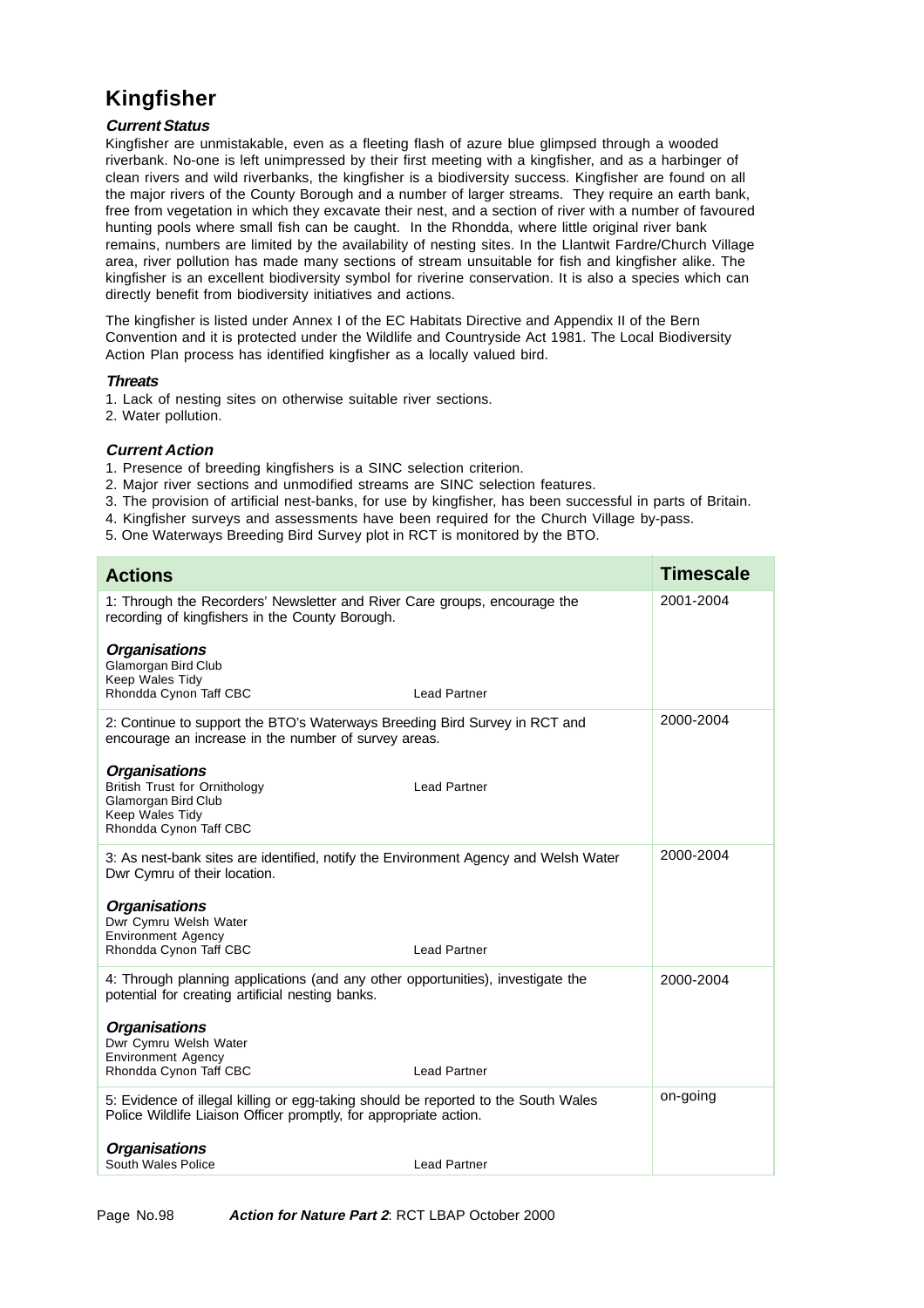# **Skylark**

## **Current Status**

Although still a common and familiar songbird of hillsides, grasslands and commons, the skylark has raised enormous public concern by the nature of its huge population decline (50% between 1969 and 1991). It has been a victim of gross changes in agricultural practice, which have been most significant in the arable regions of the south and east of England. In the south Wales valleys the bird is still a common species and there is no clear indication of population change.

Nationally, the skylark's fortunes can only be rescued by revising current agricultural practice. Agrienvironmental schemes are one potential vehicle for this. Locally, it is important that we can understand the strength of our skylark populations (and assess this in both a local and national context), and that we are able to monitor change.

The skylark is a priority National Biodiversity Action Plan species, protected under the EC Birds Directive and the Wildlife and Countryside Act 1981.

### **Threats**

1. Changes in agricultural practice (in particular intensive management of grasslands and early silage cuts).

2. Afforestation of the uplands.

## **Current Action**

1. Skylark are incidentally protected by pSINC designations.

2. Breeding bird surveys are regularly required for planning applications.

3. In 1999 the BTO annual Breeding Bird Survey (BBS) monitored all or part of seven 1km squares in RCT and 28 in the whole of east Glamorgan. In addition to providing UK and Welsh indications of skylark population change, the BTO report that on current coverage it will be possible to monitor skylark populations at a South Wales (Glamorgan and Gwent) level. This is very exciting news.

| <b>Actions</b>                                                                                                                                                               |                     | <b>Timescale</b> |
|------------------------------------------------------------------------------------------------------------------------------------------------------------------------------|---------------------|------------------|
| 1: Continue to monitor skylark populations through the BBS at a south Wales level.                                                                                           |                     | on-going         |
| <b>Organisations</b><br><b>British Trust for Ornithology</b><br>Rhondda Cynon Taff CBC                                                                                       | <b>Lead Partner</b> |                  |
| 2: As and when opportunities arise, assist the BTO regional representative to increase<br>the number of BTO BBS monitoring stations in east Glamorgan.                       |                     | 2000-2004        |
| <b>Organisations</b><br><b>British Trust for Ornithology</b><br>Glamorgan Bird Club<br>Rhondda Cynon Taff CBC                                                                | <b>Lead Partner</b> |                  |
| 3: Through the LBAP process, encourage membership of the BTO, RSPB and<br>Glamorgan Bird Club in RCT.                                                                        |                     | on-going         |
| <b>Organisations</b><br><b>British Trust for Ornithology</b><br>Glamorgan Bird Club<br>Rhondda Cynon Taff CBC<br>Royal Society for the Protection of Birds                   | <b>Lead Partner</b> |                  |
| 4: Through the Recorders' Newsletter, encourage recording of skylark in RCT and the<br>submission of records to the Local Authority and the Glamorgan Bird Club.             |                     | 2000-2004        |
| <b>Organisations</b><br>Glamorgan Bird Club<br>Rhondda Cynon Taff CBC                                                                                                        | <b>Lead Partner</b> |                  |
| 5: Evidence of illegal killing, trapping or egg taking of skylark should be reported to the<br>South Wales Police Wildlife Liaison Officer promptly, for appropriate action. |                     | on-going         |
| <b>Organisations</b><br>South Wales Police                                                                                                                                   | <b>Lead Partner</b> |                  |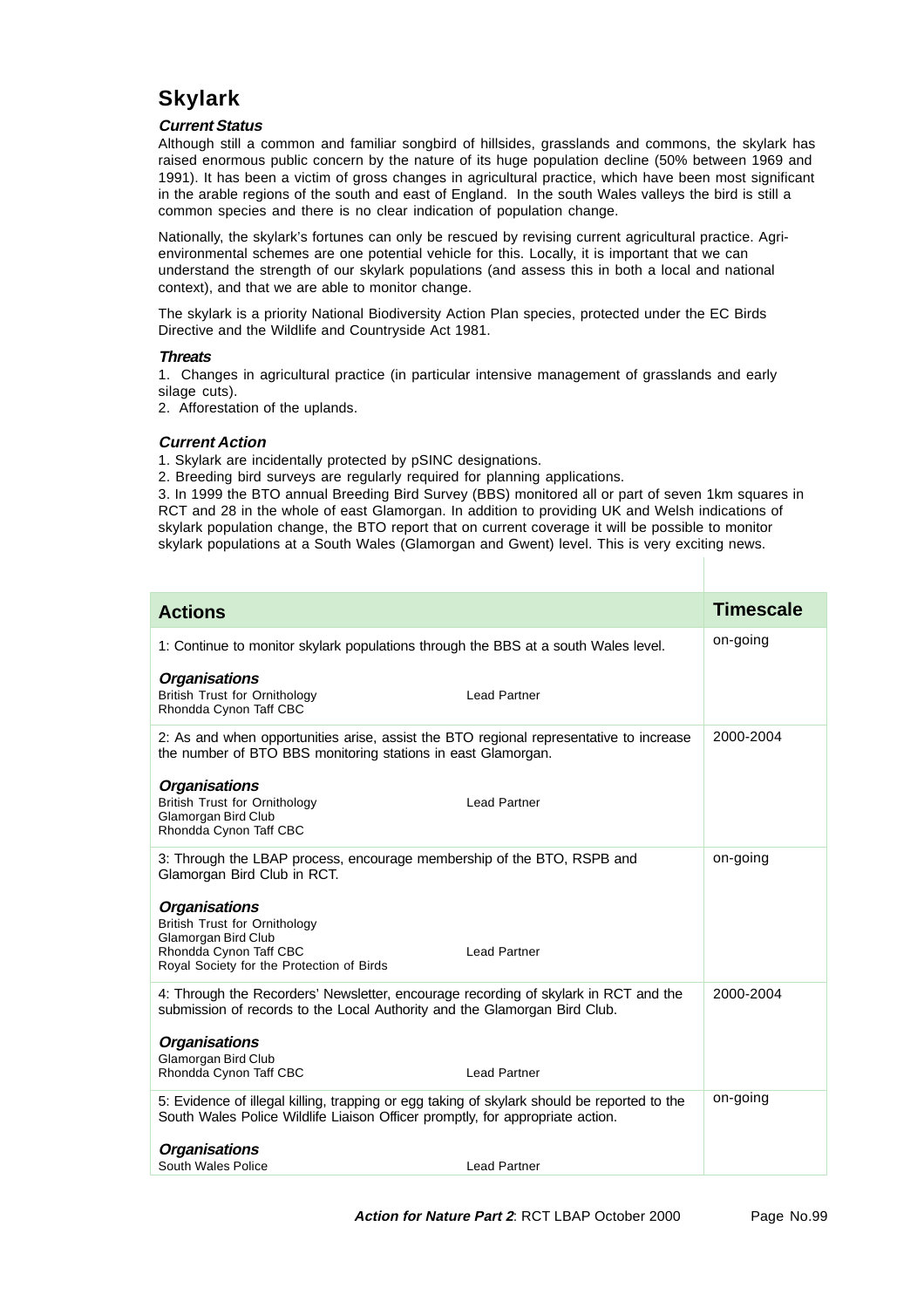# **House martin**

## **Current Status**

The house martin is a long-distance summer visitor to urban streets, villages and farms. The birds build their distinctive mud nests under the eaves of favoured houses. Once restricted to coastal cliffs and inland crags, house martins are now almost exclusively dependant upon buildings for their choice of nest sites. Suitable nest sites and a supply of mud are essential. The availability of a local source of wet mud has only recently been identified as a major constraint on the breeding distribution of house martin. Sachets of palletised mud are now being sold by bird seed suppliers as means of attracting house martins. Artificial house martin nests are also often successful in encouraging nesting birds. The house martin is an ideal emblem for urban wildlife conservation, lending itself to pro-active biodiversity action and study. The house martin is protected under the Wildlife and Countryside Act 1981. It is illegal to destroy nests containing eggs or young. House martins have been identified through the Local Biodiversity Action Plan process as a locally valued bird.

## **Threats**

1. Lack of nesting sites and lack of suitable mud sources.

2. In recent years, house martin numbers returning to Britain have been suppressed by unknown factors, possibly occurring elsewhere on their migratory routes or in wintering grounds. 3. The active destruction of nests in the breeding season and the discouragement of nesting directly affects local populations.

## **Current Action**

1. As part of the Local Biodiversity Action Plan process (and with CCW grant aid) the Council has organised 'Is Martin at Home?', a house martin survey for school children and adults undertaken in summer 2000. A colour identification chart (including house martin, swift, sand martin and swallow) was produced, together with a simple survey method and a recording card. The information was also included on the Council's website and articles appeared in the local press. In addition, a framework for a school lesson based on house martins was sent to every primary school in the County Borough. The survey results will be disseminated to schools and the general public in autumn 2000.

2. The Council has begun to request survey assessments of house martins for building conversions. 3. The BTO Breeding Bird Survey includes urban areas and will provide a monitoring overview of house martin numbers at a UK and possibly a Welsh level.

| <b>Actions</b>                                                                                                                                                                                         |  | <b>Timescale</b> |
|--------------------------------------------------------------------------------------------------------------------------------------------------------------------------------------------------------|--|------------------|
| 1: Where appropriate, continue to require all building conversions requiring planning<br>permission to incorporate house martin surveys and mitigation (e.g. designing eaves<br>to encourage nesting). |  | on-going         |
| <b>Organisations</b><br>Rhondda Cynon Taff CBC<br><b>Lead Partner</b>                                                                                                                                  |  |                  |
| 2: Where appropriate, encourage house refurbishments subject to Council grants, or<br>of Council property, to incorporate house martin mitigation.                                                     |  | 2000-2004        |
| <b>Organisations</b>                                                                                                                                                                                   |  |                  |
| Rhondda Cynon Taff CBC<br><b>Lead Partner</b>                                                                                                                                                          |  |                  |
| 3: Using the results and feedback from 'Is Martin at Home?', repeat the survey in 2004.                                                                                                                |  | 2004             |
| <b>Organisations</b><br>Rhondda Cynon Taff CBC<br><b>Lead Partner</b>                                                                                                                                  |  |                  |
| 4: Continue to support the Breeding Bird Survey in RCT and encourage an increase in<br>the number of survey areas.                                                                                     |  | on-going         |
| <b>Organisations</b><br><b>British Trust for Ornithology</b><br><b>Lead Partner</b><br>Glamorgan Bird Club<br>Rhondda Cynon Taff CBC                                                                   |  |                  |
| 5: Evidence of illegal killing or egg destruction should be reported to the South Wales<br>Police Wildlife Liaison Officer promptly, for appropriate action.                                           |  | on-going         |
| <b>Organisations</b><br>South Wales Police<br><b>Lead Partner</b>                                                                                                                                      |  |                  |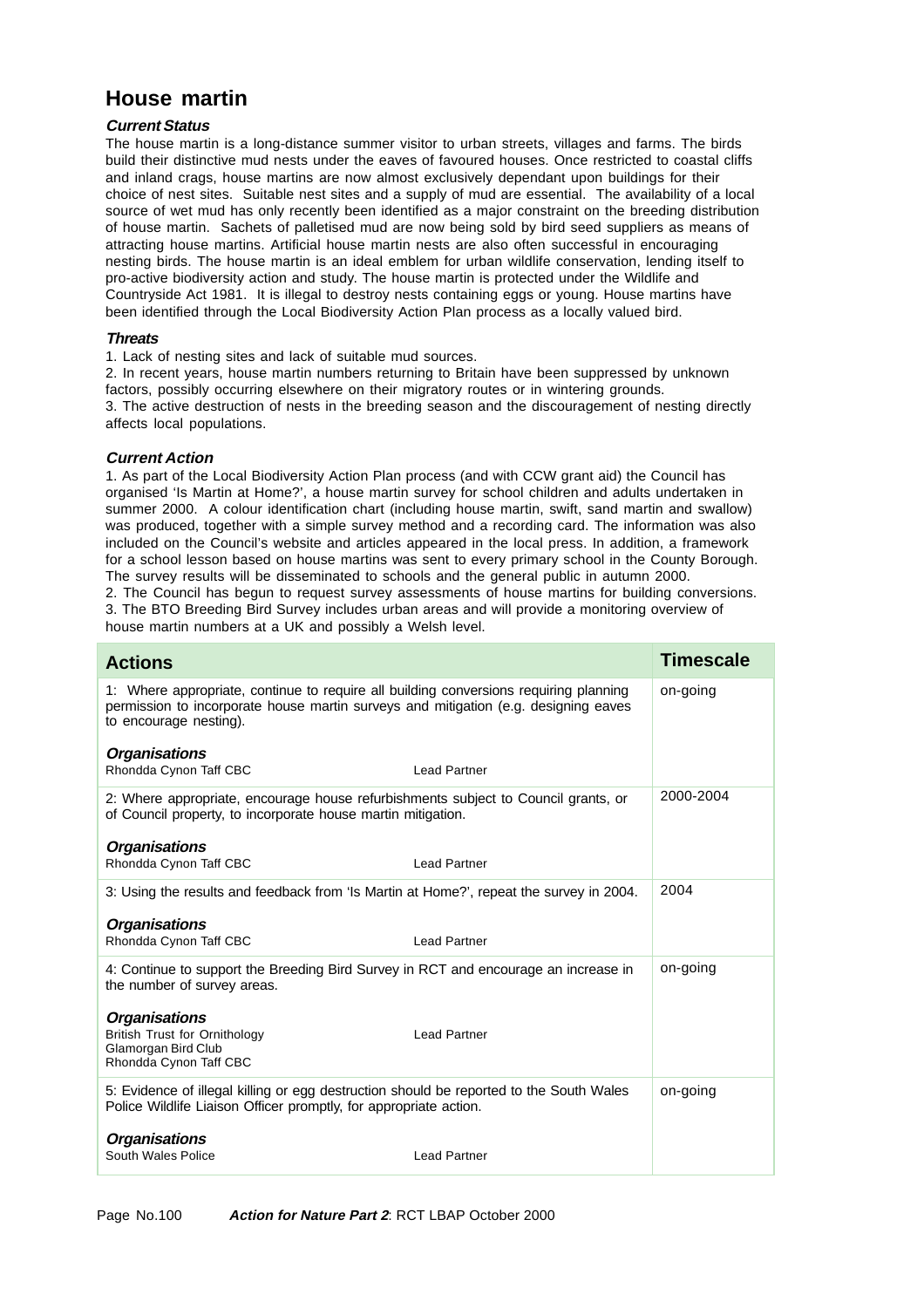# **Dipper**

## **Current Status**

The dipper is a characteristic bird of upland, fast-flowing water courses, being perfectly adapted to feed on aquatic invertebrates. With its smart brown and white plumage, distinctive bobbing movements and whirling flight, the dipper is an irrepressible feature of local rivers. The dipper is an indicator of good water quality and a healthy aquatic environment. It nests in tree roots and in crevices under bridges. The dipper is an excellent biodiversity symbol for riverine conservation. It is also a species which can directly benefit from biodiversity initiatives and actions.

The dipper is protected under the Wildlife and Countryside Act 1981 and has been identified by the Local Biodiversity Action Plan process as a locally valued bird.

## **Threats**

- 1. Good water quality is vitally important in maintaining a healthy aquatic invertebrate community.
- 2. The lack of suitable nest sites can limit the breeding density of dipper on many sections of river.
- 3. The very spatey nature of rivers in RCT means that safe nesting sites, free from disturbance (particularly by children), may be limited in some urban areas.
- 4. Bridge renovation work may incidentally deprive dipper of nesting sites.

5. The removal of bankside trees as a part of flood defence works may destroy nesting sites.

## **Current Action**

- 1. Regular nesting sites are a SINC selection criterion.
- 2. Major river systems and unmodified streams are SINC selection criteria.

3. In 1999, a dipper nest box was incorporated into a new footbridge in the Rhondda. It was being used by dipper within weeks.

4. The Breeding Bird Survey run by the BTO may provide some monitoring of dippers. One BTO Waterways Breeding Bird Survey section is monitored in RCT, and this may include dipper.

| <b>Actions</b>                                                                                                                                          | Timescale |
|---------------------------------------------------------------------------------------------------------------------------------------------------------|-----------|
| 1: Where opportunities arise, encourage the provision of dipper nest boxes on river<br>bridges in the Rhondda, Cynon, Ely and Taff river catchments.    | 2000-2004 |
| <b>Organisations</b><br>Dwr Cymru Welsh Water<br><b>Environment Agency</b><br>Rhondda Cynon Taff CBC<br><b>Lead Partner</b>                             |           |
| 2: When new bridges or bridge renovations are required, undertake dipper surveys<br>and provide nest site mitigation.                                   | 2000-2004 |
| <b>Organisations</b><br>Dwr Cymru Welsh Water<br><b>Environment Agency</b><br>Rhondda Cynon Taff CBC<br><b>Lead Partner</b>                             |           |
| 3: Continue to support the BTO's Waterways Breeding Bird Survey in RCT and<br>encourage an increase in the number of survey areas.                      | on-going  |
| <b>Organisations</b><br><b>British Trust for Ornithology</b><br><b>Lead Partner</b><br>Glamorgan Bird Club<br>Keep Wales Tidy<br>Rhondda Cynon Taff CBC |           |
| 4: Through the Recorders' Newsletter and River Care groups, encourage the<br>recording of the dipper in the County Borough.                             | 2001-2004 |
| <b>Organisations</b><br>Keep Wales Tidy<br>Rhondda Cynon Taff CBC<br><b>Lead Partner</b>                                                                |           |
| 5: Evidence of illegal killing or egg-taking should be reported to the South Wales<br>Police Wildlife Liaison Officer promptly, for appropriate action. | on-going  |
| <b>Organisations</b><br>South Wales Police<br><b>Lead Partner</b>                                                                                       |           |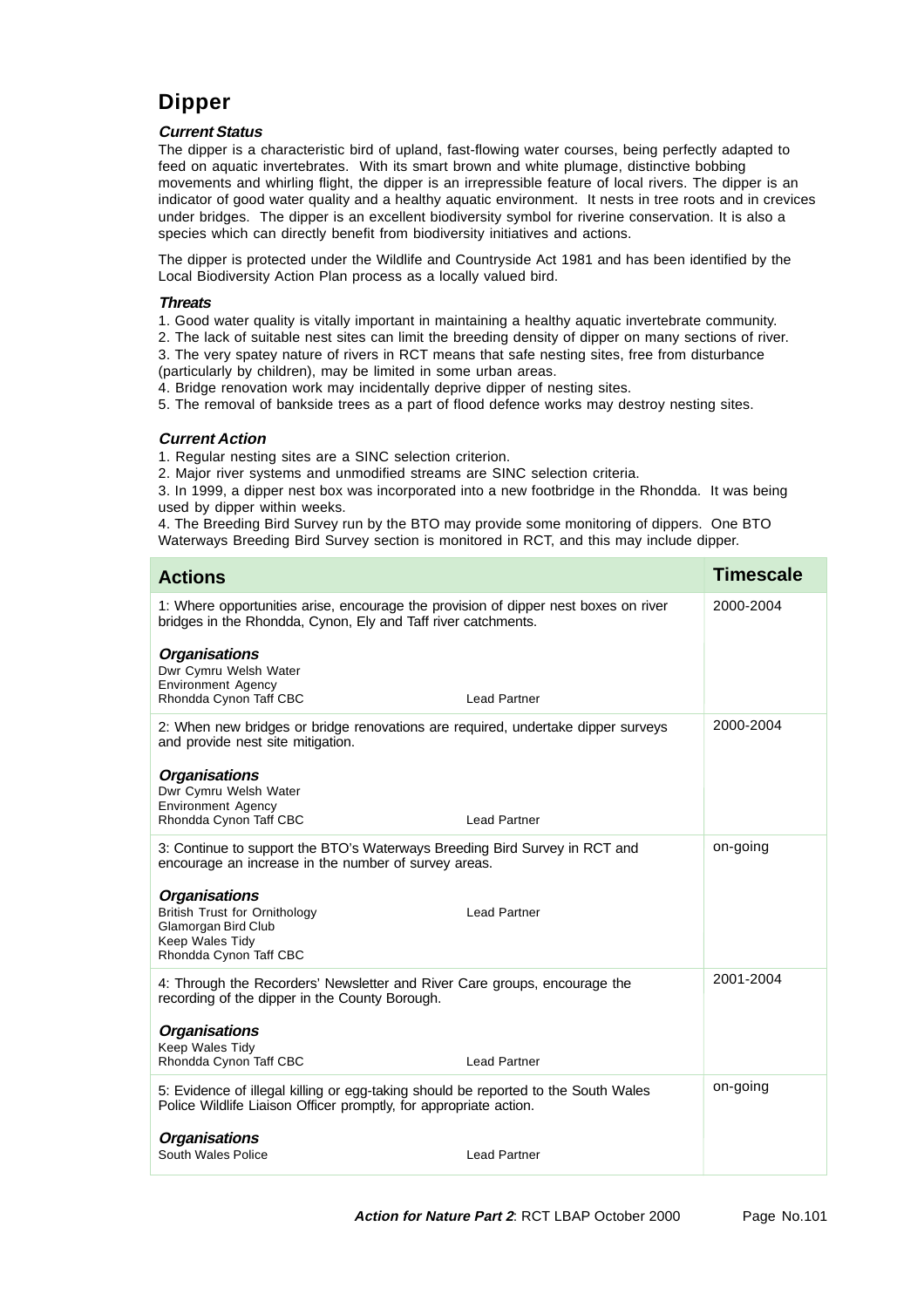# **Spotted flycatcher**

# **Current Status**

An insectivorous summer visitor, this species has been in decline since the early sixties (62% decline in woodland and 70% decline in farmland between 1968-1991). It is now a scarce breeding bird in the County Borough. The spotted flycatcher, although associated with woodland, is also a classic garden bird. Sheltered, warm gardens with walls and climbers offering nesting and feeding sites are ideal habitats. This is a species which could react well to pro-active urban initiatives.

The spotted flycatcher is protected under the Wildlife and Countryside Act 1981 and EC Birds Directive. It is also a National Biodiversity Action Plan species.

### **Threats**

1. Drought in the wintering grounds of west Africa.

2. Poor summer weather in the UK may be responsible for suppressing insect populations and reducing breeding success.

3. Loss of nest sites, due to loss of mature trees (from disease and storm damage), clearing of vegetation from walls, re-pointing and restoration of walls, etc.

### **Current Action**

1. The LA own and manage a large number of potential spotted flycatcher sites, e.g. cemeteries, parks, and school grounds.

2. Breeding bird surveys are regularly required for planning applications.

3. In 1999, the BTO annual Breeding Bird Survey (BBS) monitoring all or part of seven 1km squares in RCT and 28 in the whole of east Glamorgan. Currently spotted flycatcher can be monitored at a UK level and perhaps at a Welsh level.

| <b>Actions</b>                                                                                                                                                                                                                            | <b>Timescale</b> |
|-------------------------------------------------------------------------------------------------------------------------------------------------------------------------------------------------------------------------------------------|------------------|
| 1: Continue to monitor spotted flycatcher populations through the BBS and encourage<br>the reporting of spotted flycatchers through the BTO Garden Bird Survey.                                                                           | on-going         |
| <b>Organisations</b><br><b>British Trust for Ornithology</b><br><b>Lead Partner</b><br>Rhondda Cynon Taff CBC                                                                                                                             |                  |
| 2: Cemeteries, schools and parks are potentially significant habitats. Review all LA-<br>owned sites in RCT and identify nest box opportunities. Incorporate the maintenance<br>of nesting sites into the management plans for each site. | 2000-2004        |
| <b>Organisations</b><br>Rhondda Cynon Taff CBC<br><b>Lead Partner</b>                                                                                                                                                                     |                  |
| 3: As and when opportunities arise, assist the BTO regional representative to increase<br>the number of BTO BBS monitoring stations in east Glamorgan.                                                                                    | 2000-2004        |
| <b>Organisations</b><br><b>British Trust for Ornithology</b><br><b>Lead Partner</b><br>Glamorgan Bird Club<br>Rhondda Cynon Taff CBC                                                                                                      |                  |
| 4: Through the Recorders' Newsletter, encourage recording of spotted flycatcher in<br>RCT and submission of records to the LA and Glamorgan Bird Club.                                                                                    | 2000-2004        |
| <b>Organisations</b><br>Glamorgan Bird Club<br>Rhondda Cynon Taff CBC<br><b>Lead Partner</b>                                                                                                                                              |                  |
| 5: Evidence of illegal killing, trapping or egg taking of spotted flycatcher should be<br>reported to the South Wales Police Wildlife Liaison Officer promptly, for appropriate<br>action.                                                | on-going         |
| <b>Organisations</b><br>South Wales Police<br><b>Lead Partner</b>                                                                                                                                                                         |                  |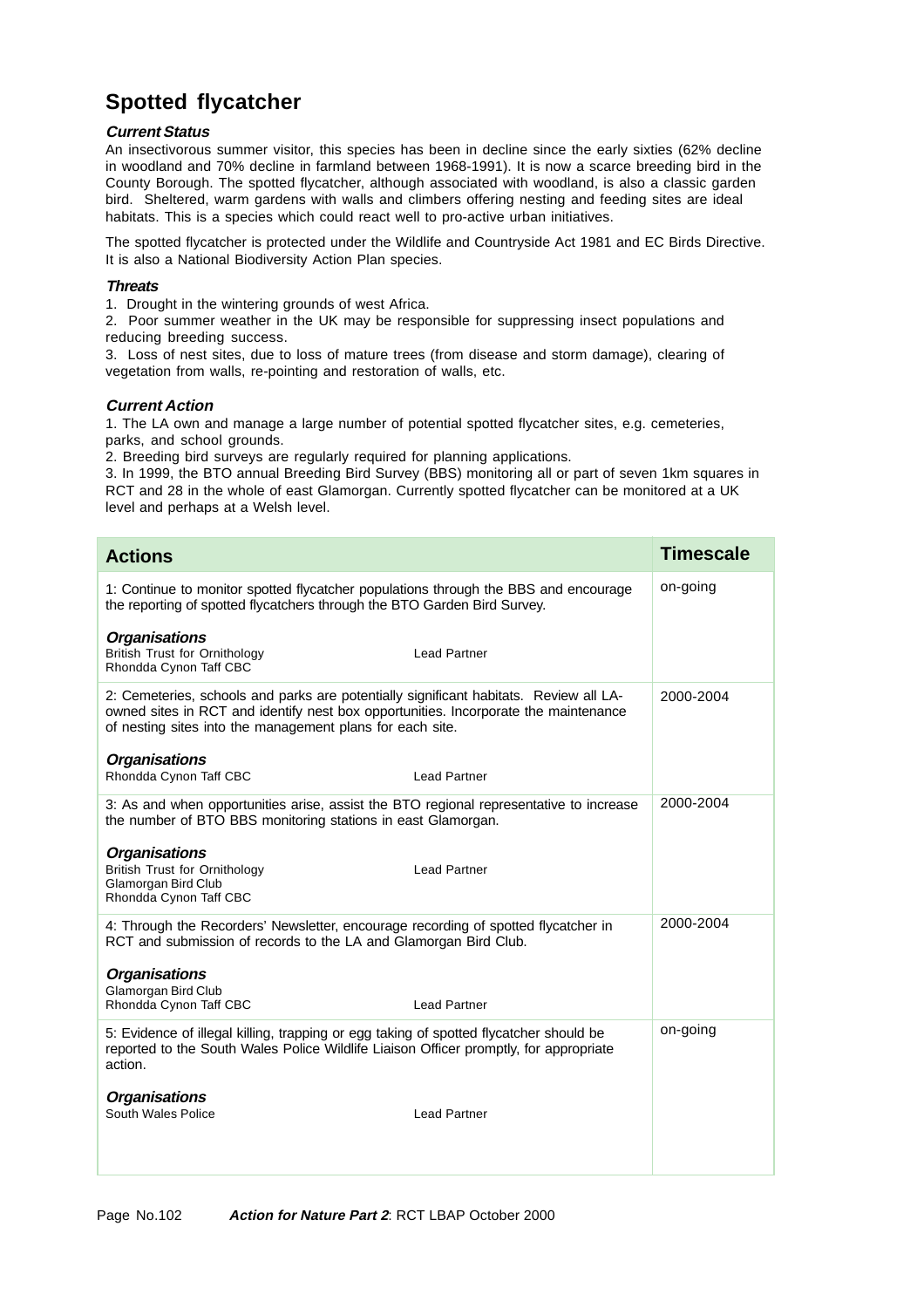# **Whinchat**

# **Current Status**

The whinchat is a small, delicately marked member of the thrush family. It is a characteristic bird of commons, hillsides and bracken slopes. Once widespread and common, the whinchat has experienced a massive population decline in lowland, eastern parts of the UK. Virtually extinct in the east, the western hills and valleys represent an important habitat. Survey and assessment work for 'Birds of Glamorgan' (Hurford and Lansdown, 1995) found that whinchat only occurred in northern parts of the vice-county with 'a strong affinity shown to bracken-covered hillsides in the river valleys of the coalfield'. Survey work at Llwynypia has consistently illustrated the importance of the ffridd to breeding whinchat (e.g. 15 pairs in 1976, 12 in 1992) and is a clear indication of the biodiversity importance of this most characteristic of south Walian habitats. The whinchat is protected under the Wildlife and Countryside Act 1981 and has been identified by the Local Biodiversity Action Plan process as a locally valuable and characteristic bird of the ffridd.

## **Threats**

1. Nationally, the whinchat has lost many breeding sites to agricultural improvement.

2. Many traditional sites in the east of England have been swallowed-up by urban sprawl. 3. As an African migrant, the whinchat is subject to climate and habitat changes in both migratory and wintering grounds. Apparently unexplained fluctuations in numbers may be due to unrecorded impacts many hundreds of miles away.

4. Afforestation of bracken slopes has caused the loss of breeding habitats in many areas.

## **Current Action**

1. The presence of regular breeding whinchat is a SINC selection criterion.

2. The ffridd and bracken slopes are both SINC features and are afforded a Habitat Action Plan. 3. A local naturalist continues to survey and monitor the bird populations at Llwynypia in the Rhondda Fawr. For over 30 years, his work has provided insights into the fluctuations and changes of many bird populations in the Rhondda.

4. Bird surveys and assessments are required for planning applications affecting the ffridd.

5. In 1999, the BTO annual Breeding Bird Survey (BBS) monitored all or part of seven 1km squares in RCT and 28 in the whole of east Glamorgan. Currently whinchat can be monitored at a UK level and perhaps at a Welsh level.

| <b>Actions</b>                                                                                                                                                              | <b>Timescale</b> |
|-----------------------------------------------------------------------------------------------------------------------------------------------------------------------------|------------------|
| 1: Seek to designate areas of nesting and feeding habitat as part of ffridd and bracken<br>slope and coal spoil SINC, through the UDP process, and identify land ownership. | 2001-2004        |
| <b>Organisations</b><br>Rhondda Cynon Taff CBC<br><b>Lead Partner</b>                                                                                                       |                  |
| 2: Through the Recorders' Newsletter, encourage the recording of whinchat in RCT<br>and the submission of records to the LA and Glamorgan Bird Club.                        | 2001-2004        |
| <b>Organisations</b><br>Glamorgan Bird Club<br>Rhondda Cynon Taff CBC<br><b>Lead Partner</b>                                                                                |                  |
| 3: Undertake sufficient consultation and assessment to ensure that commercial<br>forestry and Woodland Grant Schemes do not adversely affect breeding whinchat<br>sites.    | on-going         |
| <b>Organisations</b><br><b>Forest Enterprise</b><br><b>Forestry Commission</b><br><b>Lead Partner</b>                                                                       |                  |
| Rhondda Cynon Taff CBC                                                                                                                                                      |                  |
| 4: Continue to encourage growth in the number of BBS survey areas in RCT.                                                                                                   | on-going         |
| <b>Organisations</b><br><b>British Trust for Ornithology</b><br><b>Lead Partner</b><br>Glamorgan Bird Club<br>Rhondda Cynon Taff CBC                                        |                  |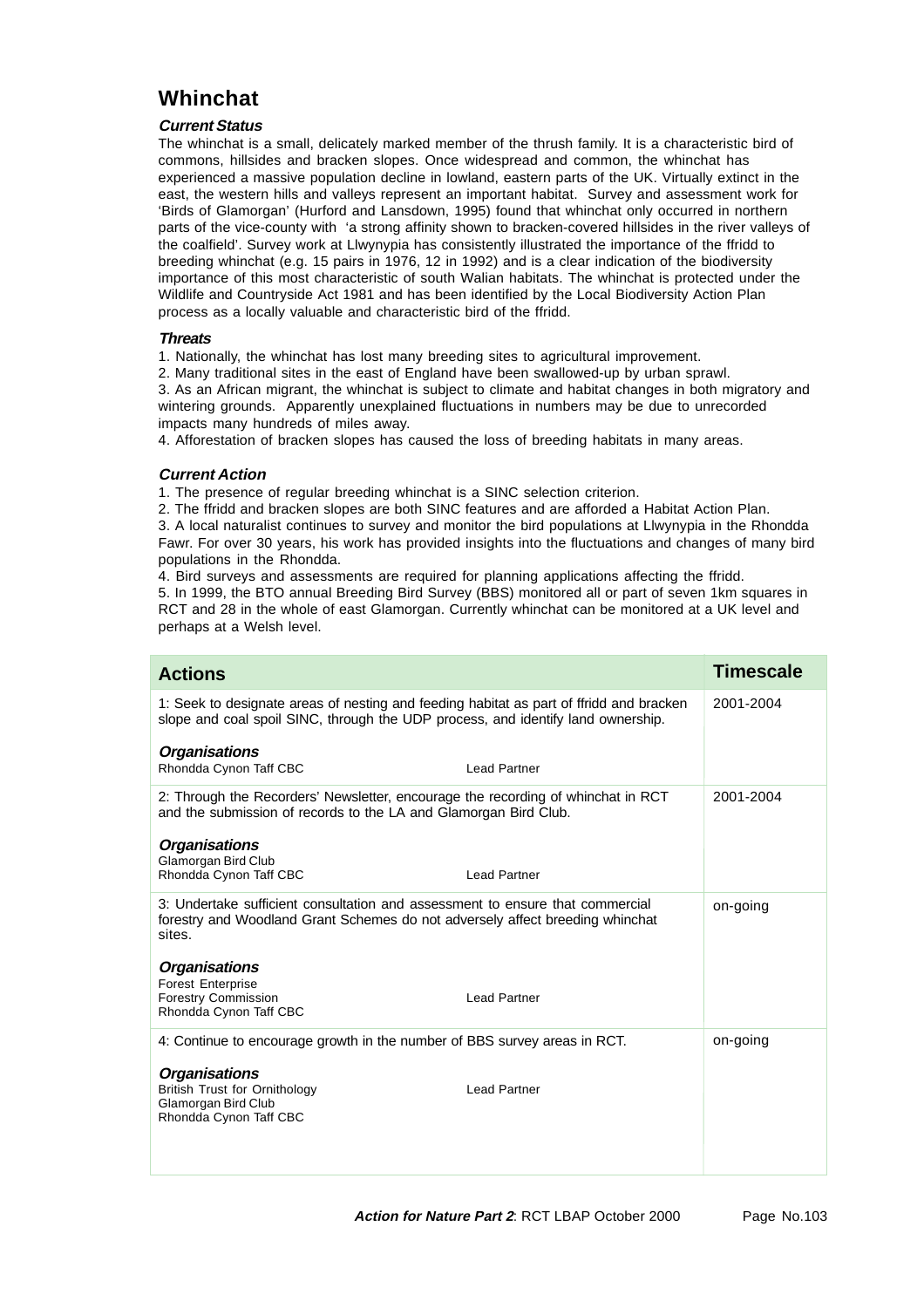| <b>Actions</b>                                                                                                                                                                |              | <b>Timescale</b> |
|-------------------------------------------------------------------------------------------------------------------------------------------------------------------------------|--------------|------------------|
| 5: Encourage the use of the whinchat, together with the stonechat, as an emblem for<br>ffridd and heathland conservation.                                                     |              | 2001-2004        |
| <b>Organisations</b><br><b>British Trust for Ornithology</b><br>Glamorgan Bird Club<br>Glamorgan Wildlife Trust<br>Rhondda Cynon Taff CBC                                     | Lead Partner |                  |
| 6: Evidence of illegal killing, trapping or egg taking of whinchat should be reported to<br>the South Wales Police Wildlife Liaison Officer promptly, for appropriate action. |              | on-going         |
| <b>Organisations</b><br>South Wales Police                                                                                                                                    | Lead Partner |                  |

# **Stonechat**

## **Current Status**

The stonechat, a close relative of the whinchat, breeds on hillsides and slopes of gorse, bracken, heath and wet grassland. It is a species which has undergone a major population decline over the last fifty years and is now very largely a coastal bird. Stonechat depend upon the maintenance of typical ffridd habitat and, as a resident species, is highly vulnerable to cold winters. The mild Glamorgan valleys, with a network of species-rich and diverse ffridd, represent a significant inland habitat area. The stonechat population of Llwynypia has been monitored for many years.

The stonechat is an indicator of good quality ffridd habitat and an emblem for its conservation. The stonechat is protected under the Wildlife and Countryside Act 1981 and has been identified by the Local Biodiversity Action Plan process as a locally valuable and characteristic bird of the ffridd.

## **Threats**

1. Localised losses in habitat associated with agricultural change, residential and employment

development, and afforestation.

2. Cold winters can severely affect stonechat populations.

# **Current Action**

1. The presence of regular breeding stonechat is a SINC selection criterion.

2. Heathland, ffridd and bracken slopes are SINC features and are afforded a Local Biodiversity Action Plan.

3. A local naturalist continues to survey and monitor the bird populations at Llwynypia in the Rhondda Fawr. For over 30 years, his work has provided insights into the fluctuations and changes of many bird populations in the Rhondda.

4. Bird surveys and assessments are required for planning applications affecting the ffridd.

5. In 1999, the BTO annual Breeding Bird Survey (BBS) monitored all or part of seven 1km squares in RCT and 28 in the whole of east Glamorgan. Currently stonechat can be monitored at a UK level and perhaps at a Welsh level.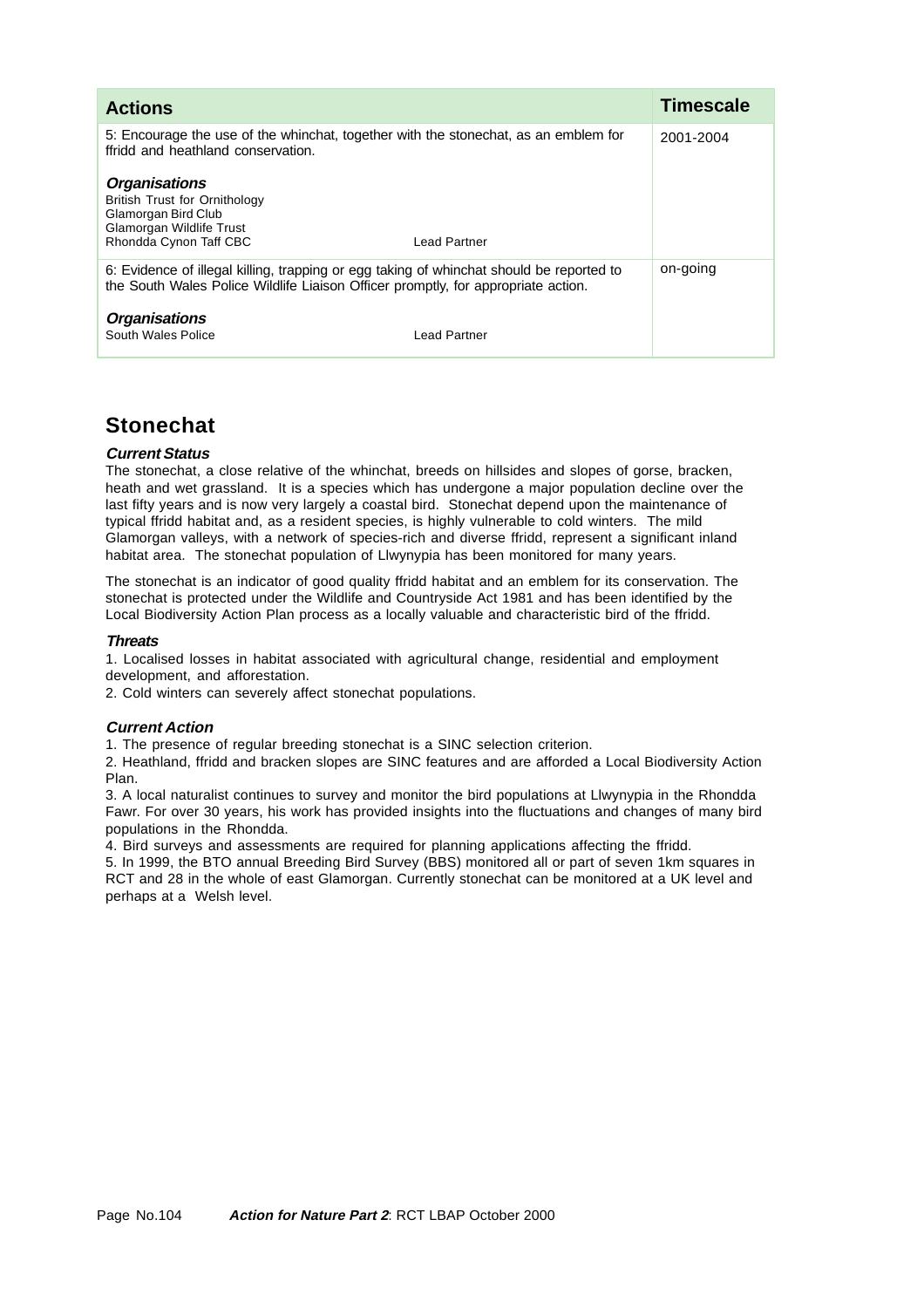| <b>Actions</b>                                                                                                                                                                 | <b>Timescale</b> |
|--------------------------------------------------------------------------------------------------------------------------------------------------------------------------------|------------------|
| 1: Seek to designate areas of nesting and feeding habitat as part of ffridd and bracken<br>slope and coal spoil SINC, through the UDP process, and identify land ownership.    | 2001-2004        |
| <b>Organisations</b><br>Rhondda Cynon Taff CBC<br><b>Lead Partner</b>                                                                                                          |                  |
| 2: Through the Recorders' Newsletter, encourage the recording of stonechat in RCT<br>and the submission of records to the LA and Glamorgan Bird Club.                          | 2001-2004        |
| <b>Organisations</b><br>Rhondda Cynon Taff CBC<br><b>Lead Partner</b>                                                                                                          |                  |
| 3: Undertake sufficient consultation and assessment to ensure that commercial<br>forestry and Woodland Grant Schemes do not adversely affect breeding stonechat<br>sites.      | on-going         |
| <b>Organisations</b>                                                                                                                                                           |                  |
| <b>Forest Enterprise</b><br><b>Forestry Commission</b><br><b>Lead Partner</b><br>Rhondda Cynon Taff CBC                                                                        |                  |
| 4: Continue to encourage monitoring of stonechat populations in RCT and an<br>increase in the number of BBS survey areas.                                                      | on-going         |
| <b>Organisations</b><br><b>British Trust for Ornithology</b><br><b>Lead Partner</b><br>Glamorgan Bird Club<br>Rhondda Cynon Taff CBC                                           |                  |
| 5: Use the stonechat, together with the whinchat, as an emblem for ffridd and<br>heathland conservation.                                                                       | 2001-2004        |
| <b>Organisations</b><br><b>British Trust for Ornithology</b><br>Glamorgan Bird Club<br>Glamorgan Wildlife Trust<br><b>Lead Partner</b><br>Rhondda Cynon Taff CBC               |                  |
| 6: Evidence of illegal killing, trapping or egg taking of stonechat should be reported to<br>the South Wales Police Wildlife Liaison Officer promptly, for appropriate action. | on-going         |
| <b>Organisations</b>                                                                                                                                                           |                  |
| South Wales Police<br><b>Lead Partner</b>                                                                                                                                      |                  |
|                                                                                                                                                                                |                  |
|                                                                                                                                                                                |                  |
|                                                                                                                                                                                |                  |
|                                                                                                                                                                                |                  |
|                                                                                                                                                                                |                  |
|                                                                                                                                                                                |                  |
|                                                                                                                                                                                |                  |
|                                                                                                                                                                                |                  |
|                                                                                                                                                                                |                  |
|                                                                                                                                                                                |                  |
|                                                                                                                                                                                |                  |
|                                                                                                                                                                                |                  |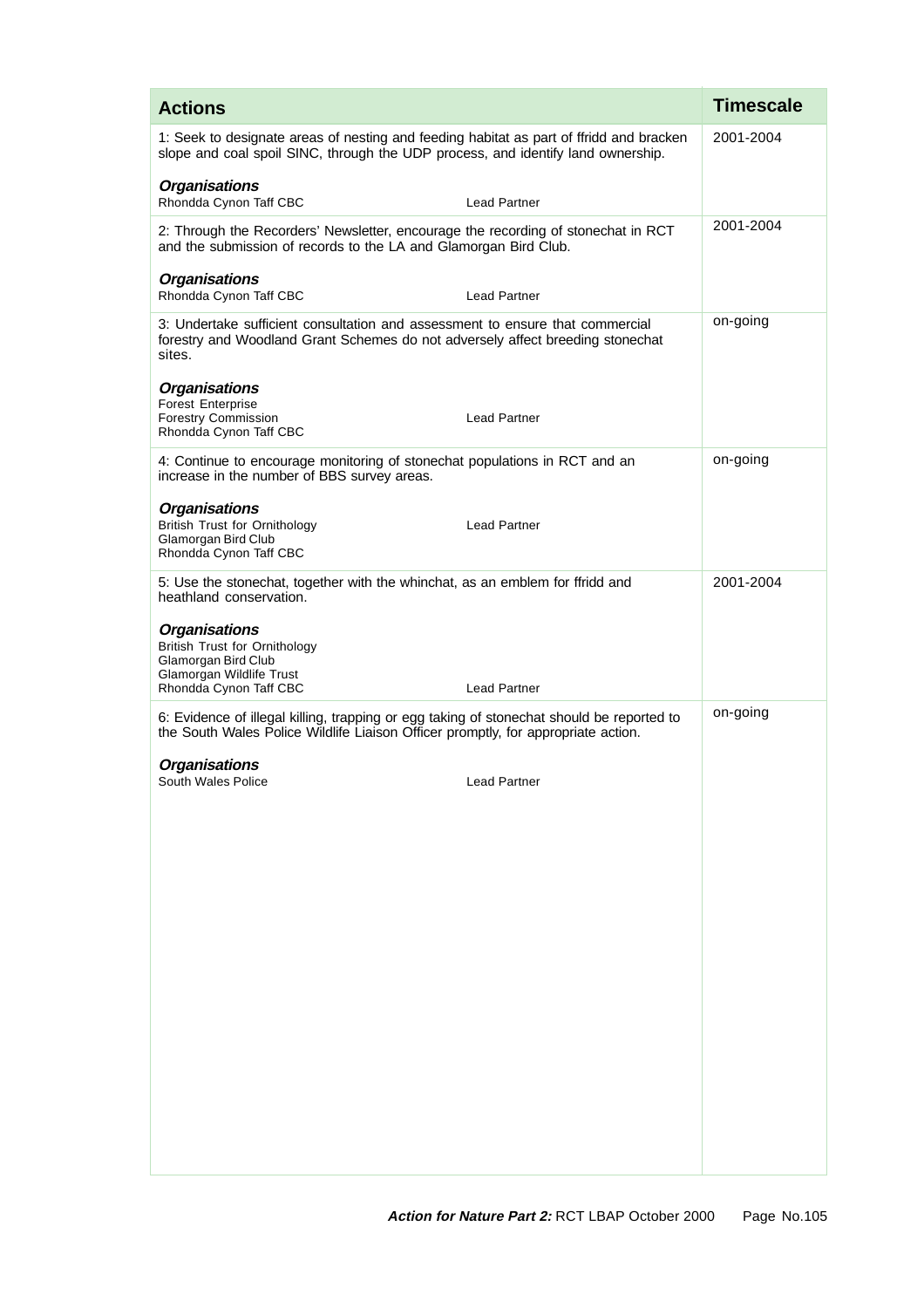## **Ring ouzel**

#### **Current Status**

The ring ouzel is also known as the mountain blackbird. A summer visitor, it breeds in the lightlywooded slopes and cwms of upland Britain. The ring ouzel is an archetypal mountain bird. In the autumn, they may descend to slightly lower elevations and feed on rowan trees, prior to a southward migration. This species is locally common in northern Britain, but is much more rare further south. Apart from a small population in Dartmoor, the nesting birds of mid Glamorgan are the most southerly in the UK. Breeding Bird Surveys have consistently found singing males in a few locations at the northern end of the Rhondda, although the Glamorgan Bird Club report no positive records in the last few years. The bird is also associated with the Dare Valley Country Park (the ring ouzel is the Park's emblem), but no recent records from Cwm Dare are known.

The ring ouzel is protected under the Wildlife and Countryside Act 1981 and has been identified through the Local Biodiversity Action Plan process as a locally valued and characteristic bird of crags, cwms and scree slopes.

#### **Threats**

1. Climate change may prove to be the primary reason for the northward retreat of breeding ring ouzel. 2. Upland forestry and over-grazing may have peripheral impacts on ring ouzel sites, but the classic breeding locations are generally very inaccessible.

#### **Current Action**

- 1. The presence of breeding ring ouzel is a SINC selection feature.
- 2. For many years, bird watchers have regularly visited known sites in the County Borough.

| <b>Actions</b>                                                                                                                                                                          |                     | <b>Timescale</b> |
|-----------------------------------------------------------------------------------------------------------------------------------------------------------------------------------------|---------------------|------------------|
| 1: Seek to designate areas of nesting and feeding habitat as part of ffridd, crags and<br>scree SINC, through the UDP process, and identify land ownership.                             |                     | 2001-2004        |
| <b>Organisations</b><br>Rhondda Cynon Taff CBC                                                                                                                                          | <b>Lead Partner</b> |                  |
| 2: Through the Recorders' Newsletter, encourage the recording of ring ouzel (including<br>traditional sites) in RCT and the submission of records to the LA and Glamorgan Bird<br>Club. |                     | 2001-2004        |
| <b>Organisations</b><br>Glamorgan Bird Club<br>Rhondda Cynon Taff CBC                                                                                                                   | <b>Lead Partner</b> |                  |
| 3: Undertake sufficient consultation and assessment to ensure that commercial<br>forestry and Woodland Grant Schemes do not adversely affect breeding ring ouzel<br>sites.              |                     | on-going         |
| <b>Organisations</b><br><b>Forest Enterprise</b><br><b>Forestry Commission</b><br>Rhondda Cynon Taff CBC                                                                                | <b>Lead Partner</b> |                  |
| 4: Evidence of illegal killing, trapping or egg taking of ring ouzel should be reported to<br>the South Wales Police Wildlife Liaison Officer promptly, for appropriate action.         |                     | on-going         |
| <b>Organisations</b><br>South Wales Police                                                                                                                                              | <b>Lead Partner</b> |                  |
| 5: Use the ring ouzel as an emblem for upland conservation.                                                                                                                             |                     | 2001-2004        |
| <b>Organisations</b><br><b>British Trust for Ornithology</b><br>Glamorgan Bird Club<br>Glamorgan Wildlife Trust<br>Rhondda Cynon Taff CBC                                               | <b>Lead Partner</b> |                  |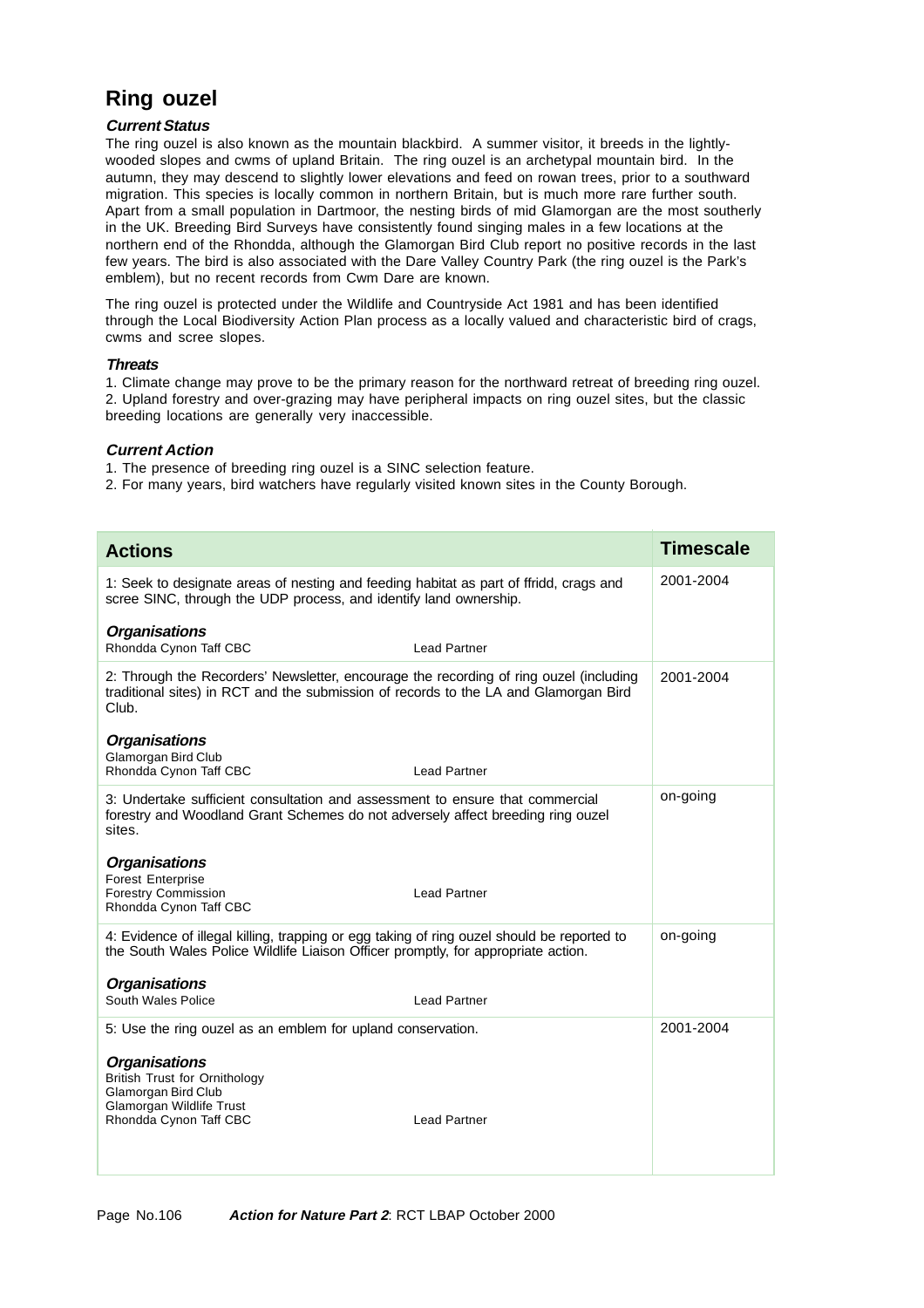## **Song thrush**

#### **Current Status**

A familiar songbird in RCT. Nationally, song thrush is another bird species which has experienced a frighteningly severe decline (73% reduction on farmland since 1970). Although the song thrush is still a common species in RCT, we do not know if it is declining in line with national trends. Bird monitoring work by the BTO is skewed towards the parts of England where most bird watchers live. An increase in monitoring across Wales is important if we are going to be able to monitor the local fluctuations of our bird populations. The song thrush is protected under the EC Birds Directive; the Wildlife and Countryside Act 1981 and it is a National Biodiversity Action Plan species.

#### **Threats**

1. Farming change is certainly responsible for the massive national loss of farmland song thrush (this may not be so relevant in RCT).

2. In the past, cold winters have affected song thrush populations (again not a big problem in RCT). 3. Fox and crow predation is cited in some circles. However BTO and RSPB monitoring work has not identified predation as a major cause of songbird decline.

4. Early in the 20<sup>th</sup> Century, song thrush were nationally more numerous than blackbird. Until recently blackbird numbers were increasing and inter-specific competition has been suggested. However, even blackbird numbers now appear to be falling nationally and it is not likely to be a significant factor. 5. Hunting of migratory birds, in southern France, may have an un-quantified impact.

6. Garden and agricultural use of molluscides (like slug pellets) is thought to be a major factor in the loss of song thrush.

#### **Current Action**

1. Hedgerow regulations control loss of hedges in the County Borough.

2. Breeding bird surveys are regularly required for planning applications.

3. In 1999 the BTO annual Breeding Bird Survey (BBS) monitored all or part of seven 1km squares in RCT and 28 in the whole of east Glamorgan. The BTO reports that sufficient song thrush monitoring sites exist to monitor song thrush populations at a south Wales (Glamorgan and Gwent) level. 4. A number of song thrush sites are incidentally protected as pSINC or by TPOs.

| <b>Actions</b>                                                                                                                                                                   | <b>Timescale</b> |
|----------------------------------------------------------------------------------------------------------------------------------------------------------------------------------|------------------|
| 1: Continue to monitor song thrush populations through the BBS at a south Wales<br>level and encourage participation in the Garden Bird Survey.                                  | on-going         |
| <b>Organisations</b><br><b>British Trust for Ornithology</b><br><b>Lead Partner</b><br>Glamorgan Bird Club                                                                       |                  |
| Rhondda Cynon Taff CBC                                                                                                                                                           |                  |
| 2: Produce a good practice guide for gardeners to encourage the responsible use of<br>'slug pellets' and recommend alternatives.                                                 | 2004             |
| <b>Organisations</b><br><b>Glamorgan Wildlife Trust</b><br><b>Groundwork Trust</b><br>Keep Wales Tidy<br>Llantwit Fardre Friends of the Earth                                    |                  |
| <b>Lead Partner</b><br>Rhondda Cynon Taff CBC                                                                                                                                    |                  |
| 3: As and when opportunities arise, assist the BTO regional representative to increase<br>the number of BTO BBS monitoring stations in east Glamorgan.                           | 2000-2004        |
| <b>Organisations</b><br><b>British Trust for Ornithology</b><br><b>Lead Partner</b><br>Glamorgan Bird Club<br>Rhondda Cynon Taff CBC                                             |                  |
| 4: Through the Recorders' Newsletter, encourage the recording of song thrush in RCT<br>and submission of records to the LA and Glamorgan Bird Club.                              | 2001             |
| <b>Organisations</b><br>Glamorgan Bird Club<br>Rhondda Cynon Taff CBC<br><b>Lead Partner</b>                                                                                     |                  |
| 5: Evidence of illegal killing, trapping or egg taking of song thrush should be reported<br>to the South Wales Police Wildlife Liaison Officer promptly, for appropriate action. | on-going         |
| <b>Organisations</b><br>South Wales Police<br><b>Lead Partner</b>                                                                                                                |                  |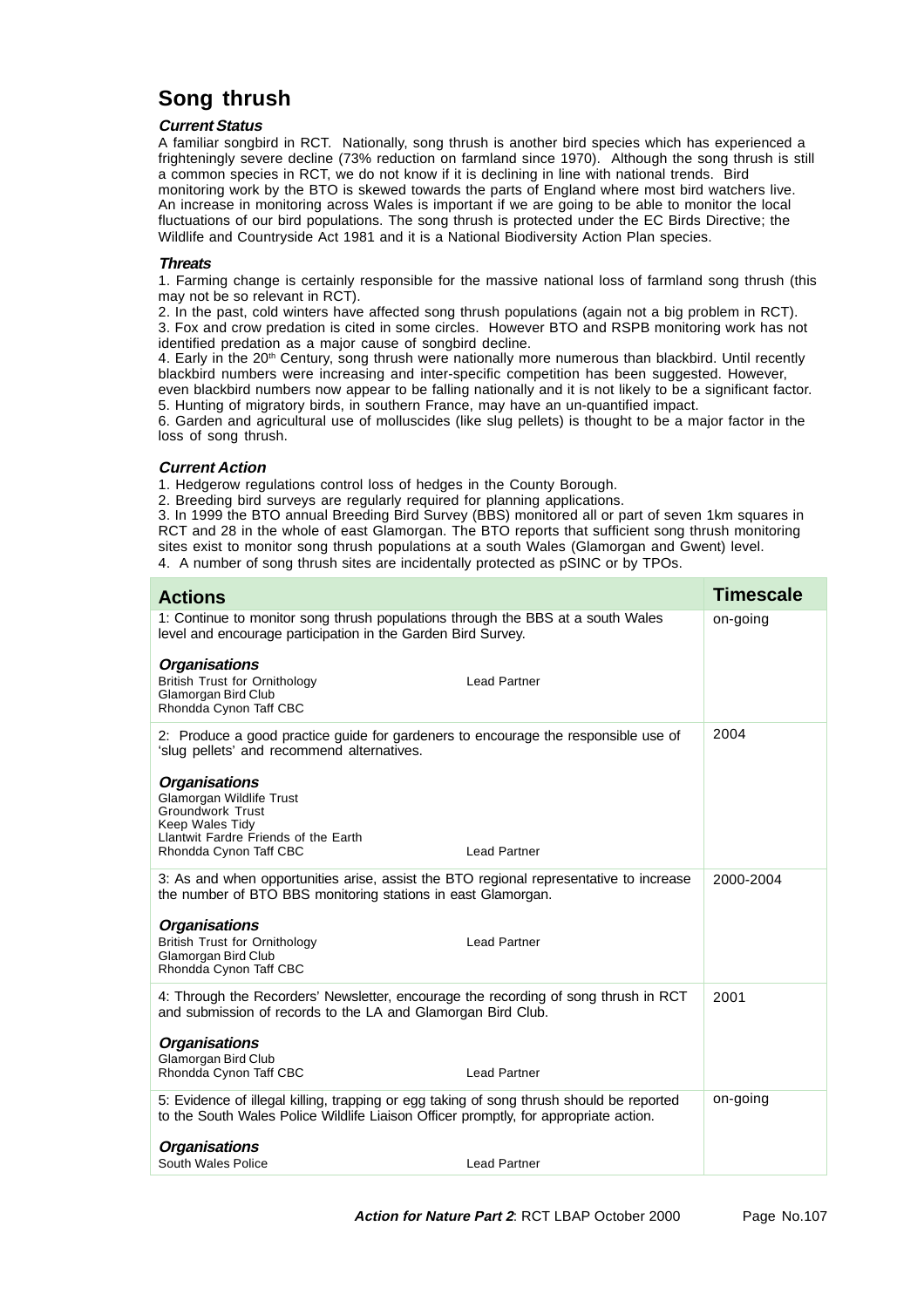### **Tree sparrow**

#### **Current Status**

A species which has undergone a major population decline nationally. Always more common in the east of Britain, the population has historically fluctuated on the western fringe. The population decline currently experienced however is exceptional and the species status in the south Wales valleys is perilous. A breeding population is known on the Cynon floodplain, where mature white willows offer nesting habitat, and rough grassland supports important seed sources. Elsewhere no regular breeding sites are known.

The tree sparrow is protected under the Wildlife and Countryside Act 1981 and the EC Birds Directive. It is also a National Biodiversity Action Plan species.

#### **Threats**

1. Changes in agricultural practice have led to a decline in seed sources and breeding sites. Both have affected the tree sparrow.

2. In RCT, upland areas are not suitable for tree sparrow and lowland areas have experienced habitat losses to agricultural improvement and urbanisation.

3. Long-term changes in climate may also be a factor in the eastward retreat of the species.

#### **Current Action**

1. Breeding populations of tree sparrow is a selection criterion for SINC designation.

2. The mid Cynon floodplain is a pSINC.

3. Breeding bird surveys are regularly required for planning applications.

4. In 1999, the BTO annual Breeding Bird Survey (BBS) monitored all or part of seven 1km squares in RCT and 28 in the whole of east Glamorgan. Currently tree sparrow can be monitored at a UK level.

| <b>Actions</b>                                                                                                                                                                                                                                                            | <b>Timescale</b> |
|---------------------------------------------------------------------------------------------------------------------------------------------------------------------------------------------------------------------------------------------------------------------------|------------------|
| 1: Undertake a breeding bird survey and assessment of the tree sparrow colony at the<br>Cynon Valley site.                                                                                                                                                                | 2002             |
| <b>Organisations</b><br><b>British Trust for Ornithology</b><br>Glamorgan Bird Club<br>Glamorgan Wildlife Trust<br>Rhondda Cynon Taff CBC<br><b>Lead Partner</b>                                                                                                          |                  |
| 2: Through the planning process, seek to protect mature white willows on the Cynon<br>floodplain when threatened with development. Where trees become unsafe, and<br>advice is sought from the Council by landowners, promote pollarding as an alternative<br>to felling. | 2000-2004        |
| <b>Organisations</b><br><b>Environment Agency</b><br>Rhondda Cynon Taff CBC<br><b>Lead Partner</b>                                                                                                                                                                        |                  |
| 3: Continue to monitor tree sparrow populations through the BBS.                                                                                                                                                                                                          | on-going         |
| <b>Organisations</b><br><b>British Trust for Ornithology</b><br><b>Lead Partner</b><br>Glamorgan Bird Club<br>Rhondda Cynon Taff CBC                                                                                                                                      |                  |
| 4: Seek to designate areas of regular tree sparrow nesting habitat as SINC, through<br>the UDP process, and identify landowners.                                                                                                                                          | 2000-2004        |
| <b>Organisations</b><br>Rhondda Cynon Taff CBC<br><b>Lead Partner</b>                                                                                                                                                                                                     |                  |
| 5: As and when opportunities arise, assist the BTO regional representative to increase<br>the number of BTO BBS monitoring stations in east Glamorgan.                                                                                                                    | 2000-2004        |
| <b>Organisations</b><br><b>British Trust for Ornithology</b><br><b>Lead Partner</b><br>Glamorgan Bird Club<br>Rhondda Cynon Taff CBC                                                                                                                                      |                  |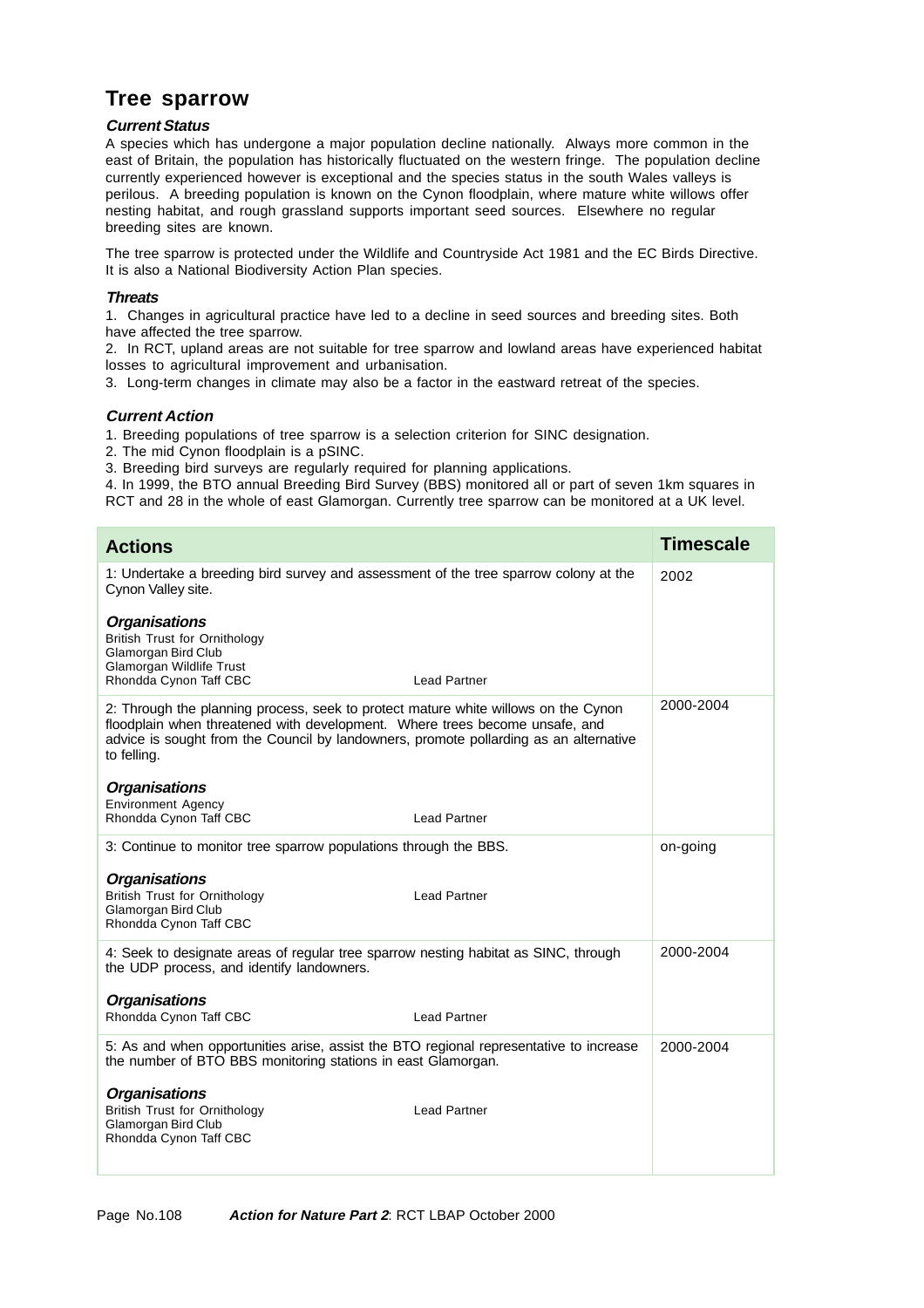| <b>Actions</b>                                                                                                                                                                    |              | <b>Timescale</b> |
|-----------------------------------------------------------------------------------------------------------------------------------------------------------------------------------|--------------|------------------|
| 6: Through the Recorders' Newsletter, encourage recording of tree sparrow in RCT<br>and submission of records to the LA and Glamorgan Bird Club.                                  |              | 2000-2004        |
| <b>Organisations</b><br>Glamorgan Bird Club<br>Rhondda Cynon Taff CBC                                                                                                             | Lead Partner |                  |
| 7: Evidence of illegal killing, trapping or egg taking of tree sparrow should be reported<br>to the South Wales Police Wildlife Liaison Officer promptly, for appropriate action. |              | on-going         |
| <b>Organisations</b><br>South Wales Police                                                                                                                                        | Lead Partner |                  |

## **Bullfinch**

#### **Current Status**

A familiar species of orchards and gardens. Bullfinches thrive in areas of mixed scrub and mature hedgerows where there is an abundance of berries and seed sources. The bird is also associated with wet woodlands. In common with many finches and buntings, the bullfinch population has undertaken an alarming national decline from 300-350,000 pairs in 1984 to 190,000 by 1988/9. As with many bird species, there are no data to accurately estimate the trend in south Wales. The general consensus is that the bullfinch is still a common species in RCT.

The bullfinch is protected under the Wildlife and Countryside Act 1981 and the EC Birds Directive. It is also a National Biodiversity Action Plan species.

#### **Threats**

1. Loss of breeding and feeding habitat through the removal of hedgerows, loss of traditional hedgerow management and rationalisation of agricultural land.

2. The on-going loss in farmland biodiversity (including buds, seeds and fruits) due to agricultural intensification.

3. The loss of urban fringe and open country habitat to the urbanisation of the southern part of Taff Ely and valley floors throughout the County Borough.

#### **Current Action**

1. Suitable habitat, including scrub, woodland and wetlands are SINC selection criteria.

2. The new hedgerow protection legislation protects ancient and/or species-rich hedgerows within the planning process.

3. The Planning Authority regularly requests the planting of native hedgerows and trees in landscape proposals for new developments. These may help create suitable bullfinch habitat.

4. Breeding bird surveys are regularly required for planning applications.

5. In 1999, the BTO annual Breeding Bird Survey (BBS) monitored all or part of seven 1km squares in RCT and 28 in the whole of east Glamorgan. The BTO reports that sufficient bullfinch monitoring sites exist to monitor populations at a south Wales (Glamorgan and Gwent) level.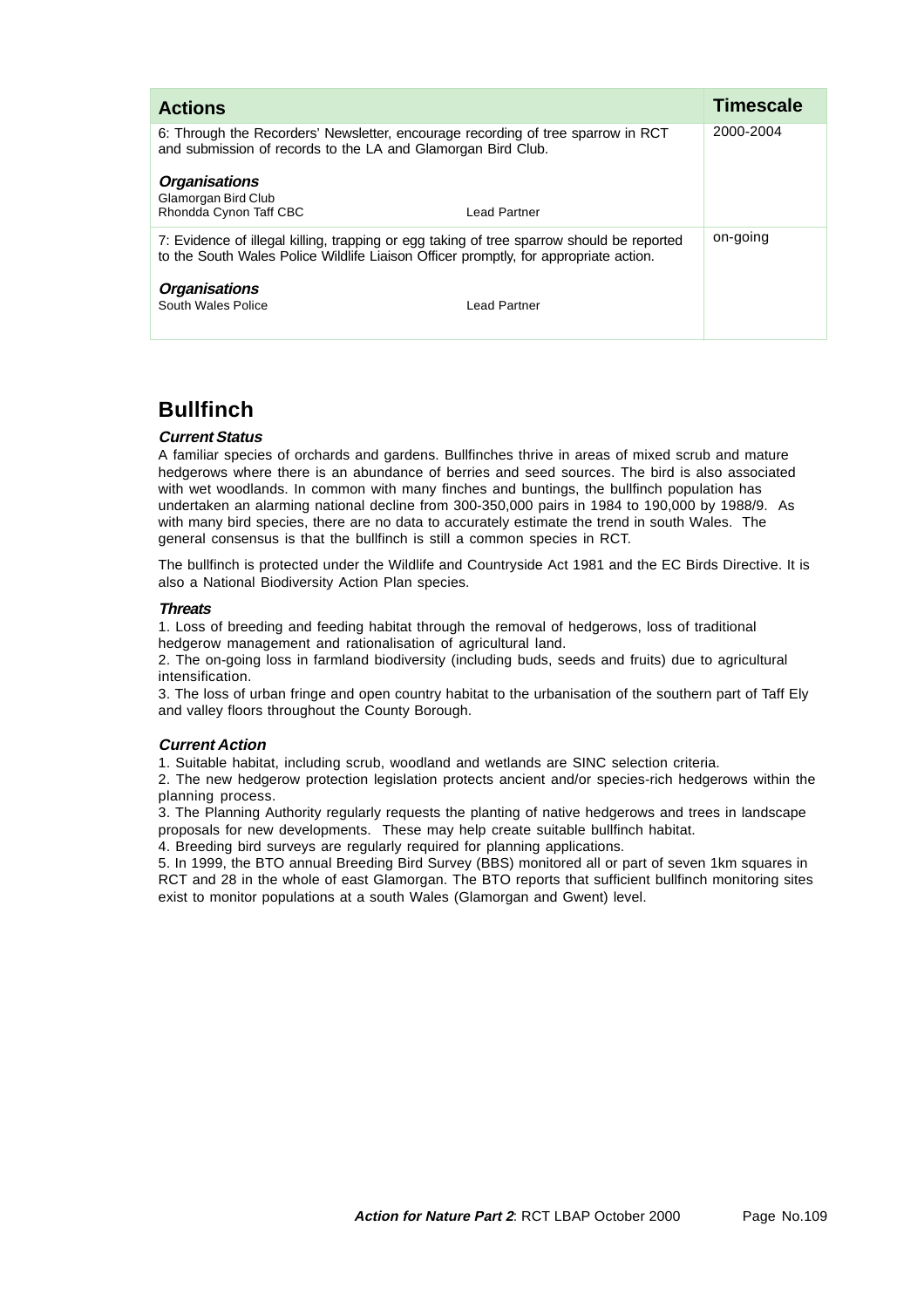| <b>Actions</b>                                                                                                                                                                      |                     | <b>Timescale</b> |
|-------------------------------------------------------------------------------------------------------------------------------------------------------------------------------------|---------------------|------------------|
| 1: Seek to designate important areas of wet woodland and scrub which support<br>bullfinch habitat as SINC, through the UDP process.                                                 |                     | 2001-2004        |
| <b>Organisations</b><br>Rhondda Cynon Taff CBC                                                                                                                                      | <b>Lead Partner</b> |                  |
| 2: Continue to monitor bullfinch populations through the BBS and encourage<br>participation in the Garden Bird Survey.                                                              |                     | on-going         |
| <b>Organisations</b><br><b>British Trust for Ornithology</b><br>Glamorgan Bird Club<br>Rhondda Cynon Taff CBC                                                                       | <b>Lead Partner</b> |                  |
| 3: Evidence of illegal killing, trapping or egg taking of bullfinch should be reported to<br>the South Wales Police Wildlife Liaison Officer promptly, for appropriate action.      |                     | on-going         |
| <b>Organisations</b><br>South Wales Police                                                                                                                                          | <b>Lead Partner</b> |                  |
| 4: Continue to promote landscaping schemes for industrial and housing<br>developments, that provide berry and seed sources, and nesting habitat for a range of<br>songbird species. |                     | on-going         |
| <b>Organisations</b><br><b>Groundwork Trust</b><br>Rhondda Cynon Taff CBC<br>Welsh Development Agency                                                                               | <b>Lead Partner</b> |                  |
| 5: As and when opportunities arise, assist the BTO regional representative to<br>increase the number of BTO BBS monitoring stations in east Glamorgan.                              |                     | 2000-2004        |
| <b>Organisations</b><br><b>British Trust for Ornithology</b><br>Glamorgan Bird Club<br>Rhondda Cynon Taff CBC                                                                       | <b>Lead Partner</b> |                  |
| 6: Through the Recorders' Newsletter, encourage recording of bullfinch in RCT and<br>submission of records to the LA and Glamorgan Bird Club.                                       |                     | 2000-2004        |
| <b>Organisations</b><br>Glamorgan Bird Club                                                                                                                                         |                     |                  |
| Rhondda Cynon Taff CBC                                                                                                                                                              | <b>Lead Partner</b> |                  |
|                                                                                                                                                                                     |                     |                  |
|                                                                                                                                                                                     |                     |                  |
|                                                                                                                                                                                     |                     |                  |
|                                                                                                                                                                                     |                     |                  |
|                                                                                                                                                                                     |                     |                  |
|                                                                                                                                                                                     |                     |                  |
|                                                                                                                                                                                     |                     |                  |
|                                                                                                                                                                                     |                     |                  |
|                                                                                                                                                                                     |                     |                  |
|                                                                                                                                                                                     |                     |                  |
|                                                                                                                                                                                     |                     |                  |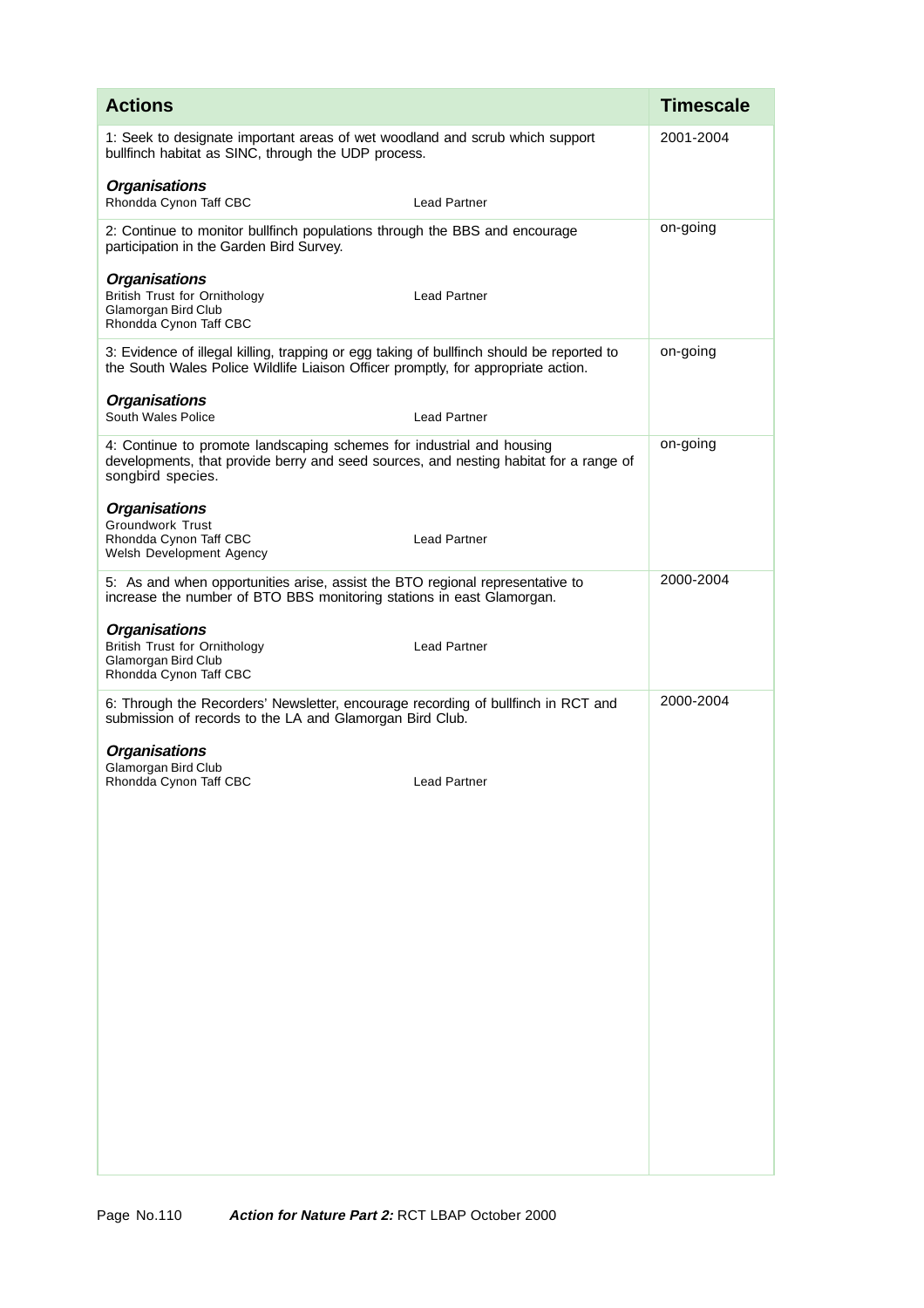# **Linnet**

#### **Current Status**

A once familiar songbird which has experienced very major population decline (56% decline on farmland between 1968 and 1991). Linnets are associated with weedy fields, hedgerows, gorse thickets, heathland and scrub. The ffridd zone of the valleys is an ideal habitat. The status of the linnet's population in the south Wales valleys is not known. However, casual observations suggest that populations are 'holding up' and may become of regional and national significance in the longer term.

The linnet is protected under the Wildlife and Countryside Act 1981, the EC Birds Directive and it is listed in Appendix II of the Bern Convention. It is also a National Biodiversity Action Plan species.

#### **Threats**

- 1. Loss of habitat due to agricultural intensification and urban/industrial development.
- 2. Herbicide application in intensively managed areas has significantly reduced the amount of seeds. This is unlikely to be significant in the valleys of RCT.
- 3. Tree and forest planting on ffridd and commons.

#### **Current Action**

- 1. Areas of dense gorse scrub, heathland, ffridd and common are identified as pSINC.
- 2. Hedgerow regulations control loss of hedges in the County Borough.
- 3. Breeding bird surveys are regularly required for planning applications.

4. In 1999, the BTO annual Breeding Bird Survey (BBS) monitored all or part of seven 1km squares in RCT and 28 in the whole of east Glamorgan. The BTO reports that sufficient monitoring sites exist to monitor linnet populations at a south Wales (Glamorgan and Gwent) level.

| <b>Timescale</b> |
|------------------|
| 2001-2004        |
|                  |
| on-going         |
|                  |
| 2000-2004        |
|                  |
| 2000-2004        |
|                  |
| on-going         |
|                  |
|                  |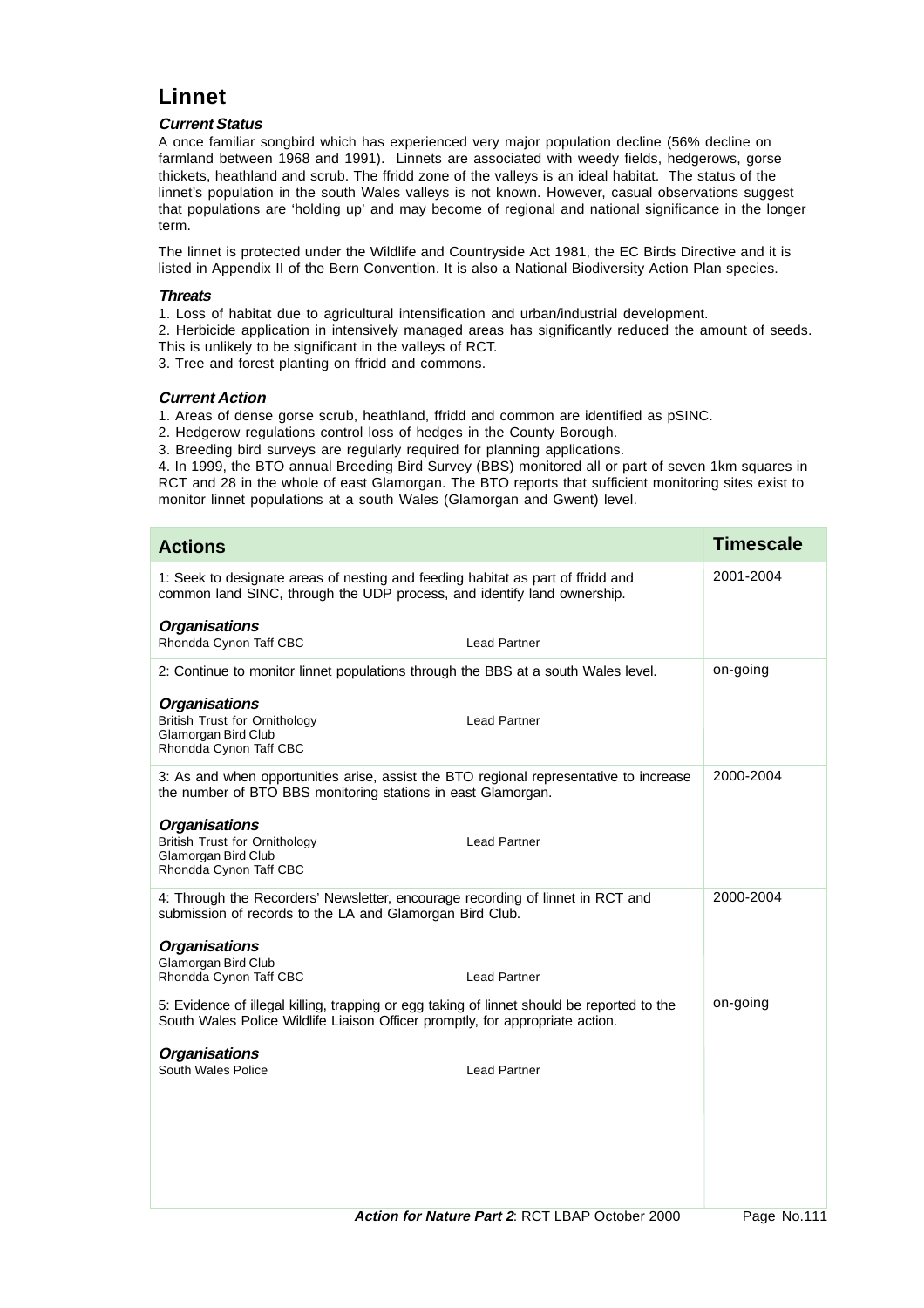# **Reed bunting**

#### **Current Status**

Commonly associated with wetland sites in RCT, the reed bunting has experienced a significant national decline in the last twenty years and a 12% loss in range. While the south Wales population appears healthy, the population trend is not known and neither is the significance of the RCT population in a Wales or UK framework.

The reed bunting is protected under the Wildlife and Countryside Act 1981 and the EC Birds Directive. It is listed under Appendix II of the Bern Convention and is a National Biodiversity Action Plan species.

#### **Threats**

1. Changes in agricultural practice (including herbicide application and stubble ploughing in autumn) have had a significant effect in arable areas.

2. Loss of wetland sites to agricultural improvement and industrial/urban development is probably the most significant factor in RCT.

#### **Current Action**

1. Regular breeding populations of reed bunting is a selection criterion.

2. All sites with known breeding populations are identified as pSINC.

3. Breeding bird surveys are regularly required for planning applications.

4. In 1999, the BTO annual Breeding Bird Survey (BBS) monitored all or part of seven 1km squares in RCT and 28 in the whole of east Glamorgan. Currently reed bunting can be monitored at a UK level and perhaps at a Welsh level.

| <b>Actions</b>                                                                                                                                                                    | <b>Timescale</b> |
|-----------------------------------------------------------------------------------------------------------------------------------------------------------------------------------|------------------|
| 1: Seek to designate areas of nesting and feeding habitat as part of wetland SINC,<br>through the UDP process, and identify land ownership.                                       | 2001-2004        |
| <b>Organisations</b><br>Rhondda Cynon Taff CBC<br><b>Lead Partner</b>                                                                                                             |                  |
| 2: Continue to monitor reed bunting populations through the BBS.                                                                                                                  | on-going         |
| <b>Organisations</b><br><b>British Trust for Ornithology</b><br><b>Lead Partner</b><br>Rhondda Cynon Taff CBC                                                                     |                  |
| 3: As and when opportunities arise, assist the BTO regional representative to increase<br>the number of BTO BBS monitoring stations in east Glamorgan.                            | 2000-2004        |
| <b>Organisations</b><br><b>British Trust for Ornithology</b><br><b>Lead Partner</b><br>Glamorgan Bird Club<br>Rhondda Cynon Taff CBC                                              |                  |
| 4: Through the Recorders' Newsletter, encourage recording of reed bunting in RCT<br>and submission of records to the LA and Glamorgan Bird Club.                                  | 2000-2004        |
| <b>Organisations</b><br>Glamorgan Bird Club<br><b>Lead Partner</b><br>Rhondda Cynon Taff CBC                                                                                      |                  |
| 5: Evidence of illegal killing, trapping or egg taking of reed bunting should be reported<br>to the South Wales Police Wildlife Liaison Officer promptly, for appropriate action. | on-going         |
| <b>Organisations</b><br>South Wales Police<br><b>Lead Partner</b>                                                                                                                 |                  |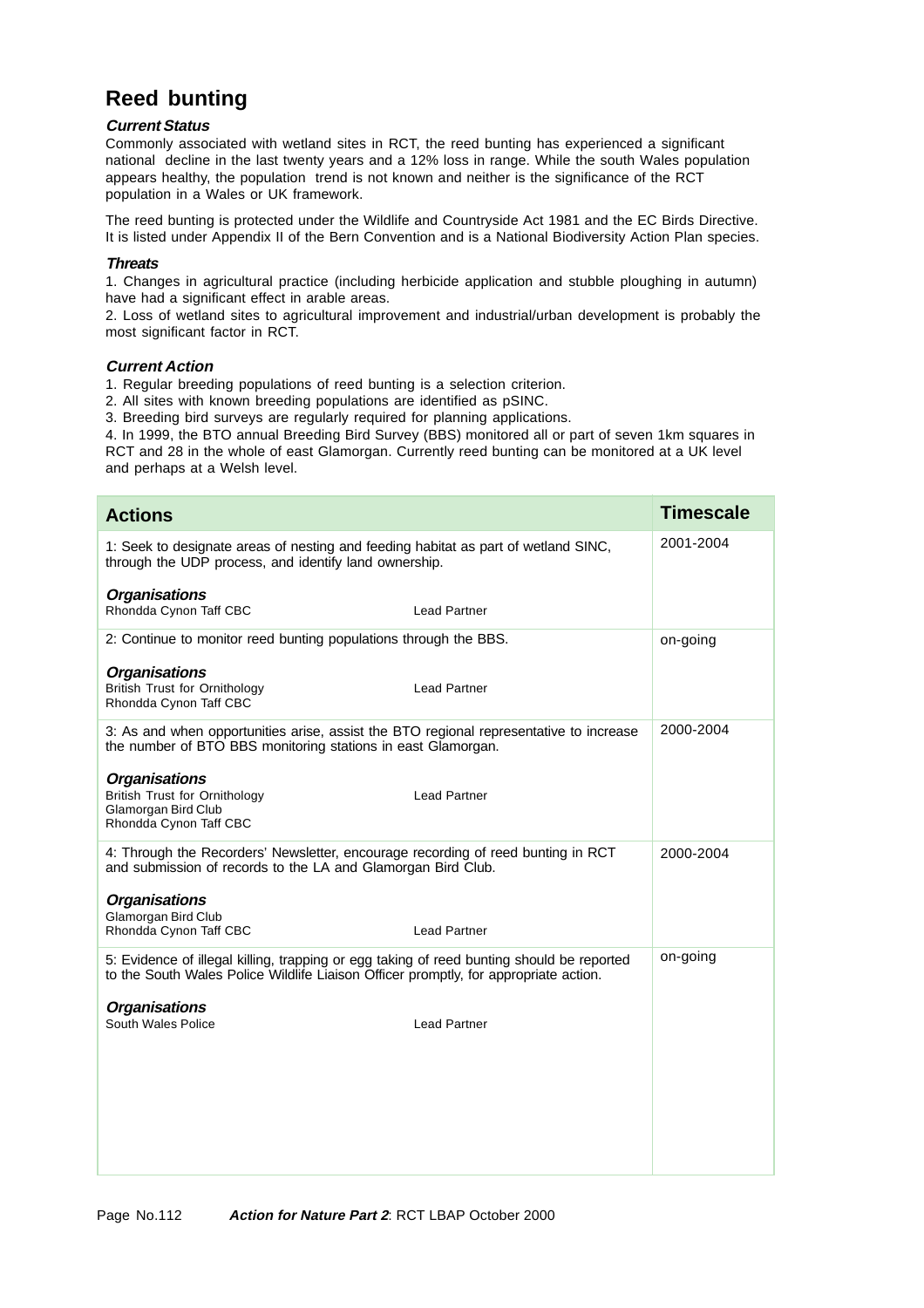# **Hedgehog**

#### **Current Status**

The hedgehog is familiar to everyone. Associated with a wide range of habitats, this mammal is well adapted to suburban and urban life and regularly visits gardens. Its approachable and confiding nature makes it the most popular species of British mammal. It therefore has a role to play in encouraging and fostering the interests of the general public in mammal conservation. Although widely distributed in the County Borough, very little recording has been undertaken. Although apparently macabre, road kills provide an opportunity to record hedgehog distribution. The hedgehog has been identified by the Local Biodiversity Action Plan process as a locally valued mammal.

#### **Threats**

1. There is no clear indication that hedgehog numbers are declining, although localised losses undoubtedly accompany a host of agricultural improvement schemes and residential/employment developments.

2. Road kills.

3. Every year, hibernating hedgehogs are killed through garden bonfires (especially on Guy Fawkes night).

#### **Current Action**

1. Records of hedgehog road kills are kept by the Council's Ecologist.

- 2. Unknown numbers of RCT residents put food out for hedgehogs.
- 3. A Hedgehog Awareness Week was held in Spring 2000.

| <b>Actions</b>                                                                                                                                                            | <b>Timescale</b> |
|---------------------------------------------------------------------------------------------------------------------------------------------------------------------------|------------------|
| 1: Promote hedgehogs as an emblem of urban biodiversity conservation.                                                                                                     | 2000-2004        |
| <b>Organisations</b><br>Glamorgan Wildlife Trust<br>Rhondda Cynon Taff CBC<br><b>Lead Partner</b>                                                                         |                  |
| 2: Through the Recorders' Newsletter, encourage hedgehog recording (including road<br>casualties) within the County Borough, and the submission of records to GWT and LA. | 2001-2004        |
| <b>Organisations</b><br>Glamorgan Wildlife Trust<br>Rhondda Cynon Taff CBC<br><b>Lead Partner</b>                                                                         |                  |
| 3: Raise awareness of hedgehogs through school programmes, biodiversity<br>awareness campaigns and membership of wildlife organisations.                                  | 2001-2004        |
| <b>Organisations</b><br>Glamorgan Wildlife Trust<br><b>Mammal Society</b><br>Rhondda Cynon Taff CBC<br><b>Lead Partner</b>                                                |                  |
|                                                                                                                                                                           |                  |
|                                                                                                                                                                           |                  |
|                                                                                                                                                                           |                  |
|                                                                                                                                                                           |                  |
|                                                                                                                                                                           |                  |
|                                                                                                                                                                           |                  |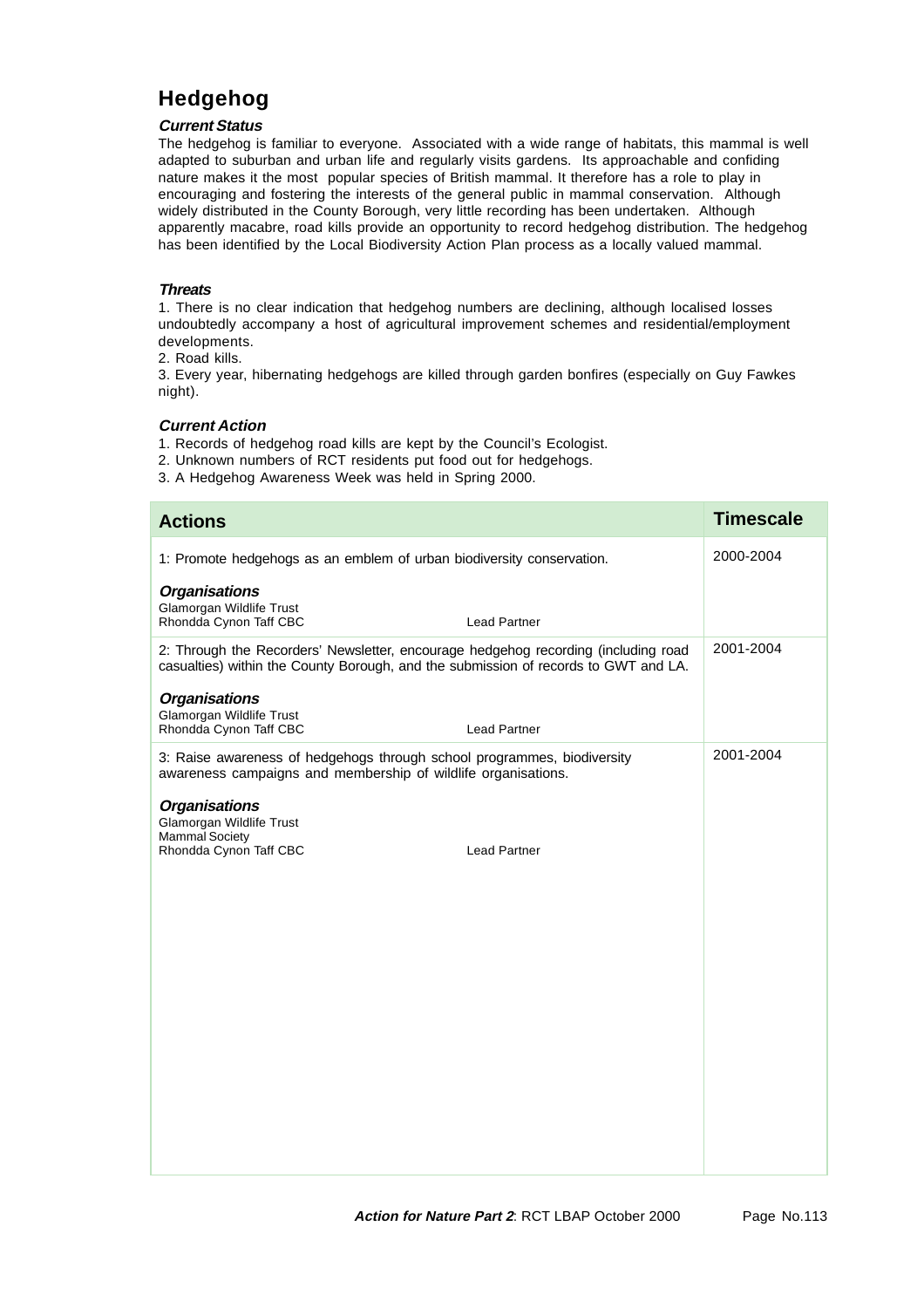# **Pipistrelle bat / all bats**

#### **Current Status**

The pipistrelle bat has been afforded its own National Biodiversity Action Plan, but virtually all of the issues, concerns and actions are universal for all species of British bat. Rhondda Cynon Taff has not benefited from any systematic survey or assessment work and very few bat records are known (although five species have recently been recorded as part of assessment work for the Church Village Bypass). It is possible that including the two species of pipistrelle bat, up to twelve species might occur in the County Borough. This list includes 8 fairly common species (including brown long-eared bat, noctule, Natterer's bat, whiskered bat, Brandt's bat, and Daubenton's bat) and four uncommon/ rare species (serotine, Leisler's bat and greater and lesser horseshoe bats). All bat species are vulnerable to land-use changes and many are very susceptible to building development, restoration and recreational activities. The wet grasslands, unimproved pastures, woodlands, river valleys and mine workings of the County Borough represent ideal bat habitat. It is frustrating that we still do not know how many species occur in the authority and which areas and sites are most important, sensitive and vulnerable. All species of bat are fully protected under the Wildlife and Countryside Act 1981. Bat species are further listed on Appendix III of the Bern Convention, Annex IV of the EC Habitats Directive and Appendix II of the Bonn Convention.

The pipistrelle, greater and lesser horseshoe bat are National Biodiversity Action Plan species.

#### **Threats**

1. Reduction in insect prey, due to agricultural intensification and pesticides. This is cited as a major impact in much of the UK. It is likely to be less significant in RCT, where agriculture is not intensive and pesticide use is not widespread.

2. Loss of habitat, such as wetlands, hedgerows and woodlands. This is a major problem in much of lowland RCT.

3. Loss of winter roosts in old trees, caves, tunnels, buildings, mine adits and cellars. Many street and parkland trees are old. For safety reasons these are being felled instead of coppiced. 4. Disturbance and loss of roosts due to loft conversions or timber treatment.

**Current Action**

1. The National Biodiversity Action Plan for the pipistrelle bat contains a number of actions relating to national bat work. These include JNCC National Bat Habitat Survey, DOE National Bat Monitoring Programme, National Bat Colony Survey, SNH design briefs for incorporating bat mitigation into house designs, and investigations into the physiology and biology of bats.

2. The Planning Authority requires planning applications which affect potentially important structures, trees and woodlands to include bat assessment and mitigation.

3. The Planning Authority requires barn conversions to include bat surveys and mitigation.

4. The Planning Authority has also managed to secure the provision of bat boxes in other new developments and structures.

5. All species of bat are strongly protected under the Wildlife and Countryside Act 1981 and EC Habitats Directive and the Agreement on the Conservation of Bats (which arose out of the Bonn Convention).

6. CCW provides advice and guidance on bat-related issues.

7. Dwr Cymru Welsh Water (DCWW) has successfully installed bat boxes at their Cilfynydd Environment Centre.

8. In parts of Wales DCWW is using 'Belfry'-type boxes as integral features on new bridges and in trees.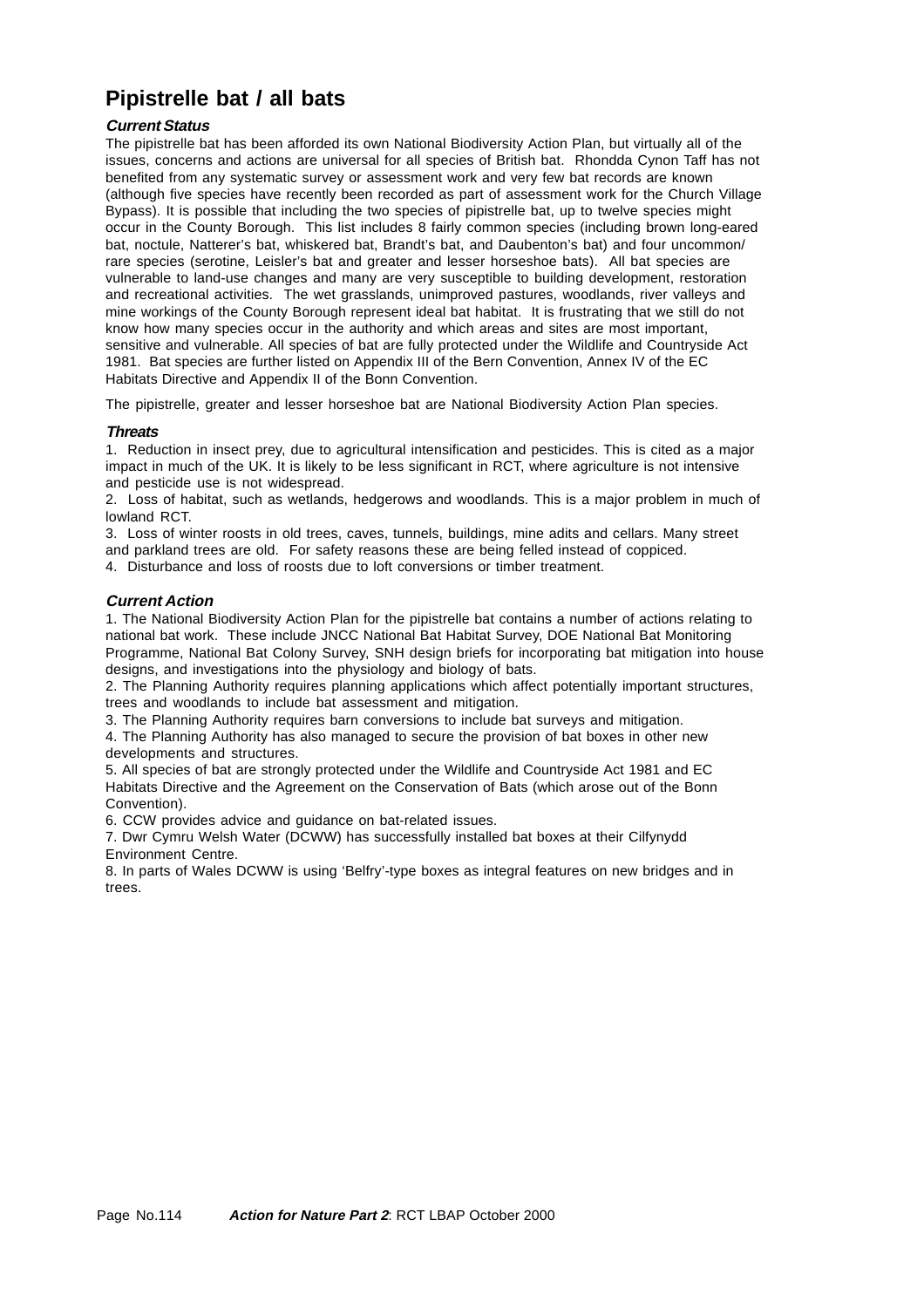| <b>Actions</b>                                                                                                                                                                                                                                     | <b>Timescale</b> |
|----------------------------------------------------------------------------------------------------------------------------------------------------------------------------------------------------------------------------------------------------|------------------|
| 1: Through the Recorders' Newsletter, encourage recording of bats and provide<br>guidance for people interested in acquiring bat licences.                                                                                                         | 2001-2004        |
| <b>Organisations</b><br>Rhondda Cynon Taff CBC<br><b>Lead Partner</b>                                                                                                                                                                              |                  |
| 2: Review bat records in RCT and produce a confidential report on bats in RCT.                                                                                                                                                                     | 2002             |
| <b>Organisations</b><br>Countryside Council for Wales<br><b>Glamorgan Bat Group</b><br>Rhondda Cynon Taff CBC<br><b>Lead Partner</b>                                                                                                               |                  |
| 3: Develop a design brief (based upon Scottish Natural Heritage model) for use in<br>planning work.                                                                                                                                                | 2003             |
| <b>Organisations</b><br><b>Countryside Council for Wales</b><br>Rhondda Cynon Taff CBC<br><b>Lead Partner</b>                                                                                                                                      |                  |
| 4: Set up bat boxes, roosting, hibernating and breeding sites on RCT and other<br>property. Begin with pilot scheme on cycle-trail routes, using old railway-bridges. Look<br>to involve local schools. Set up the first scheme on the Taff Trail. | 2002             |
| <b>Organisations</b><br>Dwr Cymru Welsh Water<br>Groundwork Trust<br>Rhondda Cynon Taff CBC<br><b>Lead Partner</b>                                                                                                                                 |                  |
| 5: Through the planning process, continue to require bat surveys and assessments<br>for all developments which potentially affect bat roosts.                                                                                                      | on-going         |
| <b>Organisations</b><br>Rhondda Cynon Taff CBC<br><b>Lead Partner</b>                                                                                                                                                                              |                  |
| 6: Encourage membership of the Glamorgan Bat Group in RCT.                                                                                                                                                                                         | on-going         |
| <b>Organisations</b><br>Glamorgan Bat Group<br>Glamorgan Wildlife Trust<br><b>Lead Partner</b><br>Rhondda Cynon Taff CBC                                                                                                                           |                  |
| 7: Seek to develop strong policy protection for bats, in the UDP, for both the built and<br>natural environment.                                                                                                                                   | 2001-2004        |
| <b>Organisations</b><br>Rhondda Cynon Taff CBC<br><b>Lead Partner</b>                                                                                                                                                                              |                  |
| 8:Seek to designate important bat feeding areas as SINC, through the UDP process,<br>and identify landowners.                                                                                                                                      | 2000-2004        |
| <b>Organisations</b><br>Rhondda Cynon Taff CBC<br><b>Lead Partner</b>                                                                                                                                                                              |                  |
| 9: Evidence of illegal killing or harming of bats should be reported to the South Wales<br>Police Wildlife Liaison Officer promptly, for appropriate action.                                                                                       | on-going         |
| <b>Organisations</b><br>South Wales Police<br><b>Lead Partner</b>                                                                                                                                                                                  |                  |
|                                                                                                                                                                                                                                                    |                  |
|                                                                                                                                                                                                                                                    |                  |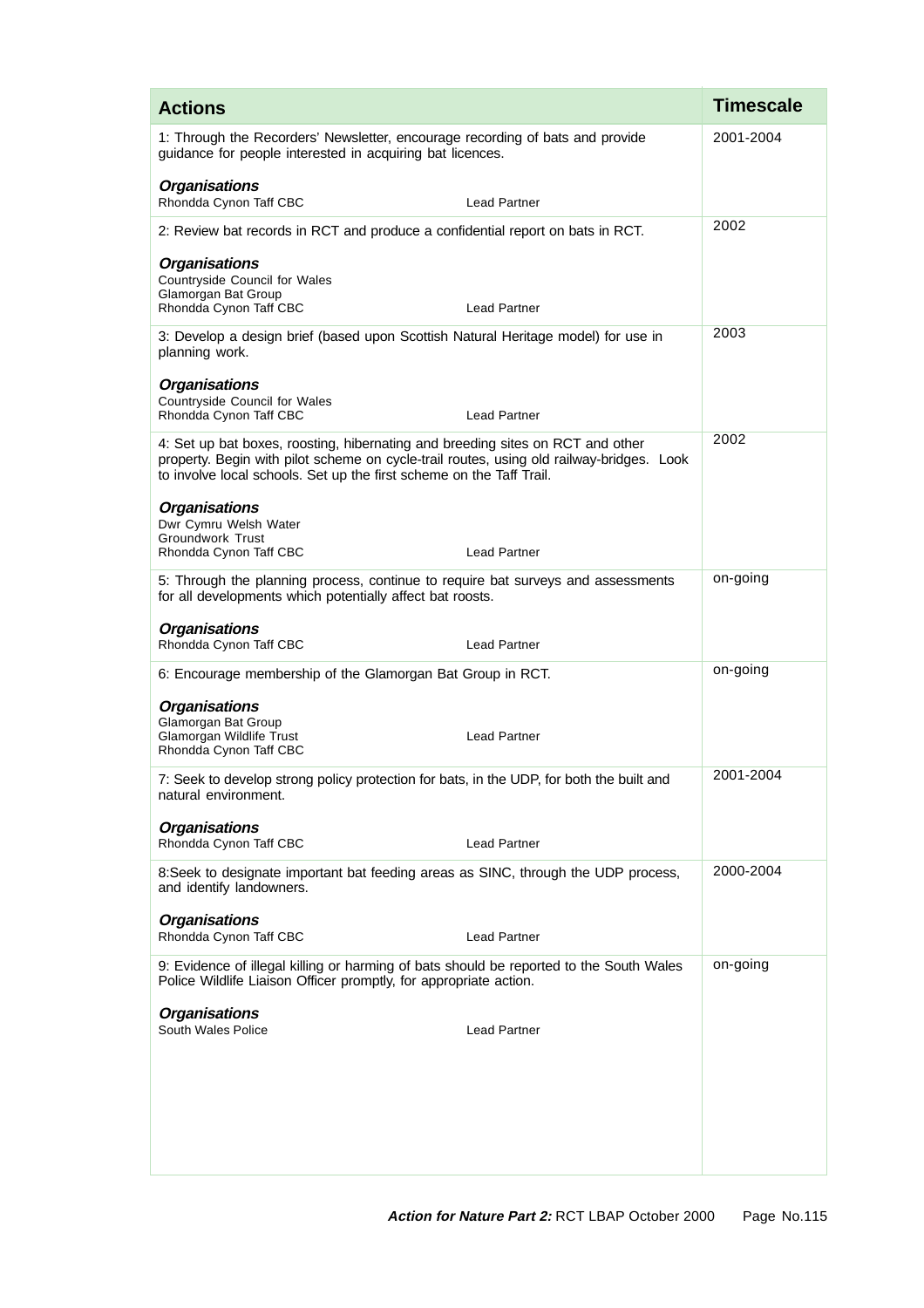### **Brown hare**

#### **Current Status**

Nationally, hares are most common on the arable lands of eastern England. However, they appear to have undergone a major nation-wide population decline since the 1960's. In RCT, the brown hare is an uncommon species. It is, however, associated with open areas of upland grassland and will use wetland sites for day-time cover. The present status of the brown hare in the County Borough is very unclear although recent records exist for the Llantrisant area.

The brown hare is a National Biodiversity Action Plan species.

#### **Threats**

1. Agricultural change including the shift from grassland to arable, the intensification in cropping and harvesting, and the general loss of biodiversity.

2. In RCT, the area of upland habitat has declined with forestry and may have been further damaged by intensive sheep grazing of upland pasture.

3. Wet weather is particularly injurious during the breeding season (killing the young) and if trends to wetter weather are confirmed this may have long-term implications for the local population.

4. Poaching, lamping and coursing with greyhounds may be a problem.

#### **Current Action**

1. Brown hare is listed in the SINC selection criteria. Evidence of regular breeding is a selection criterion.

| <b>Actions</b>                                                                                                                                                                                                                                | <b>Timescale</b> |
|-----------------------------------------------------------------------------------------------------------------------------------------------------------------------------------------------------------------------------------------------|------------------|
| 1: The lack of survey information in RCT is a major constraint to any further action.<br>Through the Recorders' Newsletter, encourage all sightings and records of brown<br>hare to be forwarded to GWT, LA and CCW.                          | 2000-2004        |
| <b>Organisations</b><br>Countryside Council for Wales<br>Glamorgan Wildlife Trust<br><b>Lead Partner</b><br>Rhondda Cynon Taff CBC                                                                                                            |                  |
| 2: As and when opportunities arise, support agri-environment incentives to promote<br>brown hare conservation in Glamorgan.                                                                                                                   | on-going         |
| <b>Organisations</b><br>Country Landowners Association<br><b>Countryside Council for Wales</b><br><b>Farmers Union of Wales</b><br>Glamorgan Wildlife Trust<br><b>National Farmers Union</b><br><b>Lead Partner</b><br>Rhondda Cynon Taff CBC |                  |
| 3: Through an article in the relevant NFU, FUW and CLA newsletters, encourage<br>landowners and managers to submit brown hare records for RCT (see Action 1).                                                                                 | 2000             |
| <b>Organisations</b><br>Country Landowners Association<br><b>Farmers Union of Wales</b><br><b>National Farmers Union</b><br><b>Lead Partner</b><br>Rhondda Cynon Taff CBC                                                                     |                  |
| 4: Evidence of illegal poaching, lamping or hare coursing for brown hare should be<br>reported to the South Wales Police Wildlife Liaison Officer promptly, for appropriate<br>action.                                                        | on-going         |
| <b>Organisations</b><br>South Wales Police<br><b>Lead Partner</b>                                                                                                                                                                             |                  |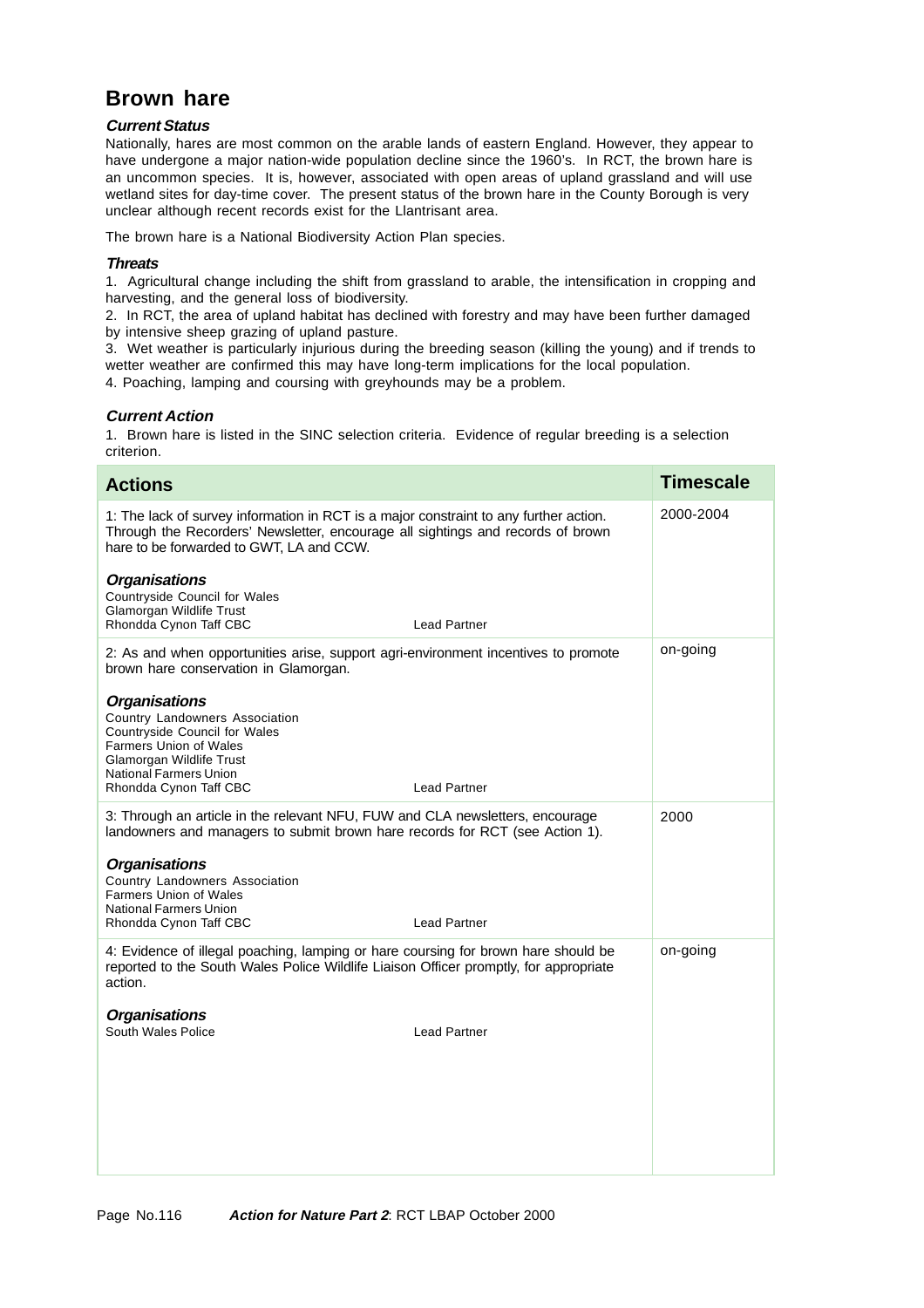# **Red squirrel**

#### **Current Status**

This native British squirrel was once associated with lowland deciduous woodland, but is now restricted in southern Britain to conifer plantations. Although CCW have a few old records for the upland forestry plantations in RCT, there are no recent, confirmed sightings. There has been no systematic survey work. However, considerable areas of potential red squirrel habitat exist in the mature conifer plantation of the County Borough. Two recent (post 1997) unconfirmed records have been made in Llantwit Fardre.

Red squirrel is listed in Appendix III of the Bern Convention and is protected by Schedules 5 and 6, Wildlife and Countryside Act 1981. The red squirrel is a National Biodiversity Action Plan species.

#### **Threats**

- 1. Spread of grey squirrels has certainly had some direct or indirect consequences.
- 2. Habitat fragmentation has reduced the suitability of some sites.
- 3. Disease has also been cited as a major problem.

#### **Current Action**

1. RCT Planning Department has requested assessment of red squirrel for a number of land reclamation schemes which impact upon mature conifer plantations.

2. Neath and Port Talbot CBC, CCW and FE have commissioned a red squirrel survey for the Neath Valley.

| <b>Actions</b>                                                                                                                                                       | <b>Timescale</b> |
|----------------------------------------------------------------------------------------------------------------------------------------------------------------------|------------------|
| 1: Through the LBAP and the Recorders' Newsletter, encourage the recording of red<br>squirrel in RCT (both recent and old records).                                  | 2001-2004        |
| <b>Organisations</b><br>Rhondda Cynon Taff CBC<br><b>Lead Partner</b>                                                                                                |                  |
| 2: Continue to require all planning applications affecting mature conifer plantation to<br>include an assessment of red squirrel.                                    | on-going         |
| <b>Organisations</b><br>Rhondda Cynon Taff CBC<br><b>Lead Partner</b>                                                                                                |                  |
| 3: Evidence of illegal killing or harming of red squirrel should be reported to the South<br>Wales Police Wildlife Liaison Officer promptly, for appropriate action. | on-going         |
| <b>Organisations</b><br>South Wales Police<br><b>Lead Partner</b>                                                                                                    |                  |
|                                                                                                                                                                      |                  |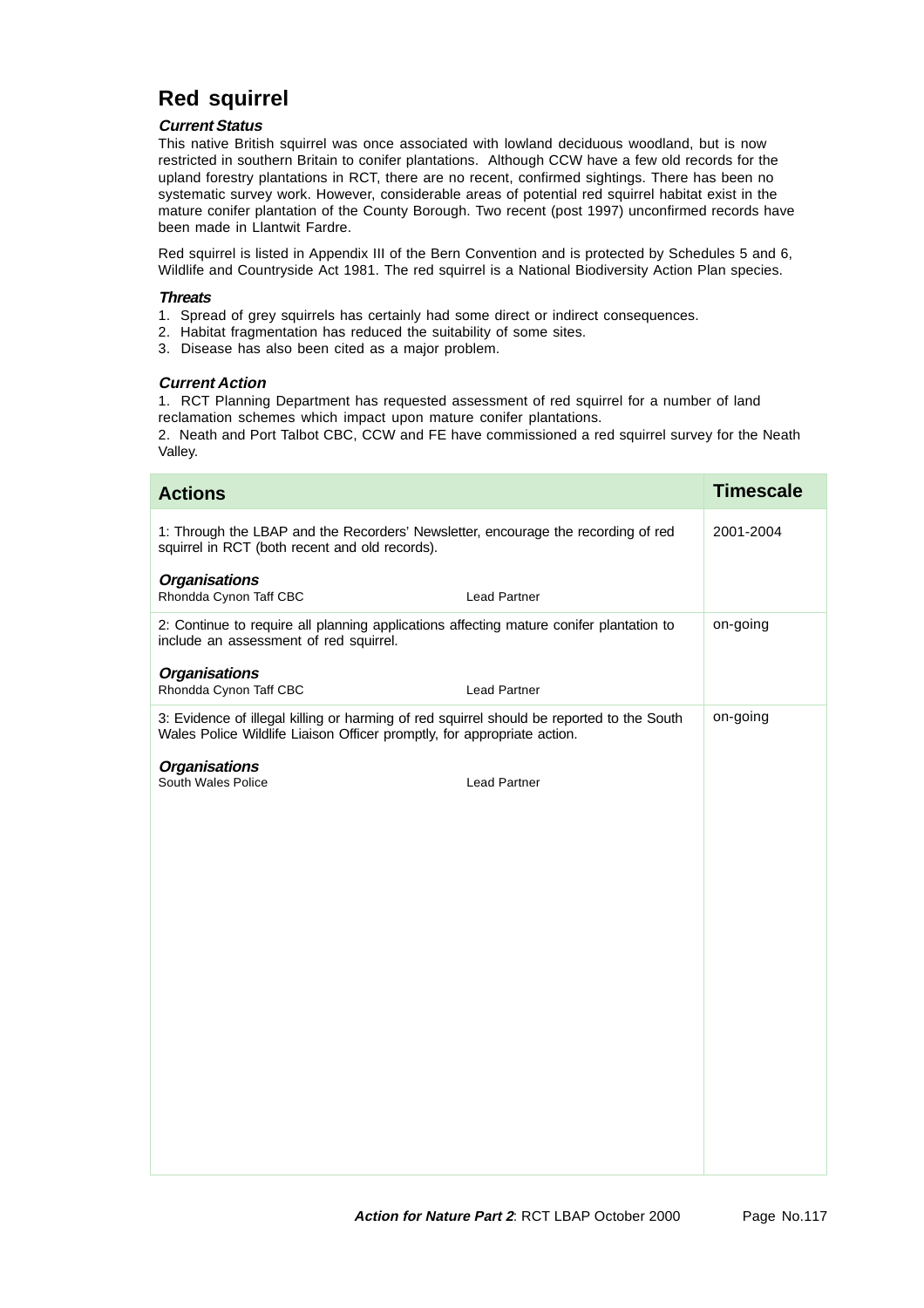### **Dormouse**

#### **Current Status**

A scarce species of southern Britain, usually dependant upon species-rich, diverse woodland, but also associated with old hedgerows and scrub. Suitable habitat includes a wide range of food plants (such as hazel, bramble, honeysuckle etc.), and a good understorey. Woodlands which are heavily grazed, with little or no shrub layer are unsuitable. The dormouse is a very rare mammal in Wales, with a scatter of colonies in south Wales. There are four known colonies in RCT, all in the Taff Ely area. Three are associated with wet woodland and old coppice, one with remnant ancient woodland within a large conifer plantation. All sites have been discovered in the last decade. Potential habitat occurs throughout the more lowland parts of the County Borough. Given the amount of apparently suitable habitat, dormice may be more common and widespread.

The dormouse is listed on Appendix III of the Bonn Convention and Annex IVa of the EC Habitats Directive. It is protected under Schedule 2 of the Conservation Regulations 1994 (Regulation 38) and Schedule 5 of the Wildlife and Countryside Act 1981. Dormouse is a Nation Action Plan species.

#### **Threats**

- 1. Changes in woodland practice, notably cessation of hazel coppice and stock incursion.
- 2. Fragmentation of woodland, isolating dormouse colonies.
- 3. Llanharan bypass threatens one of the dormouse colonies.

#### **Current Action**

- 1. All RCT sites are pSINC.
- 2. One of the sites is being investigated as a nature reserve as part of a small development proposal.
- 3. The Great Nut Hunts of 1983 identified one RCT site.
- 4. The 1998 Dormouse Survey by the Vincent Wildlife Trust identified two RCT sites.
- 5. 'A Practical Guide to Dormouse Conservation' was published by the Mammal Society in 1988.
- 6. Ty Rhiw Woodlands is a small coppice woodland site owned and managed by RCT as a Key
- Countryside Site. It is potentially suitable as dormouse habitat.
- 7. Survey work for the Church Village by-pass has been undertaken.

| <b>Actions</b>                                                                                                                                                                         | <b>Timescale</b> |
|----------------------------------------------------------------------------------------------------------------------------------------------------------------------------------------|------------------|
| 1: Seek to designate all dormouse sites as SINC, through the UDP process, and<br>identify land ownership.                                                                              | 2001-2004        |
| <b>Organisations</b><br>Rhondda Cynon Taff CBC<br><b>Lead Partner</b>                                                                                                                  |                  |
| 2: Where opportunities arise, promote dormouse surveys using nut evidence. Use the<br>Recorders' Newsletter to promote local surveys and provide information on dormice.               | 2000-2004        |
| <b>Organisations</b><br>Countryside Council for Wales<br>Glamorgan Wildlife Trust<br><b>Mammal Society</b>                                                                             |                  |
| Rhondda Cynon Taff CBC<br><b>Lead Partner</b><br>Vincent Wildlife Trust                                                                                                                |                  |
| 3: Provide training to identify evidence of dormice (including habitat preference and nut<br>evidence). Set up survey training for River Care groups, local GWT groups and<br>schools. | 2003             |
| <b>Organisations</b><br><b>Glamorgan Wildlife Trust</b><br><b>Groundwork Trust</b><br>Keep Wales Tidy                                                                                  |                  |
| Rhondda Cynon Taff CBC<br><b>Lead Partner</b><br>Vincent Wildlife Trust                                                                                                                |                  |
| 4: Pursue the designation of a Nature Reserve on one of the RCT sites.                                                                                                                 | on-going         |
| <b>Organisations</b><br>Rhondda Cynon Taff CBC<br><b>Lead Partner</b><br>Vincent Wildlife Trust                                                                                        |                  |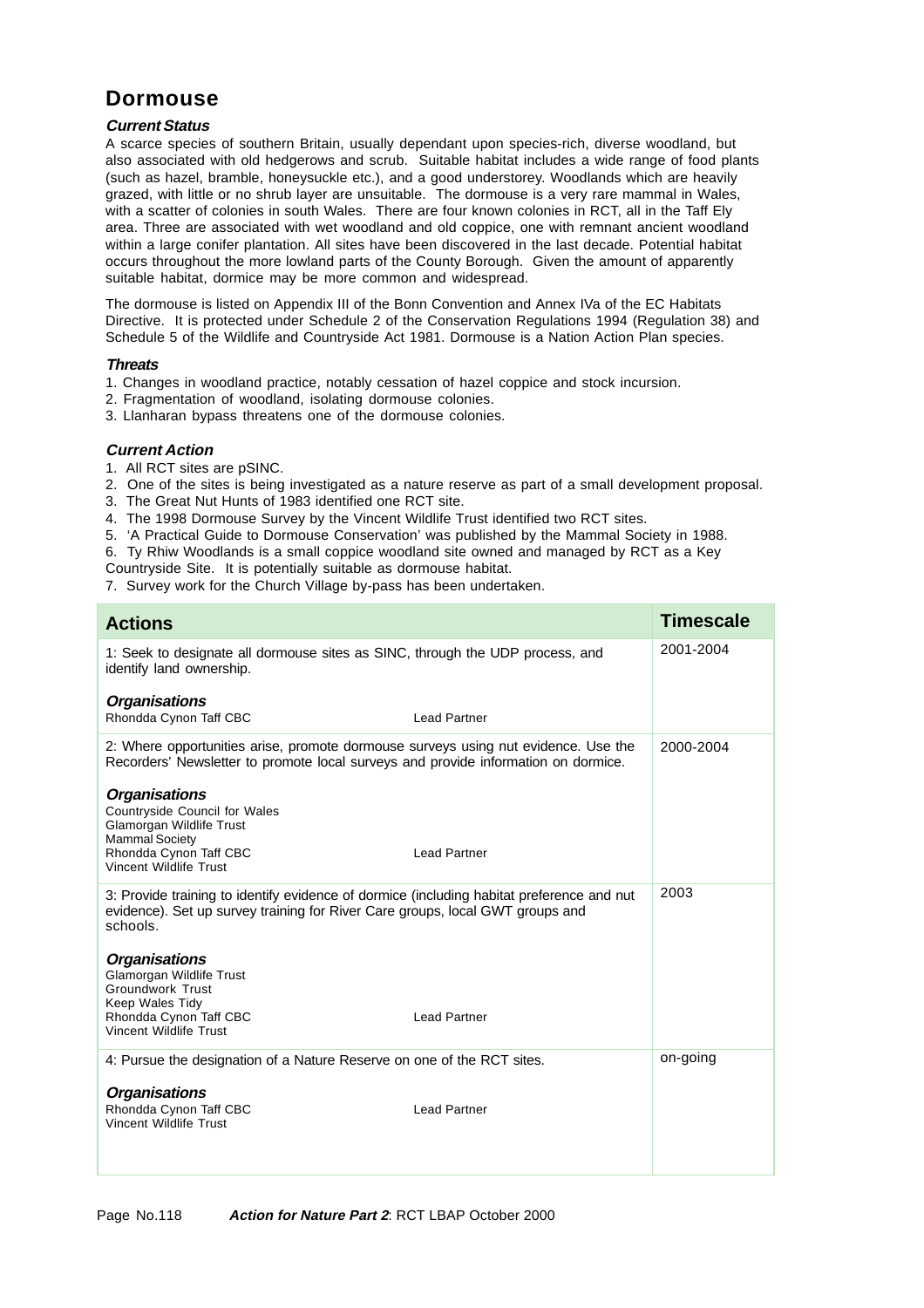| <b>Actions</b>                                                                                                                                                                                 | <b>Timescale</b> |
|------------------------------------------------------------------------------------------------------------------------------------------------------------------------------------------------|------------------|
| 5: Inform FE of the dormouse colony on one site and investigate management<br>opportunities. Ensure that dormouse conservation is integrated into the Forestry Plan<br>for the site.           | 2000-2001        |
| <b>Organisations</b><br>Countryside Council for Wales<br><b>Forest Enterprise</b><br>Rhondda Cynon Taff CBC<br><b>Lead Partner</b><br>Vincent Wildlife Trust                                   |                  |
| 6: Continue to require dormouse surveys and mitigation for all developments<br>infringing upon or isolating potentially suitable woodlands, hedgerows or scrub.                                | on-going         |
| <b>Organisations</b><br>Rhondda Cynon Taff CBC<br><b>Lead Partner</b>                                                                                                                          |                  |
| 7: As and when opportunities arise, promote biodiversity management schemes,<br>through Coed Cymru, for suitable dormouse woodlands.                                                           | on-going         |
| <b>Organisations</b><br>Coed Cymru<br><b>Lead Partner</b><br>Rhondda Cynon Taff CBC                                                                                                            |                  |
| 8: As and when opportunities arise, encourage and advise appropriate management<br>for dormice at all known and potential sites. Set-up a pilot scheme at the Ty Rhiw Key<br>Countryside site. | 2000-2004        |
| <b>Organisations</b><br>Caerphilly Mountain Countryside Service<br>Coed Cymru<br><b>Countryside Council for Wales</b><br>Rhondda Cynon Taff CBC<br><b>Lead Partner</b>                         |                  |
| 9: Evidence of illegal killing or harming of dormouse should be reported to the South<br>Wales Police Wildlife Liaison Officer promptly, for appropriate action.                               | on-going         |
| <b>Organisations</b><br>South Wales Police<br><b>Lead Partner</b>                                                                                                                              |                  |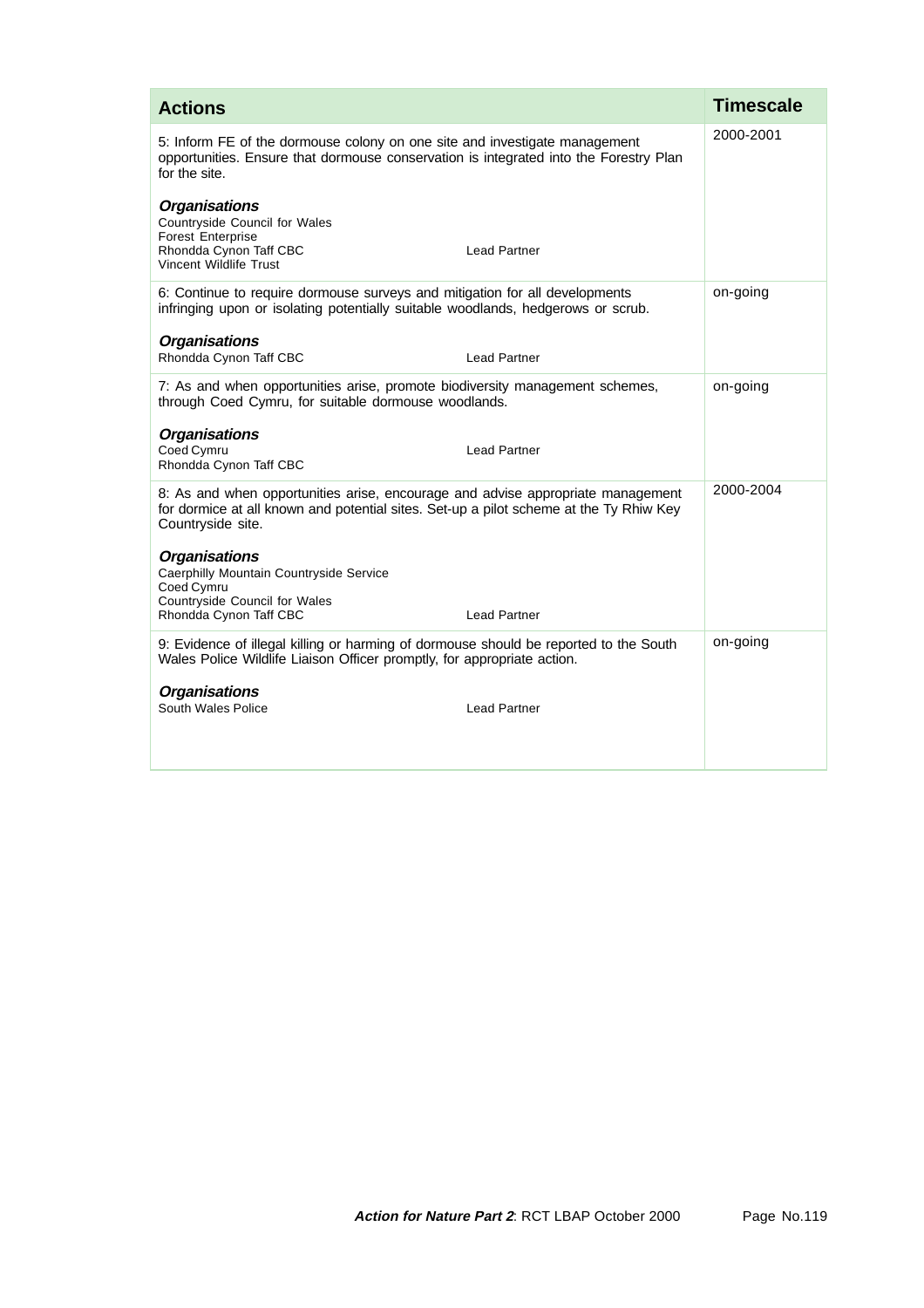### **Water vole**

#### **Current Status**

The water vole is traditionally associated with lowland streams and rivers, canals and ditches. Until very recently it was regarded as a common riparian mammal. It is estimated that by 2000, 94% of former sites will have been lost and a recent Wildlife Trust report has warned of the threat of extinction. Within the last thirty years records exist for the Ely valley and ditches on the River Cynon, at Tirfounder Fields. No confirmed post-1990 records exist in the RCT area. Much of the Cynon and Ely catchment would appear to support potentially suitable habitat but no systematic survey information exists.

Fully protected under Wildlife and Countryside Act 1981 and is a National Action Plan species.

#### **Threats**

1. Predation by mink is thought to be the principal reason for the post 1980's national decline.

2. In the recent past, many rivers and watercourses in the industrial valleys of mid Glamorgan were probably too polluted for water vole. Existing poor water quality in streams in the Church Village area may account for the species apparent absence from that area. Elsewhere, water quality has dramatically improved in the last twenty years and in County Borough terms is not a limiting factor. 3. The use of rodenticides (presumably to control brown rats) is cited as a factor in the national decline.

4. Development on the floodplains in the County Borough has significantly reduced the areas of undisturbed riverine habitat and has led to habitat fragmentation.

#### **Current Action**

1. The Environment Agency has produced Local Environment Action Plans for the whole river catchment area covering RCT. These include water quality controls, habitat creation proposals and controls on floodplain development.

2. Some survey and assessment work has been undertaken for the Church Village by-pass but no water voles have yet been found.

3. The Cynon is identified as a River Park in the Cynon Valley Local Plan. The concept is to maintain the environmental corridor.

4. 'Water Vole - Conservation Handbook' published by Environment Agency, English Nature and The Wildlife Conservation Research Unit was produced in 1999.

5. The Environment Agency has commissioned a water vole survey in the Ely and Vale LEAP area. It may extend the surveys to cover other areas of RCT if this is considered worthwhile.

6. In 1997 Wildlife Watch launched 'Water Vole Watch' to encourage children to survey and record water voles. It is an excellent introduction to the species and survey methodology.

| <b>Actions</b>                                                                                                                                    | Timescale |
|---------------------------------------------------------------------------------------------------------------------------------------------------|-----------|
| 1: Continue to require water vole surveys for all planning applications potentially<br>affecting water vole habitat.                              | on-going  |
| <b>Organisations</b><br><b>Environment Agency</b><br>Rhondda Cynon Taff CBC<br><b>Lead Partner</b>                                                |           |
| 2: Through the RCT Recorders' Newsletter, encourage River Care groups (and others)<br>to report sightings of water vole in RCT to the LA.         | 2000-2004 |
| <b>Organisations</b><br><b>Environment Agency</b><br>Glamorgan Wildlife Trust<br>Keep Wales Tidy<br>Rhondda Cynon Taff CBC<br><b>Lead Partner</b> |           |
| 3: Provide training for River Care groups in identifying evidence of water vole and mink.                                                         | 2000-2002 |
| <b>Organisations</b><br><b>Environment Agency</b><br>Keep Wales Tidy<br>Rhondda Cynon Taff CBC<br><b>Lead Partner</b>                             |           |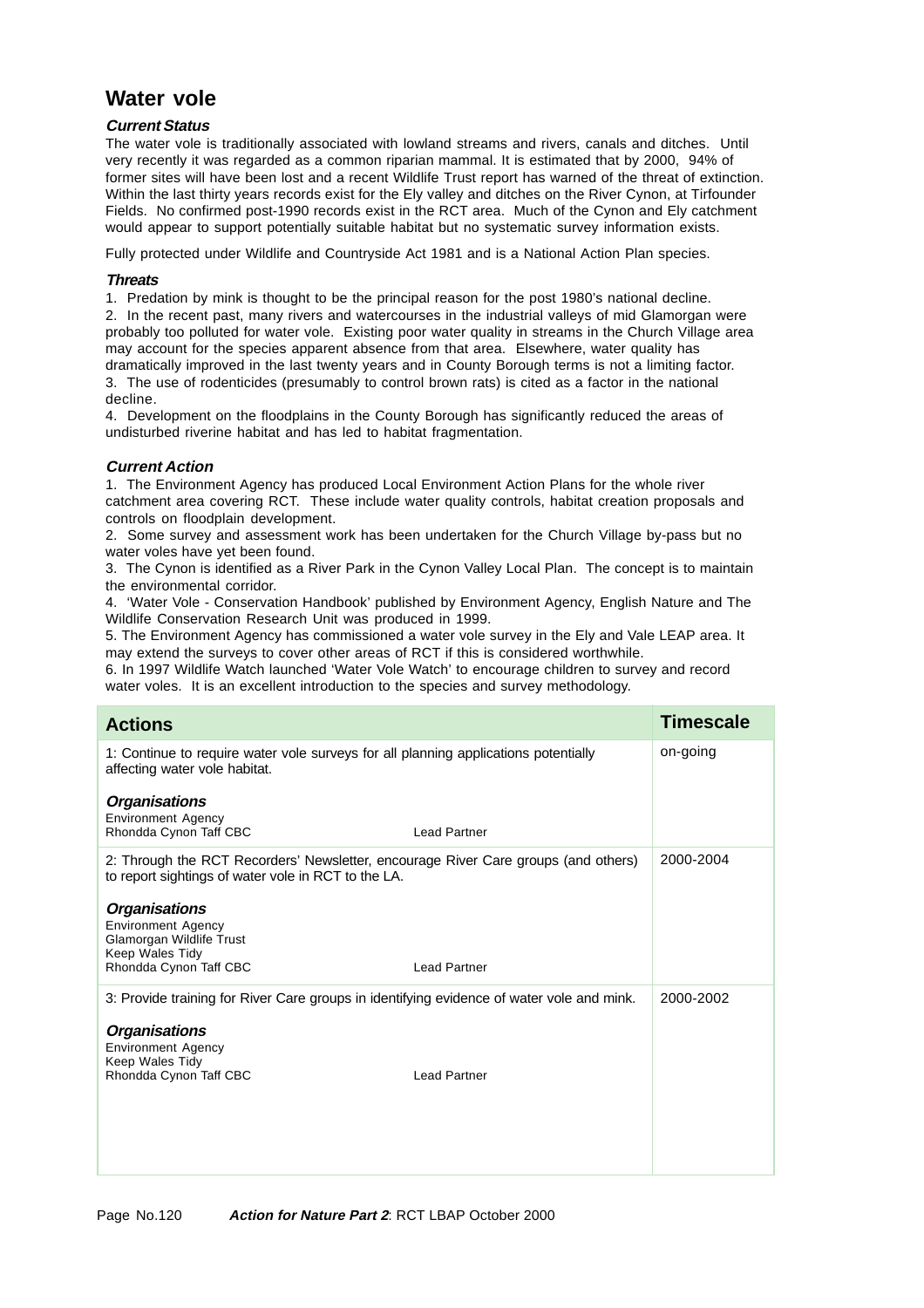| <b>Actions</b>                                                                                                                                                                          | <b>Timescale</b> |
|-----------------------------------------------------------------------------------------------------------------------------------------------------------------------------------------|------------------|
| 4: Where opportunities arise, promote the watercourse management techniques<br>identified in the Water Vole Conservation Handbook to retain and enhance bank-side<br>cover and habitat. | on-going         |
| <b>Organisations</b><br><b>Environment Agency</b><br>Keep Wales Tidy<br>Rhondda Cynon Taff CBC<br><b>Lead Partner</b>                                                                   |                  |
| 5: If water vole colonies are identified, inform landowners and promote active riparian<br>management and monitoring.                                                                   | 2000-2004        |
| <b>Organisations</b><br><b>Environment Agency</b><br>Keep Wales Tidy<br><b>Lead Partner</b><br>Rhondda Cynon Taff CBC                                                                   |                  |
| 6: Seek to designate rivers and streams with water vole as SINC, through the UDP<br>process.                                                                                            | 2001-2004        |
| <b>Organisations</b><br>Rhondda Cynon Taff CBC<br><b>Lead Partner</b>                                                                                                                   |                  |
| 7: Discuss with the Environment Agency the suitability of extending a water vole survey<br>into RCT.                                                                                    | 2001             |
| <b>Organisations</b><br><b>Environment Agency</b><br>Lead Partner<br>Rhondda Cynon Taff CBC                                                                                             |                  |
| 8: Evidence of illegal killing or harming of water vole should be reported to the South<br>Wales Police Wildlife Liaison Officer promptly, for appropriate action.                      | on-going         |
| <b>Organisations</b><br>South Wales Police<br><b>Lead Partner</b>                                                                                                                       |                  |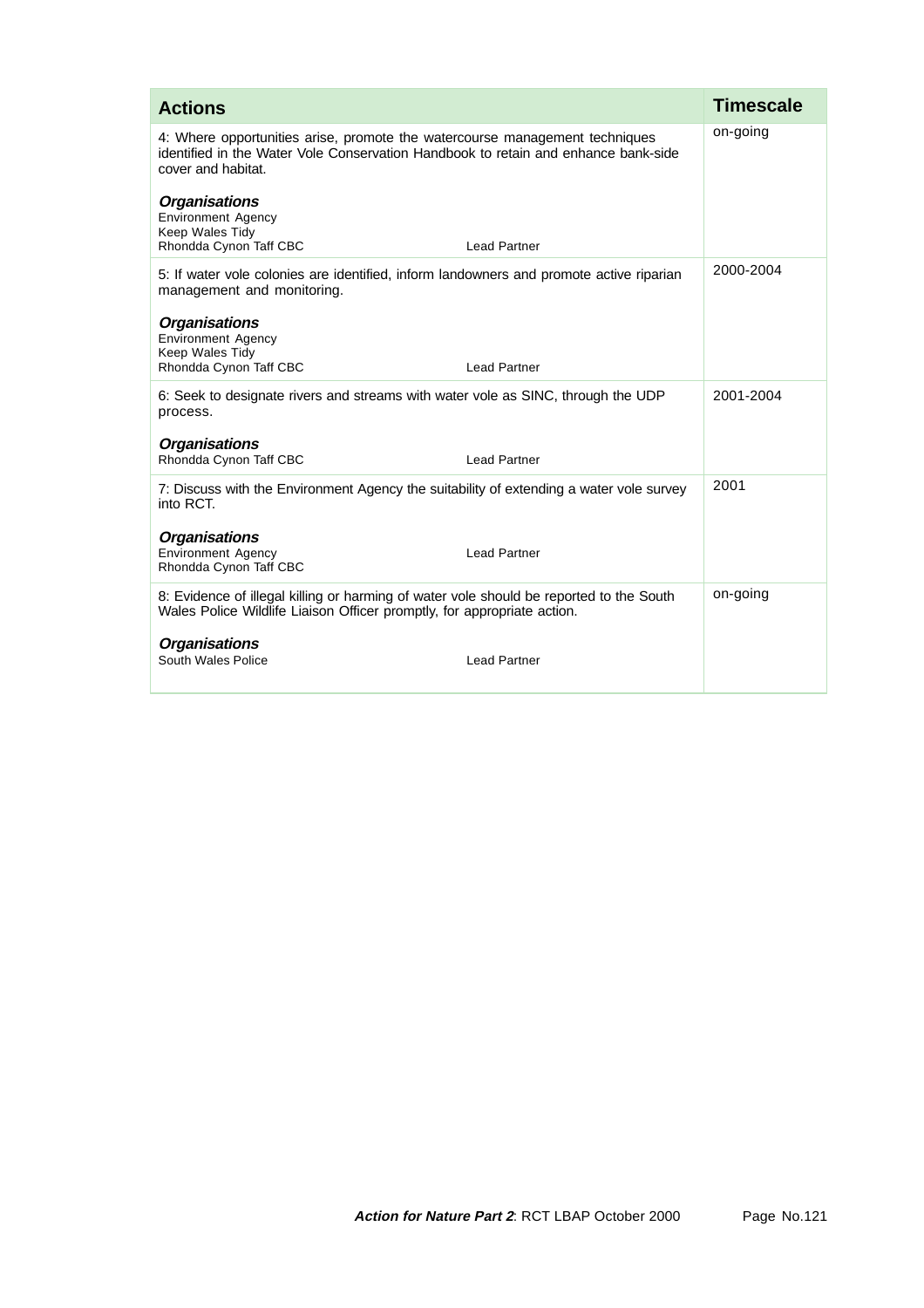### **Otter**

#### **Current Status**

Although one of the largest mammals in RCT, the otter is a seldom-seen inhabitant of rivers, streams, wetlands and wet woodlands. Once regarded as ubiquitous, the otter virtually disappeared from lowland Britain in the 1980's. It has since experienced something of a recovery and in south Wales it has returned, or is returning to all of the major river systems. Reports of otter in RCT have been made on the rivers Taff, Cynon and Ely. The current RCT status is however not fully known.

Listed on Appendix I of CITES, Appendix II of the Bern Convention and Annexes II and IV of the Habitats Directive. It is protected under Schedule 5 of the WCA 1981 and Schedule 2 of the Conservation Regulations, 1994 (Regulation 38). The European sub-species is listed as globally threatened on the IUCN/WCMC RDL. The otter is a National Biodiversity Action Plan species.

#### **Threats**

1. Pollution of watercourses, especially from PCBs, was responsible in large part for the post 1960's decline.

2. Insufficient prey associated with poor water quality.

- 3. Loss of bankside habitat features required for breeding and resting.
- 4. Incidental mortality, primarily by road deaths.

5. Disturbance of resting and breeding sites in urban and suburban areas.

#### **Current Action**

1. Major rivers and important streams, wetlands and wet woodlands are recognised as pSINC.

2. The designation of Cynon River Park is a planning policy in the Cynon Valley Local Plan. This offers an opportunity to protect and conserve the river Cynon and its environs.

3. The objectives, actions and targets of the National, Regional and Action Plans for wet woodland, purple moor-grass and rush pasture, coastal and floodplain grazing marshes, and rivers and streams are all of direct relevance to otter.

4. RCT Highways Department have incorporated an otter tunnel into a new road bridge over the river Rhondda.

5. Incorporation of an otter holt into a riverside school in Taff Ely is under investigation.

6. Otter surveys are requested for large scale planning applications which affect watercourses or wetlands.

7. As part of ' Working for Wildlife' an otter training day was held in spring 1999 for local River Care Groups.

8. The Wildlife Trusts of Wales have an 'Otters and Rivers Project' and an appointed Officer. The intention is to develop a network of otter recorders across Wales.

9. EA provide advice on otter conservation, have produced a otter handbook and are currently funding a survey of otter road-deaths on black spots in Wales.

10. The Mammal Society are undertaking a survey of mammal and birds of prey road casualties. 11. Dwr Cymru Welsh Water is the species champion in Wales, supporting the Otters in Rivers project and providing artificial holts.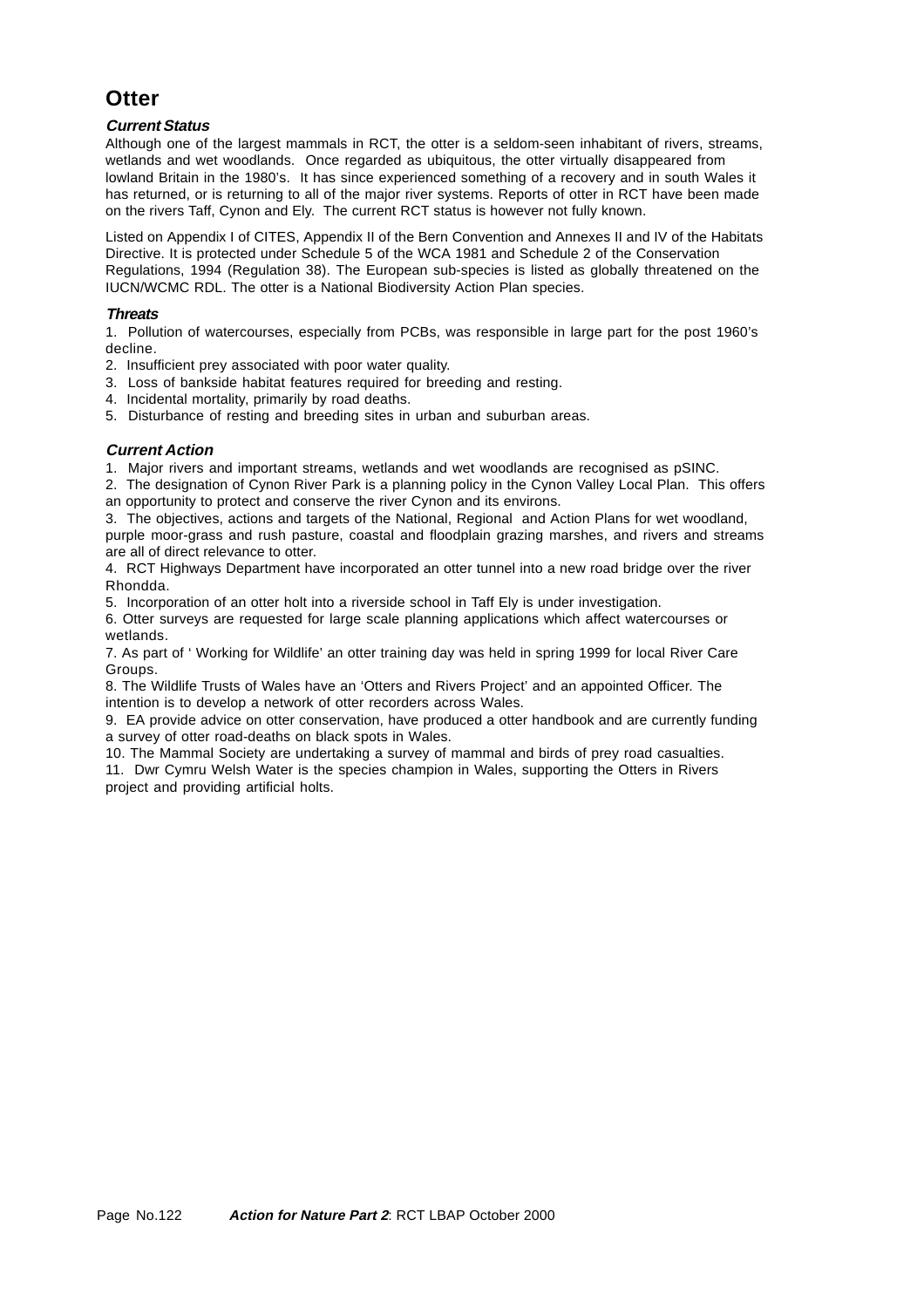| <b>Actions</b>                                                                                                                                                                                                                   | <b>Timescale</b> |
|----------------------------------------------------------------------------------------------------------------------------------------------------------------------------------------------------------------------------------|------------------|
| 1: Repeat the Otter Training Day through the continued 'Working for Wildlife'<br>biodiversity training programme.<br><b>Organisations</b><br><b>Environment Agency</b><br>Glamorgan Wildlife Trust                               | 2002             |
| <b>Groundwork Trust</b><br>Keep Wales Tidy<br>Rhondda Cynon Taff CBC<br><b>Lead Partner</b>                                                                                                                                      |                  |
| 2: Through the Recorders' Newsletter, encourage the submission of all otter records<br>to the 'Otters and Rivers Project'.                                                                                                       | on-going         |
| <b>Organisations</b><br>Countryside Council for Wales<br><b>Environment Agency</b><br>Glamorgan Wildlife Trust<br>Keep Wales Tidy<br>Rhondda Cynon Taff CBC<br><b>Lead Partner</b>                                               |                  |
| 3: Through the planning process and land drainage consents, continue to require all<br>new river bridges, highways schemes and other riverside development proposals to<br>incorporate otter mitigation.<br><b>Organisations</b> | on-going         |
| <b>Environment Agency</b><br>Rhondda Cynon Taff CBC<br><b>Lead Partner</b>                                                                                                                                                       |                  |
| 4: Seek to designate streams and rivers with important otter habitat as SINC, through<br>the UDP process, and identify land ownership.                                                                                           | 2000-2004        |
| <b>Organisations</b><br>Rhondda Cynon Taff CBC<br><b>Lead Partner</b>                                                                                                                                                            |                  |
| 5: Continue to require otter surveys and mitigation for planning applications potentially<br>affecting otter.                                                                                                                    | on-going         |
| <b>Organisations</b><br>Rhondda Cynon Taff CBC<br><b>Lead Partner</b>                                                                                                                                                            |                  |
| 6: As and when opportunities arise, encourage interested individuals to train as Otters<br>and Rivers Project surveyors.                                                                                                         | on-going         |
| <b>Organisations</b><br>Glamorgan Wildlife Trust<br><b>Lead Partner</b><br>Rhondda Cynon Taff CBC                                                                                                                                |                  |
| 7: Evidence of illegal killing or harming of otter should be reported to the South Wales<br>Police Wildlife Liaison Officer promptly, for appropriate action.                                                                    | on-going         |
| <b>Organisations</b><br>South Wales Police<br><b>Lead Partner</b>                                                                                                                                                                |                  |
| 8: Dwr Cymru Welsh Water to continue to investigate the potential for artifical otter holt<br>construction on Sewage Treatment Works and other sites.                                                                            | on-going         |
| <b>Organisations</b><br>Dwr Cymru Welsh Water<br><b>Lead Partner</b><br>Keep Wales Tidy<br>Rhondda Cynon Taff CBC                                                                                                                |                  |
| 9: The Environment Agency is proposing an otter survey to be undertaken in 2001.                                                                                                                                                 | 2001             |
| <b>Organisations</b><br><b>Environment Agency</b><br><b>Lead Partner</b><br>Rhondda Cynon Taff CBC                                                                                                                               |                  |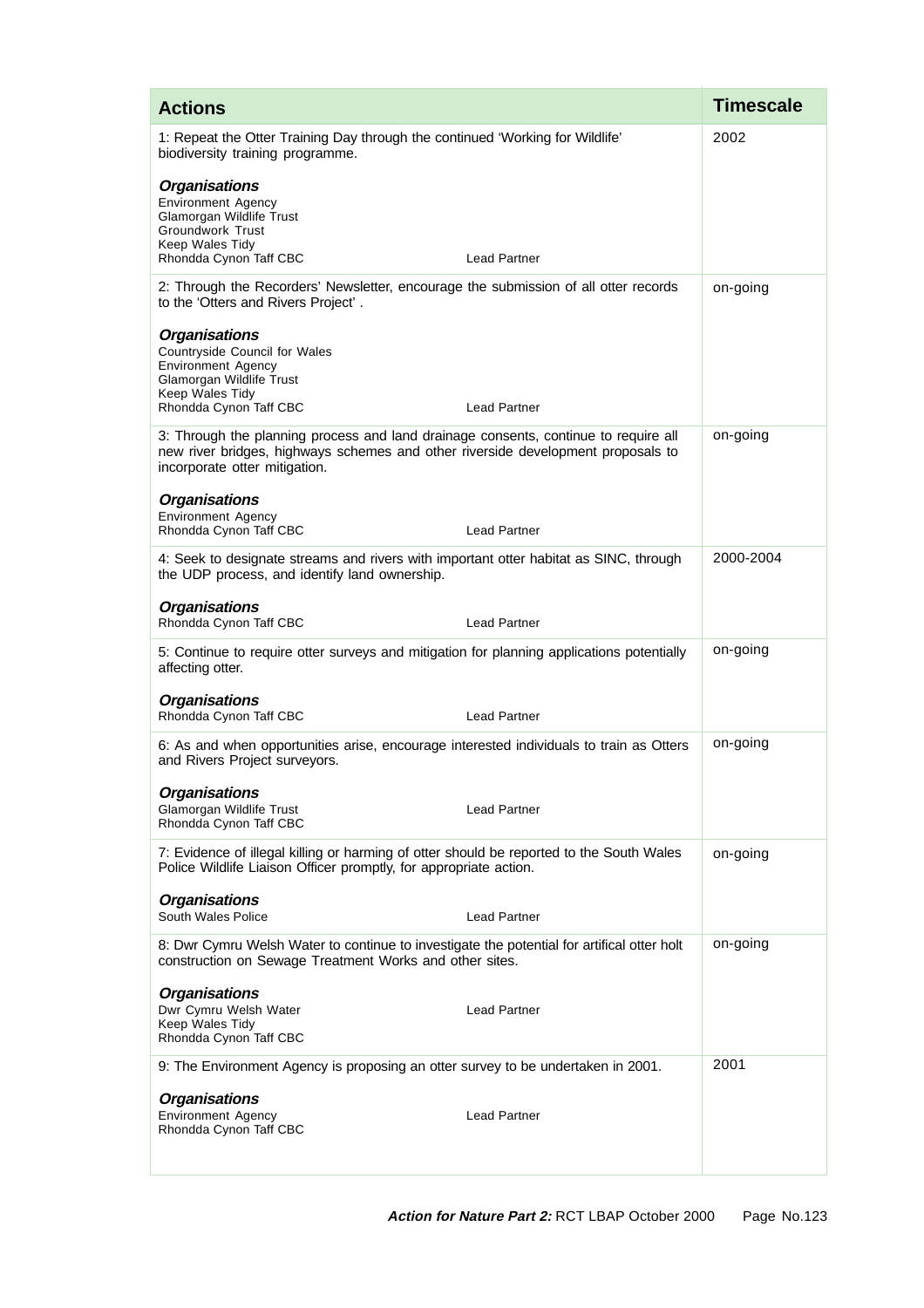# **Badger**

#### **Current Status**

The largest native mammal in RCT, badgers are familiar to all, but are rarely seen or recorded in the County Borough. Although suitable habitat occurs in lowland and valley fringe areas, physical disturbance, urbanisation and direct persecution all affect the species. Currently, only a scatter of records exist, with occasional sightings in the Cynon Valley and Taff Ely.

The badger is very strongly protected under the Protection of Badgers Act 1992, which extends protection to the sett. Developments which potentially affect badgers should be tightly controlled and mitigated under the guidance of CCW.

#### **Threats**

1. Loss of habitat has undoubtedly affected badger numbers both in the M4 corridor and along valley bottoms. Large areas of suitable habitat have been developed for housing or dissected by roadbuilding.

2. Badger-baiting is a problem in all urban fringe areas, with RCT being no exception. The extent of the problem in the County Borough is not presently quantifiable.

3. Persecution by farmers, afraid of TB infection in dairy herds, is a problem in many areas. RCT has little milk production and it does not seem likely that direct persecution by landowners is a significant issue here. However, farmers are likely to be well-informed of badger setts on their land and this is a body of knowledge which has not been accessed.

4. As with so many species, a lack of knowledge of their status in RCT is acute.

#### **Current Action**

1. Badger surveys are required for all planning applications potentially affecting badgers.

2. Ancient and/or species-rich secondary woodland which may support badger setts are SINC selection criteria.

3. The Hedgerow Regulations (1997) offer some protection for hedgerows, which may support setts.

4. Species-rich wet and dry grassland, which may offer important foraging habitat for badgers, is a SINC selection criterion.

5. FE currently maintains records of badger on FE land and avoids disturbance when planning and carrying out work.

| <b>Actions</b>                                                                                                                                                                                                            |                     | <b>Timescale</b> |
|---------------------------------------------------------------------------------------------------------------------------------------------------------------------------------------------------------------------------|---------------------|------------------|
| 1: Continue to require badger surveys and assessments for all planning applications<br>which potentially affect the species.                                                                                              |                     | on-going         |
| <b>Organisations</b><br>Rhondda Cynon Taff CBC                                                                                                                                                                            | <b>Lead Partner</b> |                  |
| 2: Encourage membership of the Glamorgan Badger Group in RCT.                                                                                                                                                             |                     | on-going         |
| <b>Organisations</b><br>Glamorgan Badger Group<br>Glamorgan Wildlife Trust<br>Rhondda Cynon Taff CBC                                                                                                                      | <b>Lead Partner</b> |                  |
| 3: Through the Recorders' Newsletter and the LBAP, encourage badger recording<br>(including road casualties) within the County Borough. Submit records to GWT and to<br>the Local Authority.                              |                     | 2001-2004        |
| <b>Organisations</b><br>Glamorgan Badger Group<br>Glamorgan Wildlife Trust<br>Rhondda Cynon Taff CBC                                                                                                                      | <b>Lead Partner</b> |                  |
| 4: Evidence of sett-digging, disturbance, badger-baiting or any other illegal killing or<br>harming of badgers should be reported to the South Wales Police Wildlife Liaison<br>Officer promptly, for appropriate action. |                     | on-going         |
| <b>Organisations</b><br>South Wales Police                                                                                                                                                                                | <b>Lead Partner</b> |                  |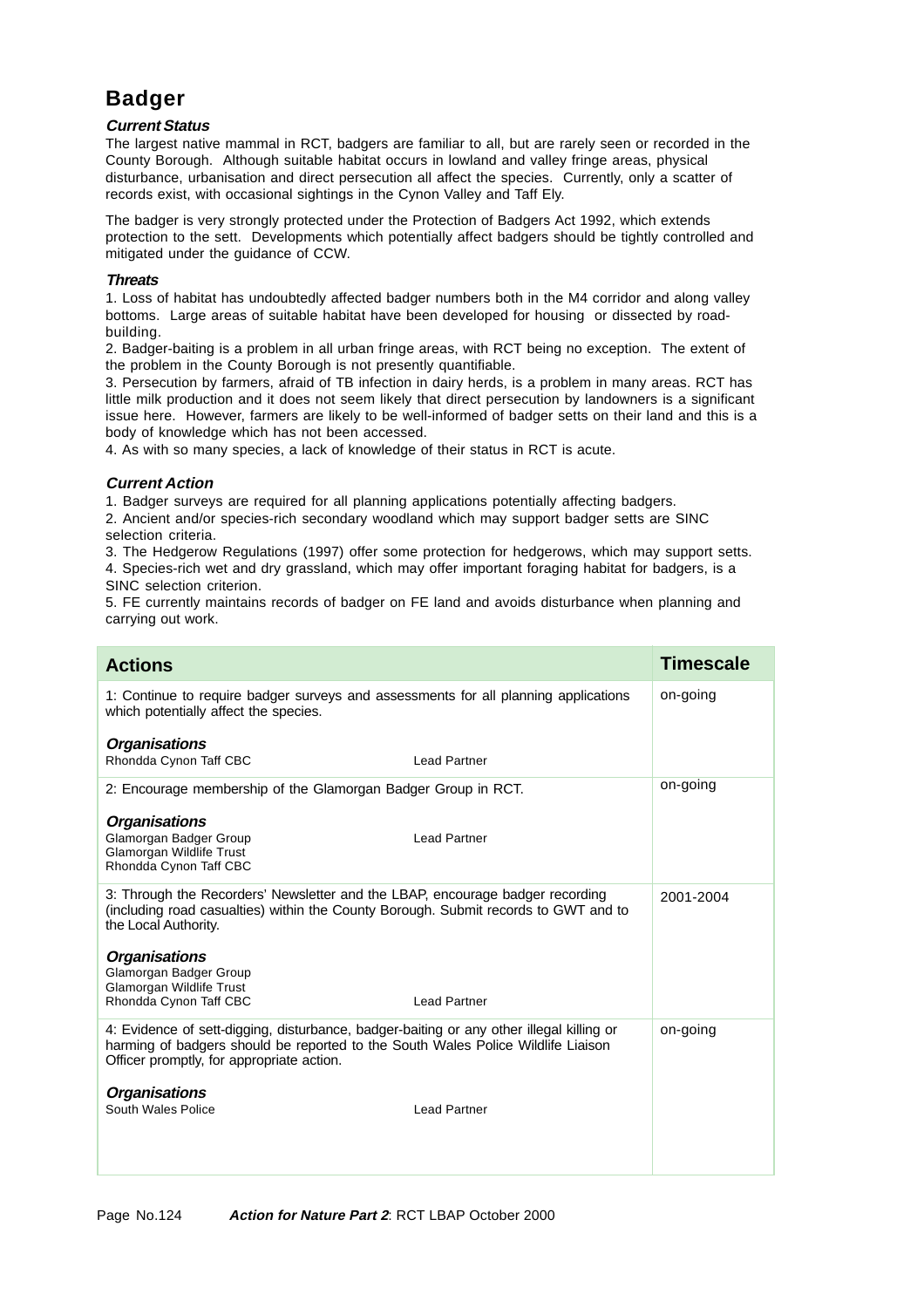| <b>Actions</b>                                                                                                                                                                                                                    | <b>Timescale</b> |  |
|-----------------------------------------------------------------------------------------------------------------------------------------------------------------------------------------------------------------------------------|------------------|--|
| 5: Where survey and assessment work has identified badgers or their setts, ensure<br>that design and construction work for all new bridges, highways schemes and other<br>development incorporates effective mitigation measures. | on-going         |  |
| <b>Organisations</b><br>Rhondda Cynon Taff CBC<br>Lead Partner                                                                                                                                                                    |                  |  |